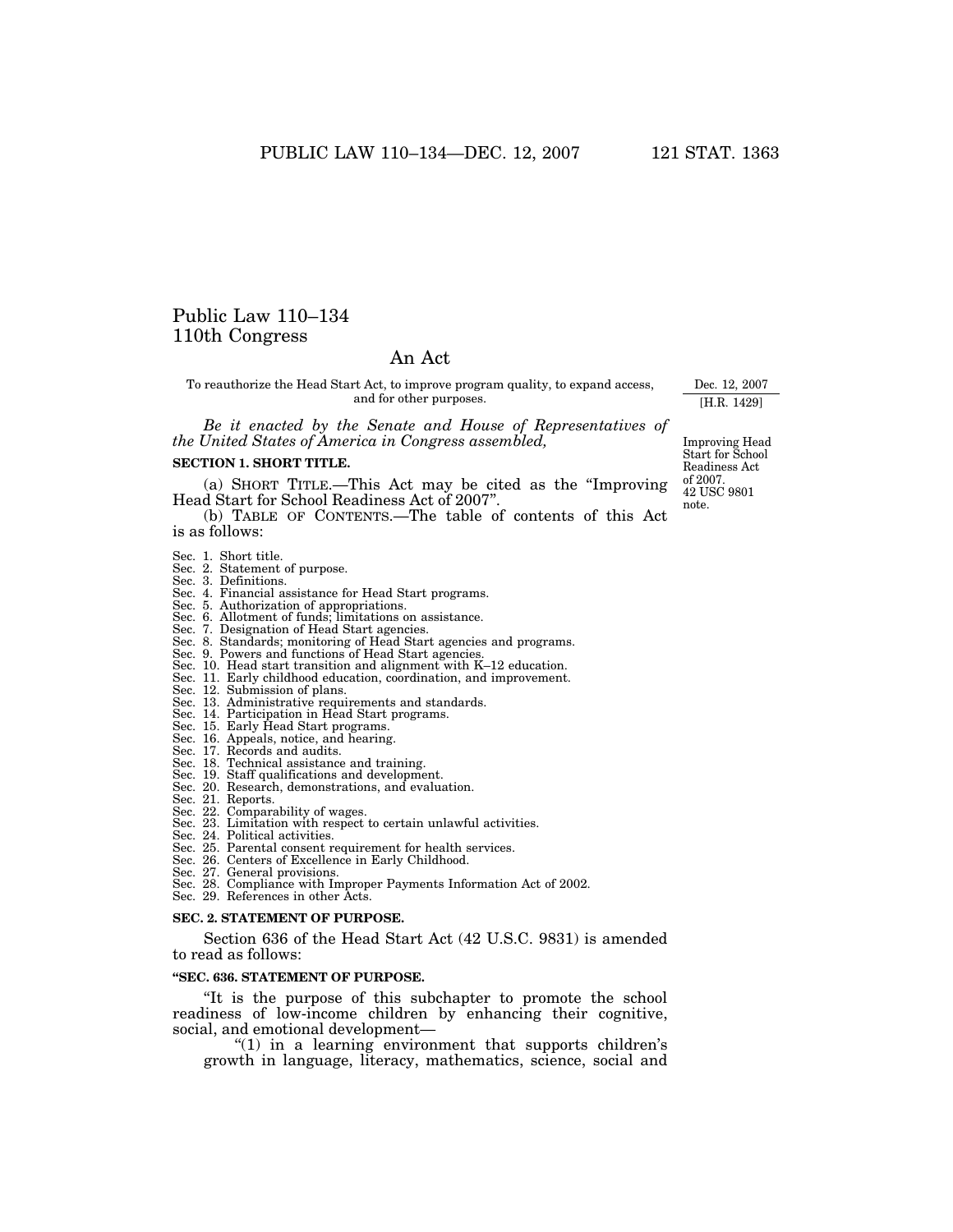emotional functioning, creative arts, physical skills, and approaches to learning; and

''(2) through the provision to low-income children and their families of health, educational, nutritional, social, and other services that are determined, based on family needs assessments, to be necessary.''.

#### **SEC. 3. DEFINITIONS.**

(a) IN GENERAL.—Section 637 of the Head Start Act (42 U.S.C. 9832) is amended—

 $(1)$  in paragraph  $(2)$ , by inserting "(including a communitybased organization, as defined in section 9101 of the Elementary and Secondary Education Act of 1965 (20 U.S.C. 7801))'' after ''nonprofit'';

 $(2)$  in paragraph  $(3)(C)$ , by inserting ", and financial literacy." after "self-sufficiency";

 $(3)$  in paragraph  $(12)$ , by striking "migrant and seasonal Head Start program" and inserting "migrant or seasonal Head Start program'';

 $(4)$  by striking paragraph  $(17)$  and inserting the following:

"(17) The term 'State' means a State, the Commonwealth of Puerto Rico, the District of Columbia, Guam, American Samoa, the Virgin Islands of the United States, and the Commonwealth of the Northern Mariana Islands. The term includes the Republic of Palau for fiscal years 2008 and 2009, and (if the legislation described in section  $640(a)(2)(B)(v)$  has not been enacted by September 30, 2009) for fiscal years 2010 through 2012.''; and

 $(5)$  by adding at the end the following:

''(18) The term 'deficiency' means—

"(A) a systemic or substantial material failure of an agency in an area of performance that the Secretary determines involves—

"(i) a threat to the health, safety, or civil rights" of children or staff;

''(ii) a denial to parents of the exercise of their full roles and responsibilities related to program operations;

''(iii) a failure to comply with standards related to early childhood development and health services, family and community partnerships, or program design and management;

"(iv) the misuse of funds received under this subchapter;

 $\mathcal{C}(v)$  loss of legal status (as determined by the Secretary) or financial viability, loss of permits, debarment from receiving Federal grants or contracts, or the improper use of Federal funds; or

" $(vi)$  failure to meet any other Federal or State requirement that the agency has shown an unwillingness or inability to correct, after notice from the Secretary, within the period specified;

''(B) systemic or material failure of the governing body of an agency to fully exercise its legal and fiduciary responsibilities; or

''(C) an unresolved area of noncompliance.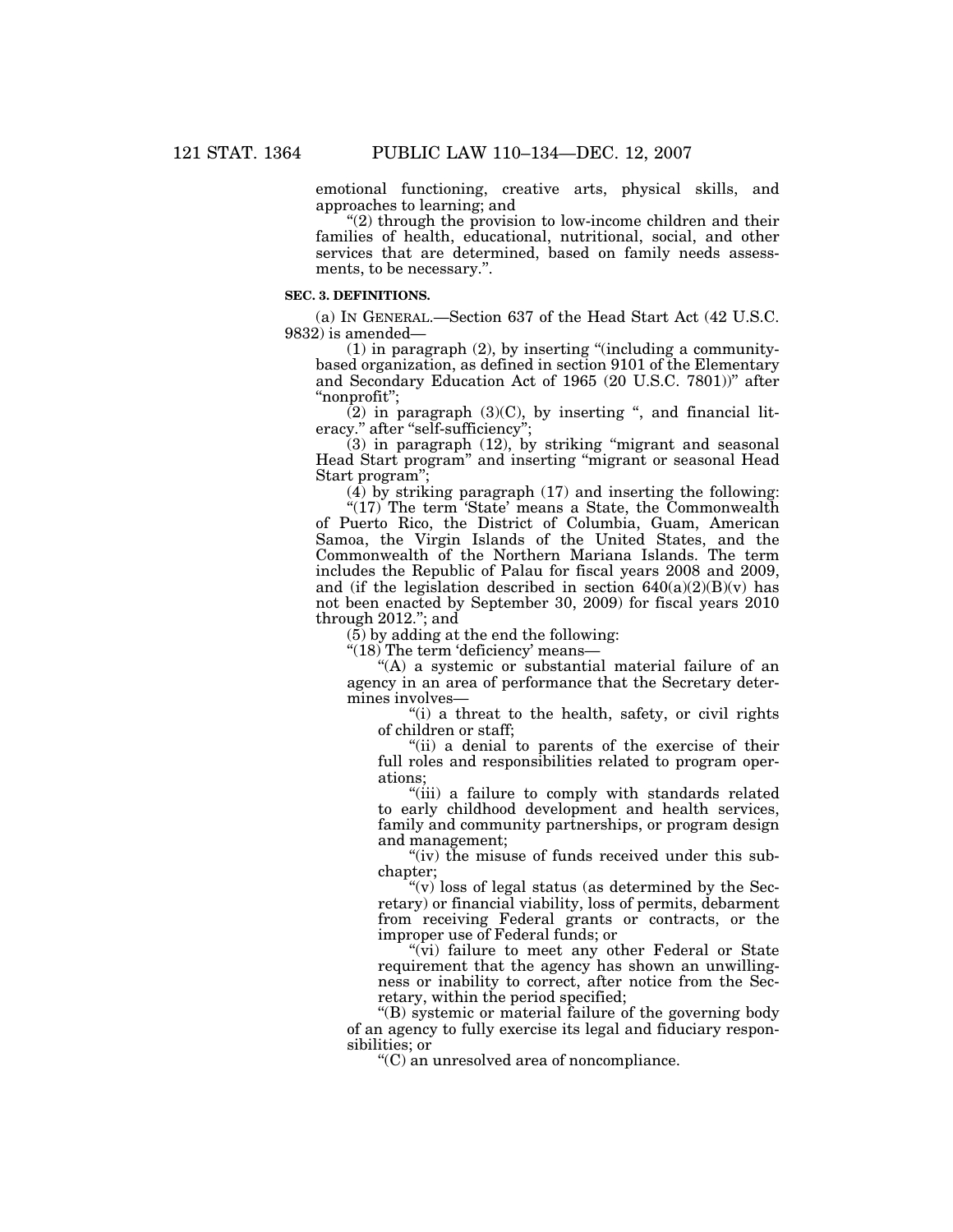"(19) The term 'homeless children' has the meaning given the term 'homeless children and youths' in section 725(2) of the McKinney-Vento Homeless Assistance Act (42 U.S.C.  $11434a(2)$ 

"(20) The term 'institution of higher education' has the meaning given the term in section  $10\bar{1}(a)$  of the Higher Education Act of 1965 (20 U.S.C. 1001(a)).

" $(21)$  The term 'interrater reliability' means the extent to which 2 or more independent raters or observers consistently obtain the same result when using the same assessment tool.

"(22) The term 'limited English proficient', used with respect to a child, means a child—

"(A)(i) who was not born in the United States or whose native language is a language other than English;

"(ii)(I) who is a Native American (as defined in section 9101 of the Elementary and Secondary Education Act of 1965 (20 U.S.C. 7801)), an Alaska Native, or a native resident of an outlying area (as defined in such section 9101); and

''(II) who comes from an environment where a language other than English has had a significant impact on the child's level of English language proficiency; or

''(iii) who is migratory, whose native language is a language other than English, and who comes from an environment where a language other than English is dominant; and

''(B) whose difficulties in speaking or understanding the English language may be sufficient to deny such child—

''(i) the ability to successfully achieve in a classroom in which the language of instruction is English; or

"(ii) the opportunity to participate fully in society.  $''(23)$  The term 'principles of scientific research' means principles of research that—

''(A) applies rigorous, systematic, and objective methodology to obtain reliable and valid knowledge relevant to education activities and programs;

''(B) presents findings and makes claims that are appropriate to and supported by methods that have been employed; and

 $(C)$  includes, as appropriate to the research being conducted—

"(i) use of systematic, empirical methods that draw on observation or experiment;

''(ii) use of data analyses that are adequate to support the general findings;

''(iii) reliance on measurements or observational methods that provide reliable and generalizable findings;

" $(iv)$  strong claims of causal relationships, only with research designs that eliminate plausible competing explanations for observed results, such as, but not limited to, random assignment experiments;

" $(v)$  presentation of studies and methods in sufficient detail and clarity to allow for replication or, at a minimum, to offer the opportunity to build systematically on the findings of the research;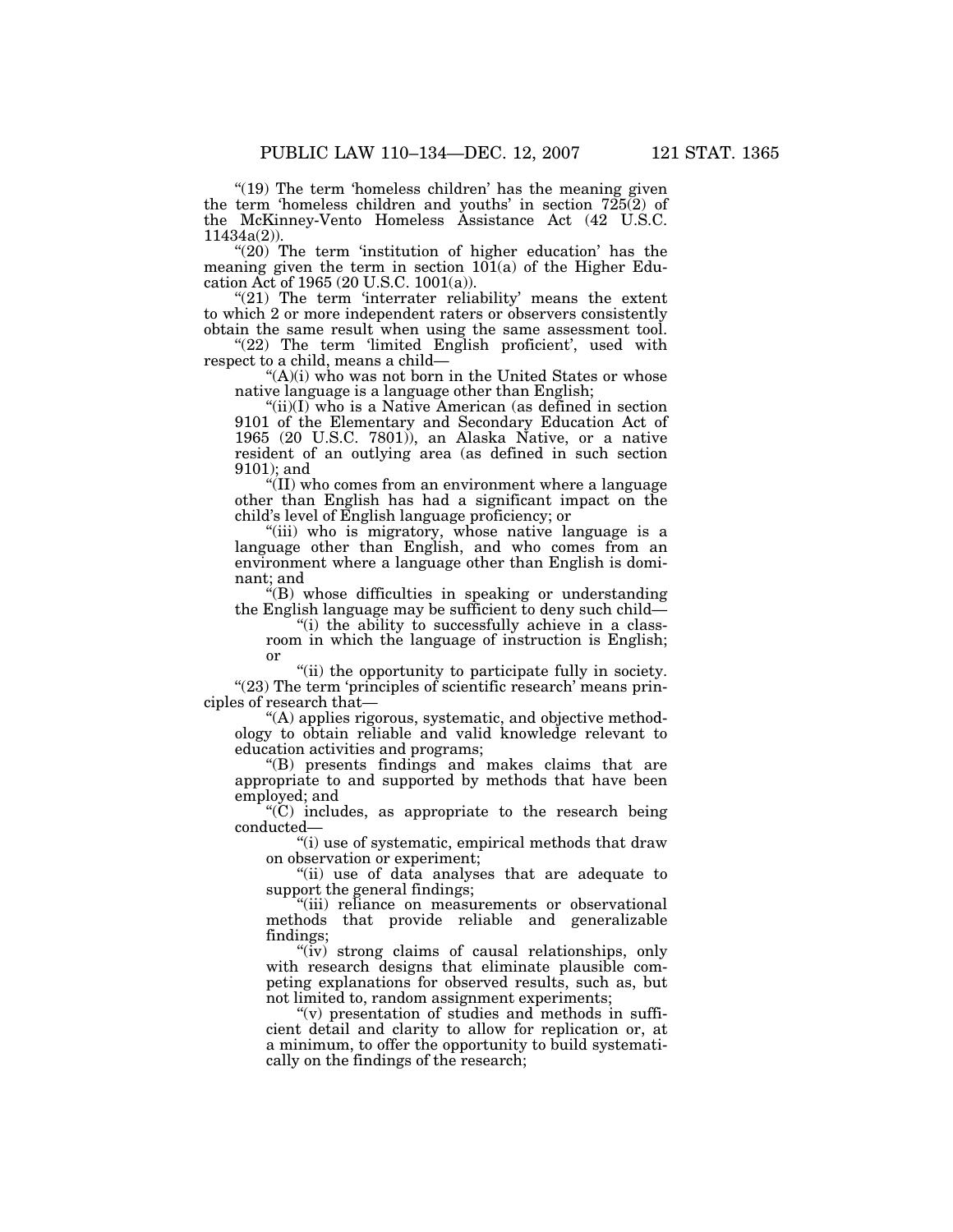"(vi) acceptance by a peer-reviewed journal or critique by a panel of independent experts through a comparably rigorous, objective, and scientific review; and

''(vii) consistency of findings across multiple studies or sites to support the generality of results and conclusions.

"(24) The term 'professional development' means highquality activities that will improve the knowledge and skills of Head Start teachers and staff, as relevant to their roles and functions, in program administration and the provision of services and instruction, as appropriate, in a manner that improves service delivery to enrolled children and their families, including activities that—

 $\mathcal{H}(\mathsf{A})$  are part of a sustained effort to improve overall program quality and outcomes for enrolled children and their families;

''(B) are developed or selected with extensive participation of administrators and teachers from Head Start programs;

 $C^{\infty}$  are developmentally appropriate for the children being served;

''(D) include instruction in ways that Head Start teachers and staff may work more effectively with parents, as appropriate;

 $\sqrt[n]{(E)}$  are designed to give Head Start teachers and staff the knowledge and skills to provide instruction and appropriate support services to children of diverse backgrounds, as appropriate;

''(F) may include a 1-day or short-term workshop or conference, if the workshop or conference is consistent with the goals in the professional development plan described in section 648A(f) and will be delivered by an institution of higher education or other entity, with expertise in delivering training in early childhood development, training in family support, and other assistance designed to improve the delivery of Head Start services; and

" $(G)$  in the case of teachers, assist teachers with—

"(i) the acquisition of the content knowledge and teaching strategies needed to provide effective instruction and other school readiness services regarding early language and literacy, early mathematics, early science, cognitive skills, approaches to learning, creative arts, physical health and development, and social and emotional development linked to school readiness;

"(ii) meeting the requirements in paragraphs  $(1)$ and (2) of section 648A(a), as appropriate;

''(iii) improving classroom management skills, as appropriate;

"(iv) advancing their understanding of effective instructional strategies that are—

''(I) based on scientifically valid research; and ''(II) aligned with—

"(aa) the Head Start Child Outcomes Framework developed by the Secretary and, as appropriate, State early learning standards; and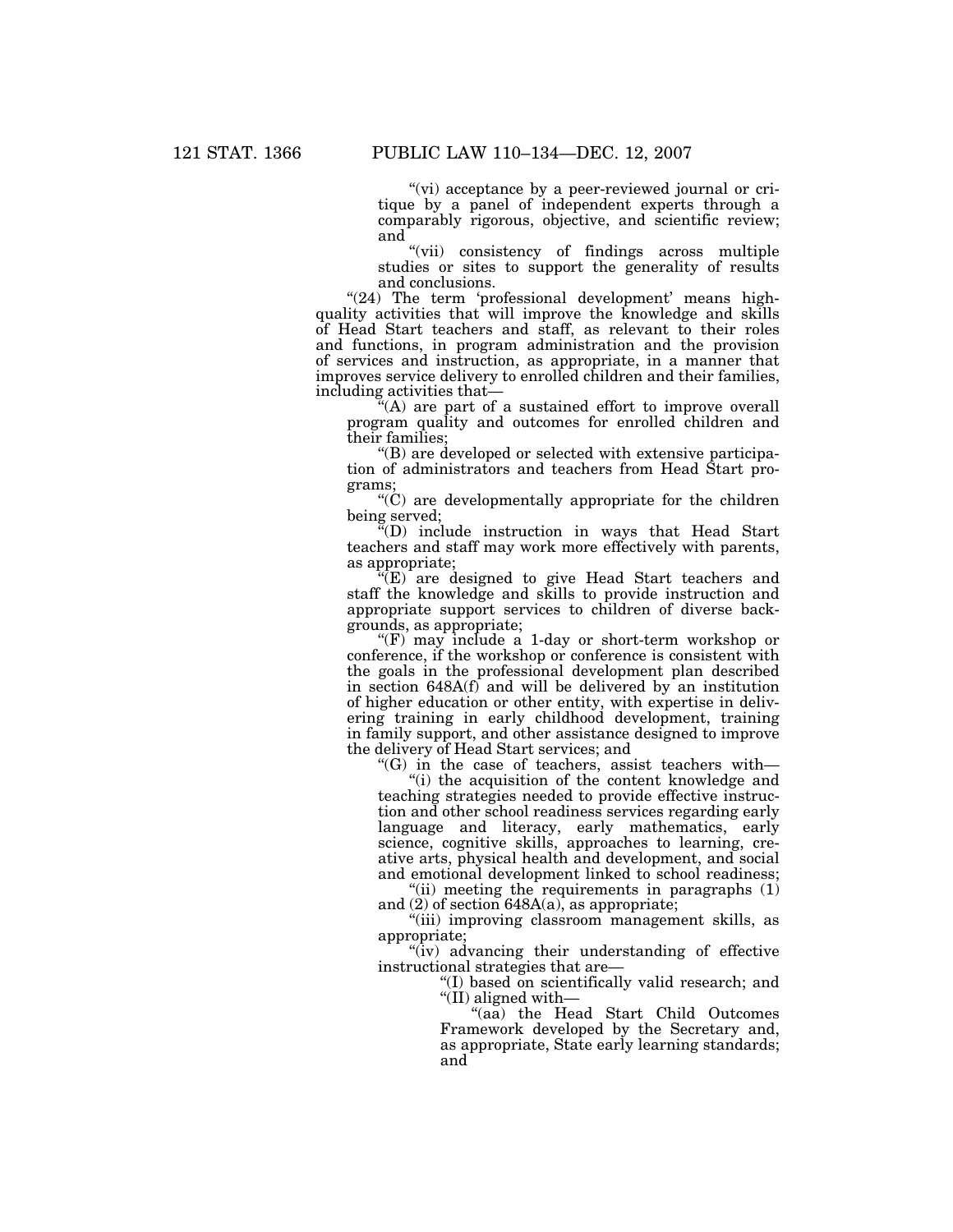''(bb) curricula, ongoing assessments, and other instruction and services, designed to help meet the standards described in section  $641A(a)(1);$ 

''(v) acquiring the knowledge and skills to provide instruction and appropriate language and support services to increase the English language skills of limited English proficient children, as appropriate; or

"(vi) methods of teaching children with disabilities, as appropriate.

"(25) The term 'scientifically valid research' includes applied research, basic research, and field-initiated research in which the rationale, design, and interpretation are soundly developed in accordance with principles of scientific research.

" $(26)$  The term 'unresolved area of noncompliance' means failure to correct a noncompliance item within 120 days, or within such additional time (if any) as is authorized by the Secretary, after receiving from the Secretary notice of such noncompliance item, pursuant to section 641A(c).''.

(b) REDESIGNATION AND REORDERING OF DEFINITIONS.—Section 637 of such Act is amended—

(1) by redesignating paragraphs (1) through (23) as paragraphs (1), (3), (4), (5), (6), (7), (8), (9), (10), (12), (16), (17),  $(18)$ ,  $(19)$ ,  $(22)$ ,  $(24)$ ,  $(25)$ ,  $(2)$ ,  $(11)$ ,  $(13)$ ,  $(14)$ ,  $(15)$ ,  $(20)$ ,  $(21)$ , (23), and (26), respectively; and

 $(2)$  so that paragraphs  $(1)$  through  $(26)$ , as so redesignated in paragraph (1), appear in numerical order.

#### **SEC. 4. FINANCIAL ASSISTANCE FOR HEAD START PROGRAMS.**

Section 638 of the Head Start Act (42 U.S.C. 9833) is amended by inserting ''for a period of 5 years'' after ''provide financial assistance to such agency''.

# **SEC. 5. AUTHORIZATION OF APPROPRIATIONS.**

Section 639 of the Head Start Act (42 U.S.C. 9834) is amended to read as follows:

# **''SEC. 639. AUTHORIZATION OF APPROPRIATIONS.**

''There are authorized to be appropriated to carry out this subchapter (other than section 657B) \$7,350,000,000 for fiscal year 2008, \$7,650,000,000 for fiscal year 2009, \$7,995,000,000 for fiscal year 2010, and such sums as may be necessary for each of fiscal years 2011 and 2012.''.

# **SEC. 6. ALLOTMENT OF FUNDS; LIMITATIONS ON ASSISTANCE.**

(a) ALLOTMENT OF FUNDS.—Section 640(a) of the Head Start Act (42 U.S.C. 9835(a)) is amended to read as follows:

" $(a)(1)$  Using the sums appropriated pursuant to section 639 for a fiscal year, the Secretary shall allocate such sums in accordance with paragraphs (2) through (5).

" $(2)(A)$  The Secretary shall determine an amount for each fiscal year for each State that is equal to the amount received through base grants for the prior fiscal year by the Head Start agencies (including Early Head Start agencies) in the State that are not described in clause (ii) or (iii) of subparagraph (B).

''(B) The Secretary shall reserve for each fiscal year such sums as are necessary—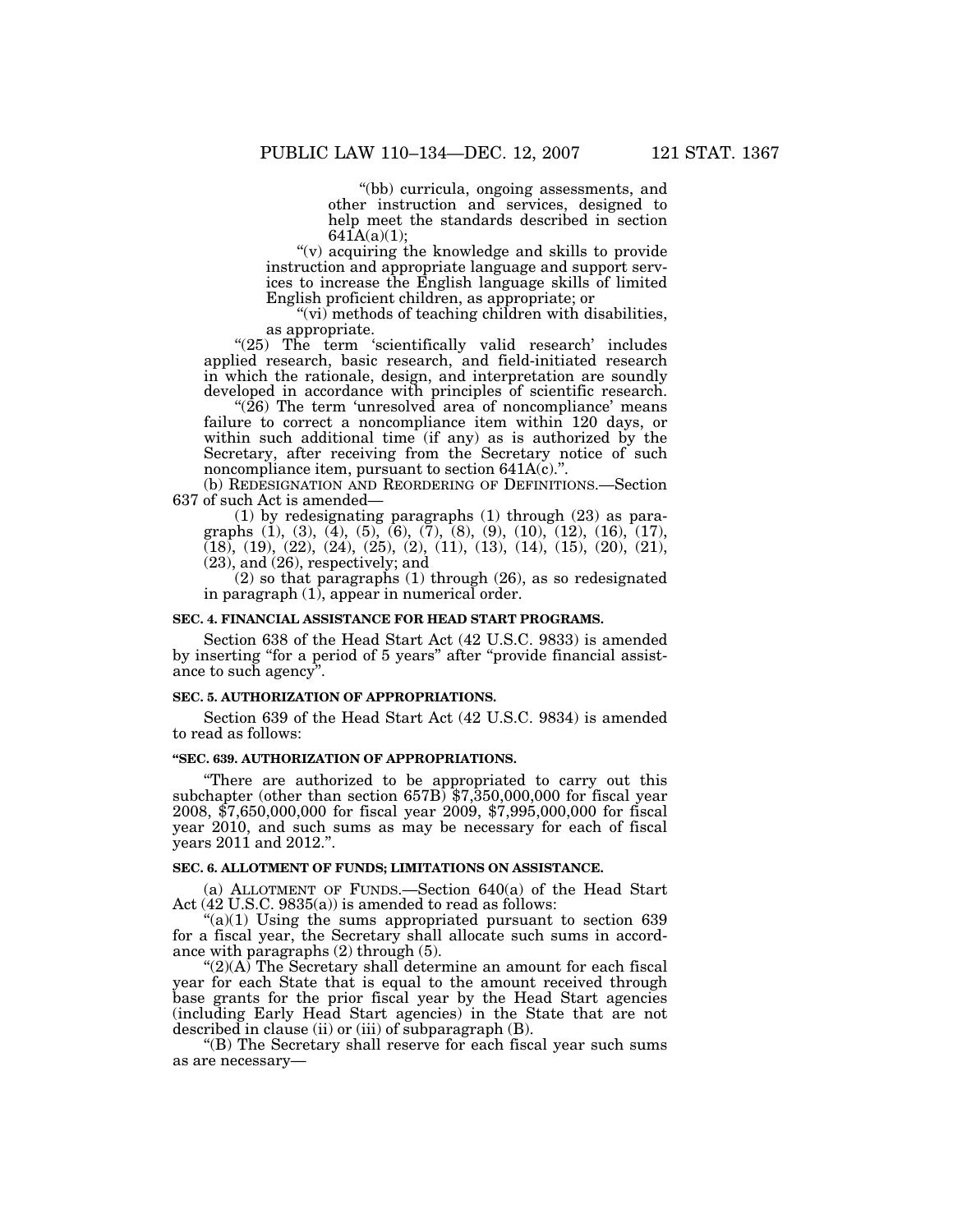''(i) to provide each amount determined for a State under subparagraph (A) to the Head Start agencies (including Early Head Start agencies) in the State that are not described in clause (ii) or (iii), by allotting to each agency described in this clause an amount equal to that agency's base grant for the prior fiscal year;

"(ii) to provide an amount for the Indian Head Start programs that is equal to the amount provided for base grants for such programs under this subchapter for the prior fiscal year, by allotting to each Head Start agency (including each Early Head Start agency) administering an Indian Head Start program an amount equal to that agency's base grant for the prior fiscal year;

"(iii) to provide an amount for the migrant and seasonal Head Start programs, on a nationwide basis, that is equal to the amount provided nationwide for base grants for such programs under this subchapter for the prior fiscal year, by allotting to each Head Start agency administering a migrant or seasonal Head Start program an amount equal to that agency's base grant for the prior fiscal year;

"(iv) to provide an amount for each of Guam, American Samoa, the Commonwealth of the Northern Mariana Islands, and the Virgin Islands of the United States (for Head Start agencies (including Early Head Start agencies) in the jurisdiction) that is equal to the amount provided for base grants for such jurisdiction under this subchapter for the prior fiscal year, by allotting to each agency described in this clause an amount equal to that agency's base grant for the prior fiscal year;

"(v) to provide an amount for the Republic of Palau (for Head Start agencies (including Early Head Start agencies) in the jurisdiction) for each of fiscal years 2008 and 2009, and (if legislation approving a new agreement regarding United States assistance for the Republic of Palau has not been enacted by September 30, 2009) for each of fiscal years 2010 through 2012, that is equal to the amount provided for base grants for such jurisdiction under this subchapter for the prior fiscal year, by allotting to each agency described in this clause an amount equal to that agency's base grant for the prior fiscal year; and

"(vi) to provide an amount for a collaboration grant under section 642B(a) for each State, for the Indian Head Start programs, and for the migrant and seasonal Head Start programs, in the same amount as the corresponding collaboration grant provided under this subchapter for fiscal year 2007.

"(C)(i) The Secretary shall reserve for each fiscal year an amount that is not less than 2.5 percent and not more than 3 percent of the sums appropriated pursuant to section 639 for that fiscal year, to fund training and technical assistance activities, from which reserved amount—

''(I) the Secretary shall set aside a portion, but not less than 20 percent, to be used to fund training and technical assistance activities for Early Head Start programs, in accordance with section 645A(g)(2); and

''(II) the Secretary shall set aside a portion, equal to the rest of the reserved amount, to fund training and technical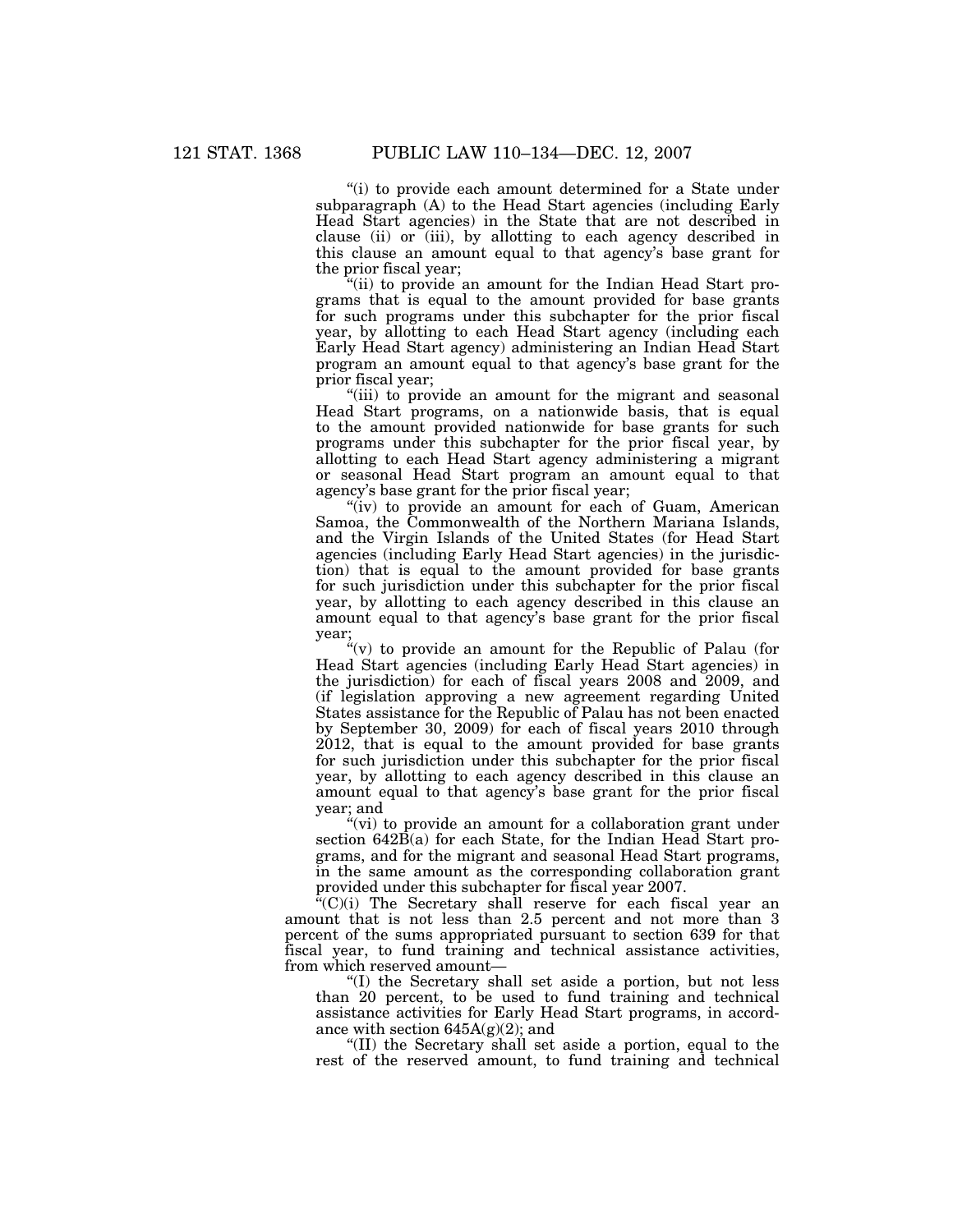assistance activities for other Head Start programs, in accordance with section 648, of which portion—

"(aa) not less than 50 percent shall be made available to Head Start agencies to use directly, which may include at their discretion the establishment of local or regional agreements with community experts, institutions of higher education, or private consultants, to make program improvements identified by such agencies, by carrying out the training and technical assistance activities described in section  $6\bar{4}8(d)$ ;

''(bb) not less than 25 percent shall be available to the Secretary to support a State-based training and technical assistance system, or a national system, described in section 648(e) for supporting program quality; and

"(cc) the remainder of the portion set aside under this subclause shall be available to the Secretary to assist Head Start agencies in meeting and exceeding the standards described in section  $641\overline{A(a)}(1)$  by carrying out activities described in subsections (a), (b), (c), (f), and (g) of section 648, including helping Head Start programs address weaknesses identified by monitoring activities conducted by the Secretary under section 641A(c), except that not less than \$3,000,000 of the remainder shall be made available to carry out activities described in section  $648(a)(3)(B)(ii)$ .

"(ii) In determining the portion set aside under clause  $(i)(I)$ and the amount reserved under this subparagraph, the Secretary shall consider the number of Early Head Start programs newly funded for that fiscal year.

''(D) The Secretary shall reserve not more than \$20,000,000 to fund research, demonstration, and evaluation activities under section 649, of which not more than \$7,000,000 for each of fiscal years 2008 through 2012 shall be available to carry out impact studies under section 649(g).

''(E) The Secretary shall reserve not more than \$42,000,000 for discretionary payments by the Secretary, including payments for all costs (other than compensation of Federal employees) for activities carried out under subsection (c) or (e) of section 641A.

" $(F)$  If the sums appropriated under section 639 are not sufficient to provide the amounts required to be reserved under subparagraphs (B) through (E), the amounts shall be reduced proportionately.

''(G) Nothing in this section shall be construed to deny the Secretary the authority, consistent with sections 641, 641A, and 646 to terminate, suspend, or reduce funding to a Head Start agency.

" $(3)(A)$  From any amount remaining for a fiscal year after the Secretary carries out paragraph  $(2)$  (referred to in this paragraph as the 'remaining amount'), the Secretary shall—

''(i) subject to clause (ii)—

''(I) provide a cost of living increase for each Head Start agency (including each Early Head Start agency) funded under this subchapter for that fiscal year, to maintain the level of services provided during the prior year; and

''(II) subject to subparagraph (B), provide \$10,000,000 for Indian Head Start programs (including Early Head Start programs), and \$10,000,000 for migrant and seasonal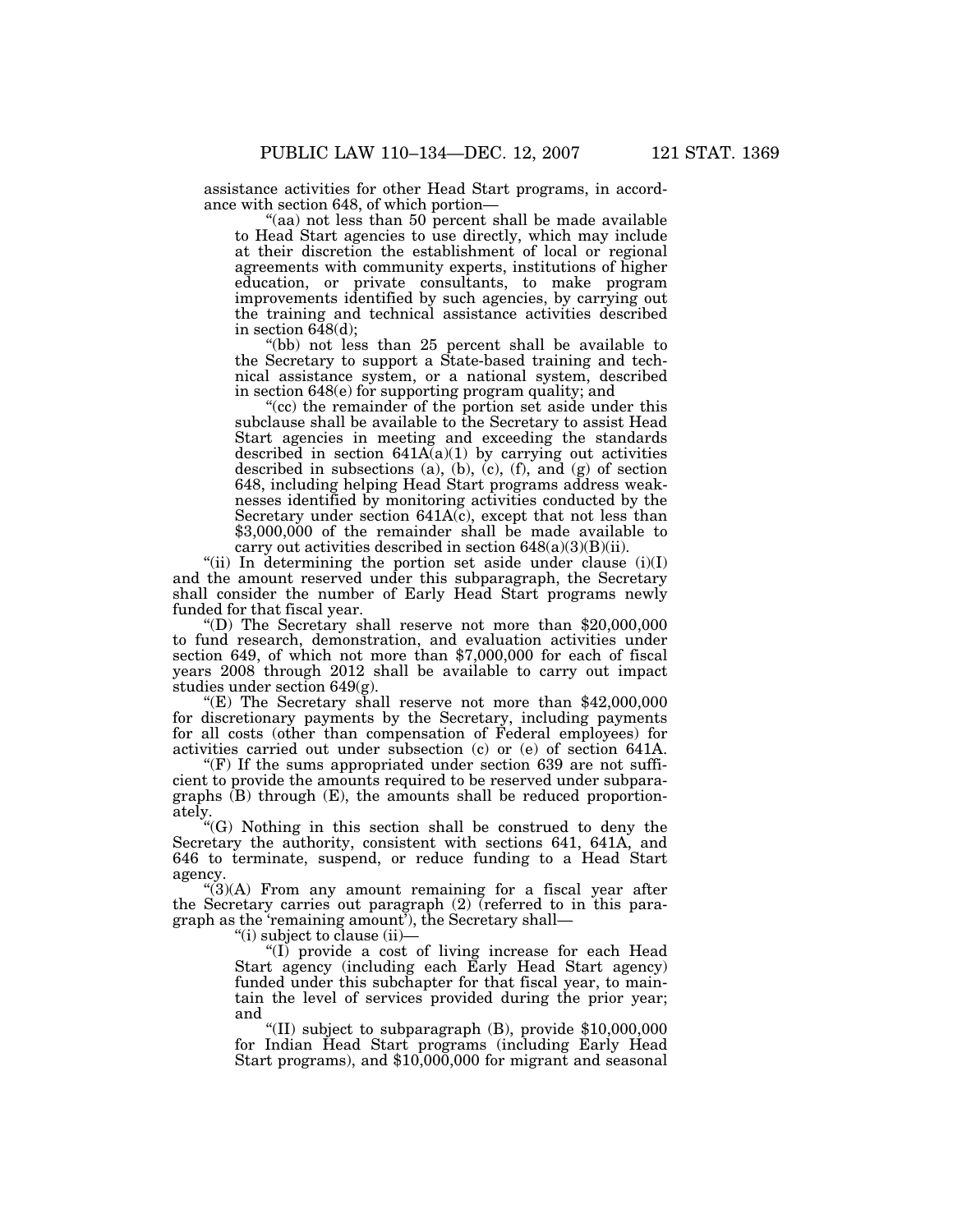Head Start programs, to increase enrollment in the programs involved;

 $\ddot{f}$ (ii) subject to clause (iii), if the remaining amount is not sufficient to carry out clause (i)—

"(I) for each of fiscal years 2008, 2009, and 2010-

"(aa) subject to subparagraph  $(B)$ , provide 5 percent of that amount for Indian Head Start programs (including Early Head Start programs), and 5 percent of that amount for migrant and seasonal Head Start programs, to increase enrollment in the programs involved; and

"(bb) use 90 percent of that amount to provide, for each Head Start agency (including each Early Head Start agency) funded as described in clause (i)(I), the same percentage (but not less than 50 percent) of the cost of living increase described in clause (i); and

''(II) for fiscal year 2011 and each subsequent fiscal year—

''(aa) provide, for each Head Start agency (including each Early Head Start agency) funded as described in clause (i)(I), the cost of living increase described in clause (i); and

''(bb) subject to subparagraph (B), with any portion of the remaining amount that is not used under item (aa), provide equal amounts for Indian Head Start programs (including Early Head Start programs), and for migrant and seasonal Head Start programs, to increase enrollment in the programs involved; and

"(iii) if the remaining amount is not sufficient to carry out clause (ii) for the fiscal year involved, use that amount to provide, for each Head Start agency (including each Early Head Start agency) funded as described in clause (i)(I), the same percentage of the cost of living increase described in clause (i).

 $f(B)(i)$  Notwithstanding any other provision of this paragraph, the Indian Head Start programs shall not receive more than a total cumulative amount of \$50,000,000 for all fiscal years, and the migrant and seasonal Head Start programs shall not receive more than a total cumulative amount of \$50,000,000 for all fiscal years, under clause (i)(II), and subclauses (I)(aa) and (II)(bb) of clause (ii), of subparagraph (A) (referred to in this subsection as the 'special expansion provisions'), to increase enrollment in the programs involved.

" $(iii)(I)$  Funds that are appropriated under section 639 for a fiscal year, and made available to Indian Head Start programs or migrant or seasonal Head Start programs under the special expansion provisions, shall remain available until the end of the following fiscal year.

"(II) For purposes of subclause  $(I)$ —

 $f(aa)$  if no portion is reallocated under clause (iii), those funds shall remain available to the programs involved; or

"(bb) if a portion is reallocated under clause (iii), the portion shall remain available to the recipients of the portion.

''(iii) Of the funds made available as described in clause (ii), the Secretary shall reallocate the portion that the Secretary determines is unobligated 18 months after the funds are made available. The Secretary shall add that portion to the balance described in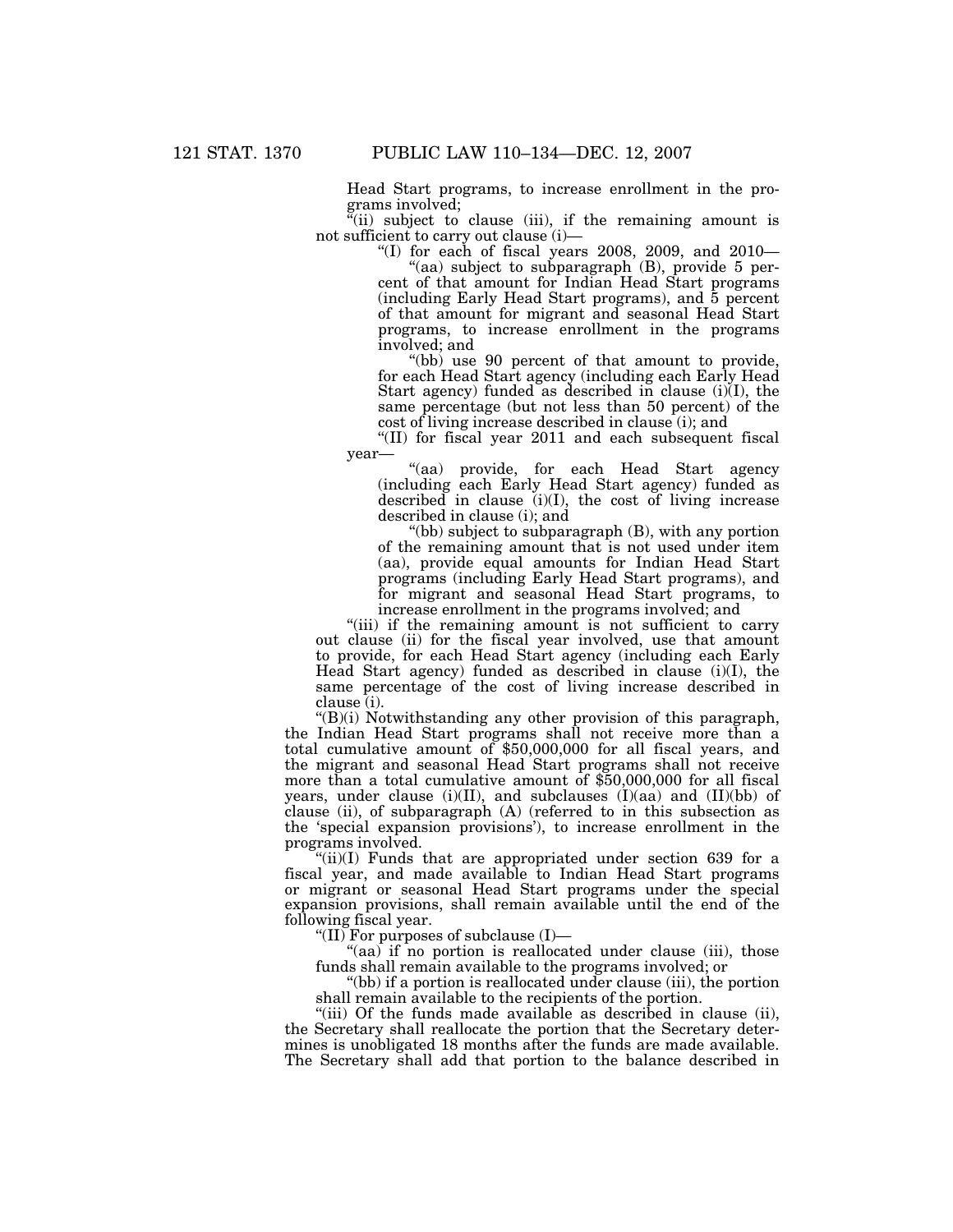paragraph (4), and reallocate the portion in accordance with paragraph (4), for the following fiscal year referred to in clause (ii).

" $(4)(A)$  Except as provided in subparagraph  $(B)$ , from any amount remaining for a fiscal year after the Secretary carries out paragraphs  $(2)$  and  $(3)$  (referred to in this paragraph as the 'balance'), the Secretary shall—

"(i) reserve 40 percent to carry out subparagraph (C) and paragraph (5);

 $\sqrt[n]{\text{iii}}$  reserve 45 percent to carry out subparagraph (D); and

"(iii) reserve 15 percent (which shall remain available through the end of fiscal year 2012) to provide funds for carrying out section 642B(b)(2).

 $'(B)(i)$  Under the circumstances described in clause (ii), from the balance, the Secretary shall—

"(I) reserve  $45$  percent to carry out subparagraph (C) and paragraph (5); and

 $\sqrt[\text{H}]{(II)}$  reserve 55 percent to carry out subparagraph (D). ''(ii) The Secretary shall make the reservations described in clause (i) for a fiscal year if—

''(I) the total cumulative amount reserved under subparagraph  $(A)$ (iii) for all preceding fiscal years equals  $$100,000,000;$ or

''(II) in the 2-year period preceding such fiscal year, funds were reserved under subparagraph  $(A)(iii)$  in an amount that totals not less than \$15,000,000 and the Secretary received no approvable applications for such funds.

"(iii) The total cumulative amount reserved under subparagraph  $(A)(iii)$  for all fiscal years may not be greater than \$100,000,000.

''(C) The Secretary shall fund the quality improvement activities described in paragraph (5) using the amount reserved under subparagraph  $(A)(i)$  or subparagraph  $(B)(i)(I)$ , as appropriate, of which—

"(i) a portion that is less than 10 percent may be reserved by the Secretary to provide funding to Head Start agencies (including Early Head Start agencies) that demonstrate the greatest need for additional funding for such activities, as determined by the Secretary; and

''(ii) a portion that is not less than 90 percent shall be reserved by the Secretary to allot, to each Head Start agency (including each Early Head Start agency), an amount that bears the same ratio to such portion as the number of enrolled children served by the agency involved bears to the number of enrolled children served by all the Head Start agencies (including Early Head Start agencies), except that the Secretary shall account for the additional costs of serving children in Early Head Start programs and may consider whether an agency is providing a full-day program or whether an agency is providing a full-year program.

''(D) The Secretary shall fund expansion of Head Start programs (including Early Head Start programs) using the amount reserved under subparagraph  $(A)(ii)$  or subparagraph  $(B)(i)(II)$ , as appropriate, of which the Secretary shall—

''(i) use 0.2 percent for Head Start programs funded under clause (iv) or  $(v)$  of paragraph  $(2)(B)$  (other than Early Head Start programs);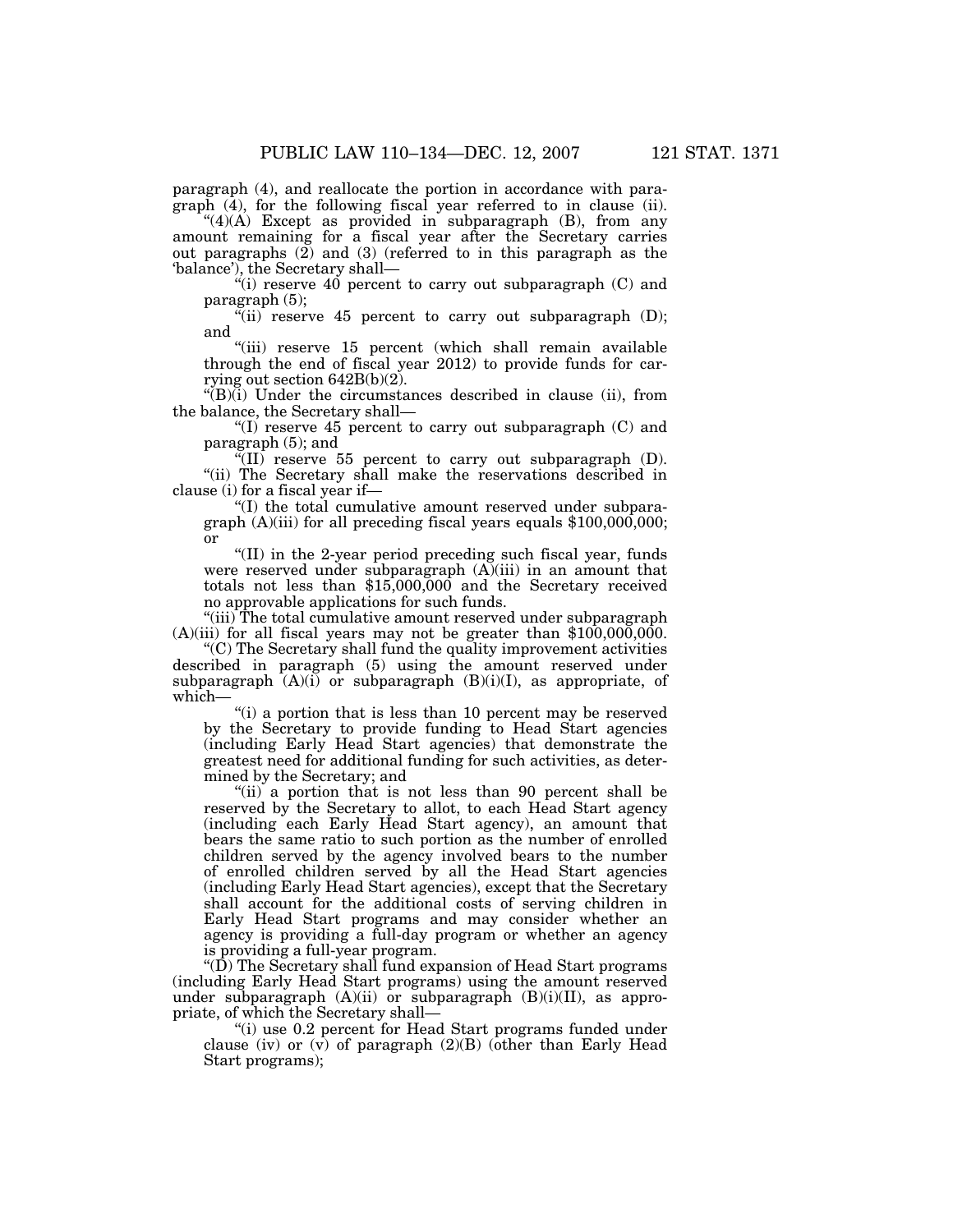"(ii) for any fiscal year after the last fiscal year for which Indian Head Start programs receive funds under the special expansion provisions, use 3 percent for Head Start programs funded under paragraph (2)(B)(ii) (other than Early Head Start programs), except that the Secretary may increase that percentage if the Secretary determines that the results of the study conducted under section 649(k) indicate that the percentage should be increased;

"(iii) for any fiscal year after the last fiscal year for which migrant or seasonal Head Start programs receive funds under the special expansion provisions, use 4.5 percent for Head Start programs funded under paragraph  $(2)(B)(iii)$  (other than Early Head Start programs), except that the Secretary may increase that percentage if the Secretary determines that the results of the study conducted under section 649(l) indicate that the percentage should be increased; and

''(iv) from the remainder of the reserved amount—

''(I) use 50 percent for Head Start programs funded under paragraph  $(2)(B)(i)$  (other than Early Head Start programs), of which—

''(aa) the covered percentage shall be allocated among the States serving less than 60 percent (as determined by the Secretary) of children who are 3 or 4 years of age from families whose income is below the poverty line, by allocating to each of those States an amount that bears the same relationship to that covered percentage as the number of children who are less than 5 years of age from families whose income is below the poverty line (referred to in this subclause as 'young low-income children') in that State bears to the number of young low-income children in all those States; and

''(bb) the remainder shall be allocated proportionately among the States on the basis of the number of young low-income children; and

"(II) use 50 percent for Early Head Start programs. "(E) In this paragraph, the term 'covered percentage' means—

''(i) for fiscal year 2008, 30 percent;

"(ii) for fiscal year 2009, 40 percent;

"(iii) for fiscal year 2010, 50 percent;

"(iv) for fiscal year 2011, 55 percent; and

" $(v)$  for fiscal year 2012, 55 percent.

" $(5)(A)$  Not less than 50 percent of the amount reserved under subparagraph (A)(i) or subparagraph (B)(i)(I), as appropriate, of paragraph (4) to carry out quality improvement activities under paragraph (4)(C) and this paragraph shall be used to improve the compensation (including benefits) of educational personnel, family service workers, and child counselors, as described in sections 644(a) and 653, in the manner determined by the Head Start agencies (including Early Head Start agencies) involved, to—

''(i) ensure that compensation is adequate to attract and retain qualified staff for the programs involved in order to enhance program quality;

"(ii) improve staff qualifications and assist with the implementation of career development programs for staff that support ongoing improvement of their skills and expertise; and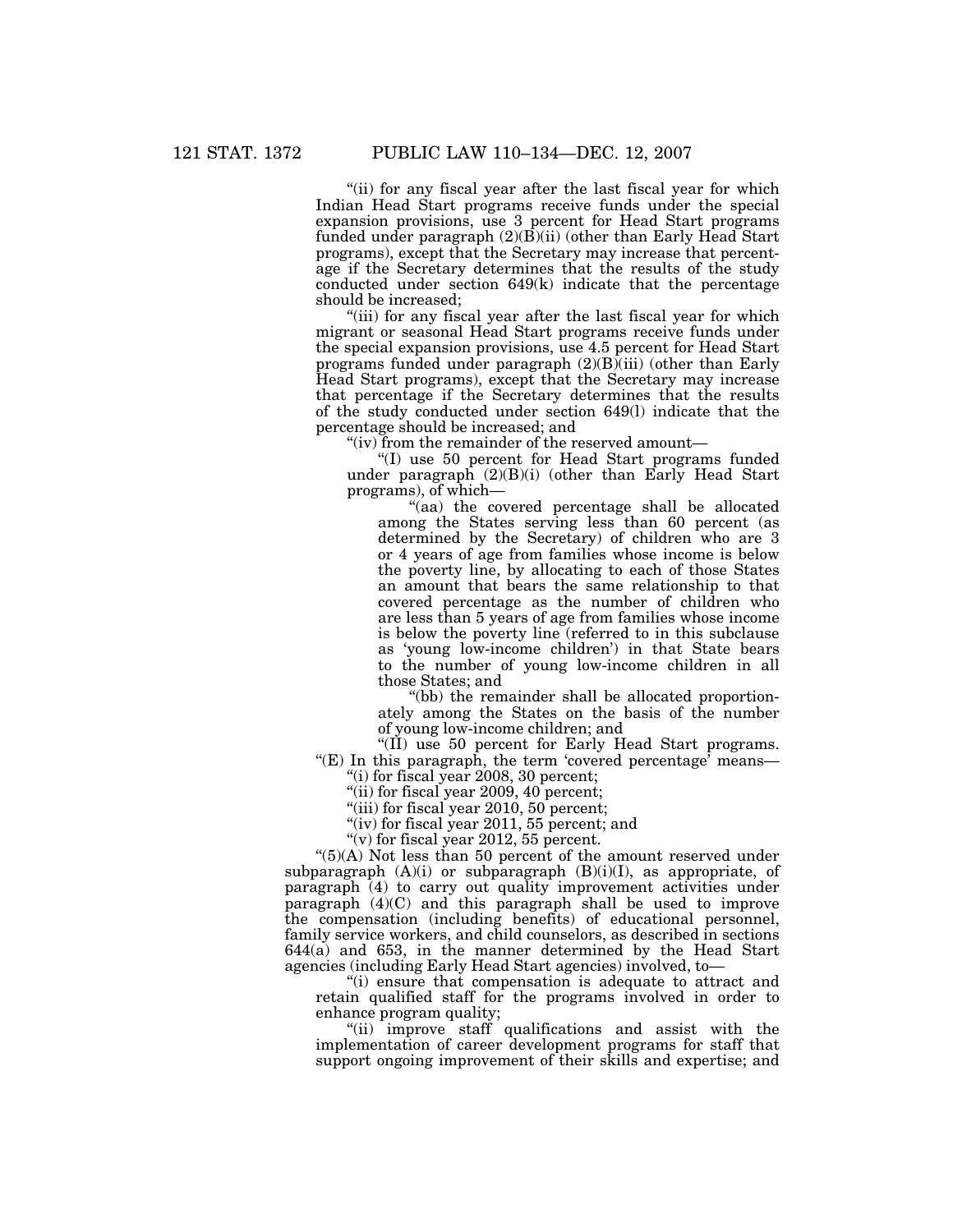''(iii) provide education and professional development to enable teachers to be fully competent to meet the professional standards established under section 648A(a)(1), including—

''(I) providing assistance to complete postsecondary course work;

''(II) improving the qualifications and skills of educational personnel to become certified and licensed as bilingual education teachers, or as teachers of English as a second language; and

''(III) improving the qualifications and skills of educational personnel to teach and provide services to children with disabilities.

''(B) Any remaining funds from the reserved amount described in subparagraph (A) shall be used to carry out any of the following activities:

"(i) Supporting staff training, child counseling, and other services, necessary to address the challenges of children from immigrant, refugee, and asylee families, homeless children, children in foster care, limited English proficient children, children of migrant or seasonal farmworker families, children from families in crisis, children referred to Head Start programs (including Early Head Start programs) by child welfare agencies, and children who are exposed to chronic violence or substance abuse.

''(ii) Ensuring that the physical environments of Head Start programs are conducive to providing effective program services to children and families, and are accessible to children with disabilities and other individuals with disabilities.

"(iii) Employing additional qualified classroom staff to reduce the child-to-teacher ratio in the classroom and additional qualified family service workers to reduce the family-to-staff ratio for those workers.

(iv) Ensuring that Head Start programs have qualified staff that promote the language skills and literacy growth of children and that provide children with a variety of skills that have been identified, through scientifically based reading research, as predictive of later reading achievement.

" $(v)$  Increasing hours of program operation, including-

''(I) conversion of part-day programs to full-workingday programs; and

''(II) increasing the number of weeks of operation in a calendar year.

"(vi) Improving communitywide strategic planning and needs assessments for Head Start programs and collaboration efforts for such programs, including outreach to children described in clause (i).

"(vii) Transporting children in Head Start programs safely, except that not more than 10 percent of funds made available to carry out this paragraph may be used for such purposes.

"(viii) Improving the compensation and benefits of staff of Head Start agencies, in order to improve the quality of Head Start programs.

''(6) No sums appropriated under this subchapter may be combined with funds appropriated under any provision other than this subchapter if the purpose of combining funds is to make a single discretionary grant or a single discretionary payment, unless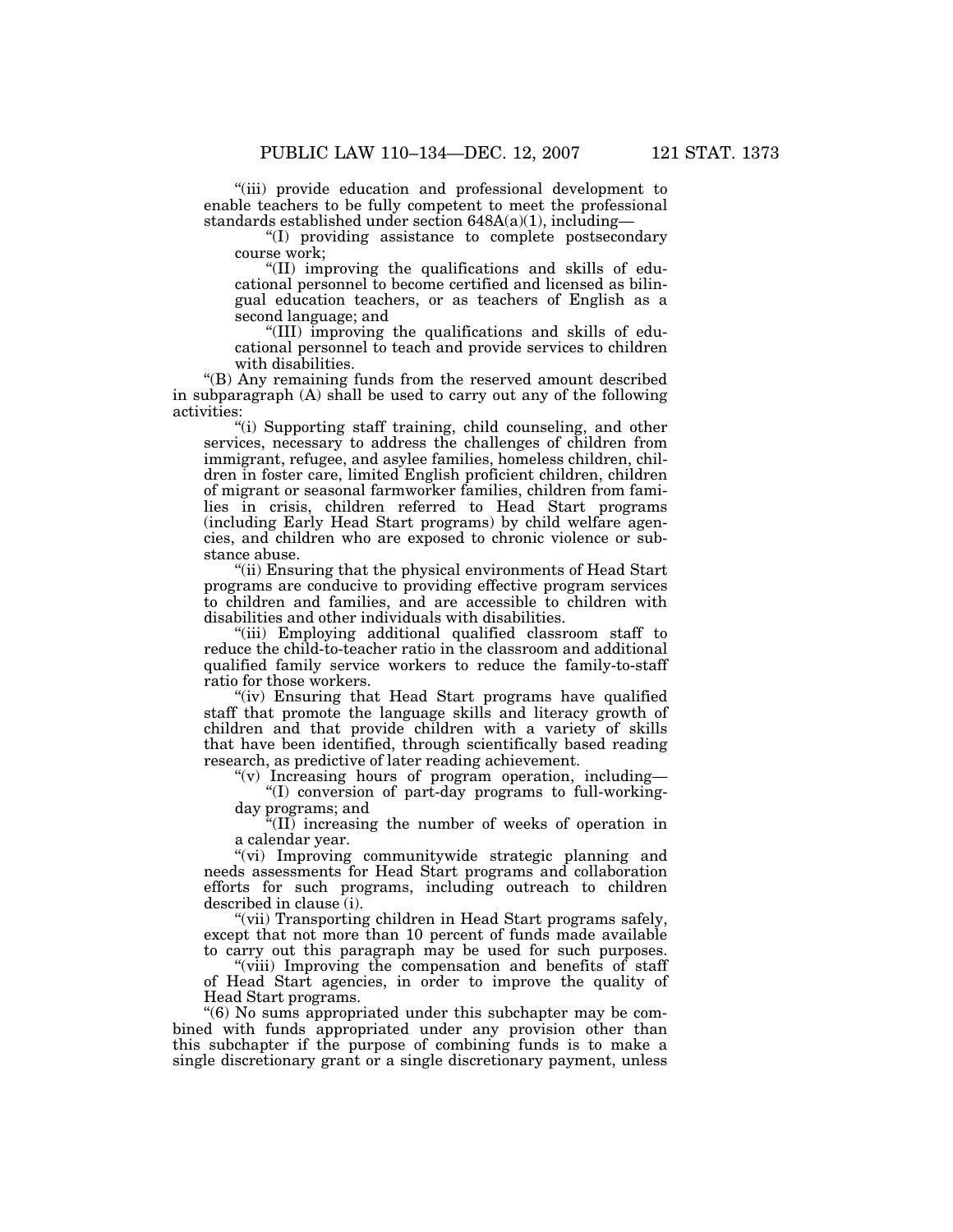such sums appropriated under this subchapter are separately identified in such grant or payment and are used for the purposes of this subchapter.

''(7) In this subsection:

"(A) The term 'base grant', used with respect to a fiscal year, means the amount of permanent ongoing funding (other than funding described in sections  $645A(g)(2)(A)(i)$  and paragraph  $(2)(C)(i)(II)(aa)$  provided to a Head Start agency (including an Early Head Start agency) under this subchapter for that fiscal year.

"(B) The term 'cost-of-living increase', used with respect to an agency for a fiscal year, means an increase in the funding for that agency, based on the percentage change in the Consumer Price Index for All Urban Consumers (issued by the Bureau of Labor Statistics) for the prior fiscal year, calculated on the amount of the base grant for that agency for the prior fiscal year.

" $(C)$  For the purposes of this subsection, the term 'State' does not include Guam, American Samoa, the Virgin Islands of the United States, the Commonwealth of the Northern Mariana Islands, the Federated States of Micronesia, the Republic of the Marshall Islands, and the Republic of Palau.''.

(b) MINIMUM ENROLLMENT REQUIREMENT FOR CHILDREN WITH DISABILITIES.—Section 640(d) of the Head Start Act (42 U.S.C. 9835(d)) is amended to read as follows:

''(d)(1) The Secretary shall establish policies and procedures to assure that, for fiscal year 2009 and thereafter, not less than 10 percent of the total number of children actually enrolled by each Head Start agency and each delegate agency will be children with disabilities who are determined to be eligible for special education and related services, or early intervention services, as appropriate, as determined under the Individuals with Disabilities Education Act (20 U.S.C. 1400 et seq.), by the State or local agency providing services under section 619 or part C of the Individuals with Disabilities Education Act (20 U.S.C. 1419, 1431 et seq.).

"(2) Such policies and procedures shall ensure the provision of early intervening services, such as educational and behavioral services and supports, to meet the needs of children with disabilities, prior to an eligibility determination under the Individuals with Disabilities Education Act.

"(3) Such policies and procedures shall require Head Start agencies to provide timely referral to and collaborate with the State or local agency providing services under section 619 or part C of the Individuals with Disabilities Education Act to ensure the provision of special education and related services and early intervention services, and the coordination of programmatic efforts, to meet the special needs of such children.

"(4) The Secretary shall establish policies and procedures to provide Head Start agencies with waivers of the requirements of paragraph (1) for not more than 3 years. Such policies and procedures shall require Head Start agencies, in order to receive such waivers, to provide evidence demonstrating that the Head Start agencies are making reasonable efforts on an annual basis to comply with the requirements of that paragraph.

''(5) Nothing in this subsection shall be construed to limit or create a right to a free appropriate public education under the Individuals with Disabilities Education Act.''.

Procedures.

Waiver authority.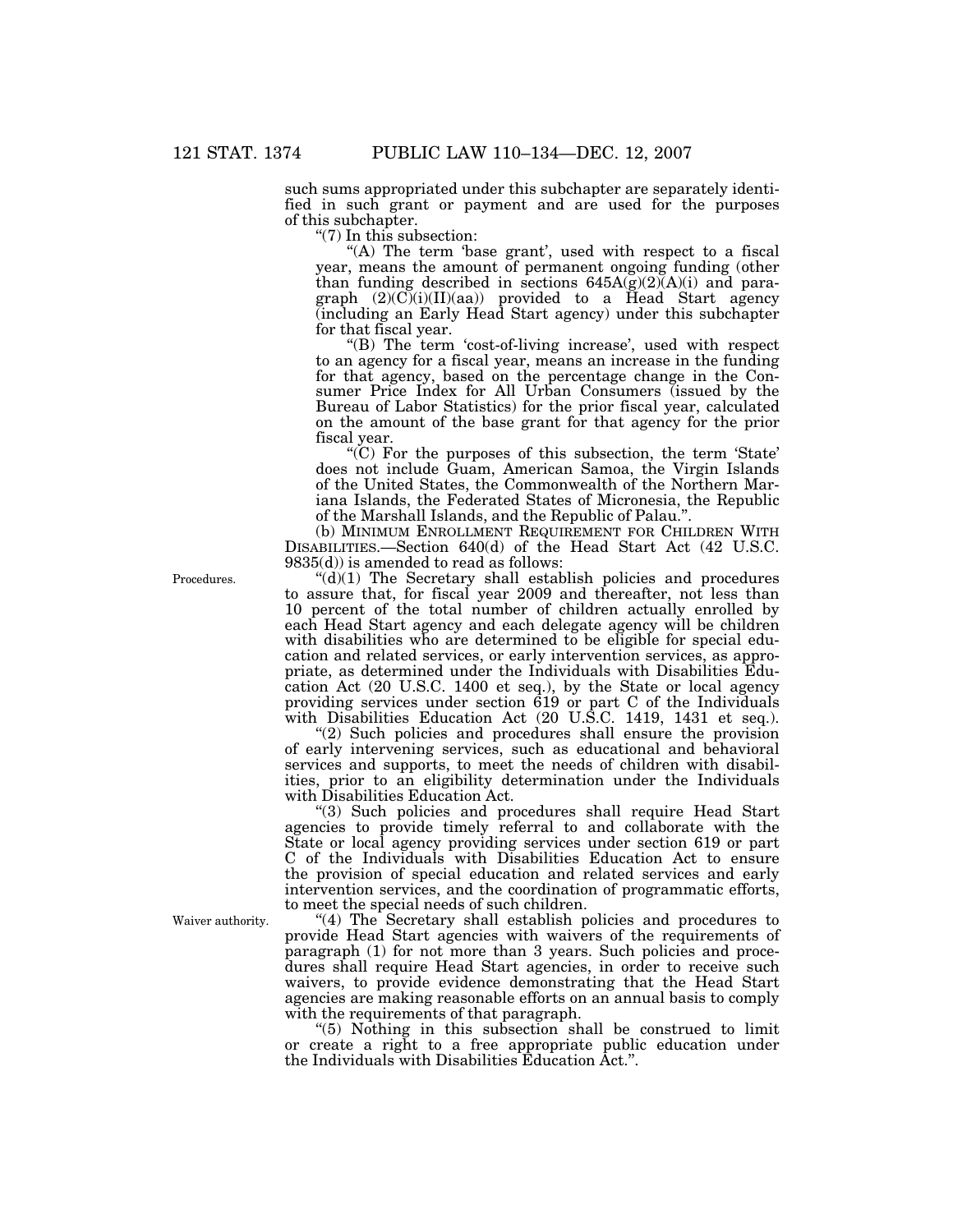(c) SERVICE DELIVERY MODELS.—Section 640(f) of the Head Start Act (42 U.S.C. 9835(f)) is amended—

(1) by striking " $(f)$  The" and inserting " $(f)(1)$  Not later than 1 year after the date of enactment of the Improving Head Start for School Readiness Act of 2007, the'';

 (2) by striking ''needs.'' and inserting ''needs, including models that leverage the capacity and capabilities of the delivery system of early childhood education and development services or programs.''; and

(3) by adding at the end the following:

"(2) In establishing the procedures the Secretary shall establish Procedures. procedures to provide for—

"(A) the conversion of part-day programs to full-workingday programs or part-day slots to full-working-day slots; and

 $\overline{f(B)}$  serving additional infants and toddlers pursuant to

section 645(a)(5).".<br>(d) ADDITIONAL FUNDS.—Section 640(g) of the Head Start Act (42 U.S.C. 9835(g)) is amended—

 $(1)$  by striking paragraphs  $(1)$ ,  $(3)$ , and  $(4)$ ;

 $(2)$  in paragraph  $(2)$ –

(A) in the matter preceding subparagraph (A), by striking ", in allocating funds to an applicant within a State, from amounts allotted to a State pursuant to subsection  $(a)(4)$ ,";

(B) in subparagraph (A), by striking ''performance standards'' and inserting ''standards described in section  $641A(a)(1)$ ";

(C) by striking subparagraph (C) and inserting the following:

''(C) the extent to which the applicant has undertaken a communitywide strategic planning and needs assessment involving other entities, including community organizations, and Federal, State, and local public agencies (including the local educational agency liaison designated under section  $722(g)(1)(J)(ii)$  of the McKinney-Vento Homeless Assistance Act  $(42 \text{ U.S.C. } 11432(g)(1)(J)(ii))$ , that provide services to children and families, such as—

''(i) family support services;

''(ii) child abuse prevention services;

"(iii) protective services;

"(iv) foster care;

" $(v)$  services for families in whose homes English is not the language customarily spoken;

''(vi) services for children with disabilities; and

"(vii) services for homeless children;";

 $(D)$  in subparagraph  $(D)$ —

(i) by striking ''family and community needs assessment'' and inserting ''family needs assessment and communitywide strategic planning and needs assessment'';

(ii) by striking "reflects" and inserting "reflect"; and

(iii) by striking ''other local'' and inserting ''the State and local'';

(E) by striking subparagraph (E) and inserting the following: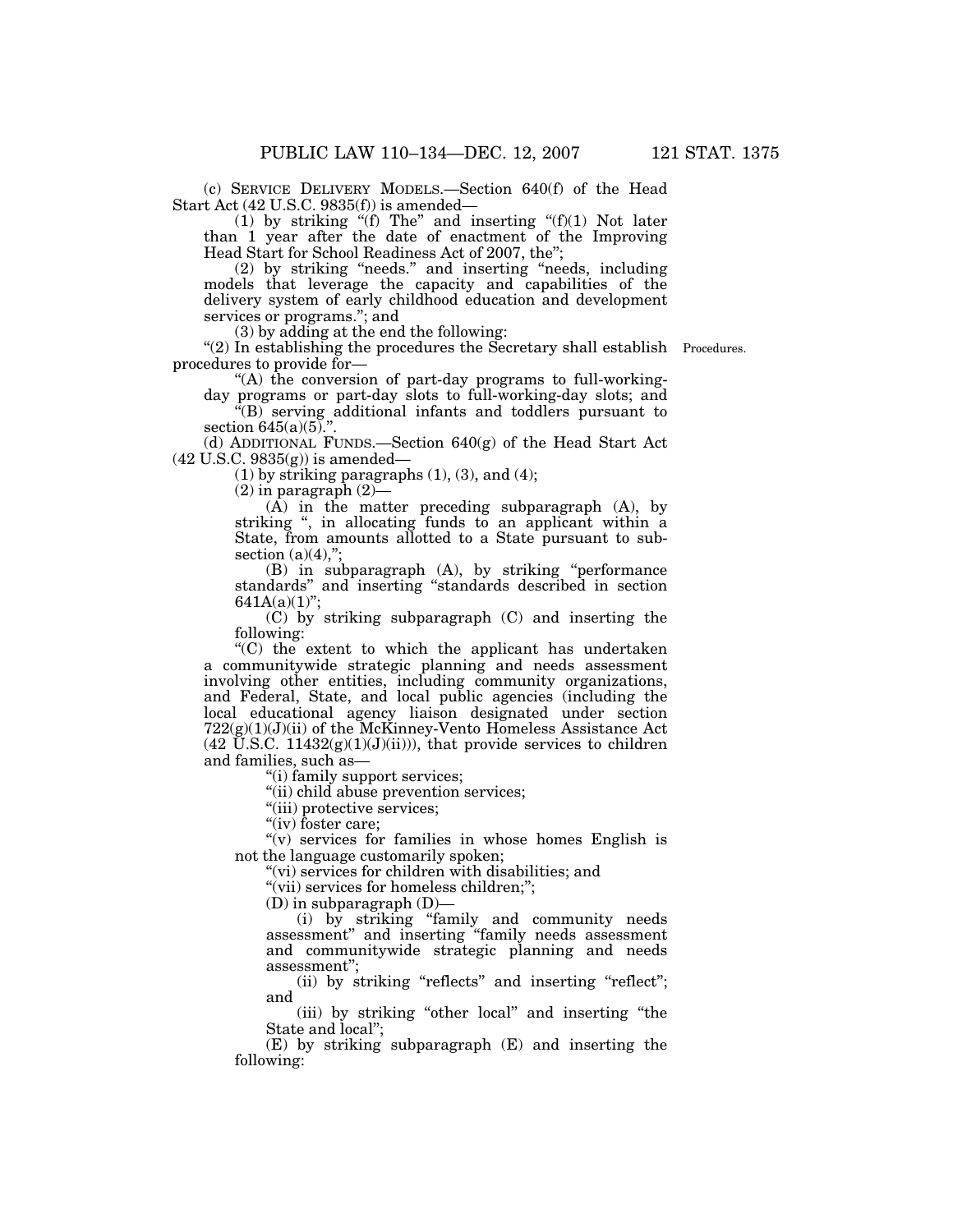''(E) the number of eligible children, as described in clause (i) or (ii) of section  $645(a)(1)(B)$ , in each community who are not participating in a Head Start program or any other publicly funded early childhood education and development program;'';

(F) by striking subparagraphs (G) and (H) and inserting the following:

''(G) the extent to which the applicant proposes to foster partnerships with other service providers in a manner that will leverage the existing delivery systems of such services and enhance the resource capacity of the applicant; and

''(H) the extent to which the applicant, in providing services, successfully coordinated activities with the local educational agency serving the community involved (including the local educational agency liaison designated under section  $722(g)(1)(J)(ii)$  of the McKinney-Vento Homeless Assistance Act  $(42 \text{ U.S.C. } 11432(g)(1)(J)(ii))$ , and with schools in which children participating in such applicant's program will enroll following such program, with respect to such services and the education services provided by such local educational agency.'';

(3) by redesignating paragraph  $(2)$  as paragraph  $(1)$ ; and (4) by adding at the end the following:

" $(2)$  Notwithstanding paragraph  $(1)$ , in using funds made available for expansion under subsection  $(a)(4)(D)$ , the Secretary shall first allocate the funds to qualified applicants proposing to use such funds to serve children from families with incomes below

the poverty line. Agencies that receive such funds are subject to the eligibility and enrollment requirements under section 645(a)(1). " $(3)$ (A) In the event that the amount appropriated to carry out the program under this subchapter for a fiscal year does not exceed the amount appropriated for the prior fiscal year, or is not sufficient to maintain services comparable to the services provided under this subchapter during the prior fiscal year, a Head Start agency may negotiate with the Secretary a reduced funded enrollment level without a reduction in the amount of the grant

received by the agency under this subchapter, if such agency can reasonably demonstrate that such reduced funded enrollment level is necessary to maintain the quality of services. Process. "(B) In accordance with this paragraph, the Secretary shall

set up a process for Head Start agencies to negotiate the reduced funded enrollment levels referred to in subparagraph (A) for the fiscal year involved.

Notification.  $\mathcal{L}(C)$  In the event described in subparagraph  $(A)$ , the Secretary shall be required to notify Head Start agencies of their ability to negotiate the reduced funded enrollment levels if such an agency can reasonably demonstrate that such reduced funded enrollment level is necessary to maintain the quality of services.''.

(e) VEHICLE SAFETY REQUIREMENTS.—Section 640(i) of the Head Start Act (42 U.S.C. 9835(i)) is amended by adding at the end the following: ''The regulations shall also establish requirements to ensure the appropriate supervision of, and appropriate background checks for, individuals with whom the agencies contract to transport those children.''.

(f) MIGRANT AND SEASONAL HEAD START PROGRAMS.—Section 640(l) of the Head Start Act (42 U.S.C. 9835(l)) is amended—

 $(1)$  in paragraph  $(1)$ —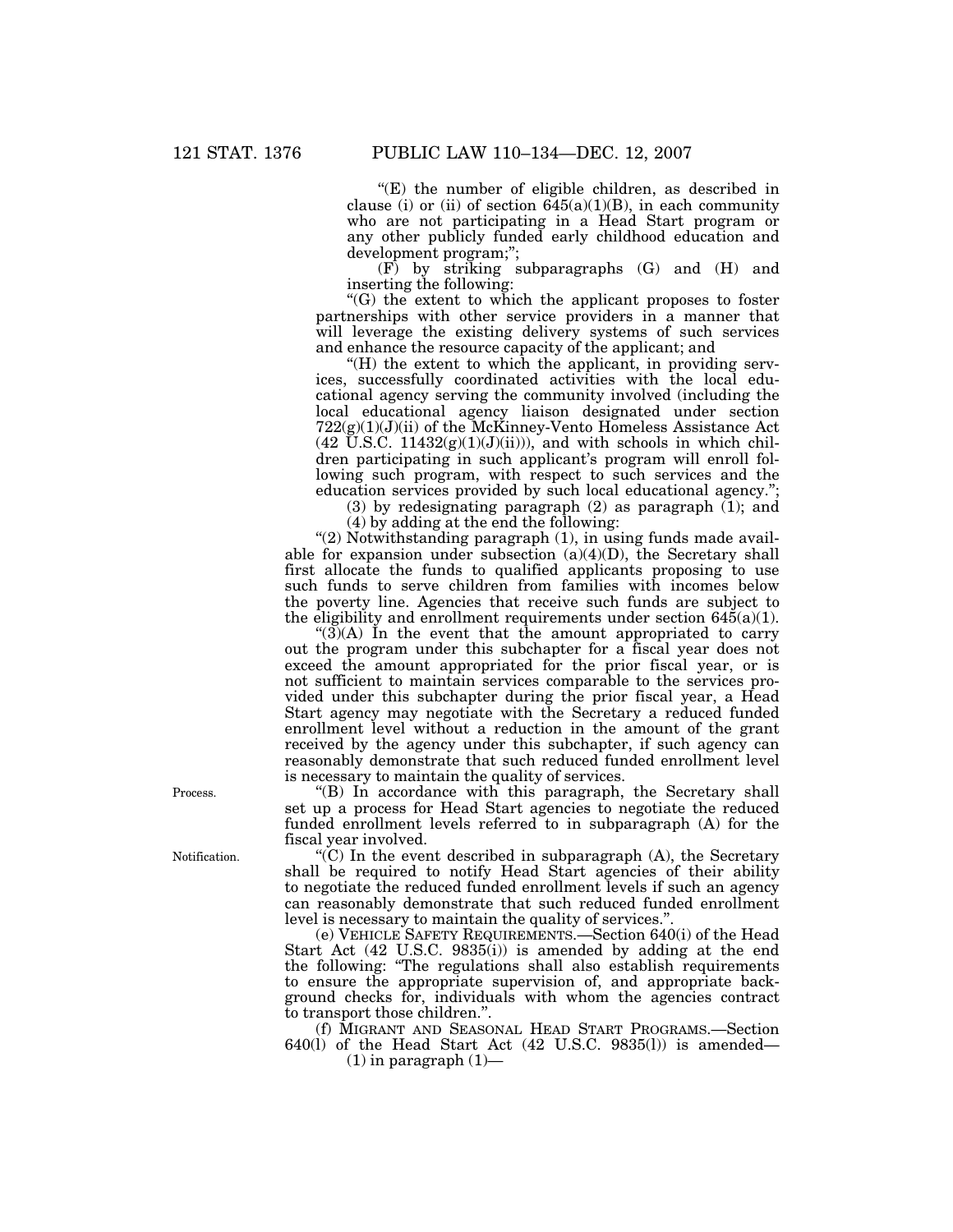(A) by striking ''With funds'' and all that follows through ''programs,'' and inserting ''With funds made available under this subchapter to expand migrant and seasonal Head Start programs,''; and

(B) by striking ''children of migrant and seasonal farmworker families" and inserting "children of migrant or seasonal farmworker families'';

 $(2)$  in paragraph  $(2)$ —

(A) by striking ''For'' and all that follows through ''in determining'' and inserting ''In determining'';

(B) by striking "children of migrant farmworkers" and inserting "children of migrant farmworker families";

(C) by striking ''under such subsection'' and inserting "under this subchapter";

(D) by striking ''children of seasonal farmworkers'' each place it appears and inserting ''children of seasonal farmworker families''; and

(E) by striking ''children of such farmworkers'' and inserting ''children of such farmworker families''; and

(3) by striking paragraph (3) and inserting the following: "(3) In carrying out this subchapter, the Secretary shall continue the administrative arrangement at the national level for meeting the needs of Indian children and children of migrant and seasonal farmworker families and shall ensure—

"(A) the provision of training and technical assistance by staff with knowledge of and experience in working with such populations; and

''(B) the appointment of a national Indian Head Start collaboration director and a national migrant and seasonal Head Start collaboration director.

"(4)(A) For the purposes of paragraph (3), the Secretary shall conduct an annual consultation in each affected Head Start region, with tribal governments operating Head Start (including Early Head Start) programs.

''(B) The consultations shall be for the purpose of better meeting the needs of Indian, including Alaska Native, children and their families, in accordance with this subchapter, taking into consideration funding allocations, distribution formulas, and other issues affecting the delivery of Head Start services in their geographic locations.

"(C) The Secretary shall publish a notification of the consulta- Federal Register,  $\frac{1}{2}$  in the Federal Register before conducting the consultations publication. tions in the Federal Register before conducting the consultations.

''(D) The Secretary shall ensure that a detailed report of each Reports. consultation shall be prepared and made available, within 90 days after the consultation, to all tribal governments receiving funds under this subchapter."

(g) ENROLLMENT OF HOMELESS CHILDREN; RULE OF CONSTRUC-TION; MATERIALS.—Section 640 of the Head Start Act (42 U.S.C. 9835) is amended by adding at the end the following:

''(m) The Secretary shall issue rules to establish policies and Regulations. procedures to remove barriers to the enrollment and participation of homeless children in Head Start programs. Such rules shall require Head Start agencies—

''(1) to implement policies and procedures to ensure that homeless children are identified and prioritized for enrollment;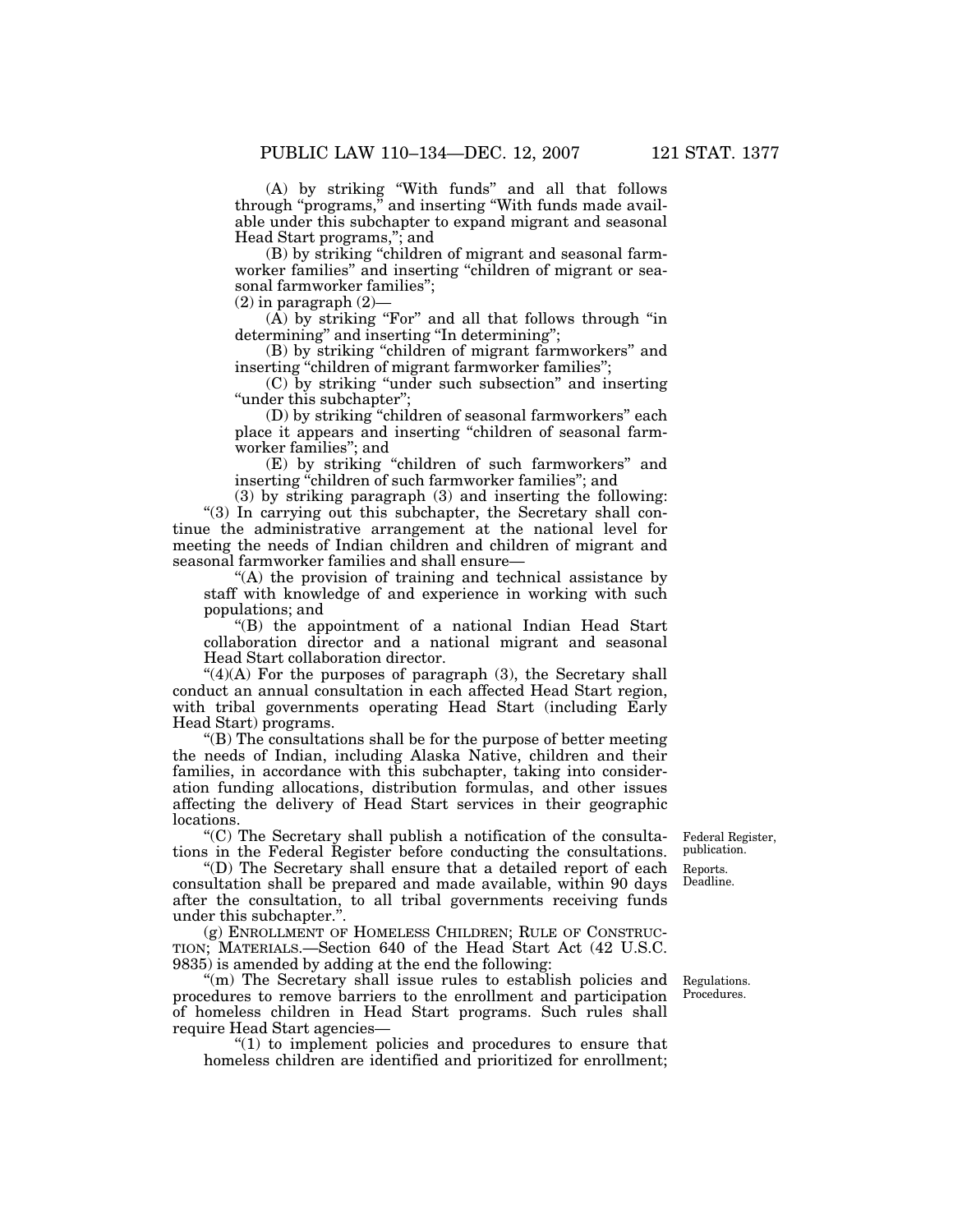" $(2)$  to allow families of homeless children to apply to, enroll in, and attend Head Start programs while required documents, such as proof of residency, immunization and other medical records, birth certificates, and other documents, are obtained within a reasonable time frame; and

''(3) to coordinate individual Head Start programs with efforts to implement subtitle B of title VII of the McKinney-Vento Homeless Assistance Act (42 U.S.C. 11431 et seq.).

"(n) Nothing in this subchapter shall be construed to require a State to establish a publicly funded program of early childhood education and development, or to require any child to participate in such a publicly funded program, including a State-funded preschool program, or to participate in any initial screening before participating in a publicly funded program of early childhood education and development, except as provided under sections 612(a)(3) and 635(a)(5) of the Individuals with Disabilities Education Act  $(20 \text{ U.S.C. } 1412(a)(3), 1435(a)(5)).$ 

''(o) All curricula funded under this subchapter shall be based on scientifically valid research, and be age and developmentally appropriate. The curricula shall reflect all areas of child development and learning and be aligned with the Head Start Child Outcomes Framework. Parents shall have the opportunity to examine any such curricula or instructional materials funded under this subchapter.''.

# **SEC. 7. DESIGNATION OF HEAD START AGENCIES.**

Section 641 of the Head Start Act (42 U.S.C. 9836) is amended to read as follows:

### **''SEC. 641. DESIGNATION OF HEAD START AGENCIES.**

''(a) AUTHORITY TO DESIGNATE.—

''(1) IN GENERAL.—The Secretary is authorized to designate as a Head Start agency any local public or private nonprofit agency, including community-based and faith-based organizations, or for-profit agency, within a community, pursuant to the requirements of this section.

" $(2)$  INTERIM POLICY.—Notwithstanding paragraph  $(1)$ , until such time as the Secretary develops and implements the system for designation renewal under this section, the Secretary is authorized to designate as a Head Start agency, any local public or private nonprofit agency, including community-based and faith-based organizations, or for-profit agency, within a community, in the manner and process utilized by the Secretary prior to the enactment of the Improving Head Start for School Readiness Act of 2007.

''(b) APPLICATION FOR DESIGNATION RENEWAL.—To be considered for designation renewal, an entity shall submit an application to the Secretary, at such time and in such manner as the Secretary may require.

''(c) SYSTEM FOR DESIGNATION RENEWAL.—

''(1) IN GENERAL.—The Secretary shall develop a system for designation renewal that integrates the recommendations of the expert panel convened under paragraph (2) to determine if a Head Start agency is delivering a high-quality and comprehensive Head Start program that meets the educational, health, nutritional, and social needs of the children and families it serves, and meets program and financial management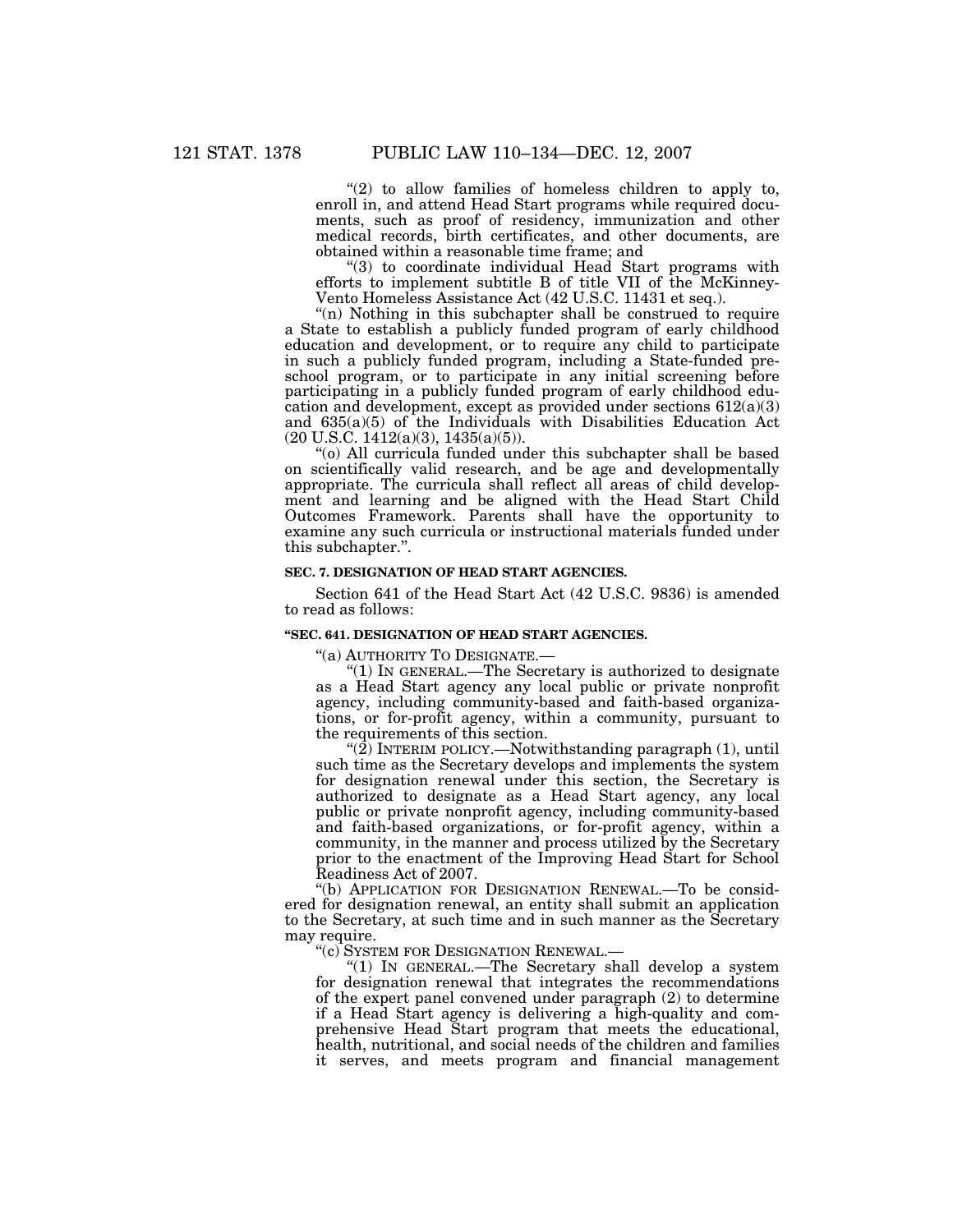requirements and standards described in section  $641A(a)(1)$ ,

based on— ''(A) annual budget and fiscal management data;

"(B) program reviews conducted under section  $641A(c)$ ;

''(C) annual audits required under section 647;

''(D) classroom quality as measured under section  $641A(c)(2)(F)$ ; and

''(E) Program Information Reports.

"(2) EXPERT PANEL.—Not later than 3 months after the Deadline. date of enactment of the Improving Head Start for School Readiness Act of 2007, the Secretary shall convene an expert panel of 7 members to make recommendations to the Secretary on the development of a transparent, reliable, and valid system for designation renewal.

" $(3)$  COMPOSITION OF EXPERT PANEL.—The Secretary, in convening such panel, shall appoint the following:

''(A)(i) One member, who has demonstrated competency, as evidenced by training, expertise, and experience, in early childhood program accreditation.

''(ii) One member, who has demonstrated competency (as so evidenced) in research on early childhood development.

"(iii) One member, who has demonstrated competency (as so evidenced) in governance and finance of nonprofit organizations.

"(iv) One member, who has demonstrated competency" (as so evidenced) in delivery of services to populations of children with special needs and their families.

"(v) One member, who has demonstrated competency (as so evidenced) in assessment and evaluation of programs serving young children.

"(B) An employee from the Office of Head Start.

 ''(C) An executive director of a Head Start agency. "(4) EXPERT PANEL REPORT.—Within 9 months after being convened by the Secretary, the expert panel shall issue a report to the Secretary that provides recommendations on a proposed system for designation renewal that takes into account the criteria in subparagraphs (A) through (E) of paragraph (1) to evaluate whether a Head Start agency is fulfilling its mission to deliver a high-quality and comprehensive Head Start program, including adequately meeting its governance, legal, and financial management requirements.

''(5) PUBLIC COMMENT AND CONSIDERATION.—Not later than 3 months after receiving the report described in paragraph (4), the Secretary shall publish a notice describing a proposed system for designation renewal in the Federal Register, including a proposal for the transition to such system, providing at least 90 days for public comment. The Secretary shall review and consider public comments prior to finalizing the system for designation renewal described in this subsection.

''(6) DESIGNATION RENEWAL SYSTEM.—Not later than 12 months after publishing a notice describing the proposed system under paragraph (5), the Secretary shall implement the system for designation renewal and use that system to determine—

''(A) whether a Head Start grantee is successfully delivering a high-quality and comprehensive Head Start program; and

Federal Register, publication.

Deadline.

Deadline.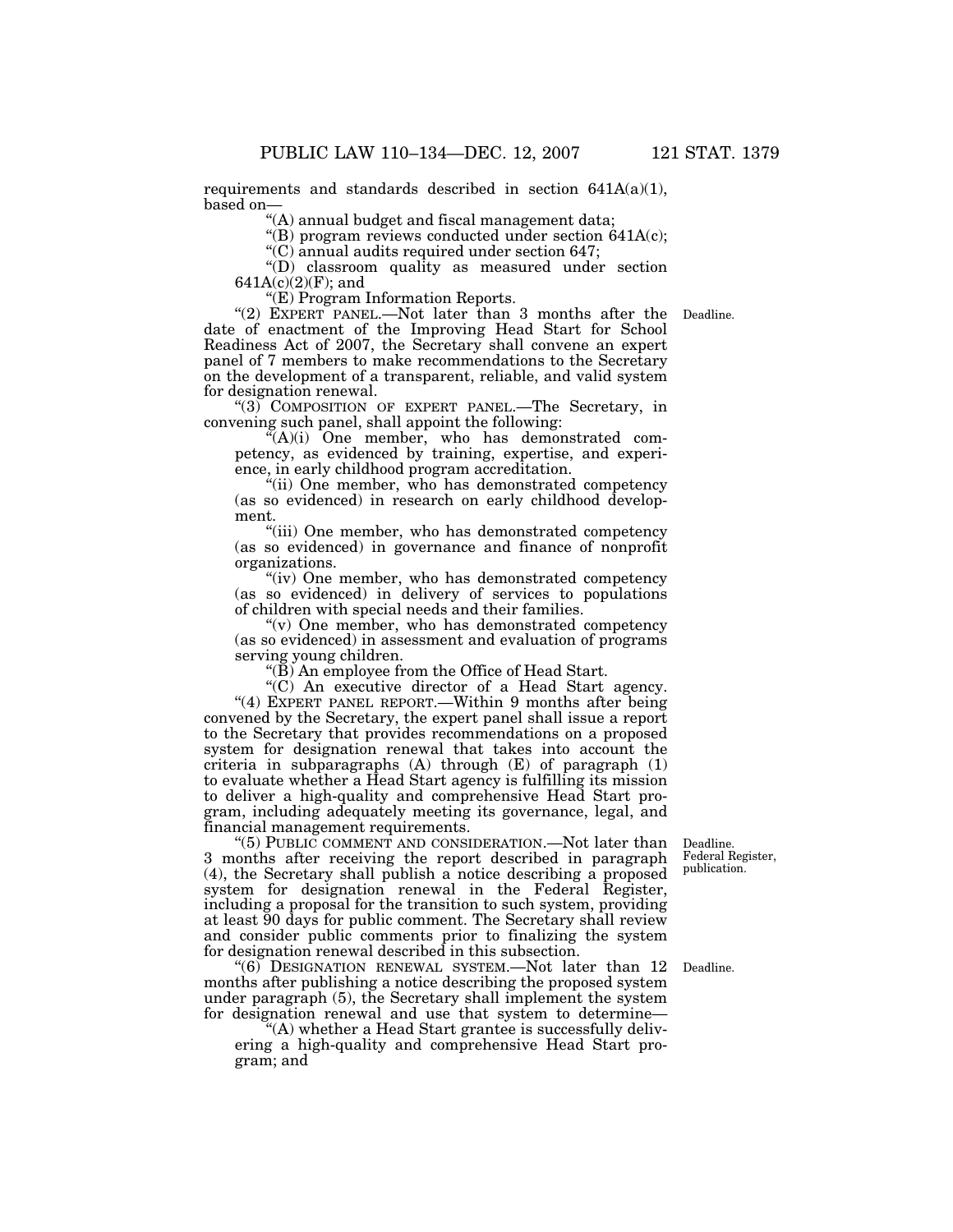''(B) whether the grantee has any unresolved deficiencies found during the last triennial review under section 641A(c).

"(7) IMPLEMENTATION OF THE DESIGNATION RENEWAL SYSTEM.—

"(A) IN GENERAL.—A grantee who is determined under such system—

"(i) to be delivering a high-quality and comprehensive Head Start program shall be designated (consistent with section 643) as a Head Start agency for the period of 5 years described in section 638;

''(ii) to not be delivering a high-quality and comprehensive Head Start program shall be subject to an open competition as described in subsection (d); and

''(iii) in the case of an Indian Head Start agency, to not be delivering a high-quality and comprehensive Head Start program shall (notwithstanding clause (ii)) be subject to the requirements of subparagraph (B).<br>"(B) TRIBAL GOVERNMENT CONSULTATION AND TRIBAL GOVERNMENT CONSULTATION AND REEVALUATION.—On making a determination described in subparagraph  $(A)(iii)$ , the Secretary shall engage in government-to-government consultation with the appropriate tribal government or governments for the purpose of establishing a plan to improve the quality of Head Start programs operated by the Indian Head Start agency. Such plan shall be established and implemented within 6 months after the Secretary's determination. Not more than 6 months after the implementation of that plan, the Secretary shall reevaluate the performance of the Indian Head Start agency. If the Indian Head Start agency is still not delivering a high-quality and comprehensive Head Start program, the Secretary shall conduct an open competition as described in subsection (d), subject to the limitations described in subsection (e).

''(8) TRANSPARENCY, RELIABILITY, AND VALIDITY.—The Secretary shall ensure the system for designation renewal is fair, consistent, and transparent and is applied in a manner that renews designations, in a timely manner, grantees as Head Start agencies for periods of 5 years if such grantees are delivering high-quality and comprehensive Head Start programs. The Secretary shall periodically evaluate whether the criteria of the system are being applied in a manner that is transparent, reliable, and valid.

''(9) TRANSITION.—

''(A) IN GENERAL.—Each Head Start agency shall be reviewed under the system for designation renewal described in paragraph (6), not later than 3 years after the implementation of such system.

" $(\overline{B})$  LIMITATION.—A Head Start agency shall not be subject to the requirements of the system for designation renewal prior to 18 months after the date of enactment of the Improving Head Start for School Readiness Act of 2007.

''(C) SCHEDULE.—The Secretary shall establish and implement a schedule for reviewing each Head Start agency

Plan. Deadlines.

Evaluation.

Deadline.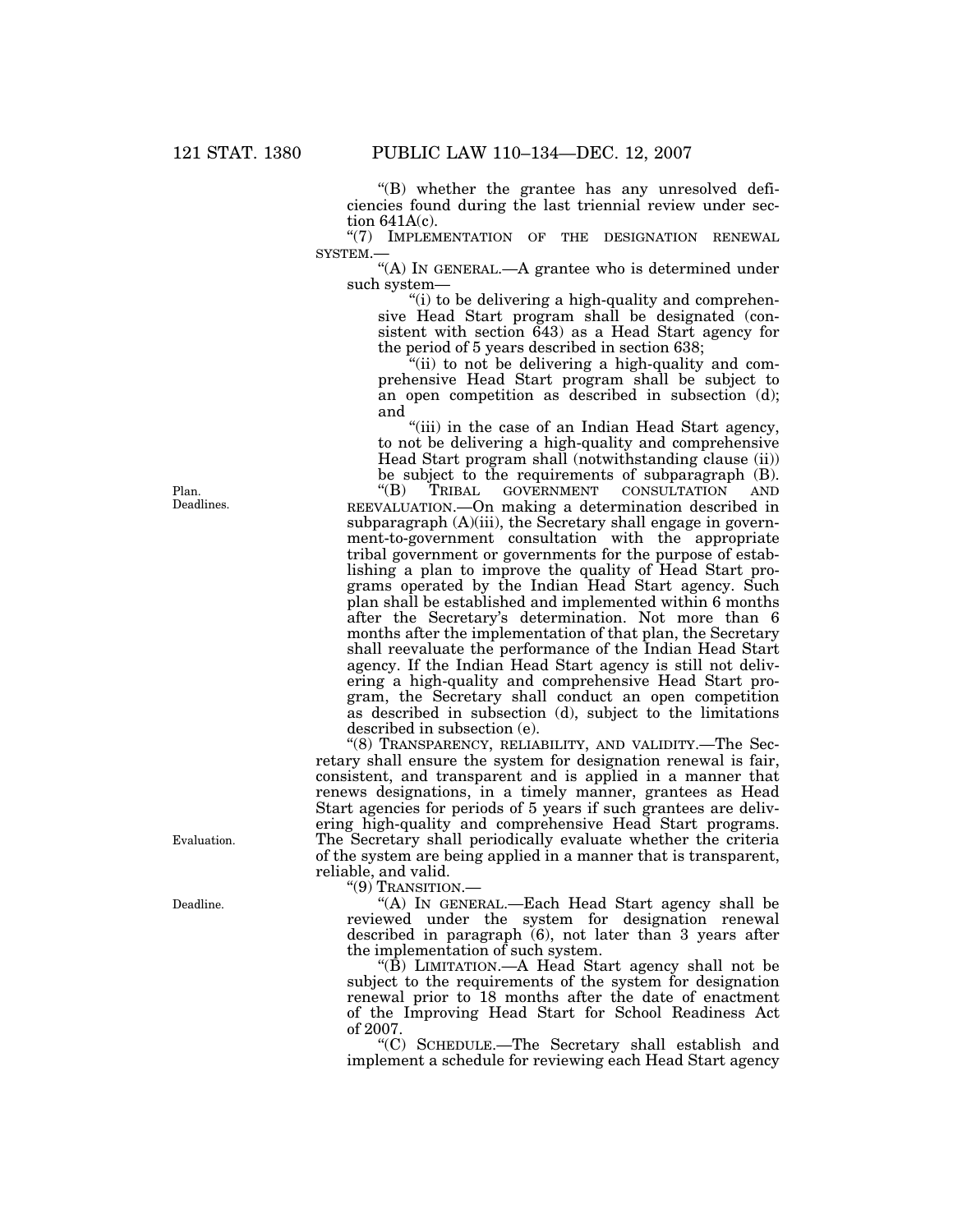under the system for designation renewal described in paragraph (6), consistent with subparagraphs (A) and (B).  $\sqrt{4(10)}$  REPORTS TO CONGRESS.—The Secretary shall—

"(A) make available to the Committee on Education and Labor of the House of Representatives and the Committee on Health, Education, Labor, and Pensions of the Senate the report described in paragraph (4);

''(B) concurrently with publishing a notice in the Federal Register as described in paragraph (5), provide a report to the Committee on Education and Labor of the House of Representatives and the Committee on Health, Education, Labor, and Pensions of the Senate that provides a detailed description of the proposed system described in paragraph (5), including a clear rationale for any differences between the proposed system and the recommendations of the expert panel, if any such differences exist; and

 $\cdot$ <sup>"</sup>(C) prior to implementing the system for designation renewal, provide a report to the Committee on Education and Labor of the House of Representatives and the Committee on Health, Education, Labor, and Pensions of the Senate—

''(i) summarizing the public comment on the proposed system and the Secretary's response to such comment; and

''(ii) describing the final system for designation renewal and the plans for implementation of such system.

''(d) DESIGNATION WHEN NO ENTITY IS RENEWED.—

" $(1)$  In GENERAL.—If no entity in a community is determined to be successfully delivering a high-quality and comprehensive Head Start program, as specified in subsection (c), the Secretary shall, after conducting an open competition, designate for a 5-year period a Head Start agency from among qualified applicants in such community.

"(2) CONSIDERATIONS FOR DESIGNATION.—In selecting from among qualified applicants for designation as a Head Start agency, the Secretary shall consider the effectiveness of each such applicant to provide Head Start services, based on—

''(A) any past performance of such applicant in providing services comparable to Head Start services, including how effectively such applicant provided such comparable services;

 $'(B)$  the plan of such applicant to provide comprehensive health, educational, nutritional, social, and other services needed to aid participating children in attaining their full potential, and to prepare children to succeed in school;

''(C) the plan of such applicant to attract and retain qualified staff capable of delivering, including implementing, a high-quality and comprehensive program, including the ability to carry out a research based curriculum aligned with the Head Start Child Outcomes Framework and, as appropriate, State early learning standards;

''(D) the ability of such applicant to maintain childto-teacher ratios and family service worker caseloads that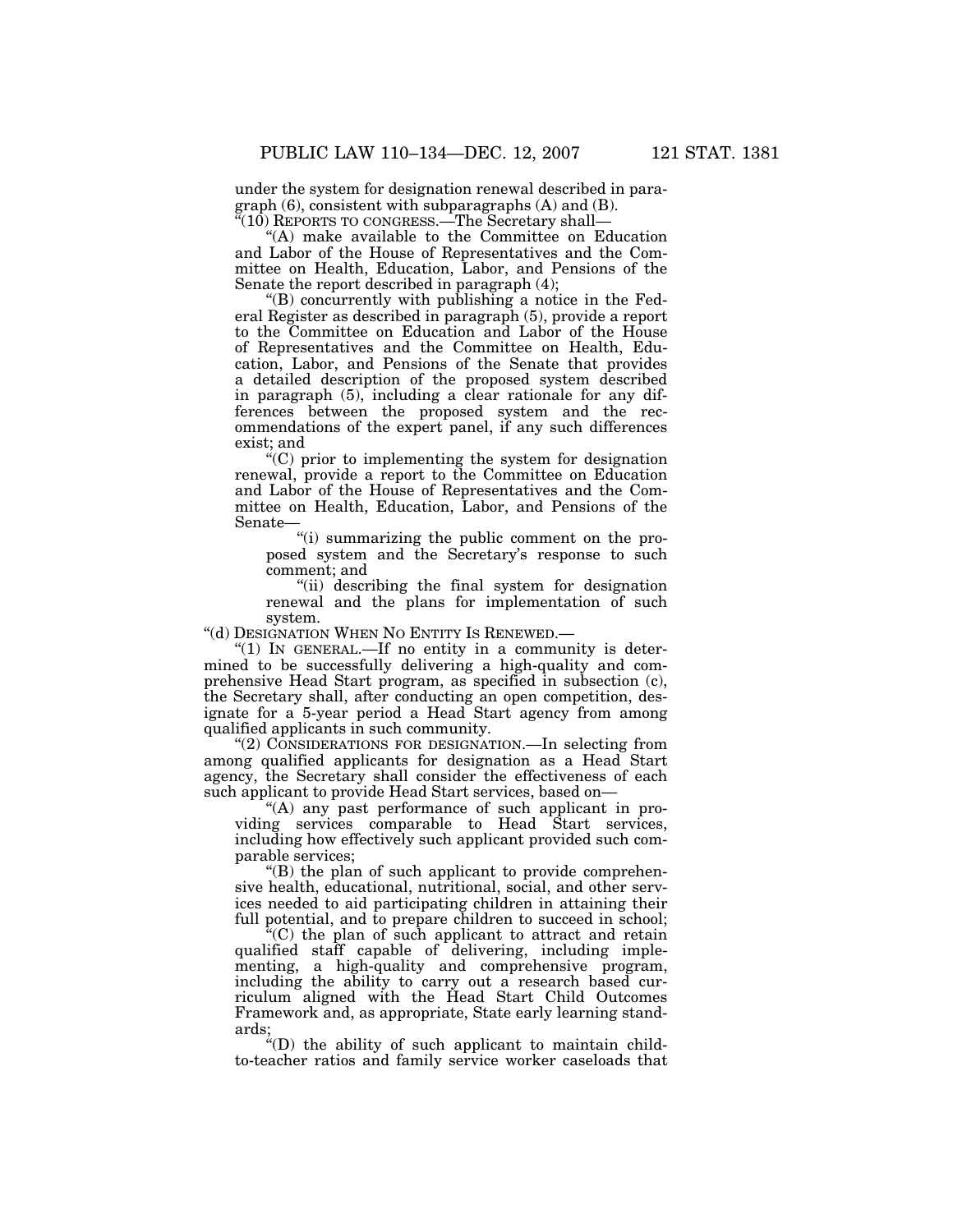reflect best practices and are tied to high-quality service delivery;

" $(E)$  the capacity of such applicant to serve eligible children with—

"(i) curricula that are based on scientifically valid research, that are developmentally appropriate, and that promote the school readiness of children participating in the program involved; and

''(ii) teaching practices that are based, as appropriate, on scientifically valid research, that are developmentally appropriate, and that promote the school readiness of children participating in the program involved;

 $(F)$  the plan of such applicant to meet standards described in section  $641A(a)(1)$ , with particular attention to the standards described in subparagraphs (A) and (B) of such section;

''(G) the proposed budget of the applicant and plan of such applicant to maintain strong fiscal controls and cost-effective fiscal management;

"(H) the plan of such applicant to coordinate and collaborate with other public or private entities providing early childhood education and development programs and services for young children in the community involved, including—

''(i) programs implementing grant agreements under the Early Reading First and Even Start programs under subparts 2 and 3 of part B of title I of the Elementary and Secondary Education Act of 1965 (20 U.S.C. 6371 et seq., 6381 et seq.);

"(ii) other preschool programs under title I of that Act (20 U.S.C. 6301 et seq.);

"(iii) programs under section 619 and part C of the Individuals with Disabilities Education Act (20 U.S.C. 1419, 1431 et seq.);

''(iv) State prekindergarten programs;

''(v) child care programs;

"(vi) the educational programs that the children in the Head Start program involved will enter at the age of compulsory school attendance; and

"(vii) local entities, such as a public or school library, for—

''(I) conducting reading readiness programs; ''(II) developing innovative programs to excite

children about the world of books, including providing fresh books in the Head Start classroom;

''(III) assisting in literacy training for Head Start teachers; or

''(IV) supporting parents and other caregivers in literacy efforts;

''(I) the plan of such applicant to coordinate the Head Start program that the applicant proposes to carry out, with public and private entities that are willing to commit resources to assist the Head Start program in meeting its program needs;

" $(\mathbf{J})$  the plan of such applicant—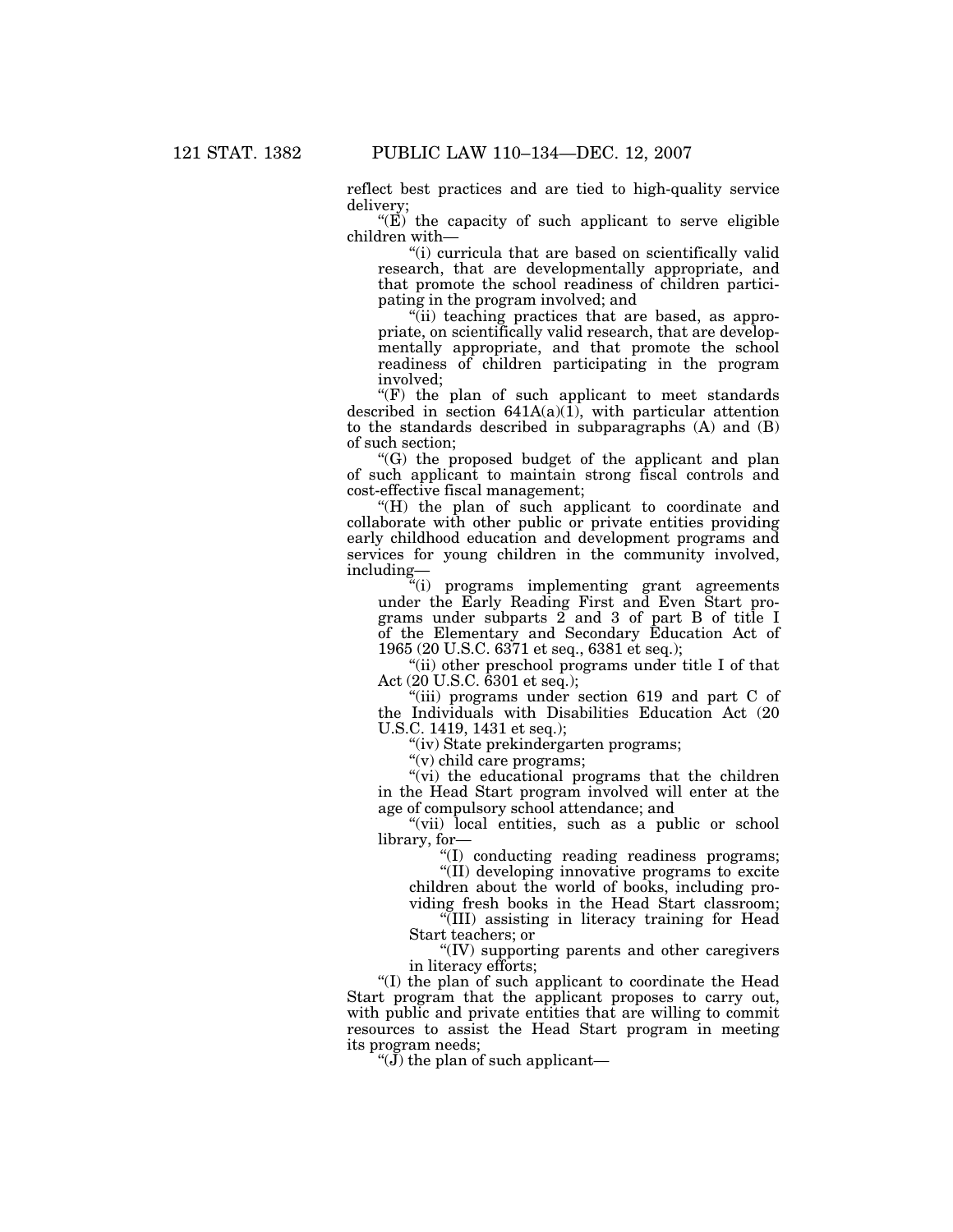''(i) to facilitate the involvement of parents (including grandparents and kinship caregivers, as appropriate) of children participating in the proposed Head Start program, in activities (at home and, if practicable, at the location of the Head Start program) designed to help such parents become full partners in the education of their children;

''(ii) to afford such parents the opportunity to participate in the development and overall conduct of the program at the local level, including transportation assistance, as appropriate;

"(iii) to offer (directly or through referral to local entities, such as entities carrying out Even Start programs under subpart 3 of part B of title I of the Elementary and Secondary Education Act of 1965 (20 U.S.C. 6381 et seq.), public and school libraries, and entities carrying out family support programs) to such parents—

''(I) family literacy services; and

''(II) parenting skills training;

"(iv) to offer to parents of participating children substance abuse counseling (either directly or through referral to local entities), if needed, including information on the effect of drug exposure on infants and fetal alcohol syndrome;

 $(v)$  at the option of such applicant, to offer (directly or through referral to local entities) to such parents—

''(I) training in basic child development (including cognitive, social, and emotional development);

''(II) assistance in developing literacy and communication skills;

''(III) opportunities to share experiences with other parents (including parent-mentor relationships);

''(IV) regular in-home visitation;

''(V) health services, including information on maternal depression; or

''(VI) any other activity designed to help such parents become full partners in the education of their children;

"(vi) to provide, with respect to each participating family, a family needs assessment that includes consultation with such parents (including foster parents, grandparents, and kinship caregivers, where applicable), in a manner and language that such parents can understand, to the extent practicable, about the benefits of parent involvement and about the activities described in this subparagraph in which such parents may choose to become involved (taking into consideration their specific family needs, work schedules, and other responsibilities); and

''(vii) to extend outreach to fathers (including father figures), in appropriate cases, in order to strengthen the role of those fathers in families, in the education of young children, and in the Head Start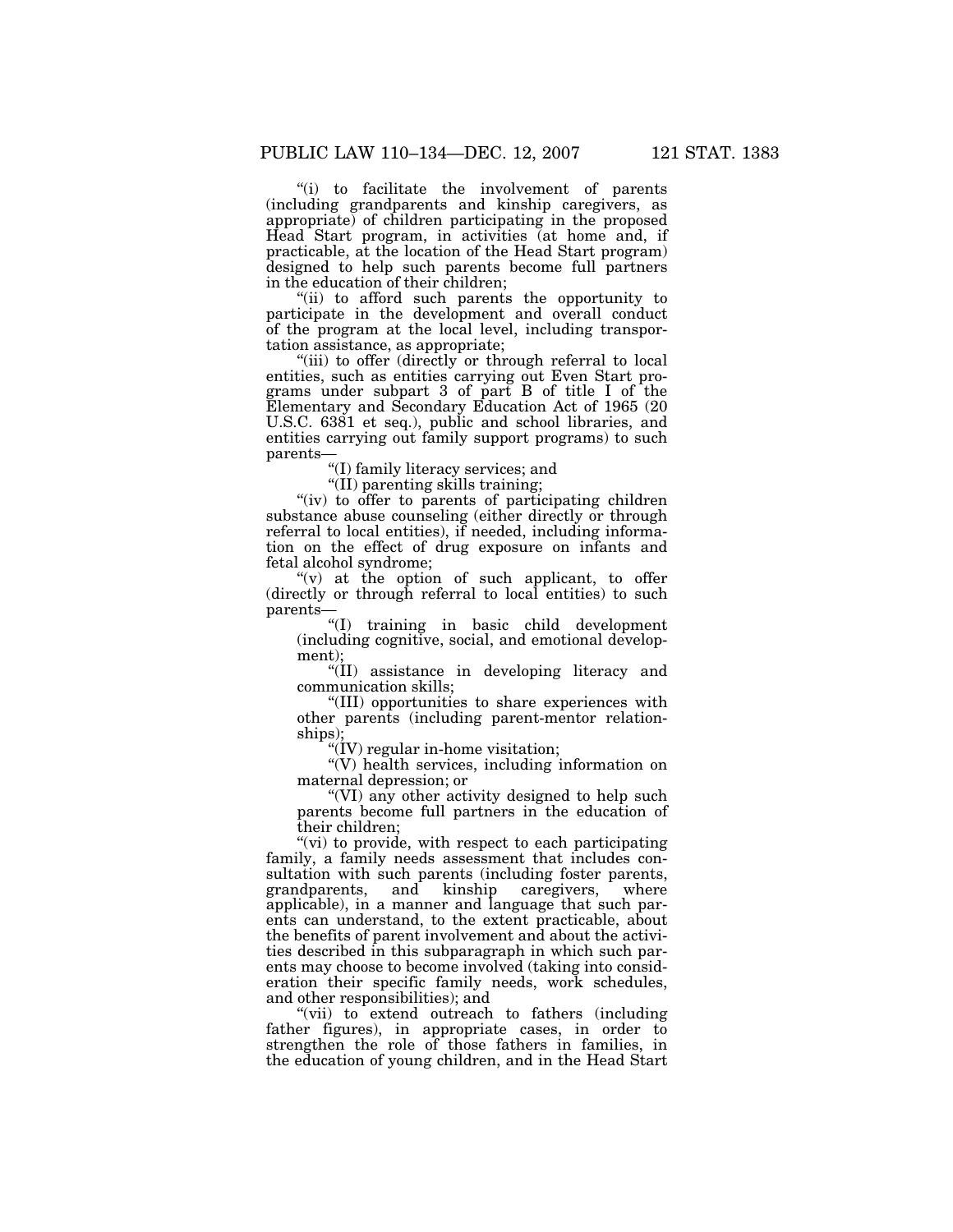program, by working directly with the fathers through activities such as—

''(I) in appropriate cases, including the fathers in home visits and providing opportunities for direct father-child interactions; and

''(II) targeting increased male participation in the conduct of the program;

"(K) the plan of such applicant to meet the needs of limited English proficient children and their families, including procedures to identify such children, plans to provide trained personnel, and plans to provide services to assist the children in making progress toward the acquisition of the English language, while making meaningful progress in attaining the knowledge, skills, abilities, and development described in section  $641A(a)(1)(B)$ ;

''(L) the plan of such applicant to meet the diverse needs of the population served;

"(M) the plan of such applicant who chooses to assist younger siblings of children who will participate in the Head Start program to obtain health services from other sources;

 $(N)$  the plan of such applicant to meet the needs of children with disabilities, including procedures to identify such children, procedures for referral of such children for evaluation to State or local agencies providing services under section 619 or part C of the Individuals with Disabilities Education Act (20 U.S.C. 1419, 1431 et seq.), and plans for collaboration with those State or local agencies;

''(O) the plan of such applicant to meet the needs of homeless children, including transportation needs, and the needs of children in foster care; and

 $P$ ) other factors related to the requirements of this subchapter.

''(3) PRIORITY.—In selecting from among qualified applicants for designation as a Head Start agency, the Secretary shall give priority to applicants that have demonstrated capacity in providing effective, comprehensive, and well-coordinated early childhood education and development services and programs to children and their families.

"(e) PROHIBITION AGAINST NON-INDIAN HEAD START AGENCY RECEIVING A GRANT FOR AN INDIAN HEAD START PROGRAM.—

''(1) IN GENERAL.—Notwithstanding any other provision of law, except as provided in paragraph (2), under no condition may a non-Indian Head Start agency receive a grant to carry out an Indian Head Start program.

" $(2)$  EXCEPTION.—In a community in which there is no Indian Head Start agency available for designation to carry out an Indian Head Start program, a non-Indian Head Start agency may receive a grant to carry out an Indian Head Start program but only until such time as an Indian Head Start agency in such community becomes available and is designated pursuant to this section.

 $^{7}(f)$  INTERIM PROVIDER.—If no agency in a community is designated under subsection (d), and there is no qualified applicant in the community, the Secretary shall designate a qualified agency to carry out the Head Start program in the community on an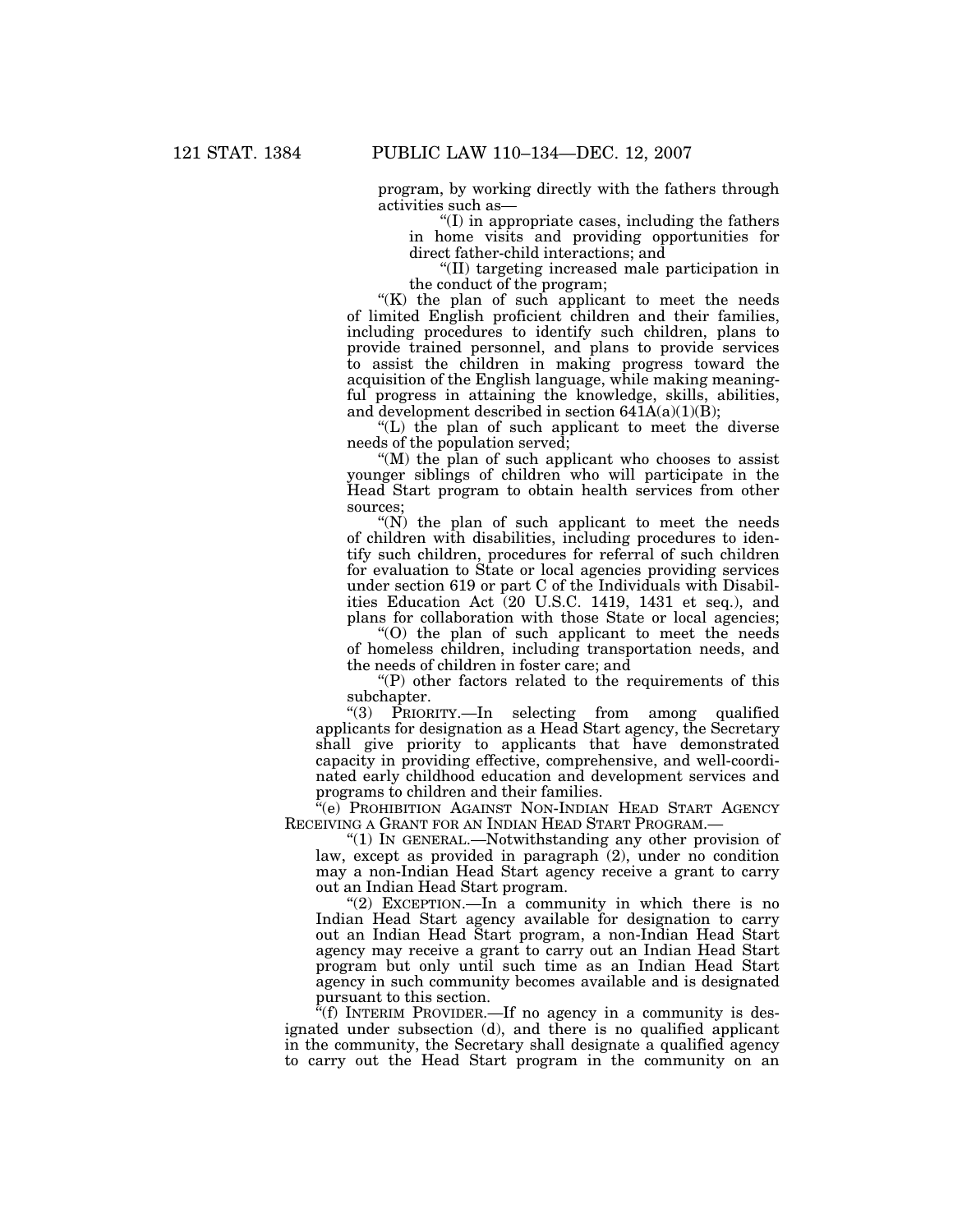interim basis until a qualified applicant from the community is designated under subsection (d).

 $f(g)$  PARENT AND COMMUNITY PARTICIPATION.—The Secretary shall require that the practice of significantly involving parents and community residents in the area affected by the program involved, in the selection of Head Start agencies, be continued.

''(h) COMMUNITY.—For purposes of this subchapter, a community may be a city, county, or multicity or multicounty unit within a State, an Indian reservation (including Indians in any off-reservation area designated by an appropriate tribal government in consultation with the Secretary), or a neighborhood or other area (irrespective of boundaries or political subdivisions) that provides a suitable organizational base and possesses the commonality of interest needed to operate a Head Start program.''.

# **SEC. 8. STANDARDS; MONITORING OF HEAD START AGENCIES AND PROGRAMS.**

Section 641A of the Head Start Act (42 U.S.C. 9836a) is amended to read as follows:

#### **''SEC. 641A. STANDARDS; MONITORING OF HEAD START AGENCIES AND PROGRAMS.**

''(a) STANDARDS.—

''(1) CONTENT OF STANDARDS.—The Secretary shall modify, Regulations. as necessary, program performance standards by regulation applicable to Head Start agencies and programs under this subchapter, including—

''(A) performance standards with respect to services required to be provided, including health, parental involvement, nutritional, and social services, transition activities described in section 642A, and other services;

''(B) scientifically based and developmentally appropriate education performance standards related to school readiness that are based on the Head Start Child Outcomes Framework to ensure that the children participating in the program, at a minimum, develop and demonstrate—

''(i) language knowledge and skills, including oral language and listening comprehension;

"(ii) literacy knowledge and skills, including phonological awareness, print awareness and skills, and alphabetic knowledge;

''(iii) mathematics knowledge and skills;

"(iv) science knowledge and skills;

 $(v)$  cognitive abilities related to academic achievement and child development;

''(vi) approaches to learning related to child development and early learning;

''(vii) social and emotional development related to early learning, school success, and social problemsolving;

"(viii) abilities in creative arts;

"(ix) physical development; and

" $(x)$  in the case of limited English proficient children, progress toward acquisition of the English language while making meaningful progress in attaining the knowledge, skills, abilities, and development described in clauses (i) through (ix), including progress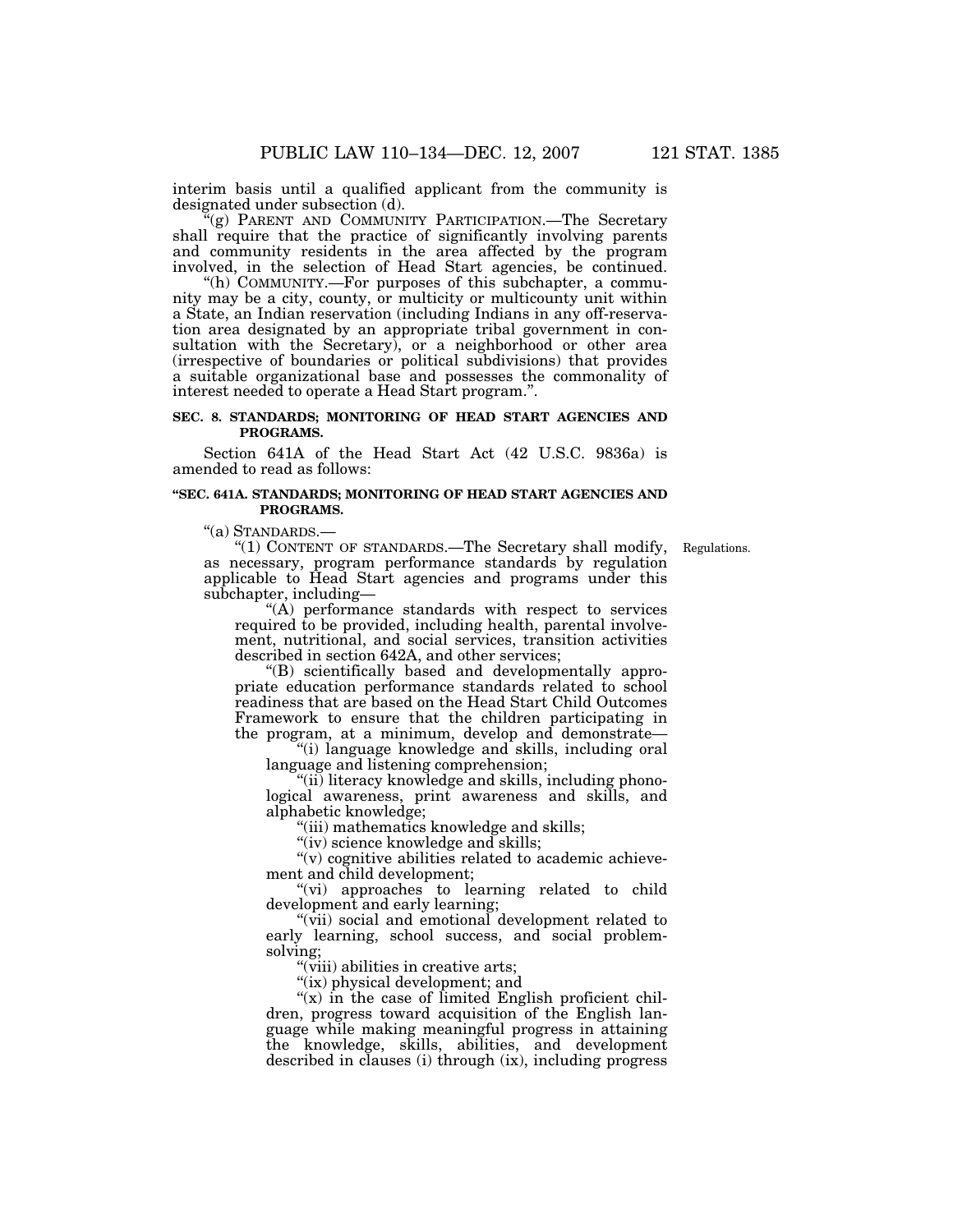made through the use of culturally and linguistically appropriate instructional services;

 $\langle (C) \rangle$  administrative and financial management standards;

''(D) standards relating to the condition and location of facilities (including indoor air quality assessment standards, where appropriate) for such agencies, and programs, including regulations that require that the facilities used by Head Start agencies (including Early Head Start agencies and any delegate agencies) for regularly scheduled center-based and combination program option classroom activities—

"(i) shall meet or exceed State and local requirements concerning licensing for such facilities; and

"(ii) shall be accessible by State and local authorities for purposes of monitoring and ensuring compliance, unless State or local laws prohibit such access; and

 $E(E)$  such other standards as the Secretary finds to be appropriate.

"(2) CONSIDERATIONS REGARDING STANDARDS.—In developing any modifications to standards required under paragraph  $(1)$ , the Secretary shall-

 $f(A)$  consult with experts in the fields of child development, early childhood education, child health care, family services (including linguistically and culturally appropriate services to non-English speaking children and their families), administration, and financial management, and with persons with experience in the operation of Head Start programs;

''(B) take into consideration—

''(i) past experience with use of the standards in effect under this subchapter on the date of enactment of the Improving Head Start for School Readiness Act of 2007;

"(ii) changes over the period since October 27, 1998, in the circumstances and problems typically facing children and families served by Head Start agencies;

''(iii) recommendations from the study on Developmental Outcomes and Assessments for Young Children by the National Academy of Sciences, consistent with section 649(j);

"(iv) developments concerning research-based practices with respect to early childhood education and development, children with disabilities, homeless children, children in foster care, and family services, and best practices with respect to program administration and financial management;

''(v) projected needs of an expanding Head Start program;

"(vi) guidelines and standards that promote child health services and physical development, including participation in outdoor activity that supports children's motor development and overall health and nutrition;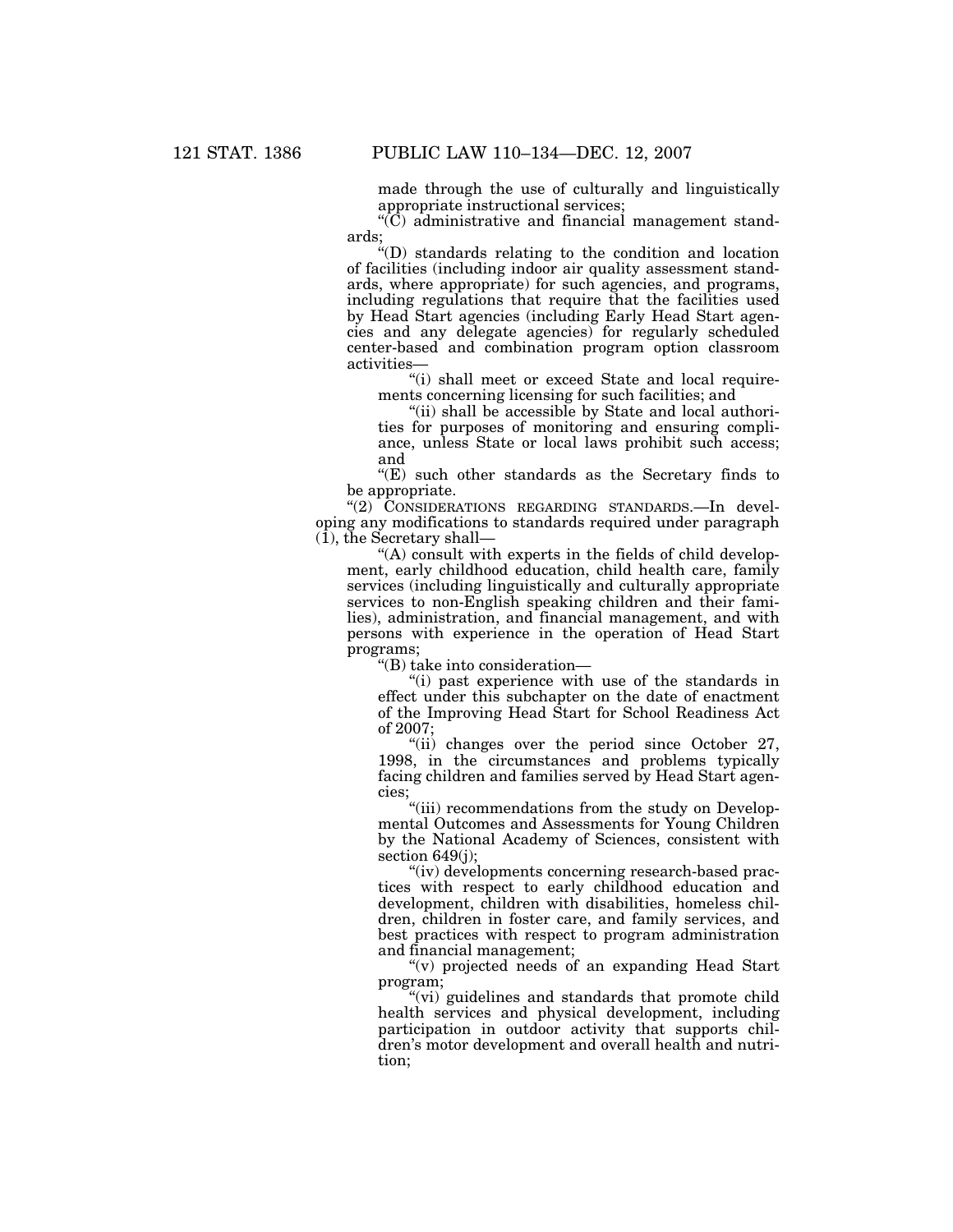''(vii) changes in the characteristics of the population of children who are eligible to participate in Head Start programs, including country of origin, language background, and family structure of such children, and changes in the population and number of such children who are in foster care or are homeless children;

"(viii) mechanisms to ensure that children participating in Head Start programs make a successful transition to the schools that the children will be attending;

"(ix) the need for Head Start agencies to maintain" regular communications with parents, including conducting periodic meetings to discuss the progress of individual children in Head Start programs; and

" $(x)$  the unique challenges faced by individual programs, including those programs that are seasonal or short term and those programs that serve rural populations;

 $C'(C)(i)$  review and revise as necessary the standards in effect under this subsection; and

"(ii) ensure that any such revisions in the standards will not result in the elimination of or any reduction in quality, scope, or types of health, educational, parental involvement, nutritional, social, or other services required to be provided under such standards as in effect on the date of enactment of the Improving Head Start for School Readiness Act of 2007; and

''(D) consult with Indian tribes, including Alaska Natives, experts in Indian, including Alaska Native, early childhood education and development, linguists, and the National Indian Head Start Directors Association on the review and promulgation of standards under paragraph (1) (including standards for language acquisition and school readiness).

''(3) STANDARDS RELATING TO OBLIGATIONS TO DELEGATE AGENCIES.—In developing any modifications to standards under paragraph (1), the Secretary shall describe the obligations of a Head Start agency to a delegate agency to which the Head Start agency has delegated responsibility for providing services under this subchapter.

''(b) MEASURES.—

''(1) IN GENERAL.—The Secretary, in consultation with representatives of Head Start agencies and with experts in the fields of early childhood education and development, family services, and program management, shall use the study on Developmental Outcomes and Assessments for Young Children by the National Academy of Sciences and other relevant research to inform, revise, and provide guidance to Head Start agencies for utilizing, scientifically based measures that support, as appropriate—

''(A) classroom instructional practices;

''(B) identification of children with special needs;

''(C) program evaluation; and

 $\mathrm{``(D)}$  administrative and financial management practices.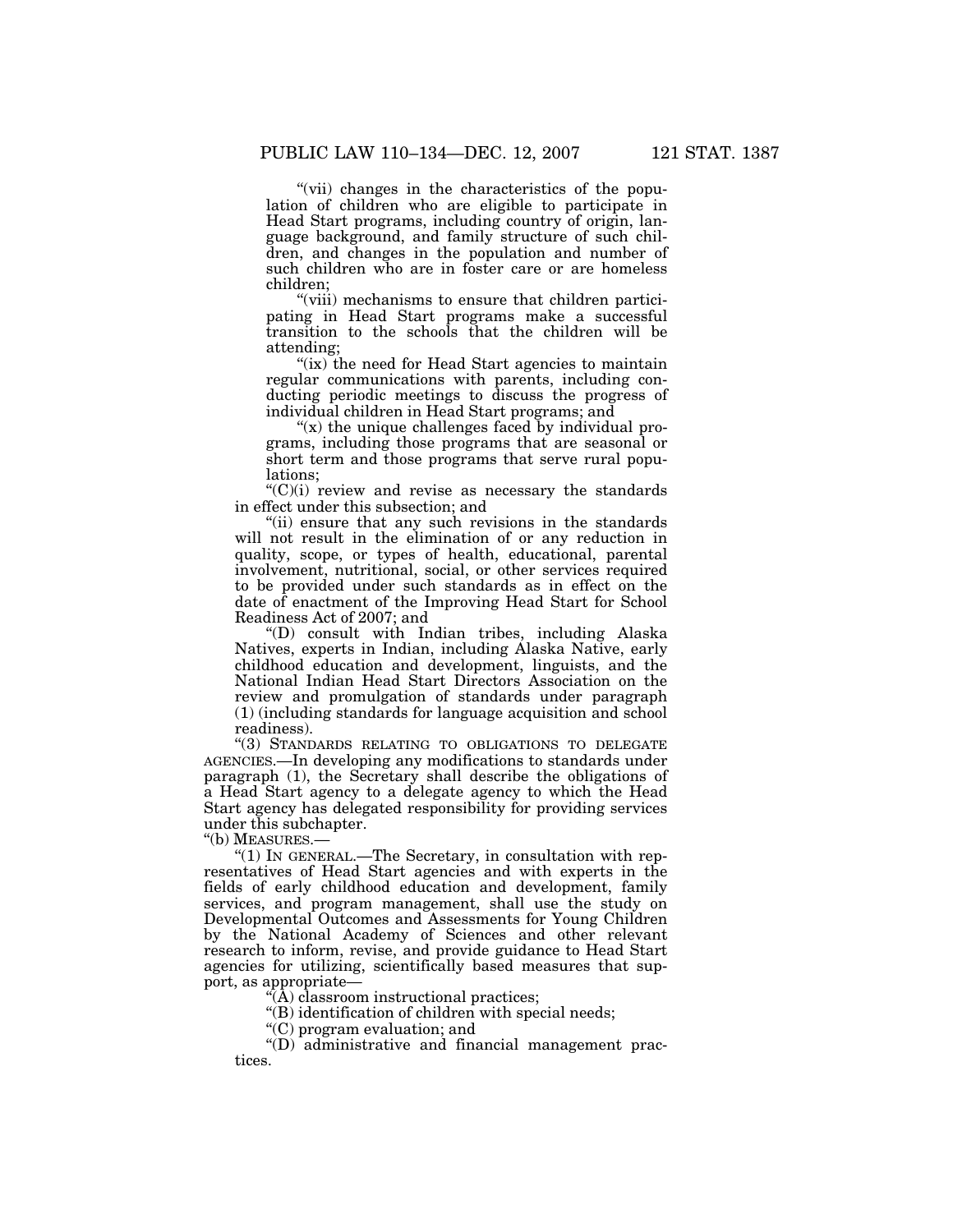"(2) CHARACTERISTICS OF MEASURES.—The measures under this subsection shall—

''(A) be developmentally, linguistically, and culturally appropriate for the population served;

''(B) be reviewed periodically, based on advances in the science of early childhood development;

''(C) be consistent with relevant, nationally recognized professional and technical standards related to the assessment of young children;

" $(D)$  be valid and reliable in the language in which they are administered;

''(E) be administered by staff with appropriate training for such administration;

 $\mathcal{F}(F)$  provide for appropriate accommodations for children with disabilities and children who are limited English proficient;

 $(C)$  be high-quality research-based measures that have been demonstrated to assist with the purposes for which they were devised; and

" $(H)$  be adaptable, as appropriate, for use in the selfassessment of Head Start agencies, including in the evaluation of administrative and financial management practices. "(3) USE OF MEASURES; LIMITATIONS ON USE.-

"(A) USE.—The measures shall be designed, as appropriate, for the purpose of—

''(i) helping to develop the skills, knowledge, abilities, and development described in subsection  $(a)(1)(B)$ of children participating in Head Start programs, with an emphasis on measuring skills that scientifically valid research has demonstrated are related to children's school readiness and later success in school;

''(ii) improving classroom practices, including reviewing children's strengths and weaknesses and individualizing instruction to better meet the needs of the children involved;

"(iii) identifying the special needs of children; and

''(iv) improving overall program performance in order to help programs identify problem areas that may require additional training and technical assistance resources.

''(B) LIMITATIONS.—Such measures shall not be used to exclude children from Head Start programs.

''(4) CONFIDENTIALITY.—

''(A) IN GENERAL.—The Secretary, through regulation, shall ensure the confidentiality of any personally identifiable data, information, and records collected or maintained under this subchapter by the Secretary and any Head Start agency. Such regulations shall provide the policies, protections, and rights equivalent to those provided to a parent, student, or educational agency or institution under section 444 of the General Education Provisions Act (20 U.S.C. 1232g).

''(B) PROHIBITION ON NATIONWIDE DATABASE.—Nothing in this subsection shall be construed to authorize the development of a nationwide database of personally identifiable data, information, or records on children resulting from the use of measures under this subsection.

Regulations.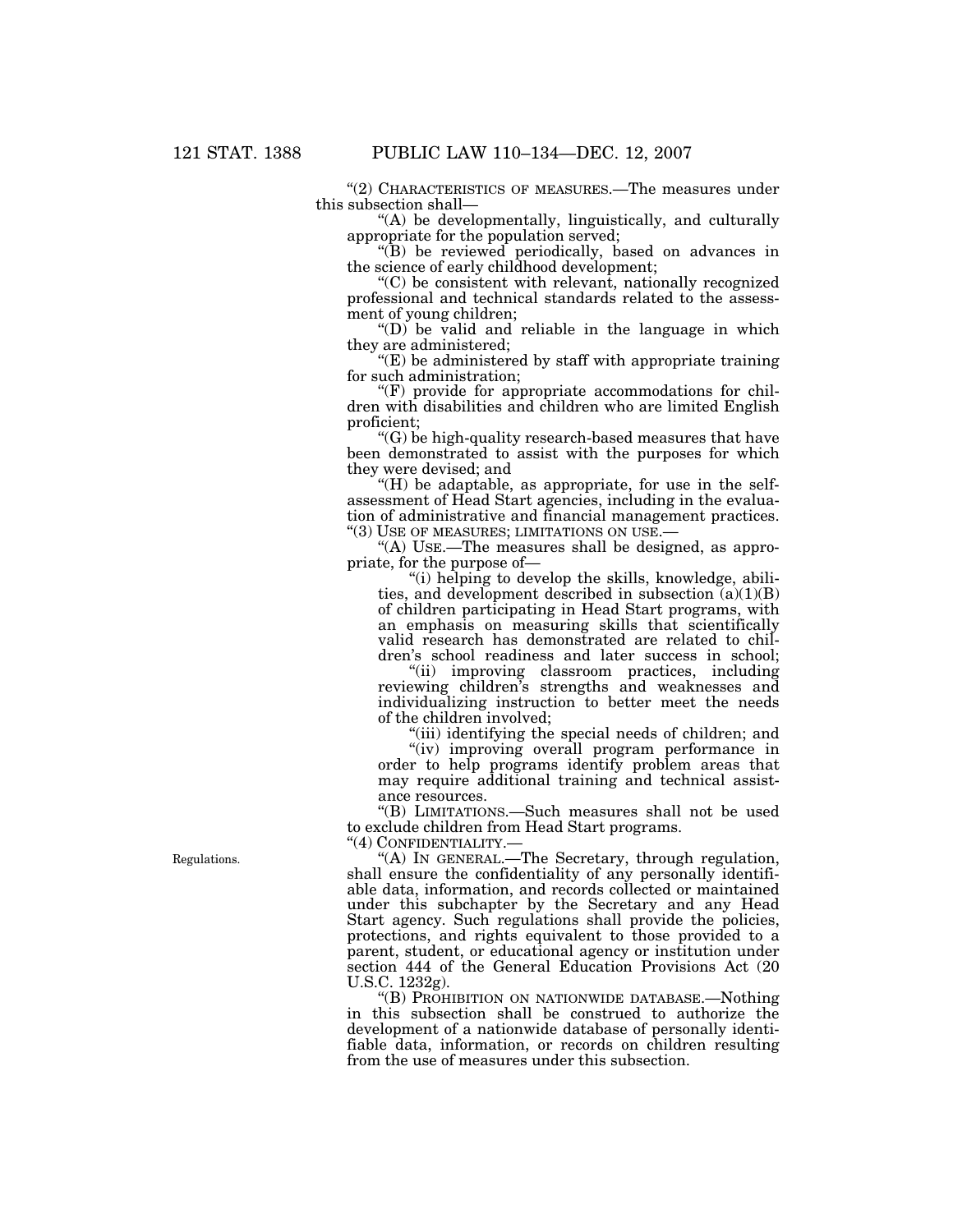''(5) SPECIAL RULE.— ''(A) PROHIBITION.—The use of assessment items and data on any assessment authorized under this subchapter by any agent of the Federal Government is prohibited for the purposes of—

 $\sqrt[4]{i}$  ranking, comparing, or otherwise evaluating individual children for purposes other than research, training, or technical assistance; and

"(ii) providing rewards or sanctions for individual children or teachers.

''(B) RESULTS.—The Secretary shall not use the results of a single assessment as the sole method for assessing program effectiveness or making agency funding determinations at the national, regional, or local level under this subchapter.<br>"(c) MONITORING OF LOCAL AGENCIES AND PROGRAMS.—

"(1) In GENERAL.—To determine whether Head Start agencies meet standards described in subsection (a)(1) established under this subchapter with respect to program, administrative, financial management, and other requirements, and in order to help the programs identify areas for improvement and areas of strength as part of their ongoing self-assessment process, the Secretary shall conduct the following reviews of Head Start agencies, including the Head Start programs operated by such agencies:

"(A) A full review, including the use of a risk-based assessment approach, of each such agency at least once during each 3-year period.

''(B) A review of each newly designated Head Start agency immediately after the completion of the first year such agency carries out a Head Start program.

''(C) Followup reviews, including—

Deadline.

"(i) return visits to Head Start agencies with 1 or more findings of deficiencies, not later than 6 months after the Secretary provides notification of such findings, or not later than 12 months after such notification if the Secretary determines that additional time is necessary for an agency to address such a deficiency prior to the review; and

"(ii) a review of Head Start agencies with significant areas of noncompliance.

''(D) Other reviews, including unannounced site inspections of Head Start centers, as appropriate.

"(2) CONDUCT OF REVIEWS.—The Secretary shall ensure that reviews described in subparagraphs (A) through (C) of paragraph (1)—

''(A) are conducted by review teams that—

''(i) include individuals who are knowledgeable about Head Start programs and, to the maximum extent practicable, individuals who are knowledgeable about—

''(I) other early childhood education and development programs, personnel management, financial accountability, and systems development and monitoring; and

''(II) the diverse (including linguistic and cultural) needs of eligible children (including children

Reviews.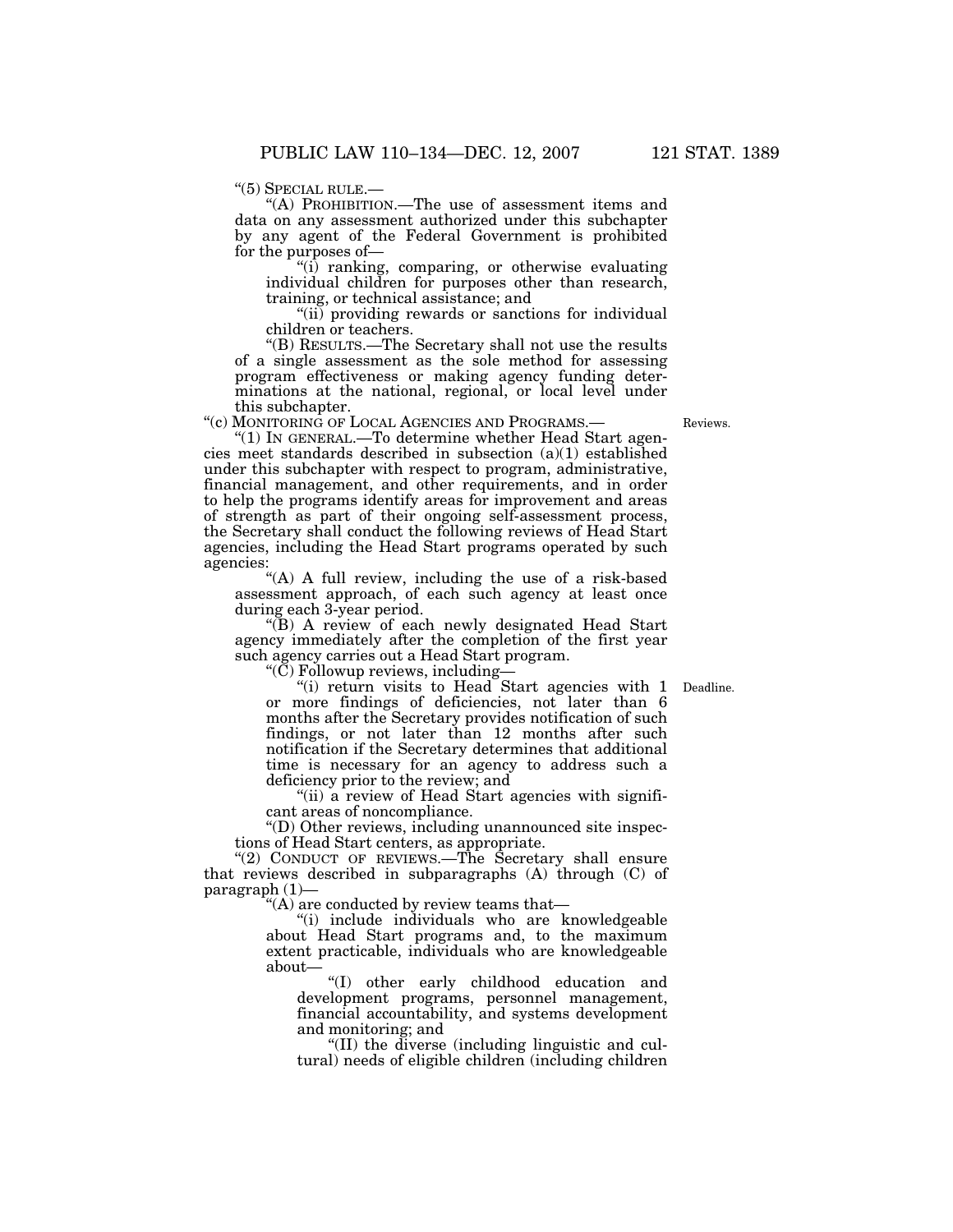with disabilities, homeless children, children in foster care, and limited English proficient children) and their families;

''(ii) include, to the maximum extent practicable, current or former employees of the Department of Health and Human Services who are knowledgeable about Head Start programs; and

''(iii) shall receive periodic training to ensure quality and consistency across reviews;

 $\sqrt{\ }$ (B) include as part of the reviews, a review and assessment of program strengths and areas in need of improvement;

 $C<sup>o</sup>(C)$  include as part of the reviews, a review and assessment of whether programs have adequately addressed population and community needs (including those of limited English proficient children and children of migrant or seasonal farmworker families);

''(D) include as part of the reviews, an assessment of the extent to which the programs address the communitywide strategic planning and needs assessment described in section  $640(g)(1)(C)$ ;

''(E) include information on the innovative and effective efforts of the Head Start agencies to collaborate with the entities providing early childhood and development services or programs in the community and any barriers to such collaboration that the agencies encounter;

 $\mathcal{F}(F)$  include as part of the reviews, a valid and reliable research-based observational instrument, implemented by qualified individuals with demonstrated reliability, that assesses classroom quality, including assessing multiple dimensions of teacher-child interactions that are linked to positive child development and later achievement;

''(G) are conducted in a manner that evaluates program performance, quality, and overall operations with consistency and objectivity, are based on a transparent and reliable system of review, and are conducted in a manner that includes periodic interrater reliability checks, to ensure quality and consistency, across and within regions, of the reviews and of noncompliance and deficiency determinations;

"(H) in the case of reviews of Early Head Start agencies" and programs, are conducted by a review team that includes individuals who are knowledgeable about the development of infants and toddlers;

" $(\overline{I})$  include as part of the reviews a protocol for fiscal management that shall be used to assess compliance with program requirements for—

''(i) using Federal funds appropriately;

"(ii) using Federal funds specifically to purchase property (consistent with section 644(f)) and to compensate personnel;

''(iii) securing and using qualified financial officer support; and

" $(iv)$  reporting financial information and implementing appropriate internal controls to safeguard Federal funds;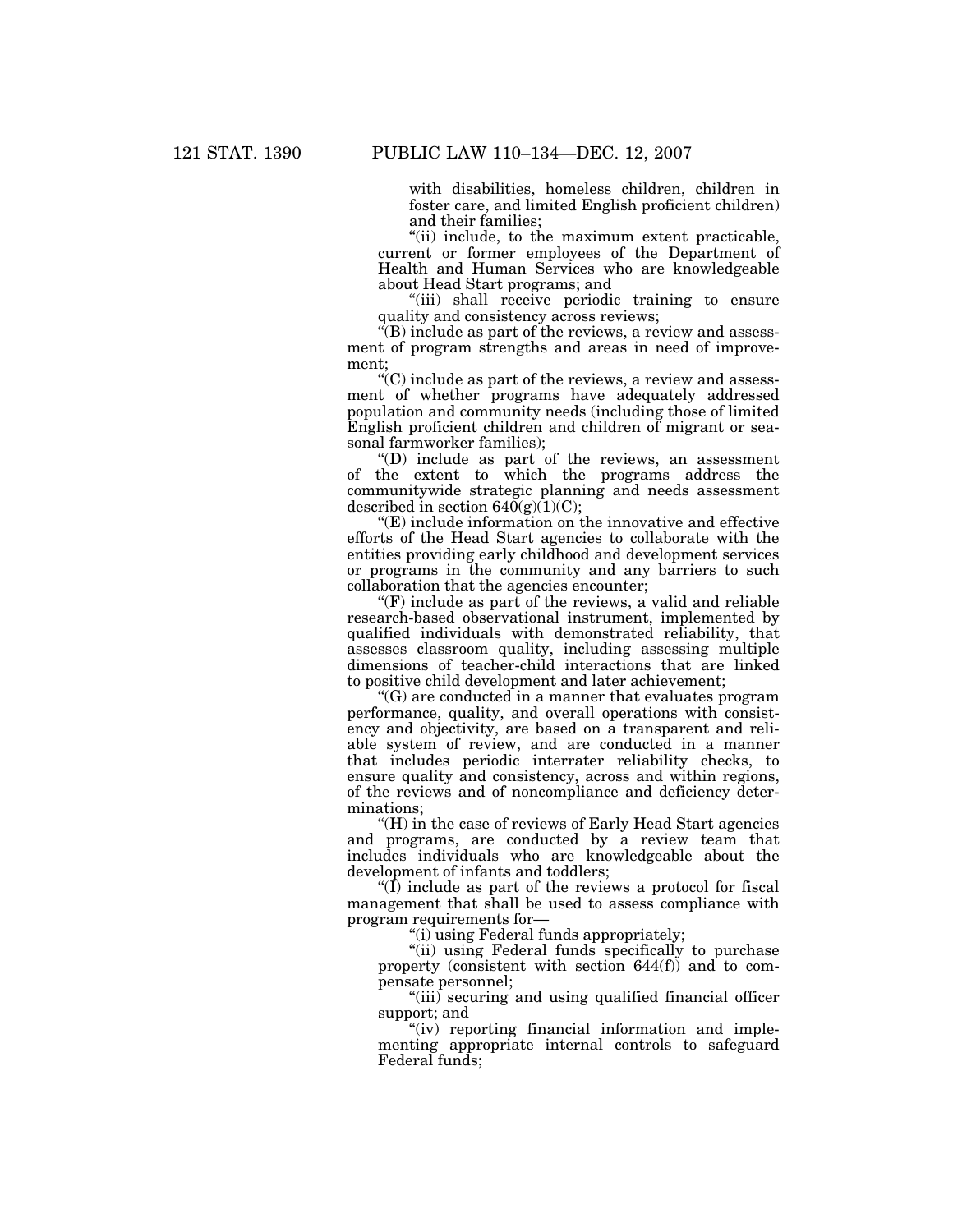''(J) include as part of the reviews of the programs, a review and assessment of whether the programs are in conformity with the eligibility requirements under section  $645(a)(1)$ , including regulations promulgated under such section and whether the programs have met the requirements for the outreach and enrollment policies and procedures, and selection criteria, in such section, for the participation of children in programs assisted under this subchapter;

" $(K)$  include as part of the reviews, a review and assessment of whether agencies have adequately addressed the needs of children with disabilities, including whether the agencies involved have met the 10 percent minimum enrollment requirement specified in section 640(d) and whether the agencies have made sufficient efforts to collaborate with State and local agencies providing services under section 619 or part C of the Individuals with Disabilities Education Act (20 U.S.C. 1419, 1431 et seq.); and

''(L) include as part of the reviews, a review and assessment of child outcomes and performance as they relate to agency-determined school readiness goals described in subsection  $(g)(2)$ , consistent with subsection  $(b)(5)$ .

''(3) STANDARDS RELATING TO OBLIGATIONS TO DELEGATE AGENCIES.—In conducting a review described in paragraph (1)(A) of a Head Start agency, the Secretary shall determine whether the agency complies with the obligations described in subsection (a)(3). The Secretary shall consider such compliance in determining whether to renew financial assistance to the Head Start agency under this subchapter.

"(4) USE OF REVIEW FINDINGS.—The findings of a review described in paragraph (1) of a Head Start agency shall, at a minimum—

 $(A)$  be presented to the agency in a timely, transparent, and uniform manner that conveys information of program strengths and weaknesses and assists with program improvement; and

 $'(B)$  be used by the agency to inform the development and implementation of its plan for training and technical assistance.

''(d) EVALUATIONS AND CORRECTIVE ACTION FOR DELEGATE AGENCIES.—

''(1) PROCEDURES.—Each Head Start agency shall establish, subject to paragraph (4), procedures relating to its delegate agencies, including—

''(A) procedures for evaluating delegate agencies;

''(B) procedures for defunding delegate agencies; and ''(C) procedures for a delegate agency to appeal a defunding decision.

''(2) EVALUATION.—Each Head Start agency—

"(A) shall evaluate its delegate agencies using the procedures established under this subsection; and

''(B) shall inform the delegate agencies of the deficiencies identified through the evaluation that are required to be corrected.

"(3) REMEDIES TO ENSURE CORRECTIVE ACTIONS.—In the event that the Head Start agency identifies a deficiency for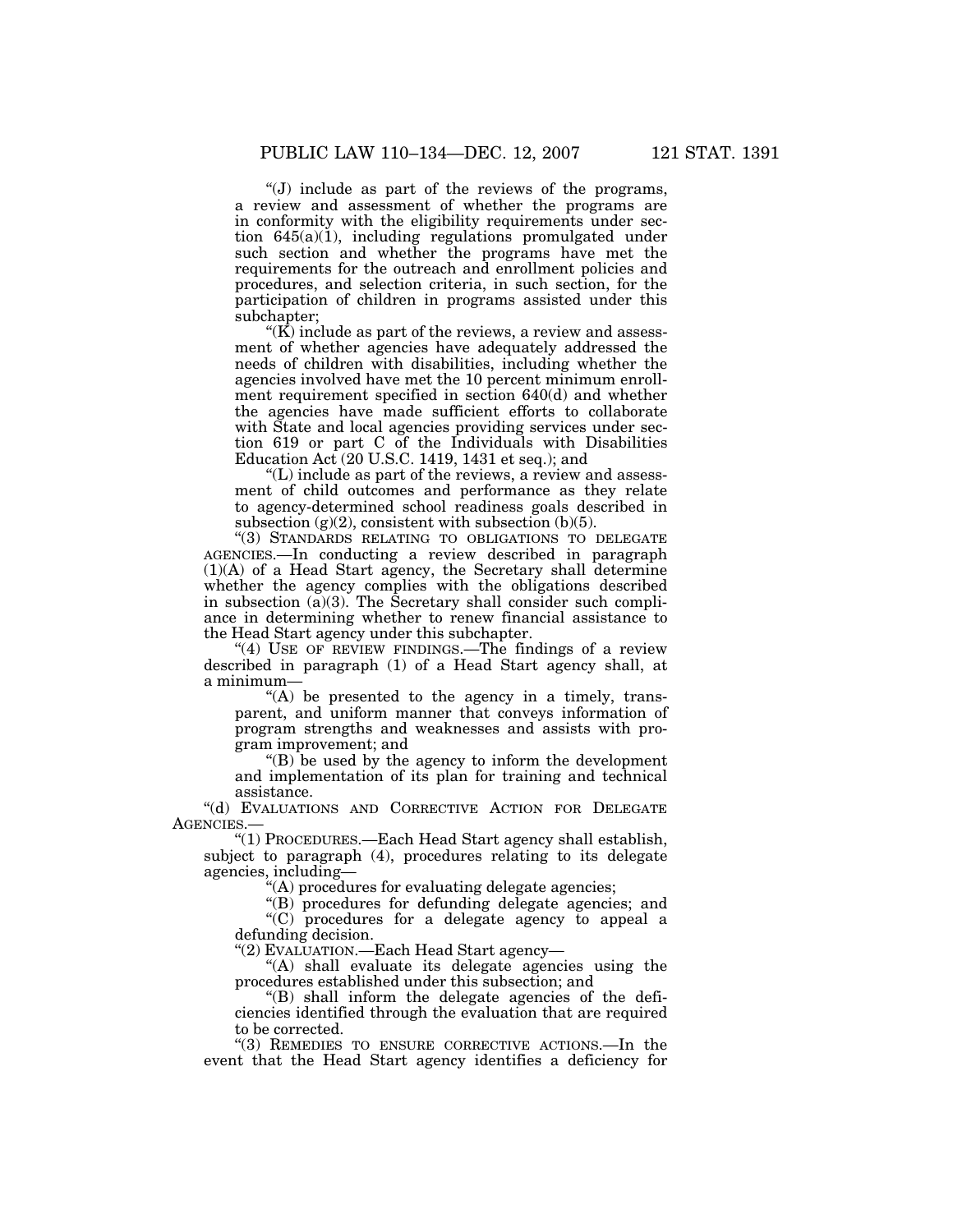a delegate agency through the evaluation, the Head Start agency shall take action, which may include—

''(A) initiating procedures to terminate the designation of the agency unless the agency corrects the deficiency;

''(B) conducting monthly monitoring visits to such delegate agency until all deficiencies are corrected or the Head Start agency decides to defund such delegate agency; and

" $(C)$  releasing funds to such delegate agency-

''(i) only as reimbursements except that, upon receiving a request from the delegate agency accompanied by assurances satisfactory to the Head Start agency that the funds will be appropriately safeguarded, the Head Start agency shall provide to the delegate agency a working capital advance in an amount sufficient to cover the estimated expenses involved during an agreed upon disbursing cycle; and ''(ii) only if there is continuity of services.

"(4) TERMINATION.—The Head Start agency may not terminate a delegate agency's contract or reduce a delegate agency's service area without showing cause or demonstrating the costeffectiveness of such a decision.

''(5) RULE OF CONSTRUCTION.—Nothing in this subsection shall be construed to limit the powers, duties, or functions of the Secretary with respect to Head Start agencies or delegate agencies that receive financial assistance under this subchapter. ''(e) CORRECTIVE ACTION FOR HEAD START AGENCIES.—

''(1) DETERMINATION.—If the Secretary determines, on the basis of a review pursuant to subsection (c), that a Head Start agency designated pursuant to this subchapter fails to meet the standards described in subsection  $(a)(1)$  or fails to address the communitywide strategic planning and needs assessment, the Secretary shall—

"(A) inform the agency of the deficiencies that shall be corrected and identify the assistance to be provided consistent with paragraph (3);

''(B) with respect to each identified deficiency, require the agency—

"(i) to correct the deficiency immediately, if the Secretary finds that the deficiency threatens the health or safety of staff or program participants or poses a threat to the integrity of Federal funds;

"(ii) to correct the deficiency not later than 90" days after the identification of the deficiency if the Secretary finds, in the discretion of the Secretary, that such a 90-day period is reasonable, in light of the nature and magnitude of the deficiency; or

''(iii) in the discretion of the Secretary (taking into consideration the seriousness of the deficiency and the time reasonably required to correct the deficiency), to comply with the requirements of paragraph (2) concerning a quality improvement plan; and

''(C) initiate proceedings to terminate the designation of the agency unless the agency corrects the deficiency. ''(2) QUALITY IMPROVEMENT PLAN.—

''(A) AGENCY AND PROGRAM RESPONSIBILITIES.—To retain a designation as a Head Start agency under this subchapter, or in the case of a Head Start program to

Deadline.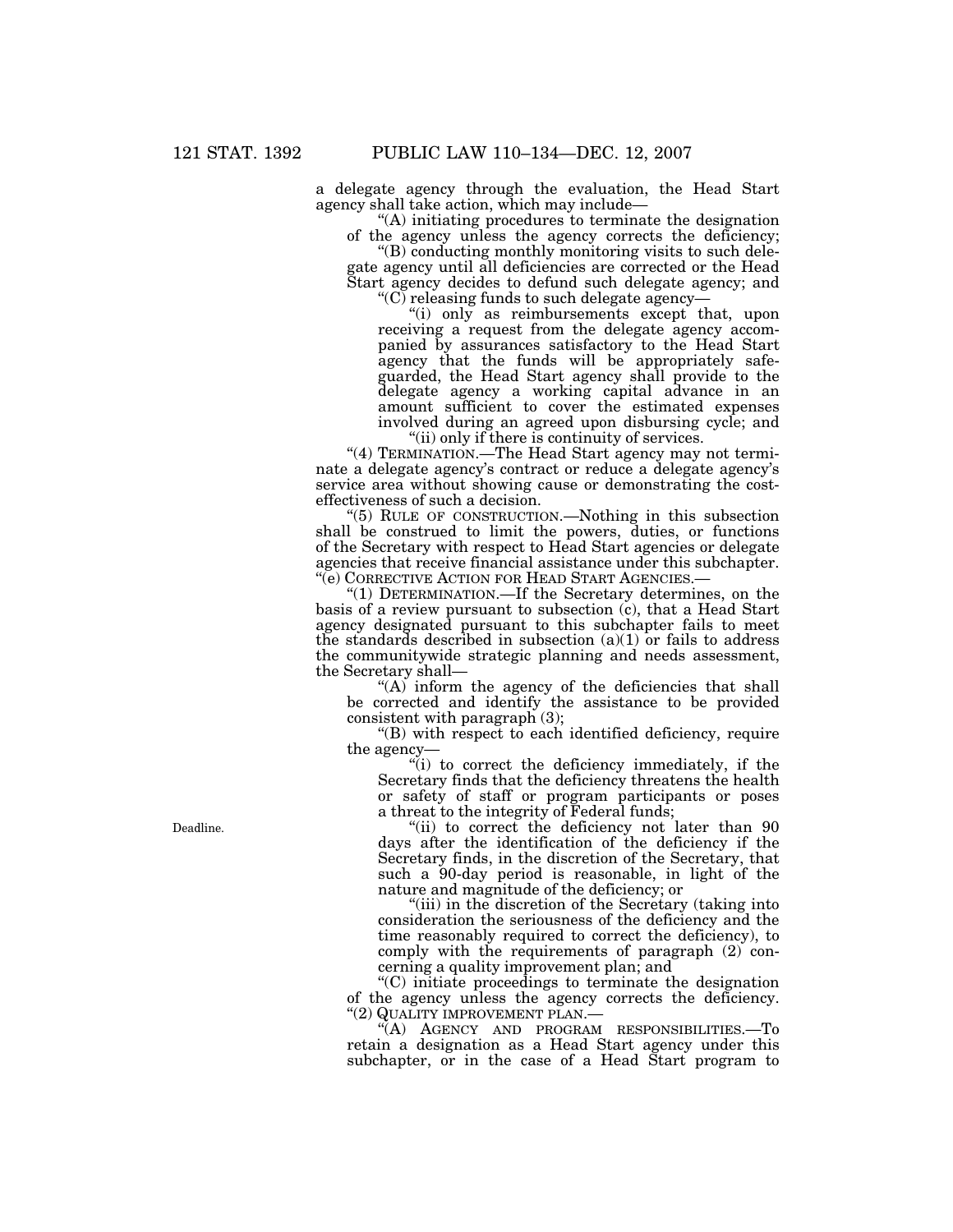continue to receive funds from such agency, a Head Start agency that is the subject of a determination described in paragraph (1), or a Head Start program that is determined to have a deficiency under subsection (d)(2) (excluding an agency required to correct a deficiency immediately or during a 90-day period under clause (i) or (ii) of paragraph  $(1)(B)$ ) shall—

 $\sqrt{\text{ii}}$  develop in a timely manner, a quality improvement plan that shall be subject to the approval of the Secretary, or in the case of a program, the sponsoring agency, and that shall specify—

''(I) the deficiencies to be corrected;

 $\sqrt{\text{II}}$ ) the actions to be taken to correct such deficiencies; and

''(III) the timetable for accomplishment of the corrective actions specified; and

''(ii) correct each deficiency identified, not later than the date for correction of such deficiency specified in such plan (which shall not be later than 1 year after the date the agency or Head Start program that is determined to have a deficiency received notice of the determination and of the specific deficiency to be corrected).

''(B) SECRETARIAL RESPONSIBILITY.—Not later than 30 days after receiving from a Head Start agency a proposed quality improvement plan pursuant to subparagraph (A), the Secretary shall either approve such proposed plan or specify the reasons why the proposed plan cannot be approved.

''(C) AGENCY RESPONSIBILITY.—Not later than 30 days after receiving from a Head Start program a proposed quality improvement plan pursuant to subparagraph (A), the Head Start agency involved shall either approve such proposed plan or specify the reasons why the proposed plan cannot be approved.

 $\mathbf{F}(3)$  Training and technical assistance.—The Secretary shall provide training and technical assistance to Head Start agencies and programs with respect to the development or implementation of such quality improvement plans to the extent the Secretary finds such provision to be feasible and appropriate given available funding and other statutory responsibilities. ''(f) SUMMARIES OF MONITORING OUTCOMES.—

"(1) In GENERAL.—Not later than 120 days after the end of each fiscal year, the Secretary shall publish a summary report on the findings of reviews conducted under subsection (c) and on the outcomes of quality improvement plans implemented under subsection (e), during such fiscal year.

"(2) REPORT AVAILABILITY.—Such report shall be made widely available to—

"(A) parents with children receiving assistance under this subchapter—

"(i) in an understandable and uniform format; and "(ii) to the extent practicable, in a language that

the parents understand; and

''(B) the public through means such as—

''(i) distribution through public agencies; and

''(ii) posting such information on the Internet.

Deadline. Publication. Reports.

Deadline.

Deadline.

Deadline.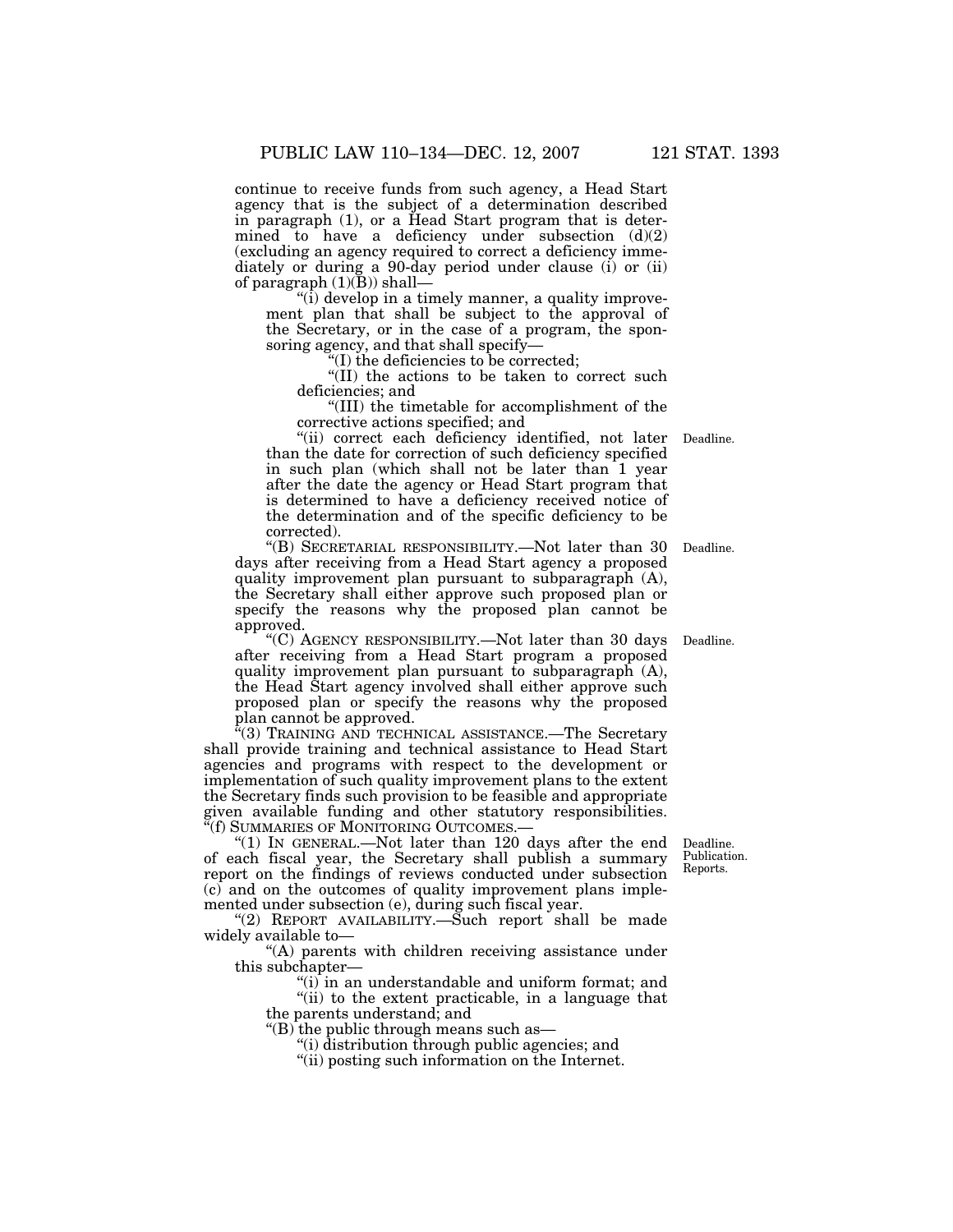''(3) REPORT INFORMATION.—Such report shall contain detailed data—

"(A) on compliance with specific standards and measures; and

''(B) sufficient to allow Head Start agencies to use such data to improve the quality of their programs. " $(g)$  SELF-ASSESSMENTS.—

" $(1)$  In GENERAL.—Not less frequently than once each program year, with the consultation and participation of policy councils and, as applicable, policy committees and, as appropriate, other community members, each Head Start agency, and each delegate agency, that receives financial assistance under this subchapter shall conduct a comprehensive selfassessment of its effectiveness and progress in meeting program goals and objectives and in implementing and complying with standards described in subsection (a)(1).

''(2) GOALS, REPORTS, AND IMPROVEMENT PLANS.—

''(A) GOALS.—An agency conducting a self-assessment shall establish agency-determined program goals for improving the school readiness of children participating in a program under this subchapter, including school readiness goals that are aligned with the Head Start Child Outcomes Framework, State early learning standards as appropriate, and requirements and expectations of the schools the children will be attending.

''(B) IMPROVEMENT PLAN.—The agency shall develop, and submit to the Secretary a report containing, an improvement plan approved by the governing body of the agency to strengthen any areas identified in the self-assessment as weaknesses or in need of improvement.

Procedures. ''(3) ONGOING MONITORING.—Each Head Start agency (including each Early Head Start agency) and each delegate agency shall establish and implement procedures for the ongoing monitoring of their respective programs, to ensure that the operations of the programs work toward meeting program goals and objectives and standards described in subsection  $(a)(1)$ .

"(h) REDUCTION OF GRANTS AND REDISTRIBUTION OF FUNDS IN CASES OF UNDERENROLLMENT.—

''(1) DEFINITIONS.—In this subsection:

''(A) ACTUAL ENROLLMENT.—The term 'actual enrollment' means, with respect to the program of a Head Start agency, the actual number of children enrolled in such program and reported by the agency (as required in paragraph (2)) in a given month.

''(B) BASE GRANT.—The term 'base grant' has the meaning given the term in section 640(a)(7).

" $(C)$  FUNDED ENROLLMENT.—The term 'funded enrollment' means, with respect to the program of a Head Start agency in a fiscal year, the number of children that the agency is funded to serve through a grant for the program during such fiscal year, as indicated in the grant agreement.

''(2) ENROLLMENT REPORTING REQUIREMENT.—Each entity carrying out a Head Start program shall report on a monthly basis to the Secretary and the relevant Head Start agency—

''(A) the actual enrollment in such program; and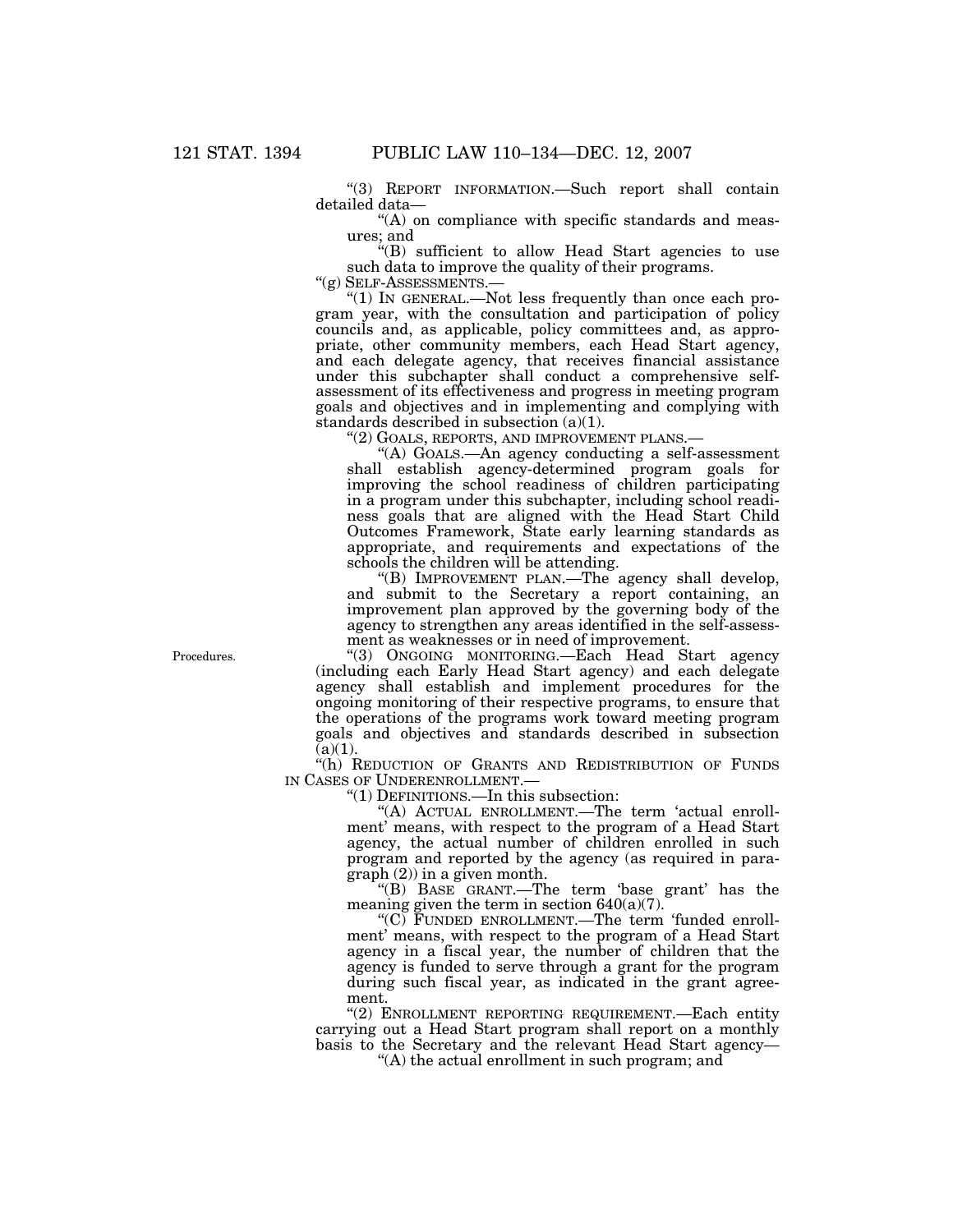''(B) if such actual enrollment is less than the funded enrollment, any apparent reason for such enrollment short-

fall. ''(3) SECRETARIAL REVIEW AND PLAN.—The Secretary shall—

"(A) on a semiannual basis, determine which Head Start agencies are operating with an actual enrollment that is less than the funded enrollment based on not less than 4 consecutive months of data;

''(B) for each such Head Start agency operating a program with an actual enrollment that is less than its funded enrollment, as determined under subparagraph (A), develop, in collaboration with such agency, a plan and timetable for reducing or eliminating underenrollment taking into consideration—

"(i) the quality and extent of the outreach, recruitment, and communitywide strategic planning and needs assessment conducted by such agency;

''(ii) changing demographics, mobility of populations, and the identification of new underserved lowincome populations;

''(iii) facilities-related issues that may impact enrollment;

"(iv) the ability to provide full-working-day programs, where needed, through funds made available under this subchapter or through collaboration with entities carrying out other early childhood education and development programs, or programs with other funding sources (where available);

" $(v)$  the availability and use by families of other early childhood education and development options in the community served; and

"(vi) agency management procedures that may impact enrollment; and

 $\rm ^{\prime\prime}(C)$  provide timely and ongoing technical assistance to each agency described in subparagraph (B) for the purpose of assisting the Head Start agency to implement the plan described in such subparagraph.

 $\sqrt{4}$ ) IMPLEMENTATION.—Upon receipt of the technical assistance described in paragraph  $(3)(C)$ , a Head Start agency shall immediately implement the plan described in paragraph (3)(B). The Secretary shall, where determined appropriate, continue to provide technical assistance to such agency.

''(5) SECRETARIAL REVIEW AND ADJUSTMENT FOR CHRONIC UNDERENROLLMENT.—

"(A) IN GENERAL.—If, after receiving technical assistance and developing and implementing the plan as described in paragraphs (3) and (4) for 12 months, a Head Start agency is operating a program with an actual enrollment that is less than 97 percent of its funded enrollment, the Secretary may—

''(i) designate such agency as chronically underenrolled; and

"(ii) recapture, withhold, or reduce the base grant for the program by a percentage equal to the percentage difference between funded enrollment and actual enrollment for the program for the most recent year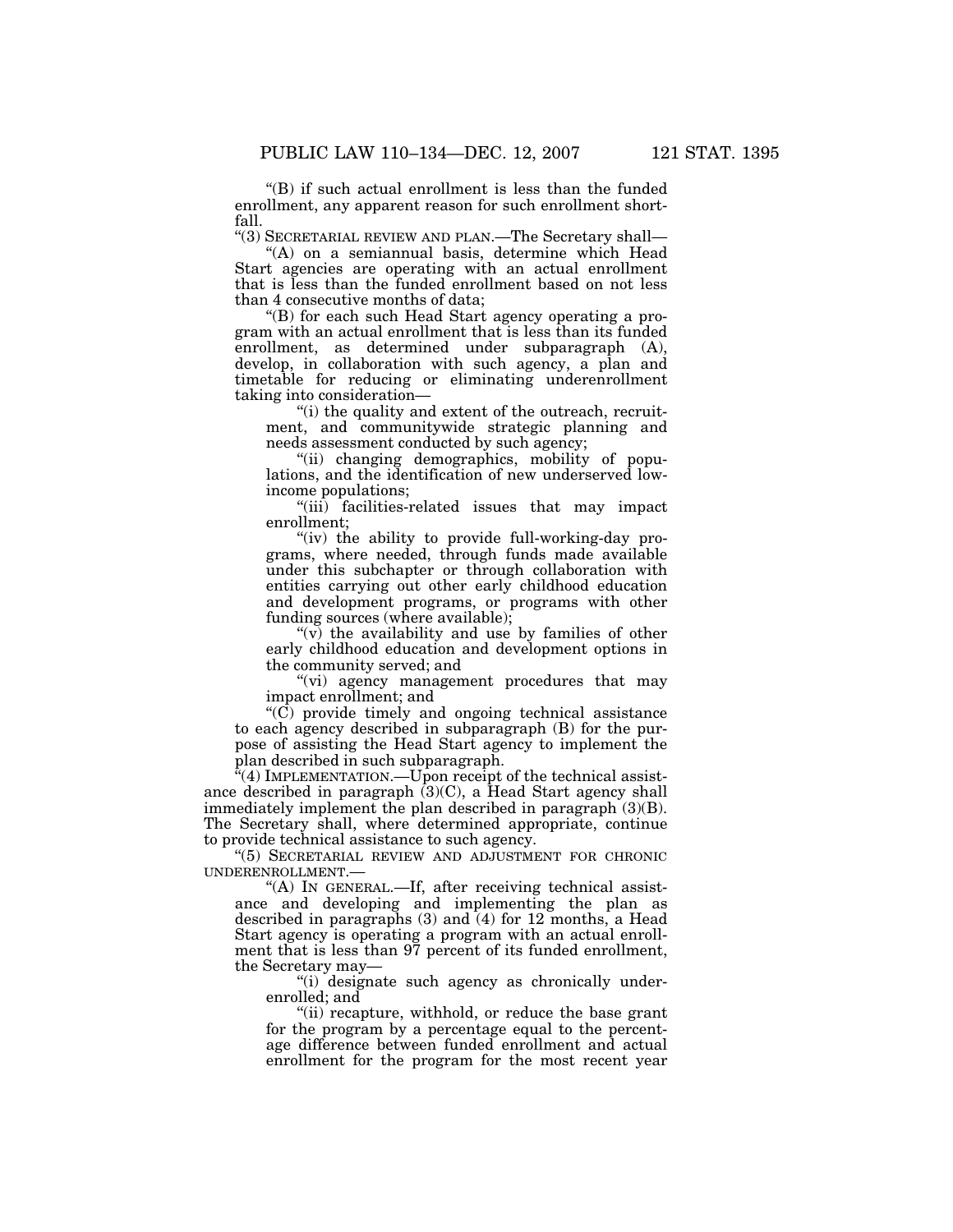for which the agency is determined to be underenrolled under paragraph  $(3)(A)$ .

''(B) WAIVER OR LIMITATION OF REDUCTIONS.—The Secretary may, as appropriate, waive or reduce the percentage recapturing, withholding, or reduction otherwise required by subparagraph (A), if, after the implementation of the plan described in paragraph  $(3)(B)$ , the Secretary finds that—

"(i) the causes of the enrollment shortfall, or a portion of the shortfall, are related to the agency's serving significant numbers of highly mobile children, or are other significant causes as determined by the Secretary;

"(ii) the shortfall can reasonably be expected to be temporary; or

''(iii) the number of slots allotted to the agency is small enough that underenrollment does not create a significant shortfall.

''(6) REDISTRIBUTION OF FUNDS.—

''(A) IN GENERAL.—Funds held by the Secretary as a result of recapturing, withholding, or reducing a base grant in a fiscal year shall be redistributed by the end of the following fiscal year as follows:

''(i) INDIAN HEAD START PROGRAMS.—If such funds are derived from an Indian Head Start program, then such funds shall be redistributed to increase enrollment by the end of the following fiscal year in 1 or more Indian Head Start programs.

"(ii) MIGRANT AND SEASONAL HEAD START PRO-GRAMS.—If such funds are derived from a migrant or seasonal Head Start program, then such funds shall be redistributed to increase enrollment by the end of the following fiscal year in 1 or more programs of the type from which such funds are derived.

"(iii) EARLY HEAD START PROGRAMS.—If such funds are derived from an Early Head Start program in a State, then such funds shall be redistributed to increase enrollment by the end of the following fiscal year in 1 or more Early Head Start programs in that State. If such funds are derived from an Indian Early Head Start program, then such funds shall be redistributed to increase enrollment by the end of the following fiscal year in 1 or more Indian Early Head Start programs.

"(iv) OTHER HEAD START PROGRAMS.—If such funds are derived from a Head Start program in a State (excluding programs described in clauses (i) through (iii)), then such funds shall be redistributed to increase enrollment by the end of the following fiscal year in 1 or more Head Start programs (excluding programs described in clauses (i) through (iii)) that are carried out in such State.

''(B) ADJUSTMENT TO FUNDED ENROLLMENT.—The Secretary shall adjust as necessary the requirements relating to funded enrollment indicated in the grant agreement of a Head Start agency receiving redistributed funds under this paragraph.''.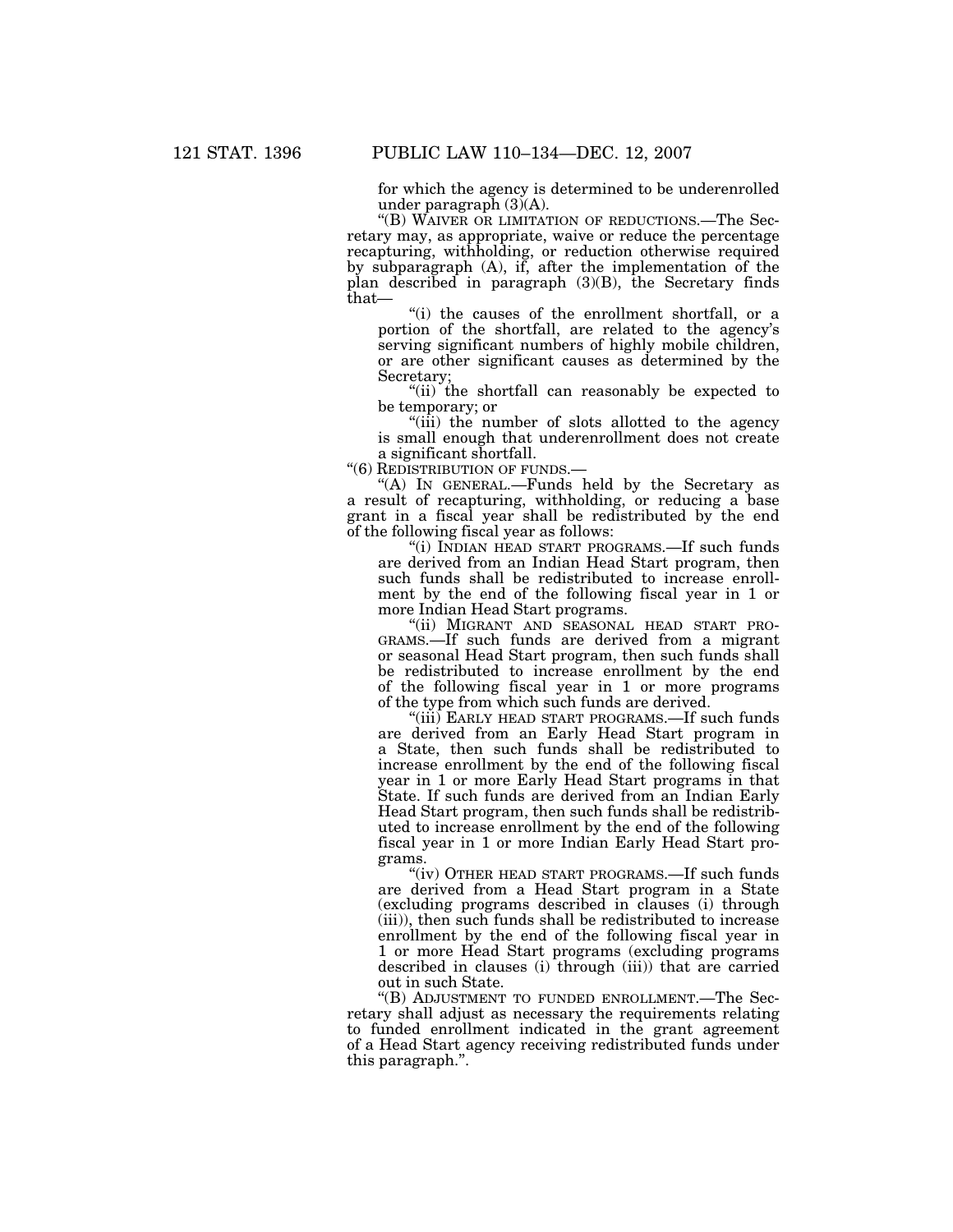Section 642 of the Head Start Act (42 U.S.C. 9837) is amended to read as follows:

# **''SEC. 642. POWERS AND FUNCTIONS OF HEAD START AGENCIES.**

''(a) AUTHORITY.—To be designated as a Head Start agency under this subchapter, an agency shall have authority under its charter or applicable law to receive and administer funds under this subchapter, funds and contributions from private or local public sources that may be used in support of a Head Start program, and funds under any Federal or State assistance program pursuant to which a public or private nonprofit or for-profit agency (as the case may be) organized in accordance with this subchapter, could act as grantee, contractor, or sponsor of projects appropriate for inclusion in a Head Start program. Such an agency shall also be empowered to transfer funds so received, and to delegate powers to other agencies, subject to the powers of its governing board and its overall program responsibilities. The power to transfer funds and delegate powers shall include the power to make transfers and delegations covering component projects in all cases where this will contribute to efficiency and effectiveness or otherwise further program objectives.

"(b) FAMILY AND COMMUNITY INVOLVEMENT; FAMILY SERV-ICES.—To be so designated, a Head Start agency shall, at a minimum, do all the following to involve and serve families and communities:

''(1) Provide for the regular and direct participation of parents and community residents in the implementation of the Head Start program, including decisions that influence the character of such program, consistent with paragraphs  $(2)(D)$  and  $(3)(C)$  of subsection (c).

''(2) Seek the involvement of parents, community residents, and local business in the design and implementation of the program.

''(3) Establish effective procedures—

Procedures.

''(A) to facilitate and seek the involvement of parents of participating children in activities designed to help such parents become full partners in the education of their children; and

 $E(B)$  to afford such parents the opportunity to participate in the development and overall conduct of the program at the local level, including transportation assistance as appropriate.

 $\sqrt[4]{4}$  Offer (directly or through referral to local entities, such as entities carrying out Even Start programs under subpart 3 of part B of title I of the Elementary and Secondary Education Act of 1965 (20 U.S.C. 6381 et seq.), public and school libraries, and entities carrying out family support programs) to such parents—

''(A) family literacy services; and

''(B) parenting skills training.

''(5) Offer to parents of participating children substance abuse counseling (either directly or through referral to local entities), if needed, including information on the effect of drug exposure on infants and fetal alcohol syndrome.

"(6) At the option of such agency, offer (directly or through referral to local entities) to such parents—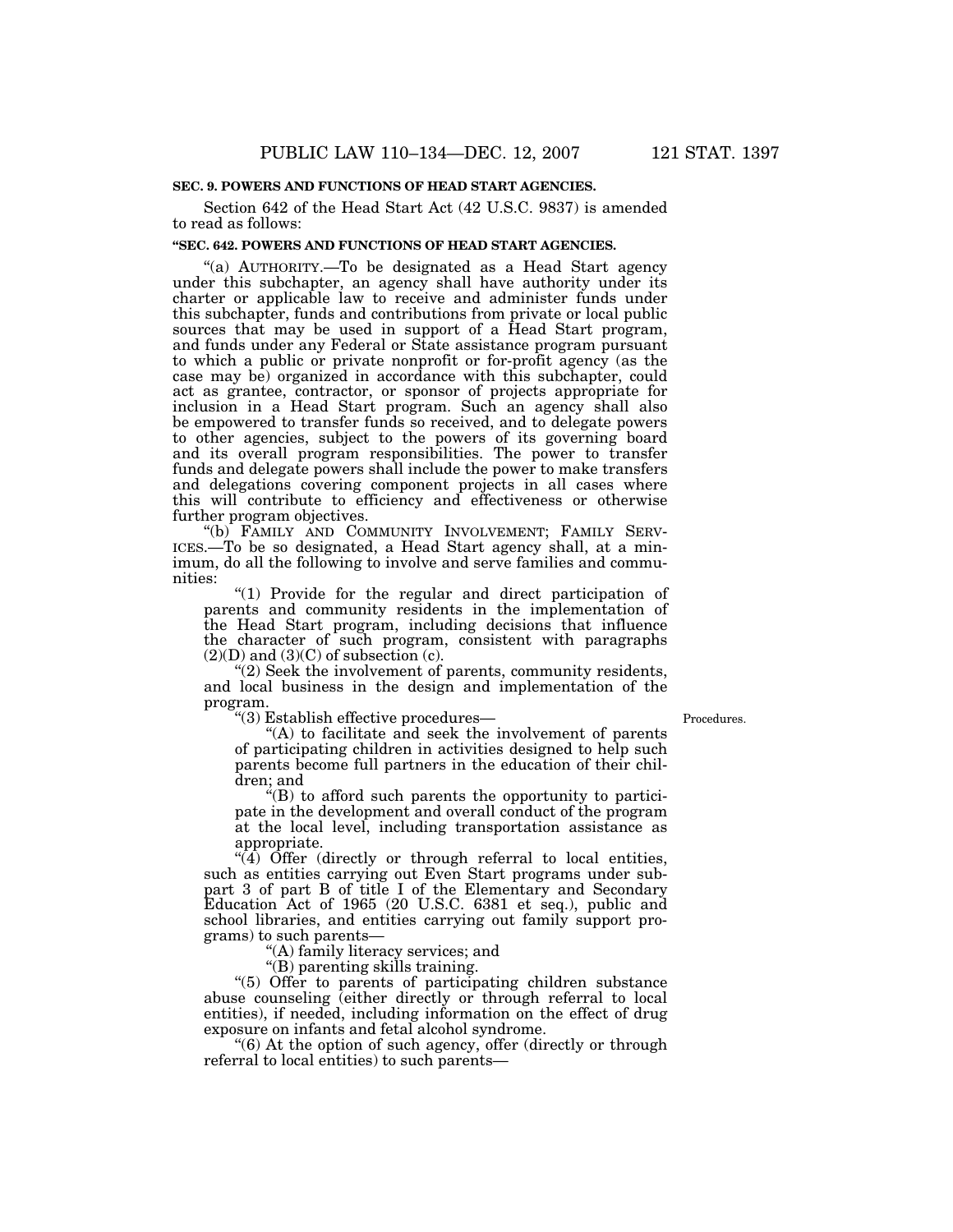''(A) training in basic child development (including cognitive, social, and emotional development);

''(B) assistance in developing literacy and communication skills;

''(C) opportunities to share experiences with other parents (including parent-mentor relationships);

''(D) health services, including information on maternal depression;

''(E) regular in-home visitation; or

"(F) any other activity designed to help such parents become full partners in the education of their children.

 $\degree$ (7) Provide, with respect to each participating family, a family needs assessment that includes consultation with such parents (including foster parents, grandparents, and kinship caregivers, where applicable), in a manner and language that such parents can understand (to the extent practicable), about the benefits of parent involvement and about the activities described in this subsection in which such parents may choose to be involved (taking into consideration their specific family needs, work schedules, and other responsibilities).

''(8) Consider providing services to assist younger siblings of children participating in its Head Start program to obtain health services from other sources.

''(9) Perform community outreach to encourage individuals previously unaffiliated with Head Start programs to participate in its Head Start program as volunteers.

 $f(10)(A)$  Inform custodial parents in single-parent families that participate in programs, activities, or services carried out or provided under this subchapter about the availability of child support services for purposes of establishing paternity and acquiring child support.

''(B) Refer eligible parents to the child support offices of State and local governments.

"(11) Provide to parents of limited English proficient children outreach and information, in an understandable and uniform format and, to the extent practicable, in a language that the parents can understand.

"(12) Provide technical and other support needed to enable parents and community residents to secure, on their own behalf, available assistance from public and private sources.

"(13) Promote the continued involvement of the parents" (including foster parents, grandparents, and kinship caregivers, as appropriate) of children that participate in Head Start programs in the education of their children upon transition of their children to school, by working with the local educational agency—

''(A) to provide training to the parents—

"(i) to inform the parents about their rights and responsibilities concerning the education of their children; and

''(ii) to enable the parents—

''(I) to understand and work with schools in order to communicate with teachers and other school personnel;

" $(II)$  to support the schoolwork of their children; and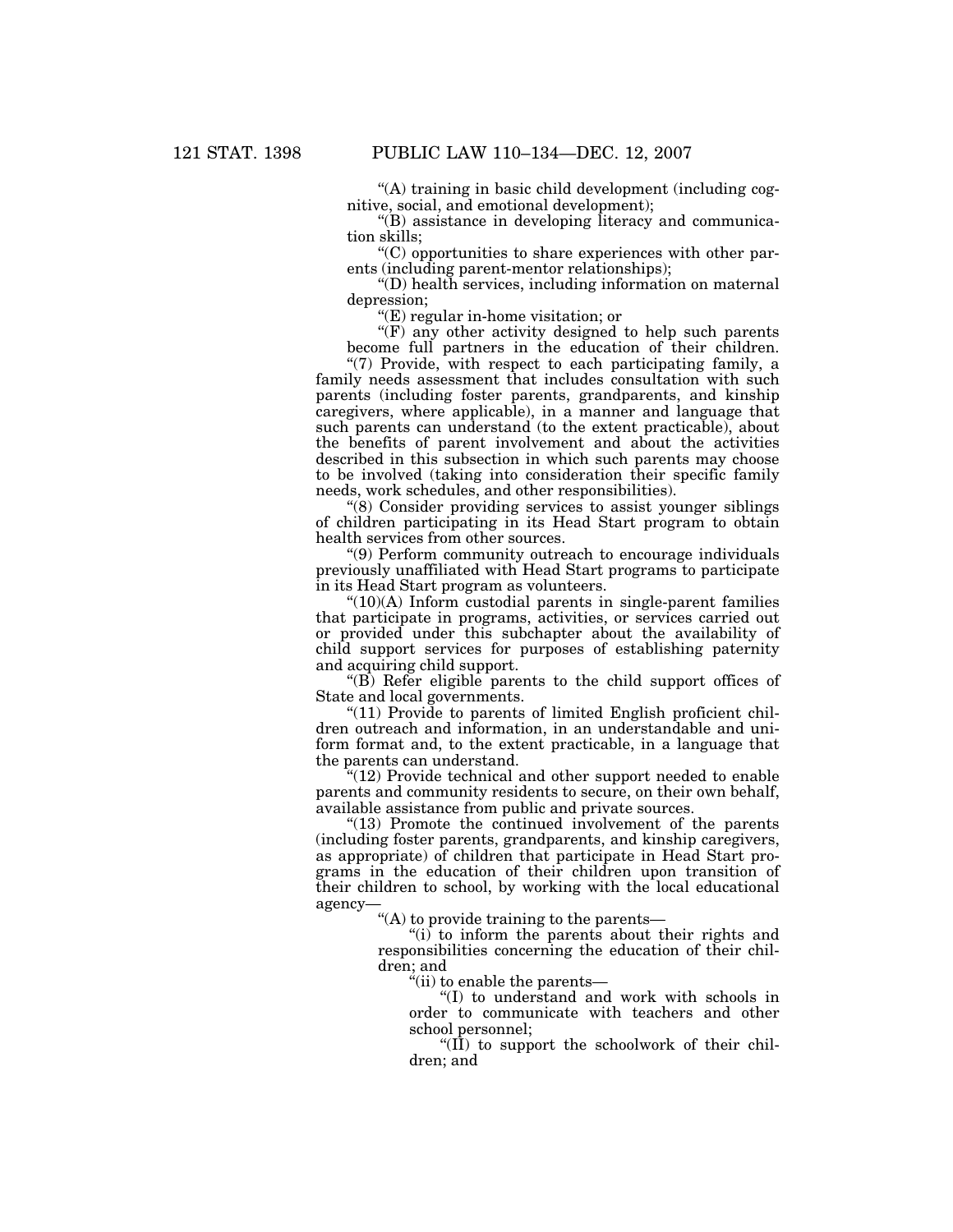''(III) to participate as appropriate in decisions relating to the education of their children; and ''(B) to take other actions, as appropriate and feasible, to support the active involvement of the parents with schools, school personnel, and school-related organizations.

"(14) Establish effective procedures for timely referral of Procedures. children with disabilities to the State or local agency providing services under section 619 or part C of the Individuals with Disabilities Education Act (20 U.S.C. 1419, 1431 et seq.), and collaboration with that agency, consistent with section 640(d)(3).

"(15) Establish effective procedures for providing necessary early intervening services to children with disabilities prior to an eligibility determination by the State or local agency responsible for providing services under section 619 or part C of such Act, consistent with section  $640(d)(2)$ .

" $(16)$  At the option of the Head Start agency, partner with an institution of higher education and a nonprofit organization to provide college students with the opportunity to serve as mentors or reading partners for Head Start participants.

 $^{a}(c)$  PROGRAM GOVERNANCE.—Upon receiving designation as a Head Start agency, the agency shall establish and maintain a formal structure for program governance, for the oversight of quality services for Head Start children and families and for making decisions related to program design and implementation. Such structure shall include the following:

''(1) GOVERNING BODY.—

''(A) IN GENERAL.—The governing body shall have legal and fiscal responsibility for the Head Start agency.

''(B) COMPOSITION.—The governing body shall be composed as follows:

''(i) Not less than 1 member shall have a background and expertise in fiscal management or accounting.

"(ii) Not less than 1 member shall have a background and expertise in early childhood education and development.

''(iii) Not less than 1 member shall be a licensed attorney familiar with issues that come before the governing body.

''(iv) Additional members shall—

''(I) reflect the community to be served and include parents of children who are currently, or were formerly, enrolled in Head Start programs; and

''(II) are selected for their expertise in education, business administration, or community affairs.

"(v) Exceptions shall be made to the requirements of clauses (i) through (iv) for members of a governing body when those members oversee a public entity and are selected to their positions with the public entity by public election or political appointment.

"(vi) If a person described in clause (i), (ii), or (iii) is not available to serve as a member of the governing body, the governing body shall use a consultant,

Procedures.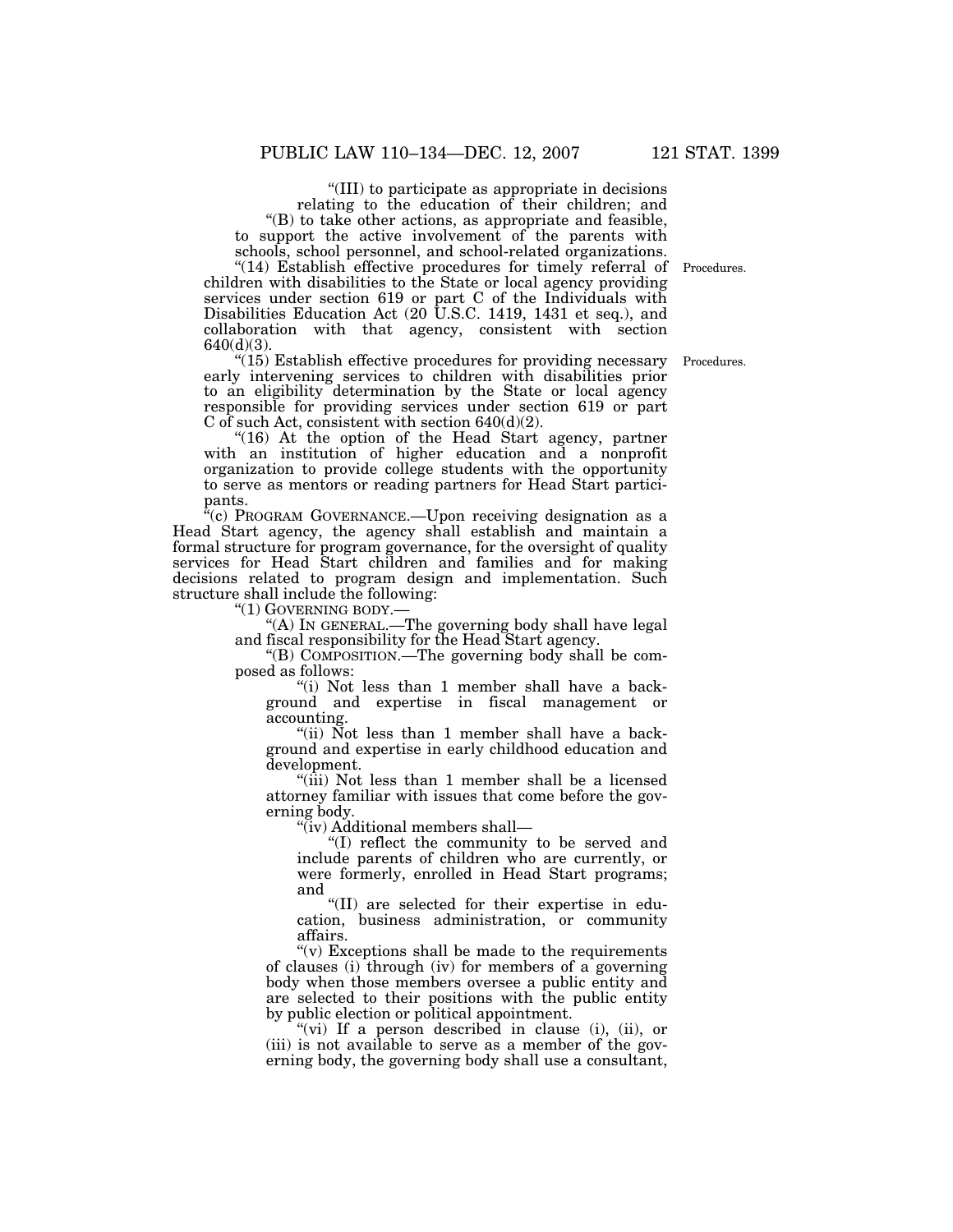or an other individual with relevant expertise, with the qualifications described in that clause, who shall work directly with the governing body.

''(C) CONFLICT OF INTEREST.—Members of the governing body shall—

''(i) not have a financial conflict of interest with the Head Start agency (including any delegate agency);

"(ii) not receive compensation for serving on the governing body or for providing services to the Head Start agency;

"(iii) not be employed, nor shall members of their immediate family be employed, by the Head Start agency (including any delegate agency); and

"(iv) operate as an entity independent of staff employed by the Head Start agency.

''(D) EXCEPTION.—If an individual holds a position as a result of public election or political appointment, and such position carries with it a concurrent appointment to serve as a member of a Head Start agency governing body, and such individual has any conflict of interest described in clause (ii) or (iii) of subparagraph  $(C)$ –

''(i) such individual shall not be prohibited from serving on such body and the Head Start agency shall report such conflict to the Secretary; and

''(ii) if the position held as a result of public election or political appointment provides compensation, such individual shall not be prohibited from receiving such compensation.

''(E) RESPONSIBILITIES.—The governing body shall—

"(i) have legal and fiscal responsibility for administering and overseeing programs under this subchapter, including the safeguarding of Federal funds;

"(ii) adopt practices that assure active, independent, and informed governance of the Head Start agency, including practices consistent with subsection  $(d)(1)$ , and fully participate in the development, planning, and evaluation of the Head Start programs involved;

''(iii) be responsible for ensuring compliance with Federal laws (including regulations) and applicable State, tribal, and local laws (including regulations); and

" $(iv)$  be responsible for other activities, including-

''(I) selecting delegate agencies and the service areas for such agencies;

''(II) establishing procedures and criteria for recruitment, selection, and enrollment of children;

''(III) reviewing all applications for funding and amendments to applications for funding for programs under this subchapter;

''(IV) establishing procedures and guidelines for accessing and collecting information described in subsection  $(d)(2)$ ;

''(V) reviewing and approving all major policies of the agency, including—

''(aa) the annual self-assessment and financial audit;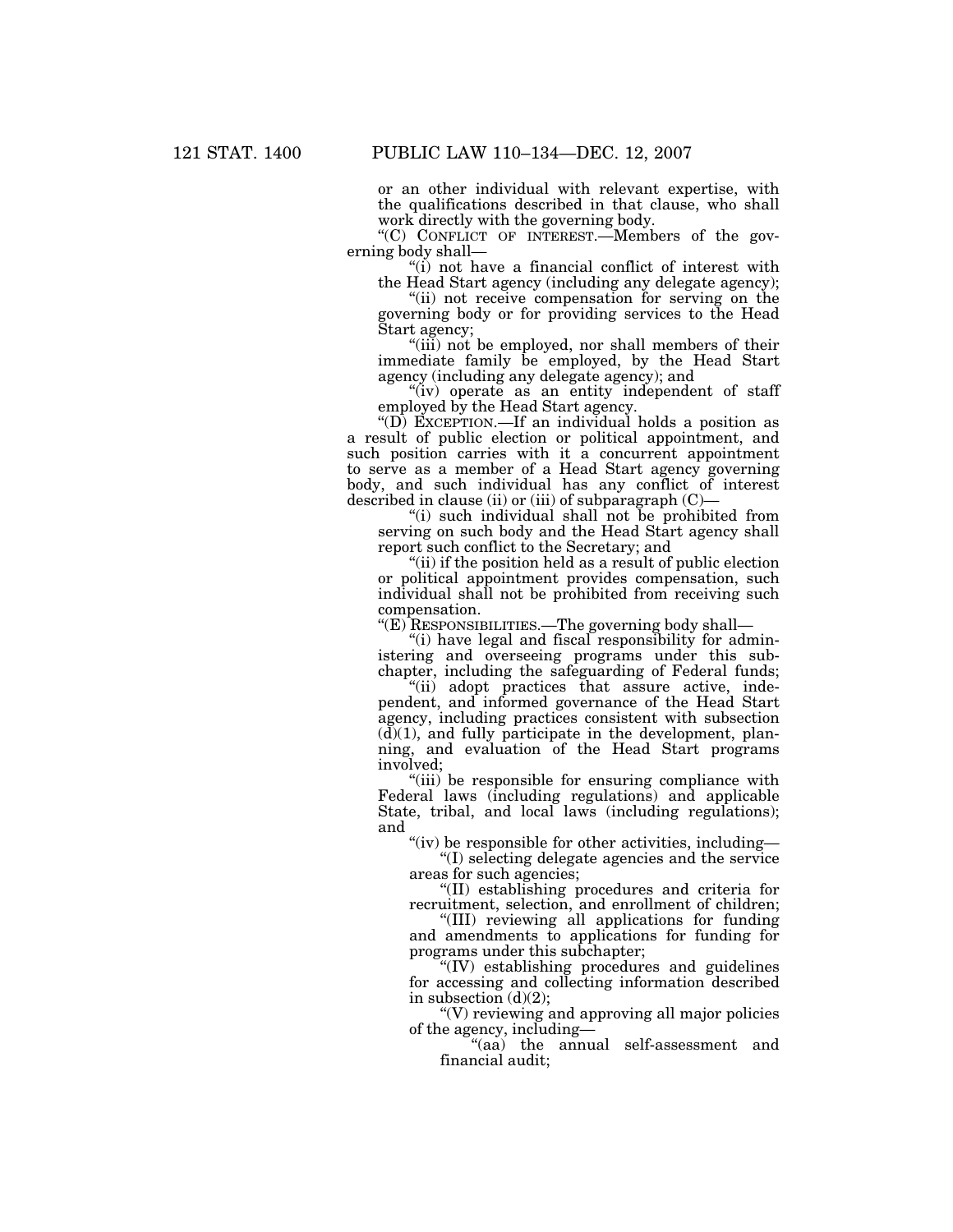''(bb) such agency's progress in carrying out the programmatic and fiscal provisions in such agency's grant application, including implementation of corrective actions; and

"(cc) personnel policies of such agencies regarding the hiring, evaluation, termination, and compensation of agency employees;

''(VI) developing procedures for how members of the policy council are selected, consistent with paragraph  $(2)(B)$ ;<br>"(VII) approximately

approving financial management, accounting, and reporting policies, and compliance with laws and regulations related to financial statements, including the—

"(aa) approval of all major financial expenditures of the agency;

''(bb) annual approval of the operating budget of the agency;

''(cc) selection (except when a financial auditor is assigned by the State under State law or is assigned under local law) of independent financial auditors who shall report all critical accounting policies and practices to the governing body; and

''(dd) monitoring of the agency's actions to correct any audit findings and of other action necessary to comply with applicable laws (including regulations) governing financial statement and accounting practices;

''(VIII) reviewing results from monitoring conducted under section 641A(c), including appropriate followup activities;

''(IX) approving personnel policies and procedures, including policies and procedures regarding the hiring, evaluation, compensation, and termination of the Executive Director, Head Start Director, Director of Human Resources, Chief Fiscal Officer, and any other person in an equivalent position with the agency;

 $f(X)$  establishing, adopting, and periodically updating written standards of conduct that establish standards and formal procedures for disclosing, addressing, and resolving—

"(aa) any conflict of interest, and any appearance of a conflict of interest, by members of the governing body, officers and employees of the Head Start agency, and consultants and agents who provide services or furnish goods to the Head Start agency; and

''(bb) complaints, including investigations, when appropriate; and

''(XI) to the extent practicable and appropriate, at the discretion of the governing body, establishing advisory committees to oversee key responsibilities related to program governance and improvement of the Head Start program involved.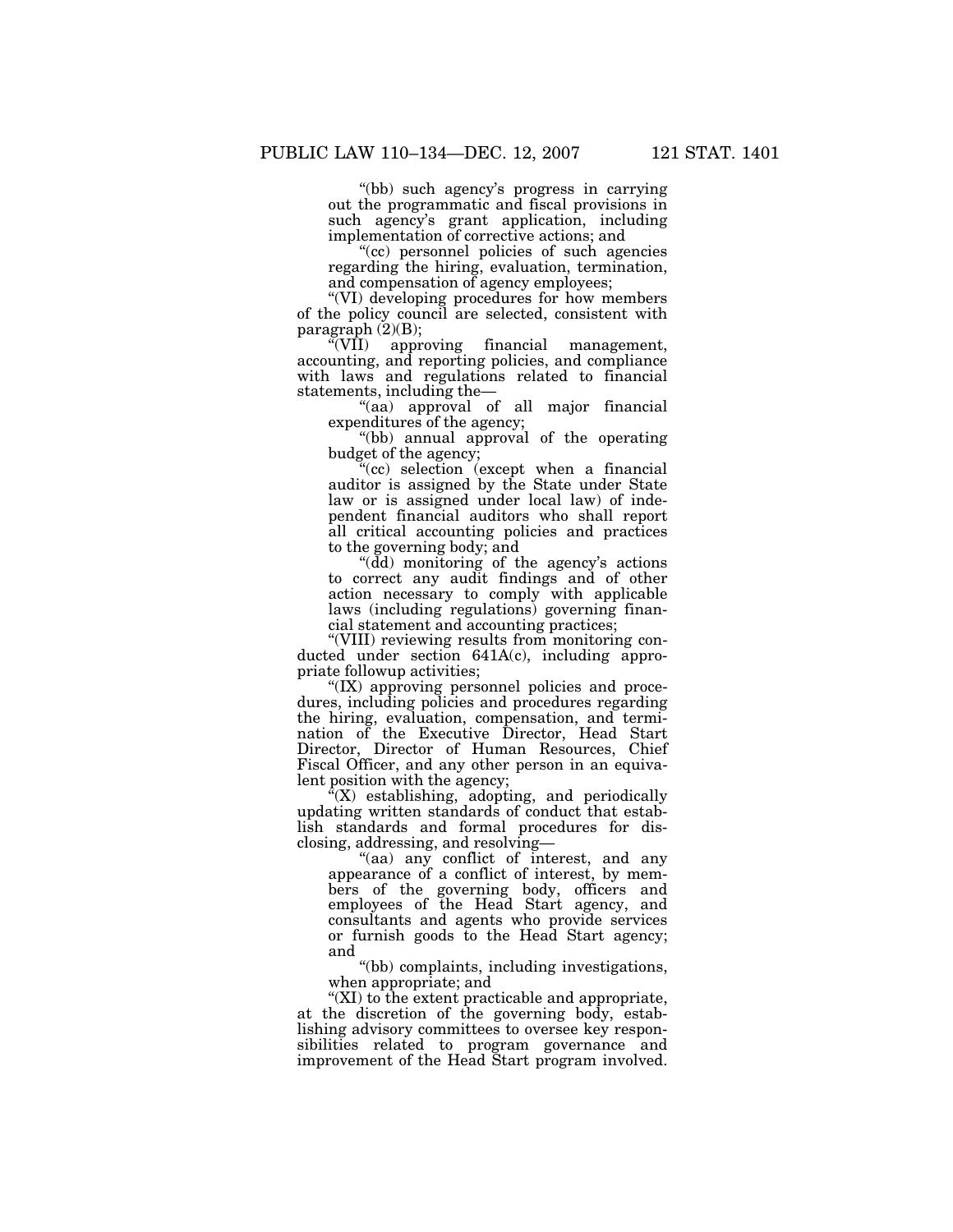''(2) POLICY COUNCIL.—

"(A) IN GENERAL.—Consistent with paragraph  $(1)(E)$ , each Head Start agency shall have a policy council responsible for the direction of the Head Start program, including program design and operation, and long- and short-term planning goals and objectives, taking into account the annual communitywide strategic planning and needs assessment and self-assessment.

''(B) COMPOSITION AND SELECTION.—

''(i) The policy council shall be elected by the parents of children who are currently enrolled in the Head Start program of the Head Start agency.

''(ii) The policy council shall be composed of—

''(I) parents of children who are currently enrolled in the Head Start program of the Head Start agency (including any delegate agency), who shall constitute a majority of the members of the policy council; and

''(II) members at large of the community served by the Head Start agency (including any delegate agency), who may include parents of children who were formerly enrolled in the Head Start program of the agency.

"(C) CONFLICT OF INTEREST.—Members of the policy council shall—

"(i) not have a conflict of interest with the Head" Start agency (including any delegate agency); and

"(ii) not receive compensation for serving on the policy council or for providing services to the Head Start agency.

''(D) RESPONSIBILITIES.—The policy council shall approve and submit to the governing body decisions about each of the following activities:

''(i) Activities to support the active involvement of parents in supporting program operations, including policies to ensure that the Head Start agency is responsive to community and parent needs.

"(ii) Program recruitment, selection, and enrollment priorities.

''(iii) Applications for funding and amendments to applications for funding for programs under this subchapter, prior to submission of applications described in this clause.

"(iv) Budget planning for program expenditures, including policies for reimbursement and participation in policy council activities.

" $(v)$  Bylaws for the operation of the policy council.

"(vi) Program personnel policies and decisions regarding the employment of program staff, consistent with paragraph  $(1)(E)(iv)(IX)$ , including standards of conduct for program staff, contractors, and volunteers and criteria for the employment and dismissal of program staff.

"(vii) Developing procedures for how members of the policy council of the Head Start agency will be elected.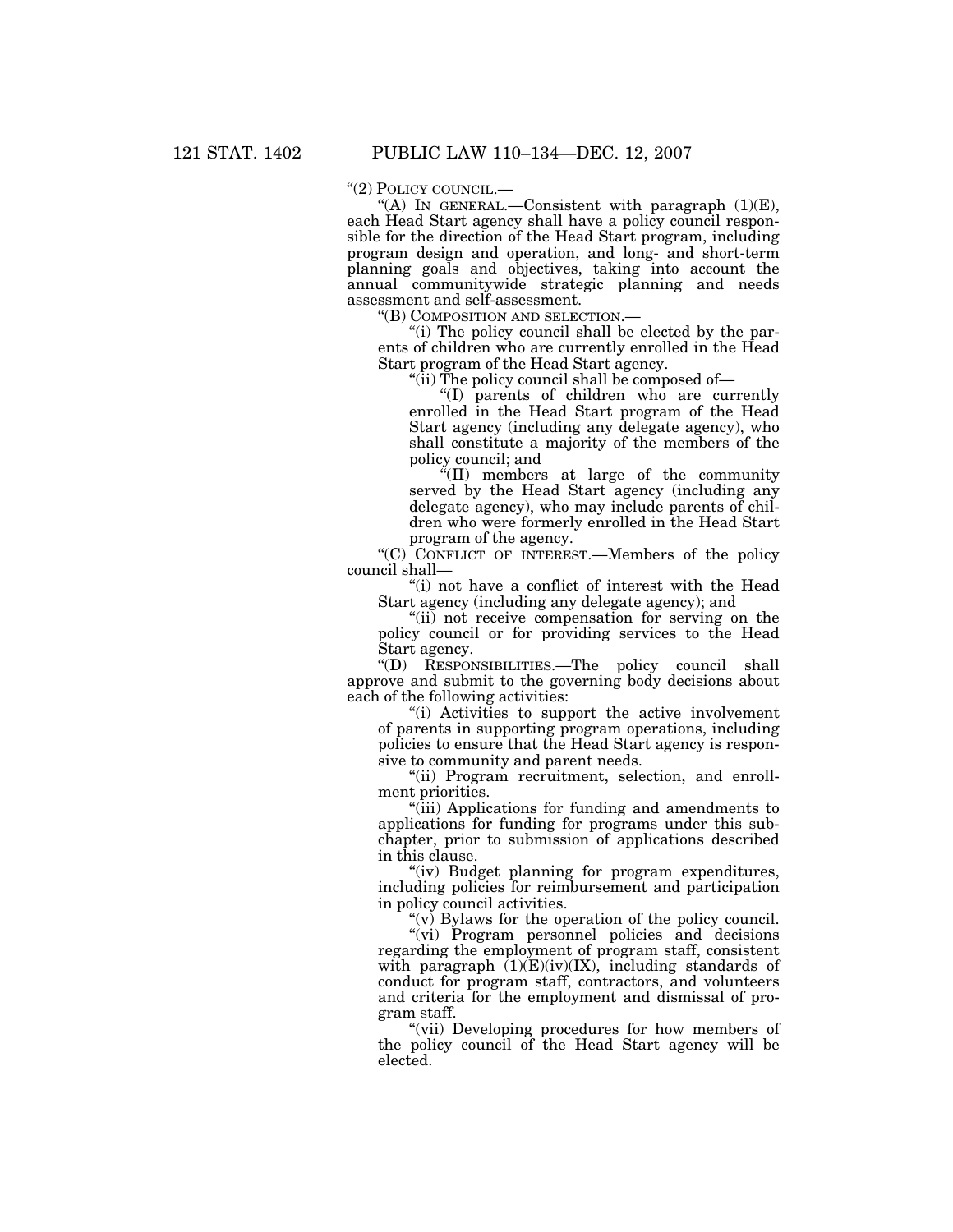"(viii) Recommendations on the selection of delegate agencies and the service areas for such agencies. "(3) POLICY COMMITTEES.—Each delegate agency shall create a policy committee, which shall—

 $(A)$  be elected and composed of members, consistent with paragraph  $(2)(B)$  (with respect to delegate agencies);

''(B) follow procedures to prohibit conflict of interest, consistent with clauses (i) and (ii) of paragraph  $(2)(C)$  (with respect to delegate agencies); and

''(C) be responsible for approval and submission of decisions about activities as they relate to the delegate agency, consistent with paragraph  $(2)(D)$  (with respect to delegate agencies).<br>"(d) PROGRAM GOVERNANCE ADMINISTRATION.—

Procedures.

"(1) IMPASSE POLICIES.—The Secretary shall develop policies, procedures, and guidance for Head Start agencies concerning—

"(A) the resolution of internal disputes, including any impasse in the governance of Head Start programs; and

''(B) the facilitation of meaningful consultation and collaboration about decisions of the governing body and policy council.

"(2) CONDUCT OF RESPONSIBILITIES.—Each Head Start Reports. agency shall ensure the sharing of accurate and regular information for use by the governing body and the policy council, about program planning, policies, and Head Start agency operations, including—

''(A) monthly financial statements, including credit card expenditures;

''(B) monthly program information summaries;

''(C) program enrollment reports, including attendance reports for children whose care is partially subsidized by another public agency;

''(D) monthly reports of meals and snacks provided through programs of the Department of Agriculture;

" $(E)$  the financial audit;

 $f(F)$  the annual self-assessment, including any findings related to such assessment;

''(G) the communitywide strategic planning and needs assessment of the Head Start agency, including any applicable updates;

''(H) communication and guidance from the Secretary; and

''(I) the program information reports.

''(3) TRAINING AND TECHNICAL ASSISTANCE.—Appropriate training and technical assistance shall be provided to the members of the governing body and the policy council to ensure that the members understand the information the members receive and can effectively oversee and participate in the programs of the Head Start agency.

 $\mathcal{C}(e)$  COLLABORATION AND COORDINATION.—To be so designated, a Head Start agency shall collaborate and coordinate with public and private entities, to the maximum extent practicable, to improve the availability and quality of services to Head Start children and families, including carrying out the following activities:

''(1) Conduct outreach to schools in which children participating in the Head Start program will enroll following the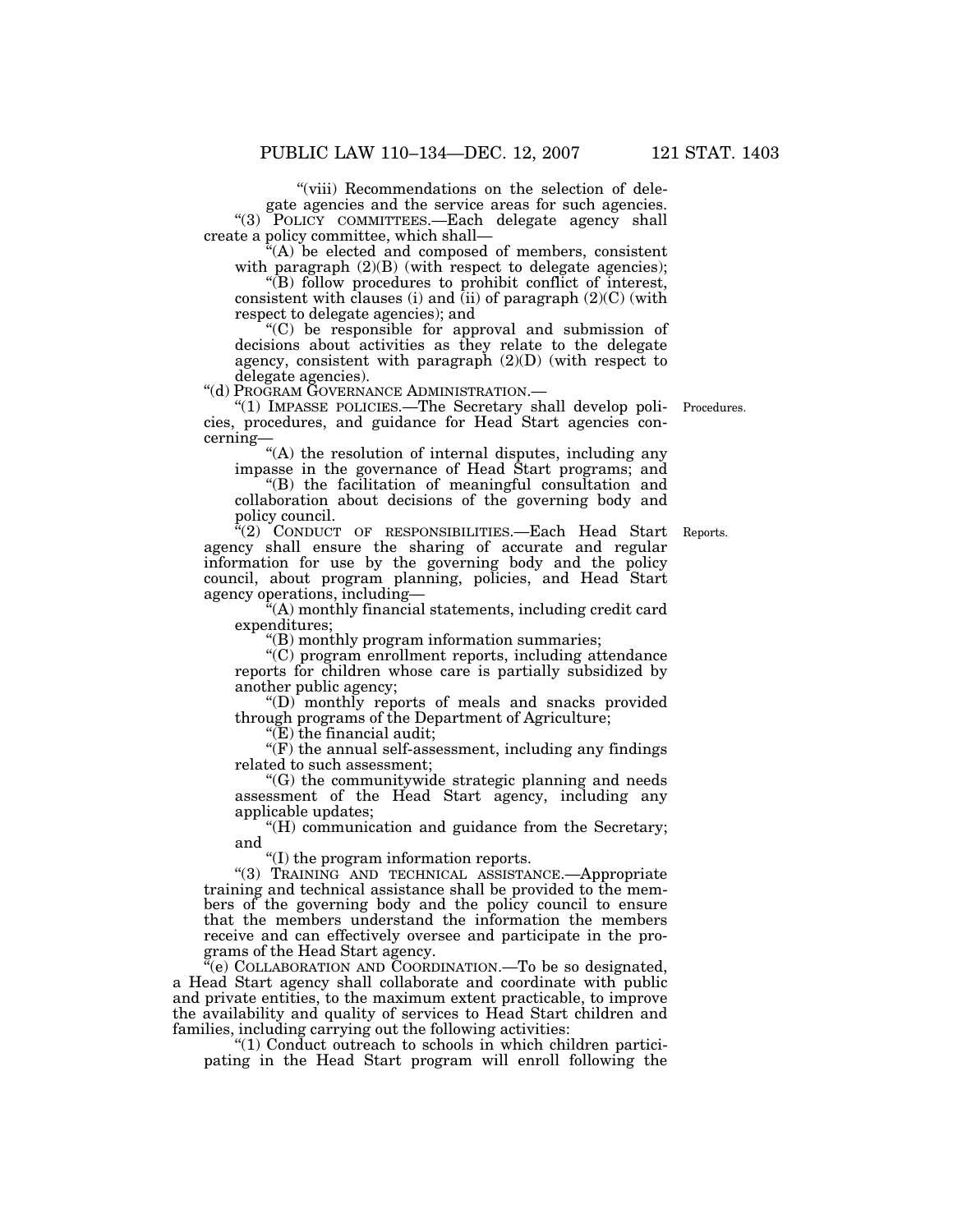program, local educational agencies, the local business community, community-based organizations, faith-based organizations, museums, and libraries to generate support and leverage the resources of the entire local community in order to improve school readiness.

 $\Gamma(2)$ (A) In communities where both a public prekindergarten program and a Head Start program operate, collaborate and coordinate activities with the local educational agency or other public agency responsible for the operation of the prekindergarten program and providers of prekindergarten, including outreach activities to identify eligible children.

''(B) With the permission of the parents of children enrolled in the Head Start program, regularly communicate with the schools in which the children will enroll following the program, to—

''(i) share information about such children;

"(ii) collaborate with the teachers in such schools regarding professional development and instructional strategies, as appropriate; and

"(iii) ensure a smooth transition to school for such children.

''(3) Coordinate activities and collaborate with programs under the Child Care and Development Block Grant Act of 1990 (42 U.S.C. 9858 et seq.), the agencies responsible for administering section 106 of the Child Abuse Prevention and Treatment Act (42 U.S.C. 5106a) and parts B and E of title IV of the Social Security Act (42 U.S.C. 621 et seq., 670 et seq.), programs under subtitle B of title VII of the McKinney-Vento Homeless Assistance Act (42 U.S.C. 11431 et seq.), Even Start programs under subpart 3 of part B of title I of the Elementary and Secondary Education Act of 1965 (20 U.S.C. 6381 et seq.), programs under section 619 and part C of the Individuals with Disabilities Education Act (20 U.S.C. 1419, 1431 et seq.), and other entities providing early childhood education and development programs or services, serving the children and families served by the Head Start agency.

"(4) Take steps to coordinate activities with the local educational agency serving the community involved and with schools in which children participating in the Head Start program will enroll following the program, including—

''(A) collaborating on the shared use of transportation and facilities, in appropriate cases;

''(B) collaborating to reduce the duplication and enhance the efficiency of services while increasing the program participation of underserved populations of eligible children; and

 $C^{\prime}(C)$  exchanging information on the provision of noneducational services to such children.

''(5) Enter into a memorandum of understanding, not later than 1 year after the date of enactment of the Improving Head Start for School Readiness Act of 2007, with the appropriate local entity responsible for managing publicly funded preschool programs in the service area of the Head Start agency, that shall—

 $(A)(i)$  provide for a review of each of the activities described in clause (ii); and

Memorandum. Deadline.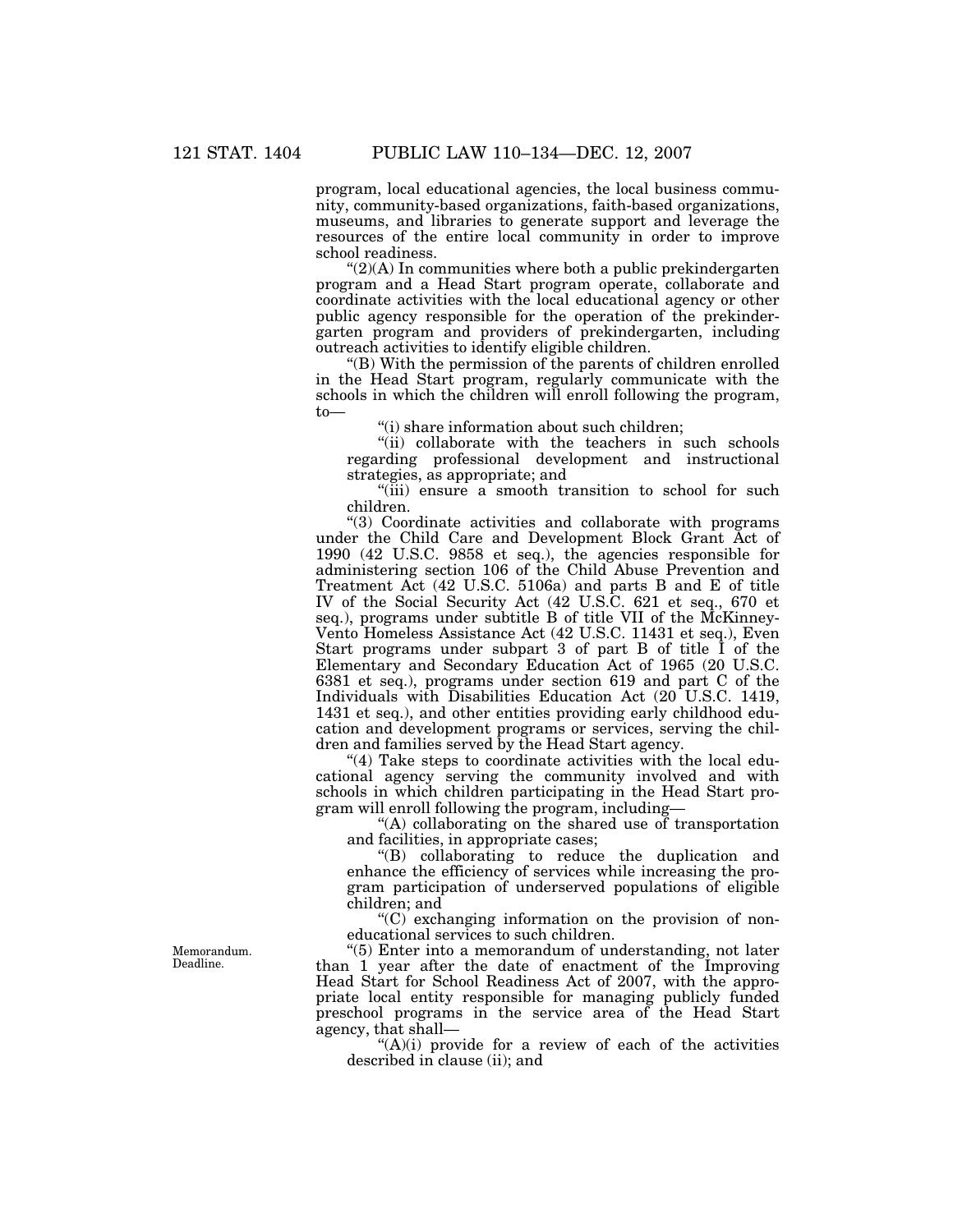"(ii) include plans to coordinate, as appropriate, activities regarding—

''(I) educational activities, curricular objectives, and instruction;

''(II) public information dissemination and access to programs for families contacting the Head Start program or any of the preschool programs;

''(III) selection priorities for eligible children to be served by programs;

"(IV) service areas;

 $\mathcal{C}(V)$  staff training, including opportunities for joint staff training on topics such as academic content standards, instructional methods, curricula, and social and emotional development;

''(VI) program technical assistance;

''(VII) provision of additional services to meet the needs of working parents, as applicable;

''(VIII) communications and parent outreach for smooth transitions to kindergarten as required in paragraphs (3) and (6) of section  $\tilde{6}42A(a)$ ;

''(IX) provision and use of facilities, transportation, and other program elements; and

" $(X)$  other elements mutually agreed to by the parties to such memorandum;

''(B) be submitted to the Secretary and the State Deadline. Director of Head Start Collaboration not later than 30 days after the parties enter into such memorandum, except that—

''(i) where there is an absence of publicly funded preschool programs in the service area of a Head Start agency, this paragraph shall not apply; or

''(ii) where the appropriate local entity responsible for managing the publicly funded preschool programs is unable or unwilling to enter into such a memorandum, this paragraph shall not apply and the Head Start agency shall inform the Secretary and the State Director of Head Start Collaboration of such inability or unwillingness; and

''(C) be revised periodically and renewed biennially by the parties to such memorandum, in alignment with the beginning of the school year.

''(f) QUALITY STANDARDS, CURRICULA, AND ASSESSMENT.—To be so designated, each Head Start agency shall—

 $\sqrt{\ }$ (1) take steps to ensure, to the maximum extent practicable, that children maintain the developmental and educational gains achieved in Head Start programs and build upon such gains in further schooling;

 $\sqrt{\left(2\right)}$  establish a program with the standards set forth in section  $641A(a)(1)$ , with particular attention to the standards set forth in subparagraphs (A) and (B) of such section;

''(3) implement a research-based early childhood curriculum that—

"(A) promotes young children's school readiness in the areas of language and cognitive development, early reading and mathematics skills, socio-emotional development, physical development, and approaches to learning;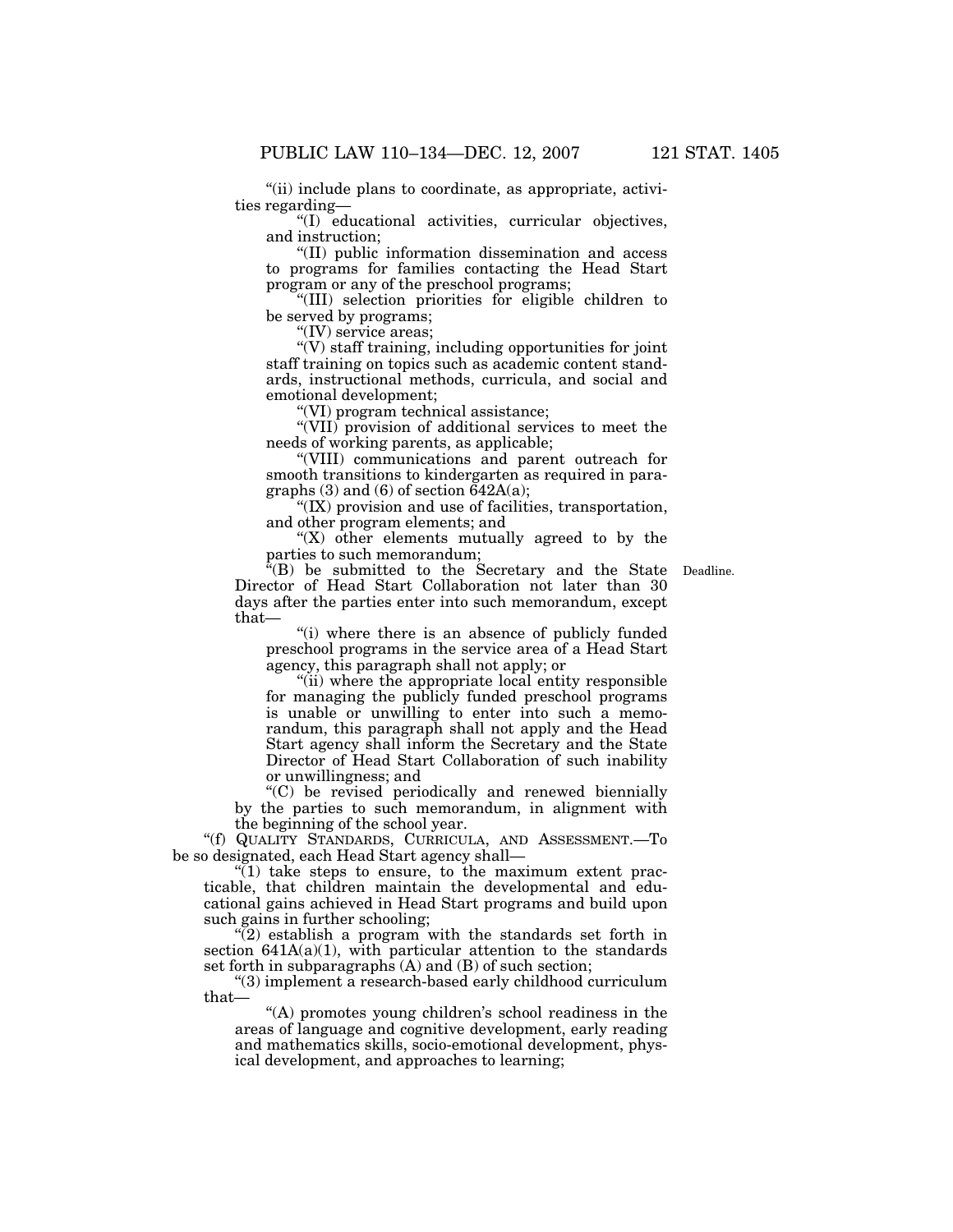''(B) is based on scientifically valid research and has standardized training procedures and curriculum materials to support implementation;

 $\sqrt{\text{C}}$  is comprehensive and linked to ongoing assessment, with developmental and learning goals and measurable objectives;

 $\mathrm{``(D)}$  is focused on improving the learning environment, teaching practices, family involvement, and child outcomes across all areas of development; and

 $E(E)$  is aligned with the Head Start Child Outcomes Framework developed by the Secretary and, as appropriate, State early learning standards;

''(4) implement effective interventions and support services that help promote the school readiness of children participating in the program;

''(5) use research-based assessment methods that reflect the characteristics described in section 641A(b)(2) in order to support the educational instruction and school readiness of children in the program;

''(6) use research-based developmental screening tools that have been demonstrated to be standardized, reliable, valid, and accurate for the child being assessed, to the maximum extent practicable, for the purpose of meeting the relevant standards described in section  $641A(a)(1)$ ;

"(7) adopt, in consultation with experts in child development and with classroom teachers, an evaluation to assess whether classroom teachers have mastered the functions discussed in section  $648A(a)(1)$ ;

''(8) use the information provided from the assessment conducted under section  $641\text{\AA}(c)(2)(F)$  to inform professional development plans, as appropriate, that lead to improved teacher effectiveness;

''(9) establish goals and measurable objectives for the provision of health, educational, nutritional, and social services provided under this subchapter and related to the program mission and to promote school readiness; and

" $(10)$  develop procedures for identifying children who are limited English proficient, and informing the parents of such children about the instructional services used to help children make progress towards acquiring the knowledge and skills described in section  $641A(a)(1)(B)$  and acquisition of the English language.

"(g) FUNDED ENROLLMENT; WAITING LIST.—Each Head Start agency shall enroll 100 percent of its funded enrollment and maintain an active waiting list at all times with ongoing outreach to the community and activities to identify underserved populations.

''(h) TECHNICAL ASSISTANCE AND TRAINING PLAN.—In order to receive funds under this subchapter, a Head Start agency shall develop an annual technical assistance and training plan. Such plan shall be based on the agency's self-assessment, the communitywide strategic planning and needs assessment, the needs of parents and children to be served by such agency, and the results of the reviews conducted under section 641A(c).

''(i) FINANCIAL MANAGEMENT.—In order to receive funds under this subchapter, a Head Start agency shall document strong fiscal controls, including the employment of well-qualified fiscal staff with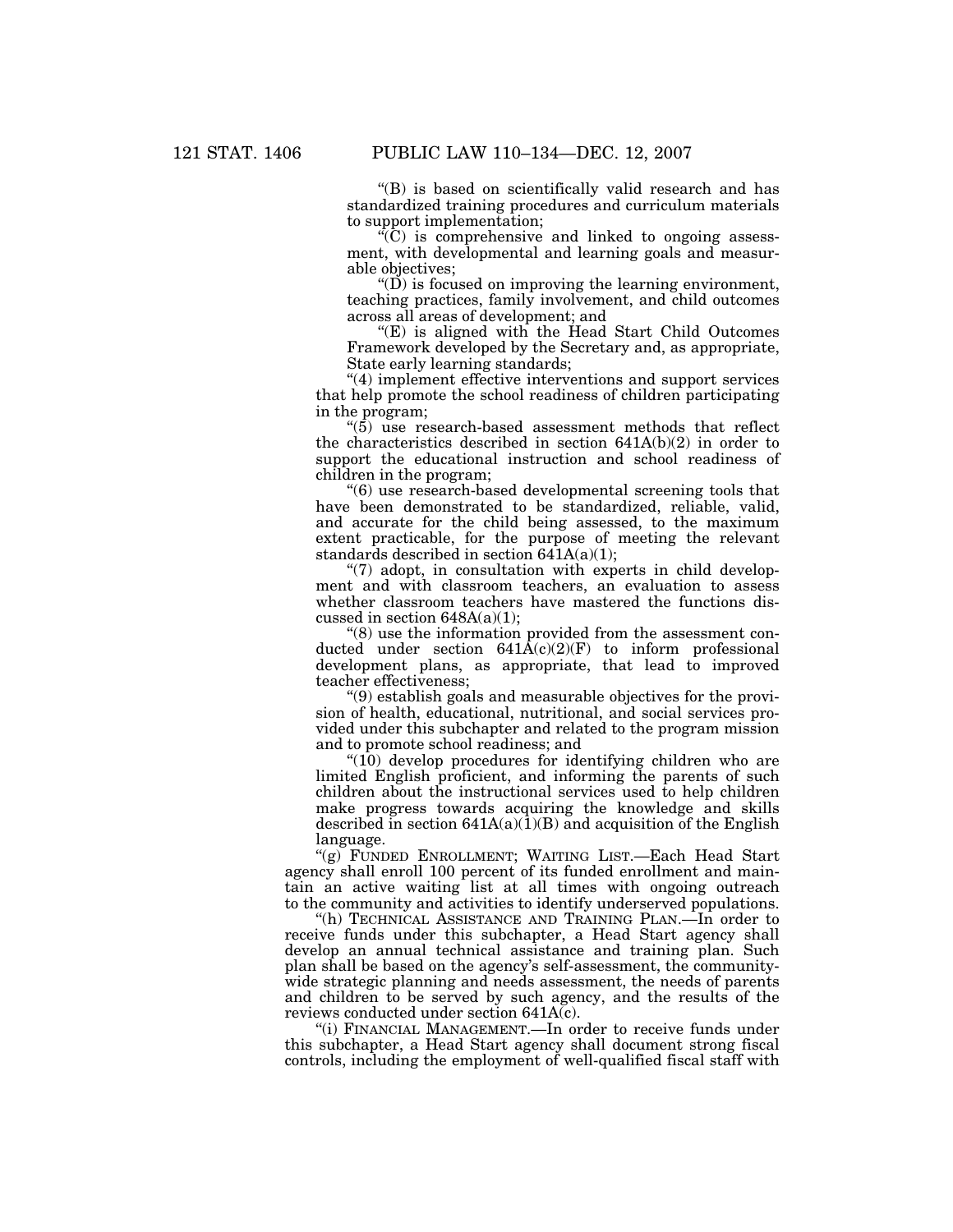a history of successful management of a public or private organization.''.

#### **SEC. 10. HEAD START TRANSITION AND ALIGNMENT WITH K–12 EDU-CATION.**

Section 642A of the Head Start Act (42 U.S.C. 9837a) is amended to read as follows:

#### **''SEC. 642A. HEAD START TRANSITION AND ALIGNMENT WITH K–12 EDUCATION.**

''(a) IN GENERAL.—Each Head Start agency shall take steps to coordinate with the local educational agency serving the community involved and with schools in which children participating in a Head Start program operated by such agency will enroll following such program to promote continuity of services and effective transitions, including—

''(1) developing and implementing a systematic procedure for transferring, with parental consent, Head Start program records for each participating child to the school in which such child will enroll;

''(2) establishing ongoing channels of communication between Head Start staff and their counterparts in the schools (including teachers, social workers, local educational agency liaisons designated under section 722(g)(1)(J)(ii) of the McKinney-Vento Homeless Assistance Act (42 U.S.C.  $11432(g)(1)(J)(ii)$ , and health staff) to facilitate coordination of programs;

''(3) establishing ongoing communications between the Head Start agency and local educational agency for developing continuity of developmentally appropriate curricular objectives (which for the purpose of the Head Start program shall be aligned with the Head Start Child Outcomes Framework and, as appropriate, State early learning standards) and for shared expectations for children's learning and development as the children transition to school;

''(4) organizing and participating in joint training, including transition-related training for school staff and Head Start staff;

''(5) establishing comprehensive transition policies and procedures that support children transitioning to school, including by engaging the local educational agency in the establishment of such policies;

''(6) conducting outreach to parents and elementary school (such as kindergarten) teachers to discuss the educational, developmental, and other needs of individual children;

 $\degree$ (7) helping parents of limited English proficient children understand—

''(A) the instructional and other services provided by the school in which such child will enroll after participation in Head Start; and

''(B) as appropriate, the information provided to parents of limited English proficient children under section 3302 of the Elementary and Secondary Education Act of 1965 (20 U.S.C. 7012);

''(8) developing and implementing a family outreach and support program, in cooperation with entities carrying out parental involvement efforts under title I of the Elementary and Secondary Education Act of 1965 (20 U.S.C. 6301 et seq.), and family outreach and support efforts under subtitle B of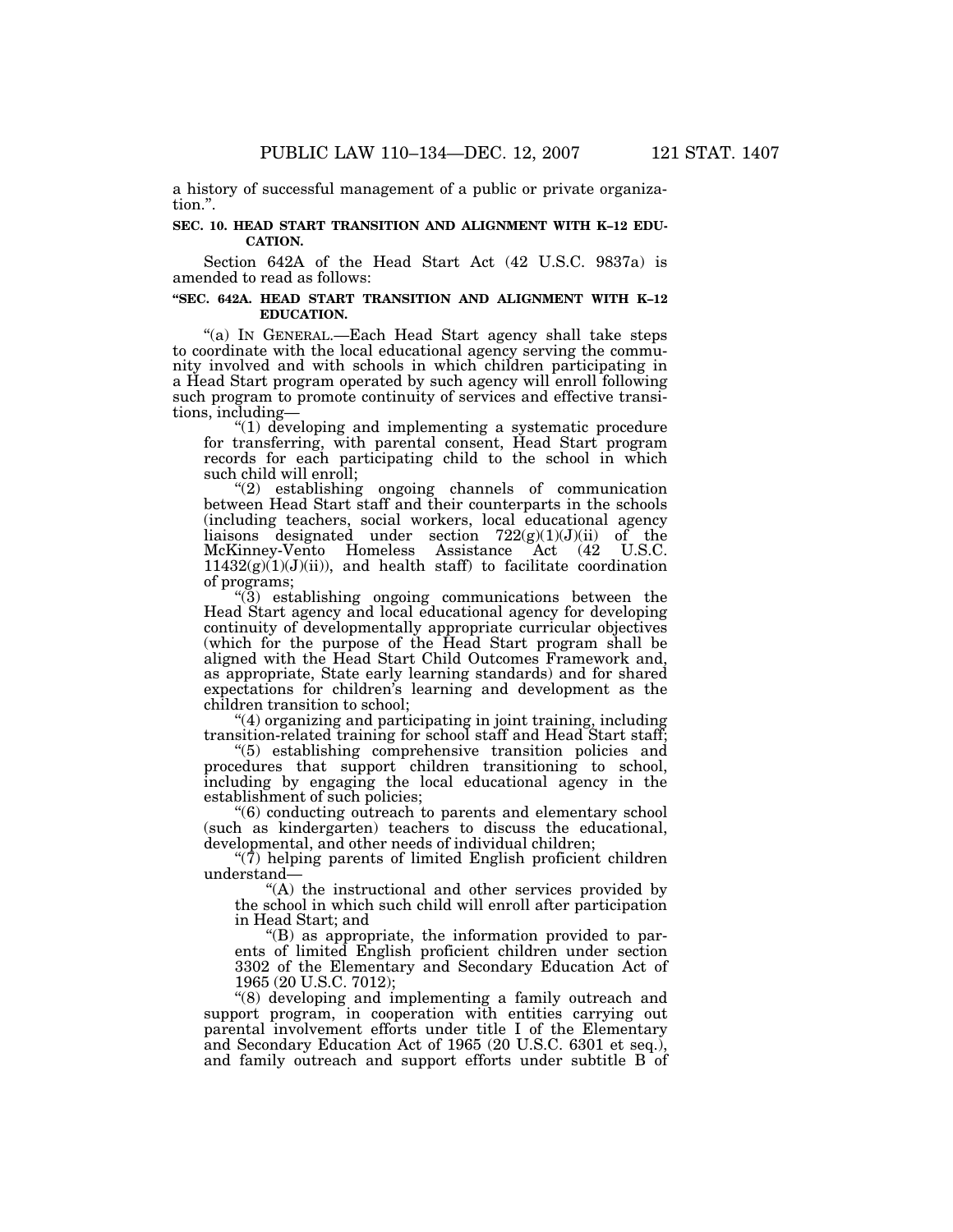title VII of the McKinney-Vento Homeless Assistance Act (42 U.S.C. 11431 et seq.), taking into consideration the language needs of parents of limited English proficient children;

''(9) assisting families, administrators, and teachers in enhancing educational and developmental continuity and continuity of parental involvement in activities between Head Start services and elementary school classes;

"(10) linking the services provided in such Head Start program with educational services, including services relating to language, literacy, and numeracy, provided by such local educational agency;

"(11) helping parents (including grandparents and kinship caregivers, as appropriate) to understand the importance of parental involvement in a child's academic success while teaching them strategies for maintaining parental involvement as their child moves from Head Start to elementary school;

"(12) helping parents understand the instructional and other services provided by the school in which their child will enroll after participation in the Head Start program;

" $(13)$  developing and implementing a system to increase program participation of underserved populations of eligible children; and

"(14) coordinating activities and collaborating to ensure that curricula used in the Head Start program are aligned with—

''(A) the Head Start Child Outcomes Framework, as developed by the Secretary; and

 $\angle$ <sup>"(B)</sup> State early learning standards, as appropriate, with regard to cognitive, social, emotional, and physical competencies that children entering kindergarten are expected to demonstrate.

"(b) CONSTRUCTION.—In this section, a reference to a Head Start agency, or its program, services, facility, or personnel, shall not be construed to be a reference to an Early Head Start agency, or its program, services, facility, or personnel.

''(c) DISSEMINATION AND TECHNICAL ASSISTANCE.—The Secretary, in consultation with the Secretary of Education, shall—

''(1) disseminate to Head Start agencies information on effective policies and activities relating to the transition of children from Head Start programs to public schools; and

''(2) provide technical assistance to such agencies to promote and assist such agencies to adopt and implement such effective policies and activities.''.

#### SEC. 11. EARLY CHILDHOOD EDUCATION, COORDINATION, AND **IMPROVEMENT.**

(a) HEAD START COLLABORATION.—The Head Start Act (42 U.S.C. 9831 et seq.) is amended by inserting after section 642A the following:

# ''HEAD START COLLABORATION; STATE EARLY EDUCATION AND CARE

42 USC 9837b.

"SEC. 642B. (a)(1) From amounts made available under section  $640(a)(2)(B)(vi)$ , the Secretary shall award the collaboration grants described in paragraphs (2), (3), and (4).

" $(2)(A)$  The Secretary shall award, upon submission of a written request, a collaboration grant to each State and to each national administrative office serving Indian Head Start programs and

Grants.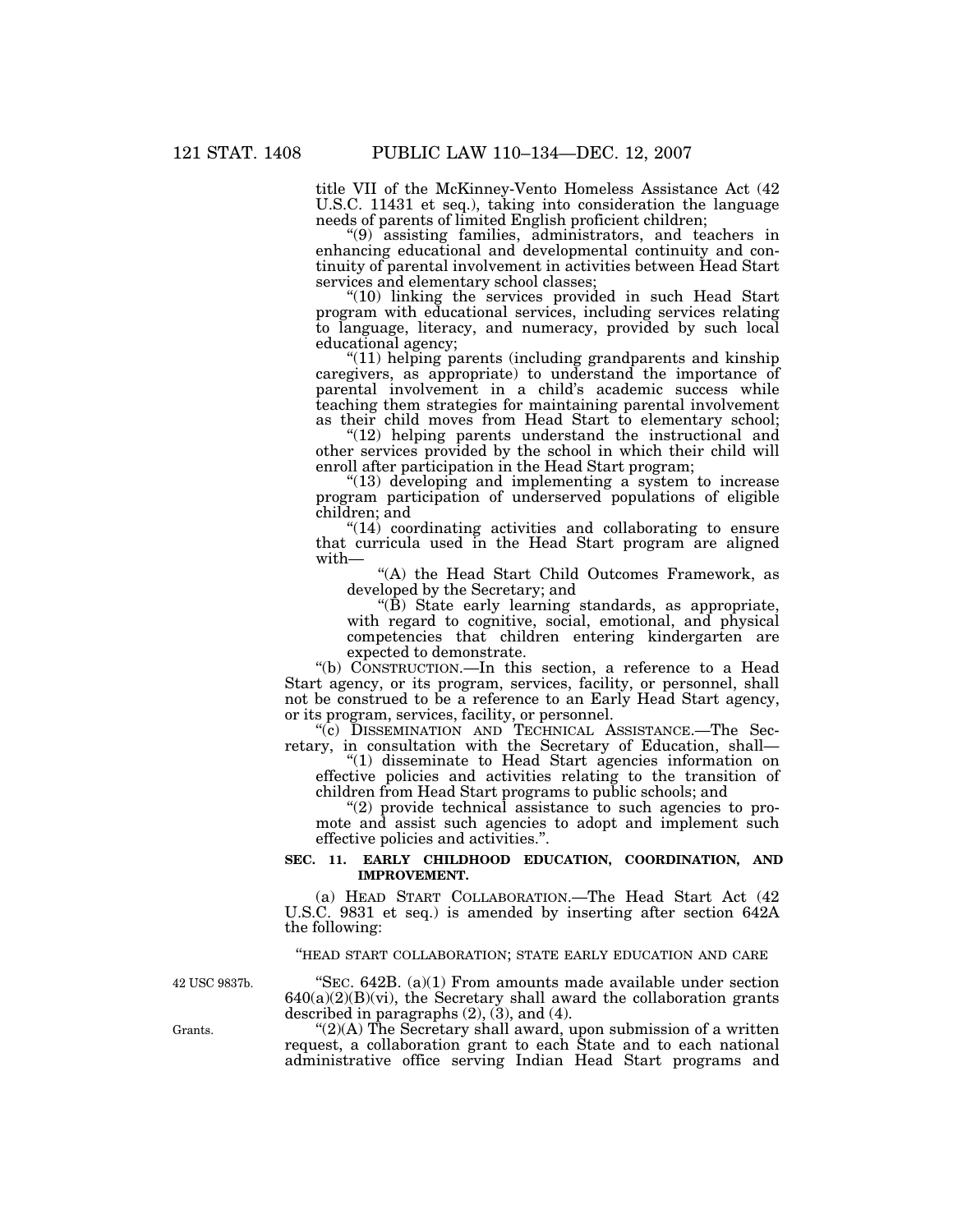migrant or seasonal Head Start programs to facilitate collaboration among Head Start agencies (including Early Head Start agencies) and entities that carry out activities designed to benefit low-income children from birth to school entry, and their families. The national administrative offices shall use the funds made available through the grants to carry out the authorities and responsibilities described in subparagraph (B) and paragraphs (3) and (4), as appropriate.

"(B) Grants described in subparagraph (A) shall be used to-

''(i) assist Head Start agencies to collaborate with entities involved in State and local planning processes to better meet the needs of low-income children from birth to school entry, and their families;

''(ii) assist Head Start agencies to coordinate activities with the State agency responsible for administering the State program carried out under the Child Care and Development Block Grant Act of 1990 (42 U.S.C. 9858 et seq.) and entities providing resource and referral services in the State, to make fullworking-day and full calendar year services available to children;

"(iii) promote alignment of curricula used in Head Start programs and continuity of services with the Head Start Child Outcomes Framework and, as appropriate, State early learning standards;

''(iv) promote better linkages between Head Start agencies and other child and family agencies, including agencies that provide health, mental health, or family services, or other child or family supportive services, such as services provided under section 619 or part C of the Individuals with Disabilities Education Act (20 U.S.C. 1419, 1431 et seq.); and

"(v) carry out the activities of the State Director of Head Start Collaboration authorized in paragraph (4).

''(3) In order to improve coordination and delivery of early childhood education and development to children in the State, a State that receives a collaboration grant under paragraph (2) shall—

''(A) appoint or designate an individual to serve as, or carry out the responsibilities of, the State Director of Head Start Collaboration;

''(B) ensure that the State Director of Head Start Collaboration holds a position with sufficient authority and access to ensure that the collaboration described in paragraph (2) is effective and involves a range of State agencies; and

''(C) involve the State Head Start Association in the selection of the Director and involve the Association in determinations relating to the ongoing direction of the collaboration office involved.

''(4) The State Director of Head Start Collaboration shall—

"(A) not later than 1 year after the State receives a Deadline. collaboration grant under paragraph (2), conduct an assessment Assessment. that—

''(i) addresses the needs of Head Start agencies in the State with respect to collaboration, coordination and alignment of services, and alignment of curricula and assessments used in Head Start programs with the Head Start Child Outcomes Framework and, as appropriate, State early learning standards;

''(ii) shall be updated on an annual basis; and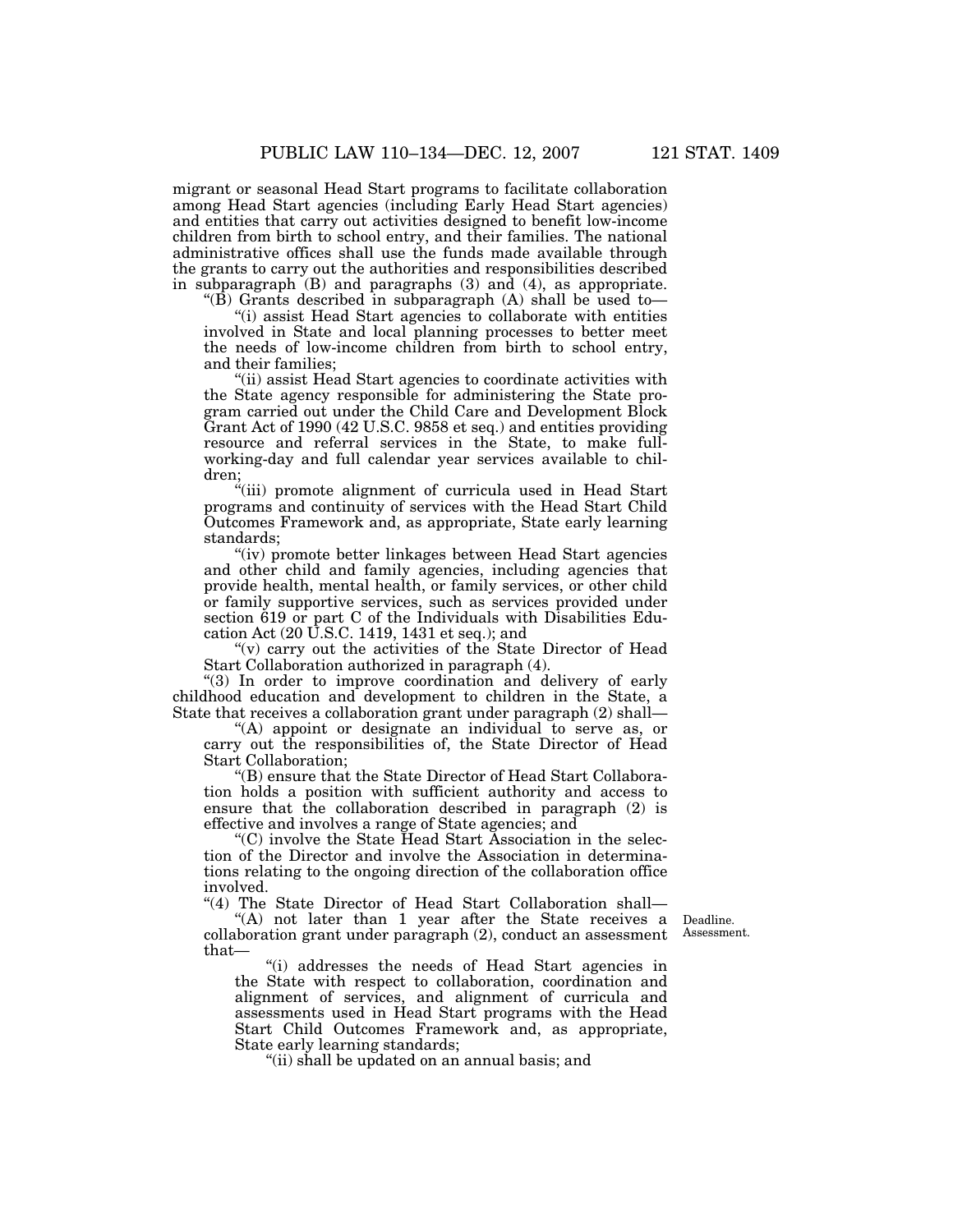Public information. Strategic plan.

"(iii) shall be made available to the general public within the State;

''(B) develop a strategic plan that is based on the assessment described in subparagraph (A) that will—

''(i) enhance collaboration and coordination of Head Start services by Head Start agencies with other entities providing early childhood education and development (such as child care or services offered by museums), health care, mental health care, welfare, child protective services, education and community service activities, family literacy services, reading readiness programs (including such programs offered by public and school libraries), services relating to children with disabilities, other early childhood education and development for limited English proficient children and homeless children, and services provided for children in foster care and children referred to Head Start programs by child welfare agencies, including agencies and State officials responsible for services described in this clause;

''(ii) assist Head Start agencies to develop a plan for the provision of full working-day, full calendar year services for children enrolled in Head Start programs who need such services;

''(iii) assist Head Start agencies to align curricula and assessments used in Head Start programs with the Head Start Child Outcomes Framework and, as appropriate, State early learning standards;

''(iv) enable Head Start agencies to better access professional development opportunities for Head Start staff, such as by working with Head Start agencies to enable the agencies to meet the degree requirements described in section 648A(a)(2)(A), including providing distance learning opportunities for Head Start staff, where needed to make higher education more accessible to Head Start staff; and

" $(v)$  enable the Head Start agencies to better conduct outreach to eligible families;

''(C) promote partnerships between Head Start agencies, State and local governments, and the private sector to help ensure that children from low-income families, who are in Head Start programs or are preschool age, are receiving comprehensive services to prepare the children for elementary school;

''(D) consult with the chief State school officer, local educational agencies, and providers of early childhood education and development, at both the State and local levels;

''(E) promote partnerships between Head Start agencies, schools, law enforcement, relevant community-based organizations, and substance abuse and mental health treatment agencies to strengthen family and community environments and to reduce the impact on child development of substance abuse, child abuse, domestic violence, and other high-risk behaviors that compromise healthy development;

''(F) promote partnerships between Head Start agencies and other organizations in order to enhance Head Start program quality, including partnerships to promote inclusion of more books in Head Start classrooms;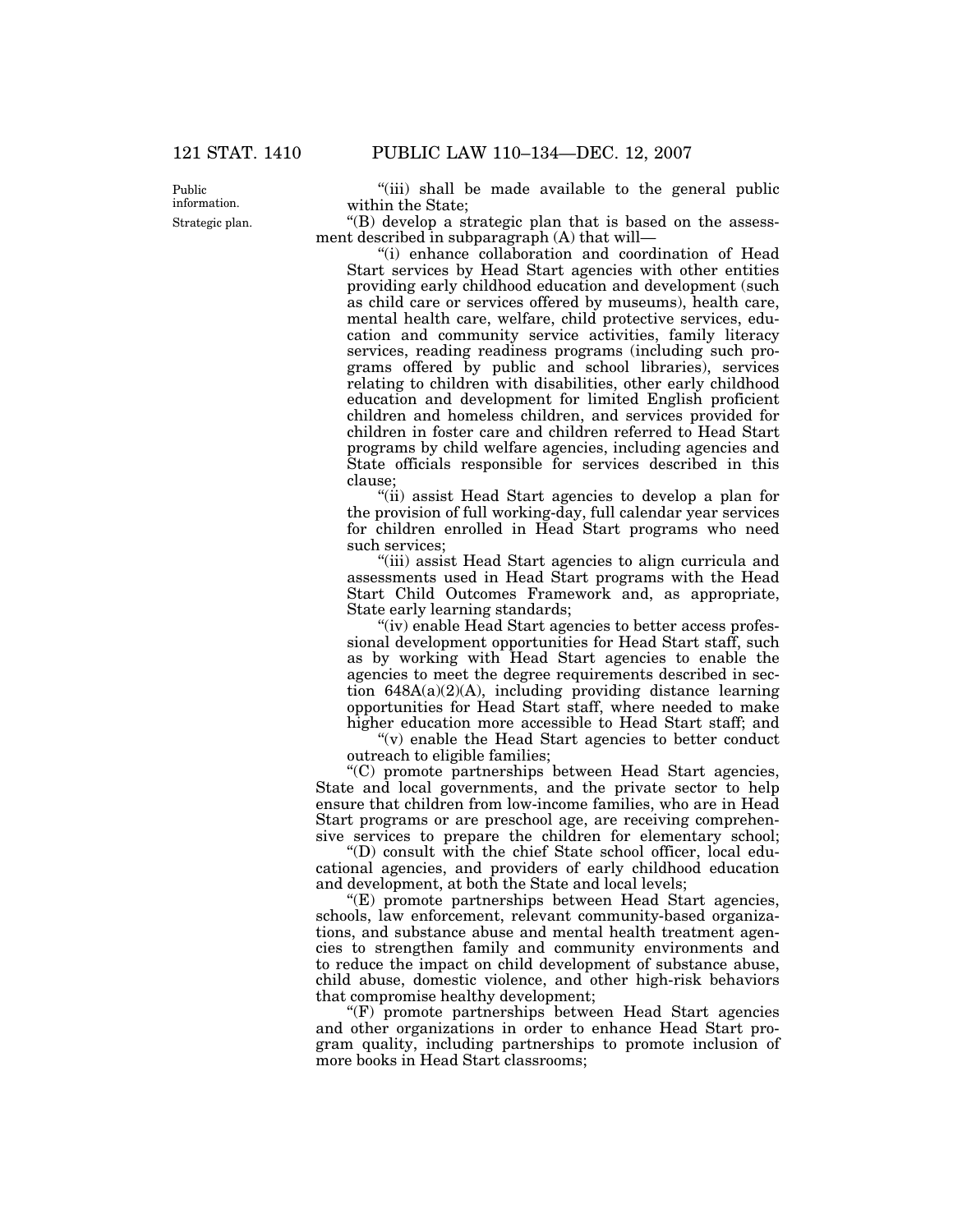''(G) identify other resources and organizations (both public and private) for the provision of in-kind services to Head Start agencies in the State; and

"(H) serve on the State Advisory Council in order to assist the efforts of Head Start agencies to engage in effective coordination and collaboration."

 (b) STATE EARLY EDUCATION AND CARE.—Section 642B of the Head Start Act, as added by subsection (a), is amended by adding at the end the following:

 $"(b)(1)(A)$  The Governor of the State shall—

''(i) designate or establish a council to serve as the State Establishment. Advisory Council on Early Childhood Education and Care for children from birth to school entry (in this subchapter referred to as the 'State Advisory Council'); and

"(ii) designate an individual to coordinate activities of the State Advisory Council, as described in subparagraph (D)(i).

''(B) The Governor may designate an existing entity in the State to serve as the State Advisory Council, and shall appoint representatives to the State Advisory Council at the Governor's discretion. In designating an existing entity, the Governor shall take steps to ensure that its membership includes, to the extent possible, representatives consistent with subparagraph (C).

''(C) Members of the State Advisory Council shall include, to the maximum extent possible—

''(i) a representative of the State agency responsible for child care;

''(ii) a representative of the State educational agency;

"(iii) a representative of local educational agencies;

 ''(iv) a representative of institutions of higher education in the State;

"(v) a representative of local providers of early childhood education and development services;

"(vi) a representative from Head Start agencies located in the State, including migrant and seasonal Head Start programs and Indian Head Start programs;

"(vii) the State Director of Head Start Collaboration;

''(viii) a representative of the State agency responsible for programs under section 619 or part C of the Individuals with Disabilities Education Act (20 U.S.C. 1419, 1431 et seq.);

"(ix) a representative of the State agency responsible for health or mental health care; and

" $(x)$  representatives of other entities determined to be relevant by the Governor of the State.

 ''(D)(i) The State Advisory Council shall, in addition to any responsibilities assigned to the Council by the Governor of the State—

''(I) conduct a periodic statewide needs assessment con- Assessment. cerning the quality and availability of early childhood education and development programs and services for children from birth to school entry, including an assessment of the availability of high-quality pre-kindergarten services for low-income children in the State;

''(II) identify opportunities for, and barriers to, collaboration and coordination among Federally-funded and State-funded child development, child care, and early childhood education programs and services, including collaboration and coordination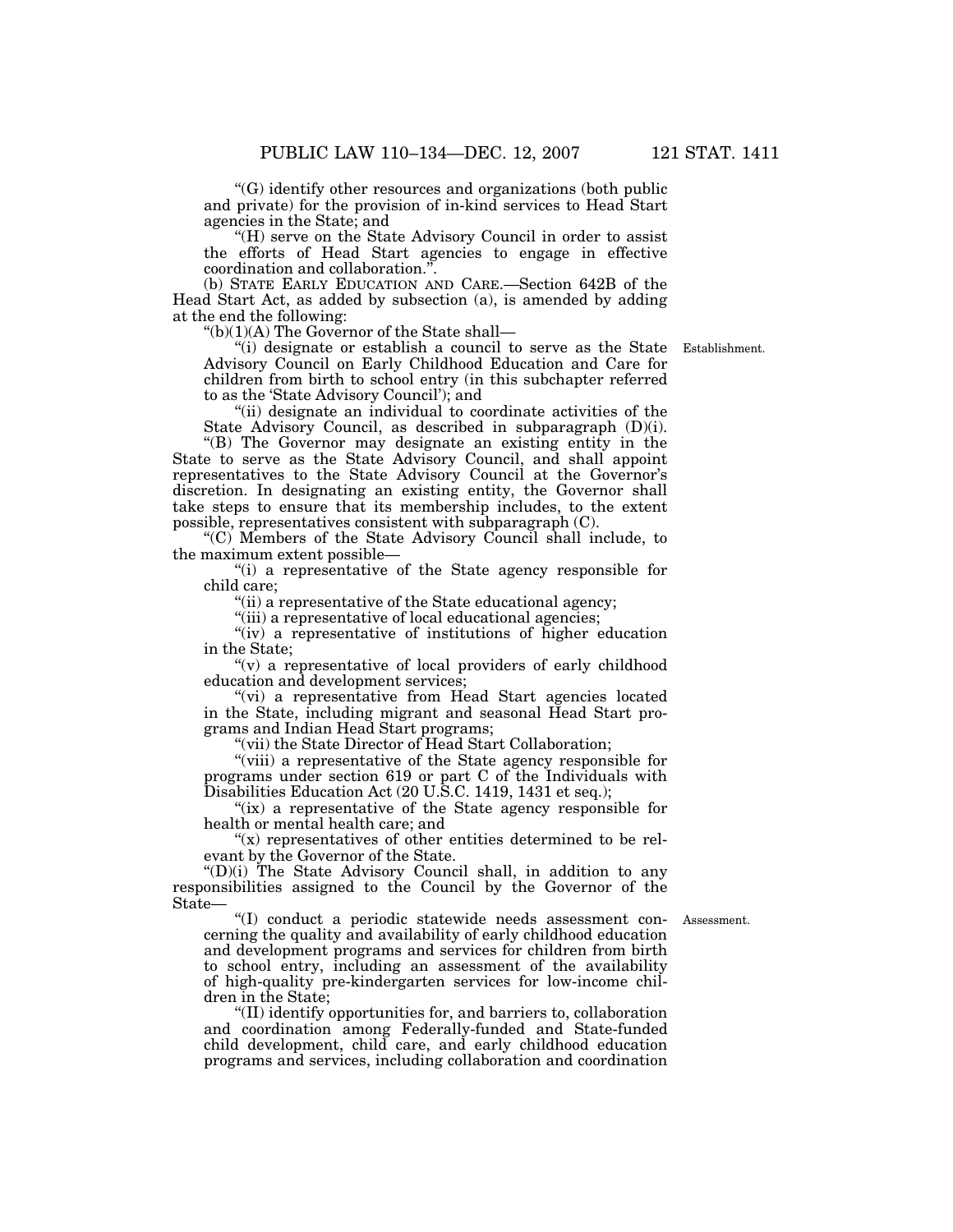among State agencies responsible for administering such programs;

''(III) develop recommendations for increasing the overall participation of children in existing Federal, State, and local child care and early childhood education programs, including outreach to underrepresented and special populations;

''(IV) develop recommendations regarding the establishment of a unified data collection system for public early childhood education and development programs and services throughout the State;

''(V) develop recommendations regarding statewide professional development and career advancement plans for early childhood educators in the State;

''(VI) assess the capacity and effectiveness of 2- and 4 year public and private institutions of higher education in the State toward supporting the development of early childhood educators, including the extent to which such institutions have in place articulation agreements, professional development and career advancement plans, and practice or internships for students to spend time in a Head Start or prekindergarten program; and

''(VII) make recommendations for improvements in State early learning standards and undertake efforts to develop highquality comprehensive early learning standards, as appropriate.

''(ii) The State Advisory Council shall hold public hearings and provide an opportunity for public comment on the activities described in clause (i). The State Advisory Council shall submit a statewide strategic report addressing the activities described in clause (i) to the State Director of Head Start Collaboration and the Governor of the State.

(iii) After submission of a statewide strategic report under clause (ii), the State Advisory Council shall meet periodically to review any implementation of the recommendations in such report and any changes in State and local needs.

" $(2)(A)$  The Secretary shall use the portion reserved under section  $640(a)(4)(A)(iii)$  to award, on a competitive basis, one-time startup grants of not less than \$500,000 to eligible States to enable such States to pay for the Federal share of developing and implementing a plan pursuant to the responsibilities included under paragraph  $(1)(D)(i)$ . A State that receives funds under this paragraph shall use such funds to facilitate the development or enhancement of high-quality systems of early childhood education and care designed to improve school preparedness through one or more of the following activities—

''(i) promoting school preparedness of children from birth through school entry, including activities to encourage families and caregivers to engage in highly interactive, developmentally and age-appropriate activities to improve children's early social, emotional, and cognitive development, support the transition of young children to school, and foster parental and family involvement in the early education of young children;

''(ii) supporting professional development, recruitment, and retention initiatives for early childhood educators;

''(iii) enhancing existing early childhood education and development programs and services (in existence on the date on which the grant involved is awarded), including quality

Public information. Reports.

Grants.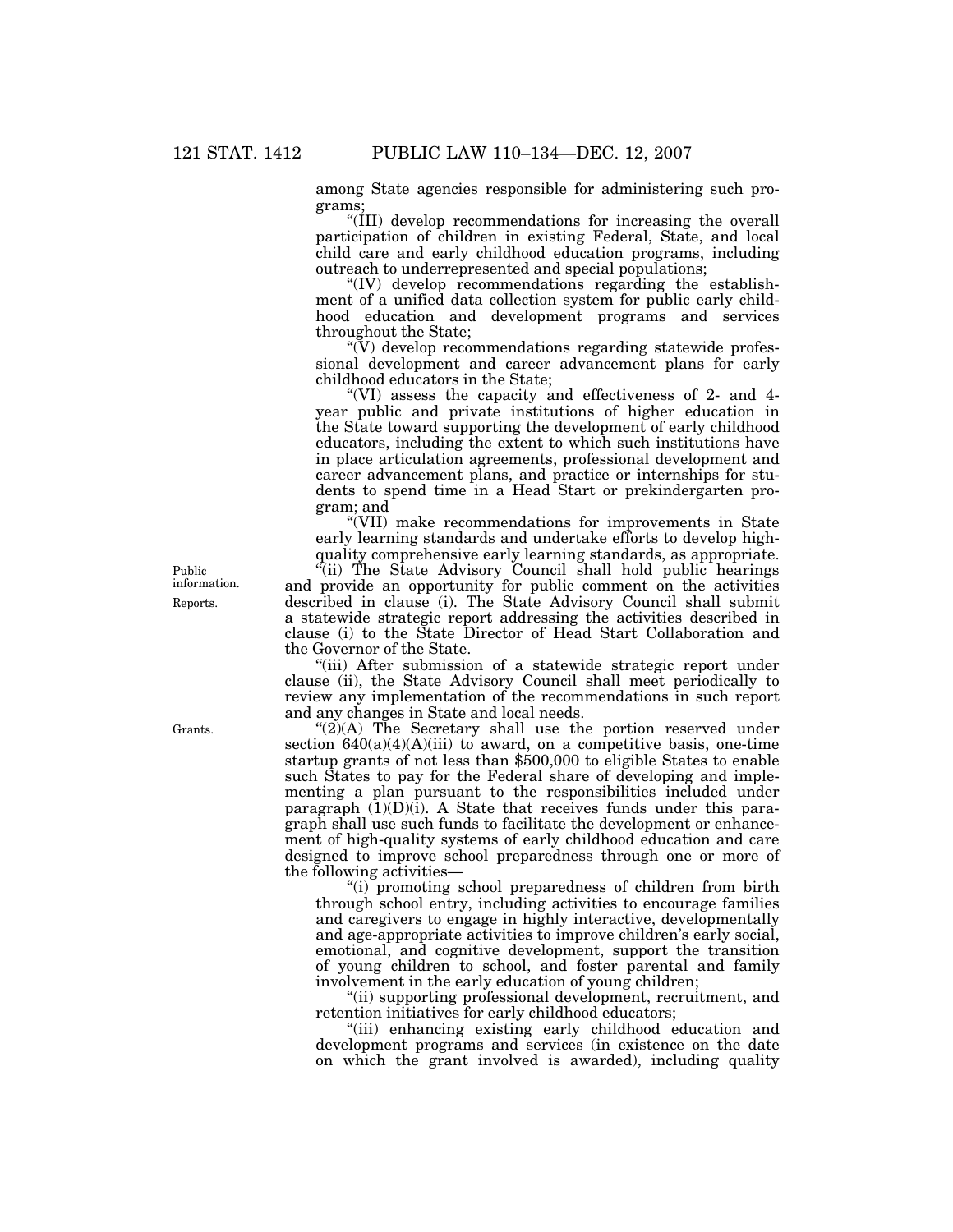improvement activities authorized under the Child Care and Development Block Grant Act of 1990; and

" $(iv)$  carrying out other activities consistent with the State's plan and application, pursuant to subparagraph (B).

 $E^{\text{th}}(B)$  To be eligible to receive a grant under this paragraph, a State shall prepare and submit to the Secretary a plan and application, for a 3-year period, at such time, in such manner, and containing such information as the Secretary shall require, including— Plan.

"(i) the statewide strategic report described in paragraph Reports.  $(1)(D)(ii)$ , including a description of the State Advisory Council's responsibilities under paragraph  $(1)(D)(i)$ ;

"(ii) a description, for each fiscal year, of how the State will make effective use of funds available under this paragraph, with funds described in subparagraph (C), to create an early childhood education and care system, by developing or enhancing programs and activities consistent with the statewide strategic report described in paragraph  $(1)(D)(i)$ ;

''(iii) a description of the State early learning standards and the State's goals for increasing the number of children entering kindergarten ready to learn;

"(iv) information identifying the agency or joint interagency office, and individual, designated to carry out the activities under this paragraph, which may be the individual designated under paragraph  $(1)(A)(ii)$ ; and

 $(v)$  a description of how the State plans to sustain activities under this paragraph beyond the grant period.

''(C) The Federal share of the cost of activities proposed to be conducted under subparagraph (A) shall be 30 percent, and the State shall provide the non-Federal share.

''(D) Funds made available under this paragraph shall be used to supplement, and not supplant, other Federal, State, and local funds expended to carry out activities related to early childhood education and care in the State.

"(E) Not later than 18 months after the date a State receives a grant under this paragraph, the State shall submit an interim report to the Secretary. A State that receives a grant under this paragraph shall submit a final report to the Secretary at the end of the grant period. Each report shall include—

''(i) a description of the activities and services carried out under the grant, including the outcomes of such activities and services in meeting the needs described in the periodic needs assessment and statewide strategic report;

"(ii) information about how the State used such funds to meet the goals of this subsection through activities to develop or enhance high-quality systems of early childhood education and care, increase effectiveness of delivery systems and use of funds, and enhance existing programs and services;

"(iii) information regarding the remaining needs described in the periodic statewide needs assessment and statewide strategic report that have not yet been addressed by the State; and

"(iv) any other information that the Secretary may require.

''(F) Nothing in this subsection shall be construed to provide the State Advisory Council with authority to modify, supersede, or negate the requirements of this subchapter.''.

Deadline. Reports.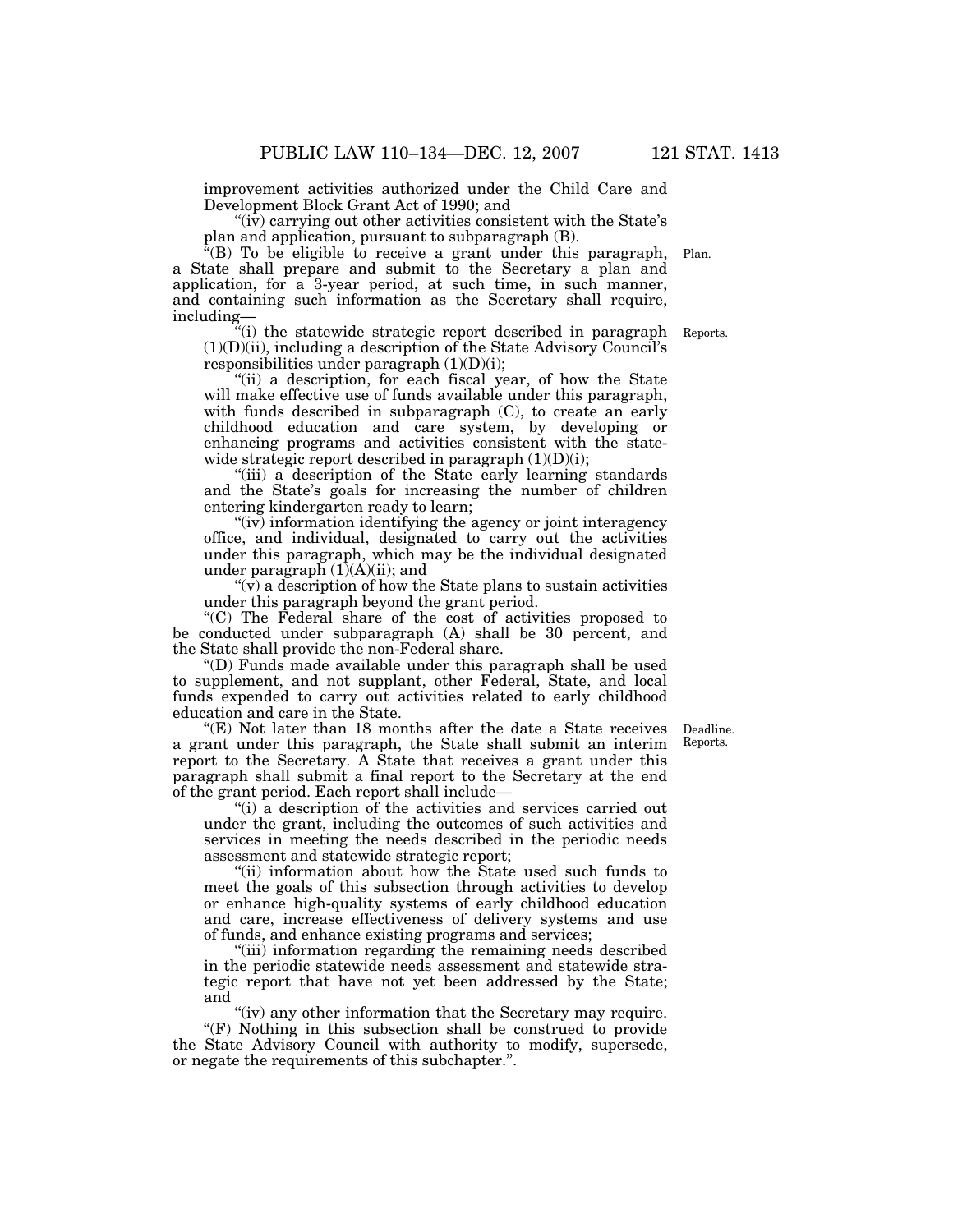# **SEC. 12. SUBMISSION OF PLANS.**

Section 643 of the Head Start Act (42 U.S.C. 9838) is amended by adding at the end the following: ''This section shall not apply to contracts, agreements, grants, loans, or other assistance for Indian Head Start programs or migrant or seasonal Head Start programs.''.

## **SEC. 13. ADMINISTRATIVE REQUIREMENTS AND STANDARDS.**

Section 644 of the Head Start Act (42 U.S.C. 9839) is amended—

(1) by striking subsection (a) and inserting the following: "(a)(1) Each Head Start agency shall observe standards of organization, management, and administration that will ensure, so far as reasonably possible, that all program activities are conducted in a manner consistent with the purposes of this subchapter and the objective of providing assistance effectively, efficiently, and free of any taint of partisan political bias or personal or family favoritism. Each such agency shall establish or adopt rules to carry out this section, which shall include rules to assure full staff accountability in matters governed by law, regulations, or agency policy. Each agency shall also provide for reasonable public access to information, including public hearings at the request of appropriate community groups and reasonable public access to books and records of the agency or other agencies engaged in program activities or operations involving the use of authority or funds for which it is responsible.

"(2) Each Head Start agency shall make available to the public a report published at least once in each fiscal year that discloses the following information from the most recently concluded fiscal year, except that reporting such information shall not reveal personally identifiable information about an individual child or parent:

"(A) The total amount of public and private funds received and the amount from each source.

''(B) An explanation of budgetary expenditures and proposed budget for the fiscal year.

"(C) The total number of children and families served, the average monthly enrollment (as a percentage of funded enrollment), and the percentage of eligible children served.

''(D) The results of the most recent review by the Secretary and the financial audit.

"(E) The percentage of enrolled children that received medical and dental exams.

"(F) Information about parent involvement activities.

 $'(G)$  The agency's efforts to prepare children for kindergarten.

''(H) Any other information required by the Secretary.

''(3) Each such agency shall adopt for itself and other agencies using funds or exercising authority for which it is responsible, rules designed to—

''(A) establish specific standards governing salaries, salary increases, travel and per diem allowances, and other employee benefits;

''(B) assure that only persons capable of discharging their duties with competence and integrity are employed and that employees are promoted or advanced under impartial procedures calculated to improve agency performance and effectiveness;

Public information. Reports.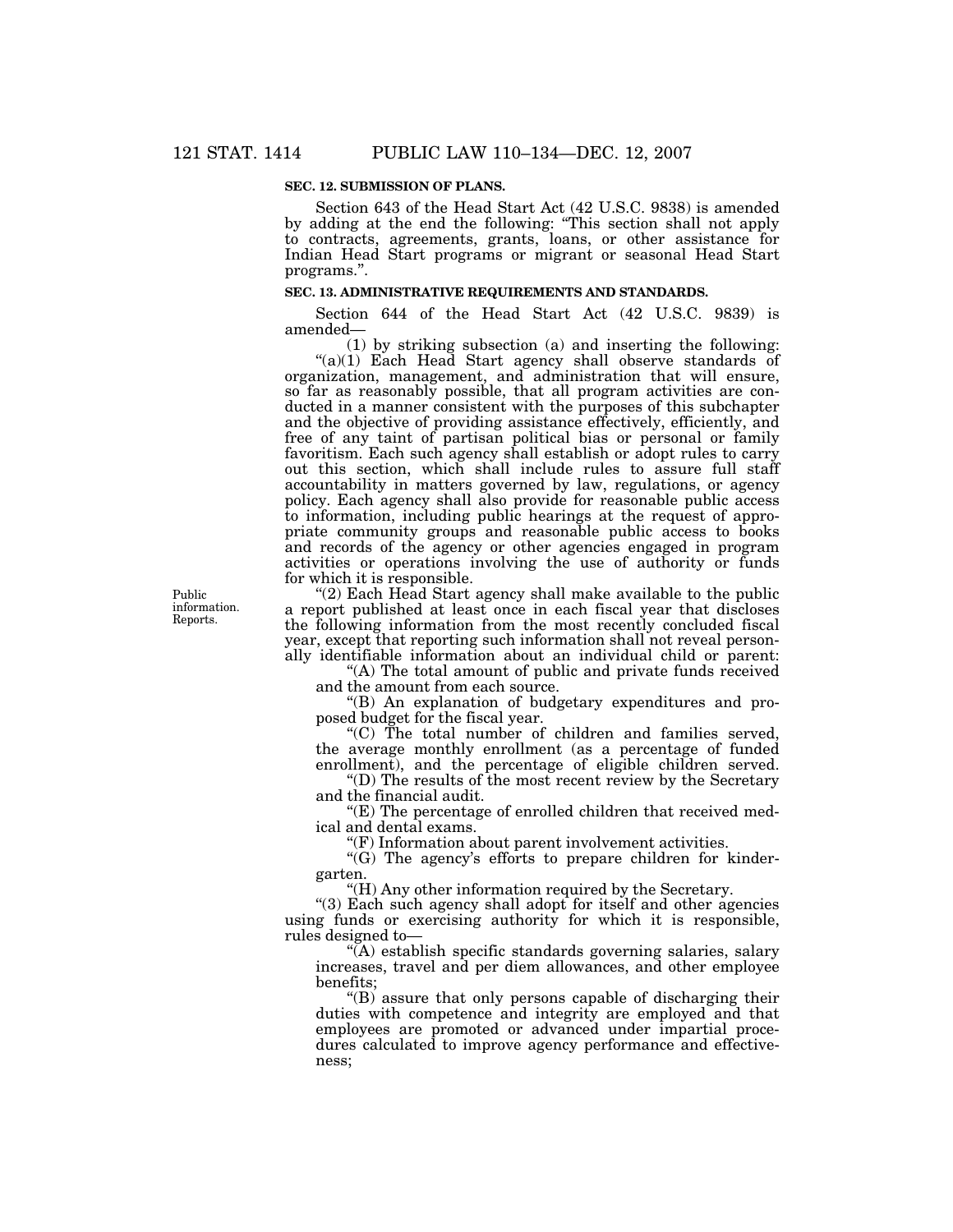''(C) guard against personal or financial conflicts of interest;

''(D) define employee duties in an appropriate manner that will in any case preclude employees from participating, in connection with the performance of their duties, in any form of picketing, protest, or other direct action that is in violation of law.''; and

 $(2)$  in subsection  $(f)$ —

and

 $(A)$  in paragraph  $(2)$ —

 $(i)$  by redesignating subparagraphs  $(A)$  through  $(E)$ 

as subparagraphs (B) through (F), respectively; and (ii) by inserting before subparagraph (B), as redesignated by clause (i), the following:

"(A) a description of the efforts by the agency to coordinate or collaborate with other providers in the community to seek assistance, including financial assistance, prior to the use of funds under this section;''; and

(B) in paragraph (3), by striking '', from the amount reserved under section  $640(a)(2)(A)$ ,".

# **SEC. 14. PARTICIPATION IN HEAD START PROGRAMS.**

Section 645 of the Head Start Act (42 U.S.C. 9840) is amended—

 $(1)$  in subsection  $(a)$ —

(A) by striking paragraph (1) and inserting the following:

 $\mathcal{L}(a)(1)(A)$  The Secretary shall by regulation prescribe eligibility for the participation of persons in Head Start programs assisted under this subchapter.

Regulations.

"(B) Except as provided in paragraph  $(2)$ , such regulation shall provide—

''(i) that children from low-income families shall be eligible for participation in programs assisted under this subchapter if their families' incomes are below the poverty line, or if their families are eligible or, in the absence of child care, would potentially be eligible for public assistance;

''(ii) that homeless children shall be deemed to be eligible for such participation;

"(iii) that programs assisted under this subchapter may include—

''(I) to a reasonable extent (but not to exceed 10 percent of participants), participation of children in the area served who would benefit from such programs but who are not eligible under clause (i) or (ii); and

''(II) from the area served, an additional 35 percent of participants who are not eligible under clause (i) or (ii) and whose families have incomes below 130 percent of the poverty line, if—

''(aa) the Head Start agency involved establishes and implements outreach and enrollment policies and procedures that ensure such agency is meeting the needs of children eligible under clause (i) or (ii) (or subclause (I) if the child involved has a disability) prior to meeting the needs of children eligible under this subclause; and

''(bb) in prioritizing the selection of children to be served, the Head Start agency establishes criteria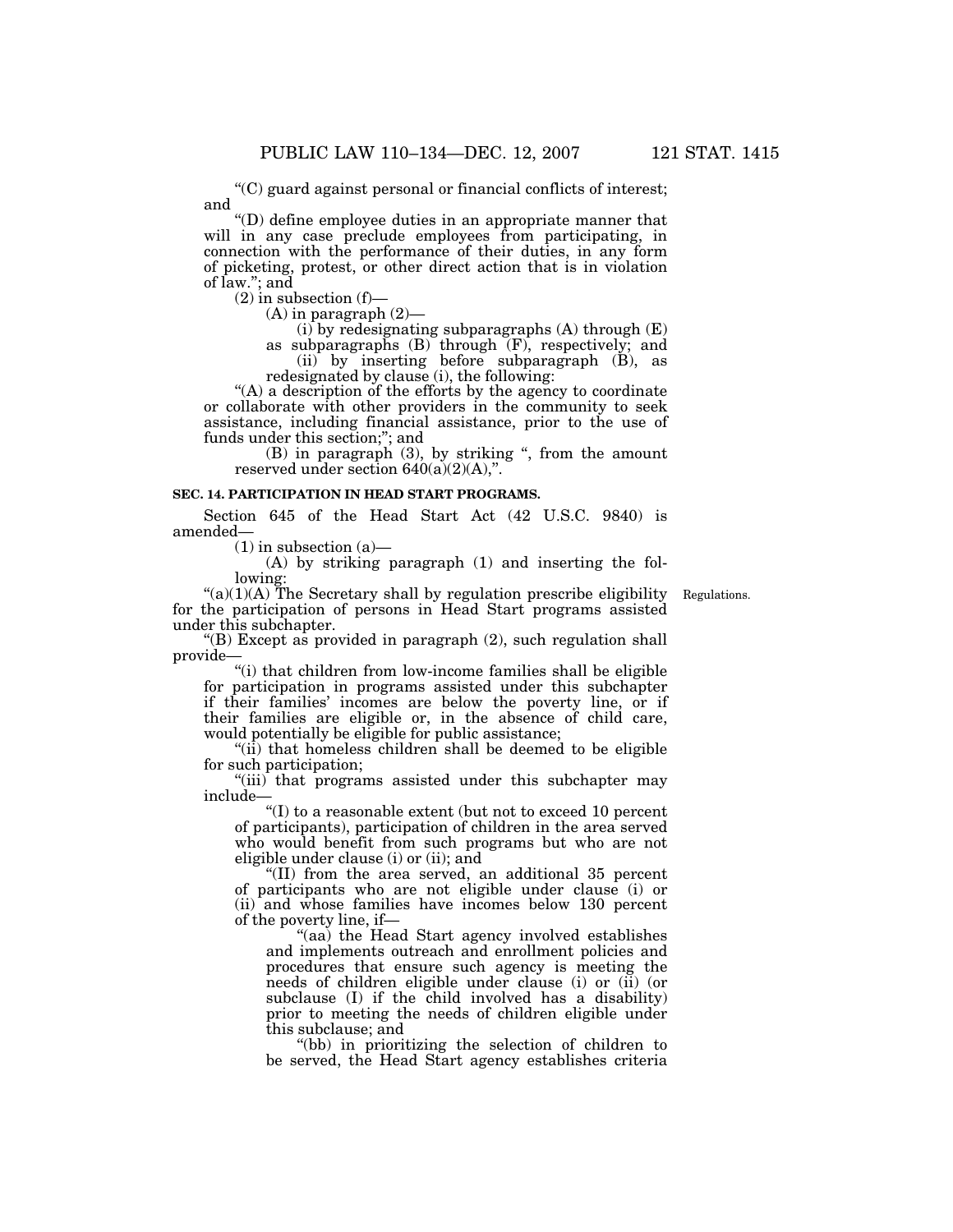that provide that the agency will serve children eligible under clause (i) or (ii) prior to serving the children eligible under this subclause;

"(iv) that any Head Start agency serving children eligible under clause  $(iii)(II)$  shall report annually to the Secretary information on—

''(I) how such agency is meeting the needs of children eligible under clause (i) or (ii), in the area served, including local demographic data on families of children eligible under clause  $(i)$  or  $(ii)$ ;

''(II) the outreach and enrollment policies and procedures established by the agency that ensure the agency is meeting the needs of children eligible under clause (i) or (ii) (or clause (iii)(I) if the child involved has a disability) prior to meeting the needs of children eligible under clause  $(iii)(II);$ 

''(III) the efforts, including outreach efforts (that are appropriate to the community involved), of such agency to be fully enrolled with children eligible under clause  $(i)$  or  $(ii)$ ;

"(IV) the policies, procedures, and selection criteria such agency is implementing to serve eligible children, consistent with clause (iii)(II);

 $\degree$ (V) the agency's enrollment level, and enrollment level over the fiscal year prior to the fiscal year in which the report is submitted;

''(VI) the number of children served by the agency, disaggregated by whether such children are eligible under clause (i), clause (ii), clause (iii)(I), or clause (iii)(II); and

''(VII) the eligibility criteria category of the children on the agency's waiting list;

''(v) that a child who has been determined to meet the eligibility criteria described in this subparagraph and who is participating in a Head Start program in a program year shall be considered to continue to meet the eligibility criteria through the end of the succeeding program year.

"(C) In determining, for purposes of this paragraph, whether a child who has applied for enrollment in a Head Start program meets the eligibility criteria, an entity may consider evidence of family income during the 12 months preceding the month in which the application is submitted, or during the calendar year preceding the calendar year in which the application is submitted, whichever more accurately reflects the needs of the family at the time of application.''; and

(B) by adding at the end the following:

 $\degree$ (3)(A) In this paragraph:

"(i) The term 'dependent' has the meaning given the term paragraphs  $(2)(A)$  and  $(4)(A)(i)$  of section  $401(a)$  of title 37, United States Code.

"(ii) The terms 'member' and 'uniformed services' have the meanings given the terms in paragraphs (23) and (3), respectively, of section 101 of title 37, United States Code.

''(B) The following amounts of pay and allowance of a member of the uniformed services shall not be considered to be income for purposes of determining the eligibility of a dependent of such member for programs funded under this subchapter: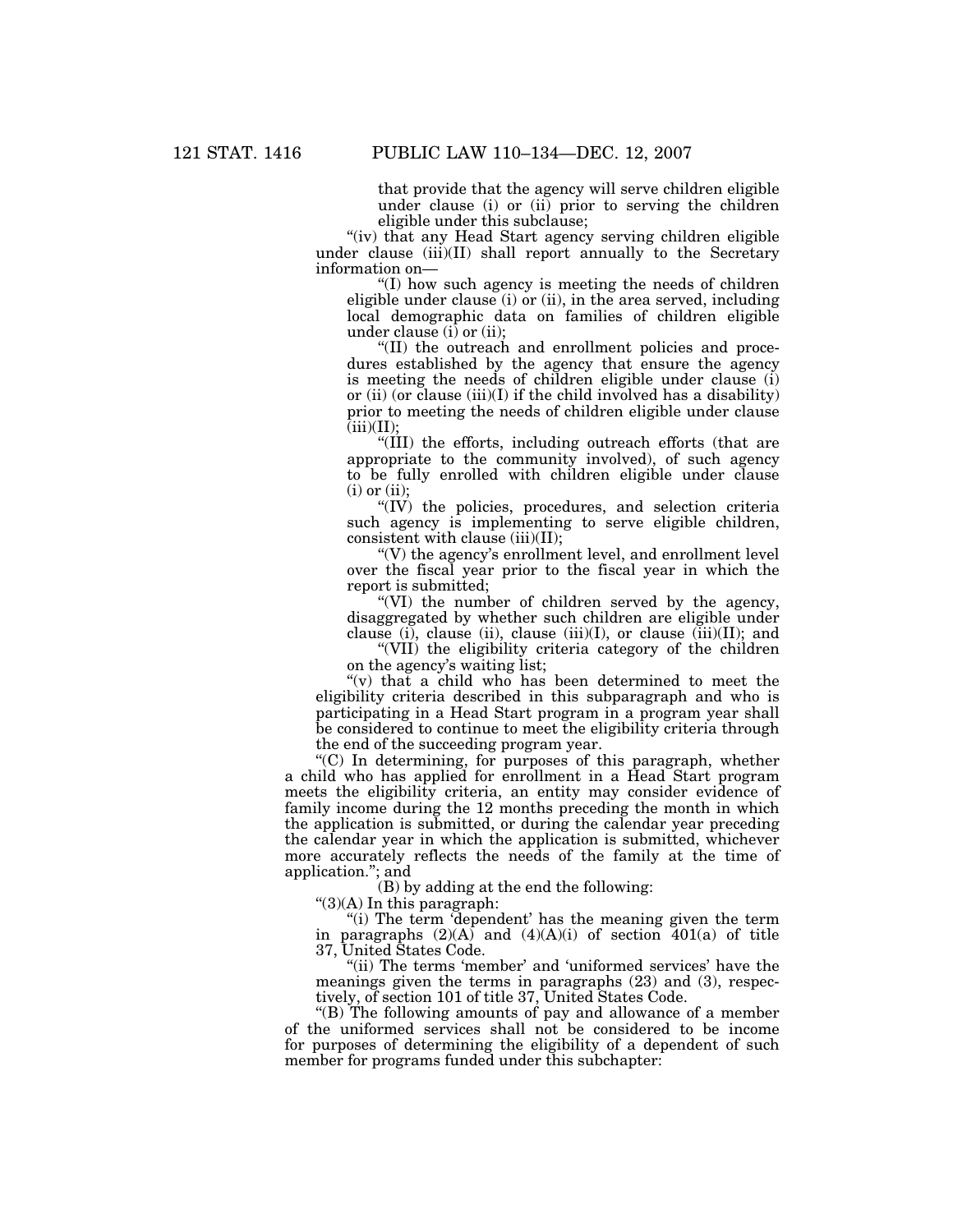"(i) The amount of any special pay payable under section 310 of title 37, United States Code, relating to duty subject to hostile fire or imminent danger.

''(ii) The amount of basic allowance payable under section 403 of such title, including any such amount that is provided on behalf of the member for housing that is acquired or constructed under the alternative authority for the acquisition and improvement of military housing under subchapter IV of chapter 169 of title 10, United States Code, or any other related provision of law.

 $(4)$  After demonstrating a need through a communitywide strategic planning and needs assessment, a Head Start agency may apply to the Secretary to convert part-day sessions, particularly consecutive part-day sessions, into full-working-day sessions.

 $^{(6)}$ (A) Upon written request and pursuant to the requirements of this paragraph, a Head Start agency may use funds that were awarded under this subchapter to serve children age 3 to compulsory school age, in order to serve infants and toddlers if the agency submits an application to the Secretary containing, as specified in rules issued by the Secretary, all of the following information:

"(i) The amount of such funds that are proposed to be used in accordance with section 645A(b).

"(ii) A communitywide strategic planning and needs assessment demonstrating how the use of such funds would best meet the needs of the community.

"(iii) A description of how the needs of pregnant women, and of infants and toddlers, will be addressed in accordance with section 645A(b), and with regulations prescribed by the Secretary pursuant to section 641A in areas including the agency's approach to child development and provision of health services, approach to family and community partnerships, and approach to program design and management.

"(iv) A description of how the needs of eligible children will be met in the community.

 $\mathcal{L}(v)$  Assurances that the agency will participate in technical assistance activities (including planning, start-up site visits, and national training activities) in the same manner as recipients of grants under section 645A.

 $(v_i)$  Evidence that the agency meets the same eligibility criteria as recipients of grants under section 645A.

''(B) An application that satisfies the requirements specified in subparagraph (A) shall be approved by the Secretary unless the Secretary finds that—

''(i) the agency lacks adequate capacity and capability to carry out an effective Early Head Start program; or

''(ii) the information provided under subparagraph (A) is inadequate.

''(C) In approving such applications, the Secretary shall take into account the costs of serving persons under section 645A.

''(D) Any Head Start agency with an application approved under subparagraph (B) shall be considered to be an Early Head Start agency and shall be subject to the same rules, regulations, and conditions as apply to recipients of grants under section 645A, with respect to activities carried out under this paragraph.";

 $(2)$  in the first sentence of subsection  $(c)$ , by striking "(age 3 to compulsory school attendance)''; and

 $(3)$  in subsection  $(d)$ —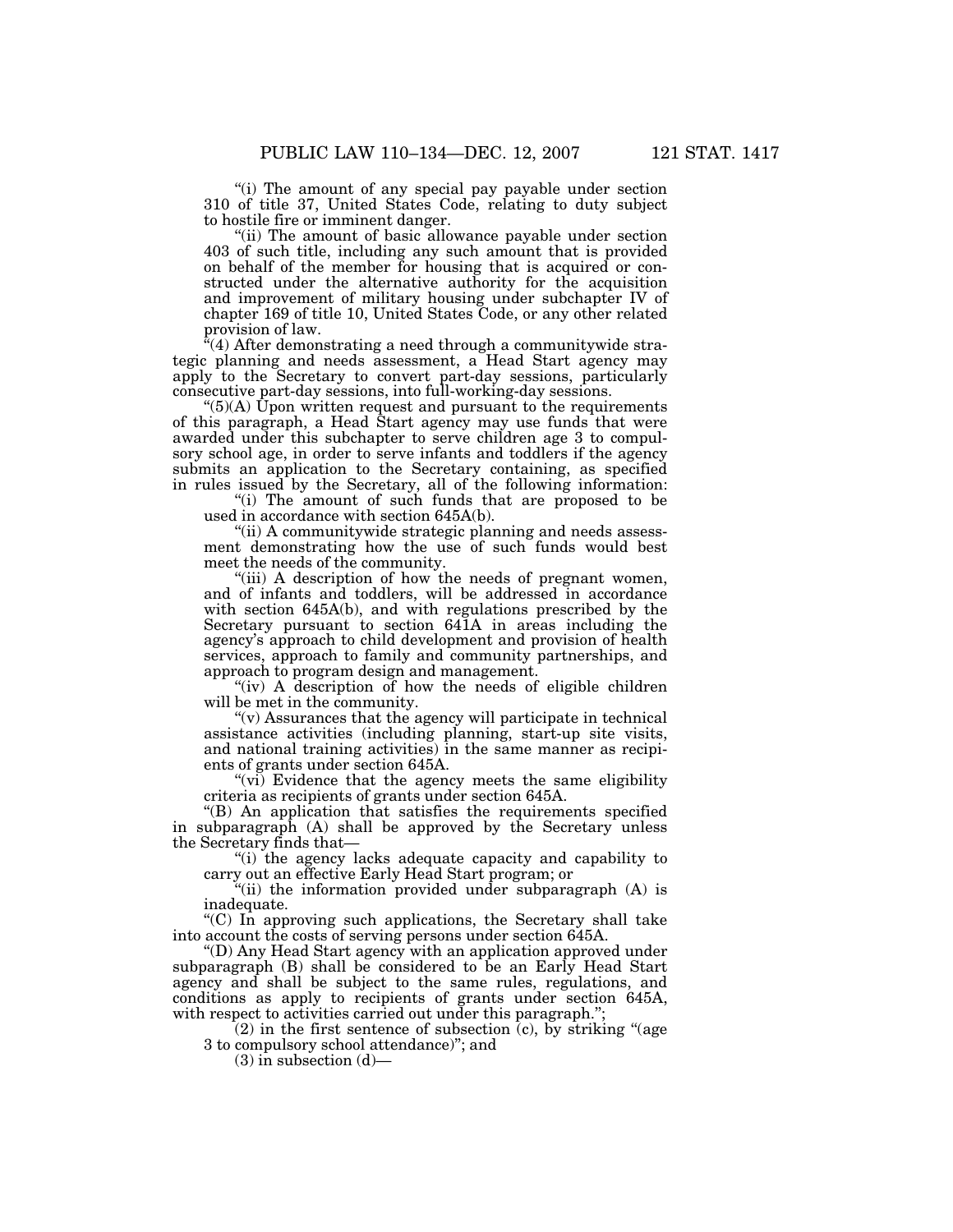(A) by striking paragraph (3); and

(B) by adding at the end the following:

''(3) Notwithstanding any other provision of this Act, an Indian tribe or tribes that operates both an Early Head Start program under section 645A and a Head Start program may, at its discretion, at any time during the grant period involved, reallocate funds between the Early Head Start program and the Head Start program in order to address fluctuations in client populations, including pregnant women and children from birth to compulsory school age. The reallocation of such funds between programs by an Indian tribe or tribes during a year shall not serve as the basis for the Secretary to reduce a base grant (as defined in section  $640(a)(7)$ ) for either program in succeeding years.''.

# **SEC. 15. EARLY HEAD START PROGRAMS.**

Section 645A of the Head Start Act (42 U.S.C. 9840a) is amended—

(1) by striking the section heading and inserting the following:

#### **''SEC. 645A. EARLY HEAD START PROGRAMS.'';**

Grants. (2) in subsection (a) by striking "The Secretary" and all that follows through ''for programs'' and inserting ''The Secretary shall make grants to entities (referred to in this subchapter as 'Early Head Start agencies') in accordance with this section for programs (referred to in this subchapter as 'Early Head Start programs')'';

 $(3)$  in subsection  $(b)$ —

(A) by striking paragraph (4) and inserting the following:

" $(4)$  provide services to parents to support their role as parents (including parenting skills training and training in basic child development) and services to help the families move toward self-sufficiency (including educational and employment services, as appropriate);";

(B) by striking paragraph (5) and inserting the following:

''(5) coordinate services with services provided by programs in the State (including home-based services) and programs in the community (including programs for infants and toddlers with disabilities and programs for homeless infants and toddlers) to ensure a comprehensive array of services (such as health and mental health services and family support services);'';

(C) by redesignating paragraphs (6), (7), (8), and (9), as paragraphs  $(7)$ ,  $(10)$ ,  $(11)$ , and  $(12)$ , respectively;

(D) by inserting after paragraph (5) the following:

''(6) ensure that children with documented behavioral problems, including problems involving behavior related to prior or existing trauma, receive appropriate screening and referral;

(E) by inserting after paragraph (7), as redesignated by subparagraph (C), the following:

''(8) develop and implement a systematic procedure for transitioning children and parents from an Early Head Start program to a Head Start program or other local early childhood education and development program;

''(9) establish channels of communication between staff of the Early Head Start program, and staff of a Head Start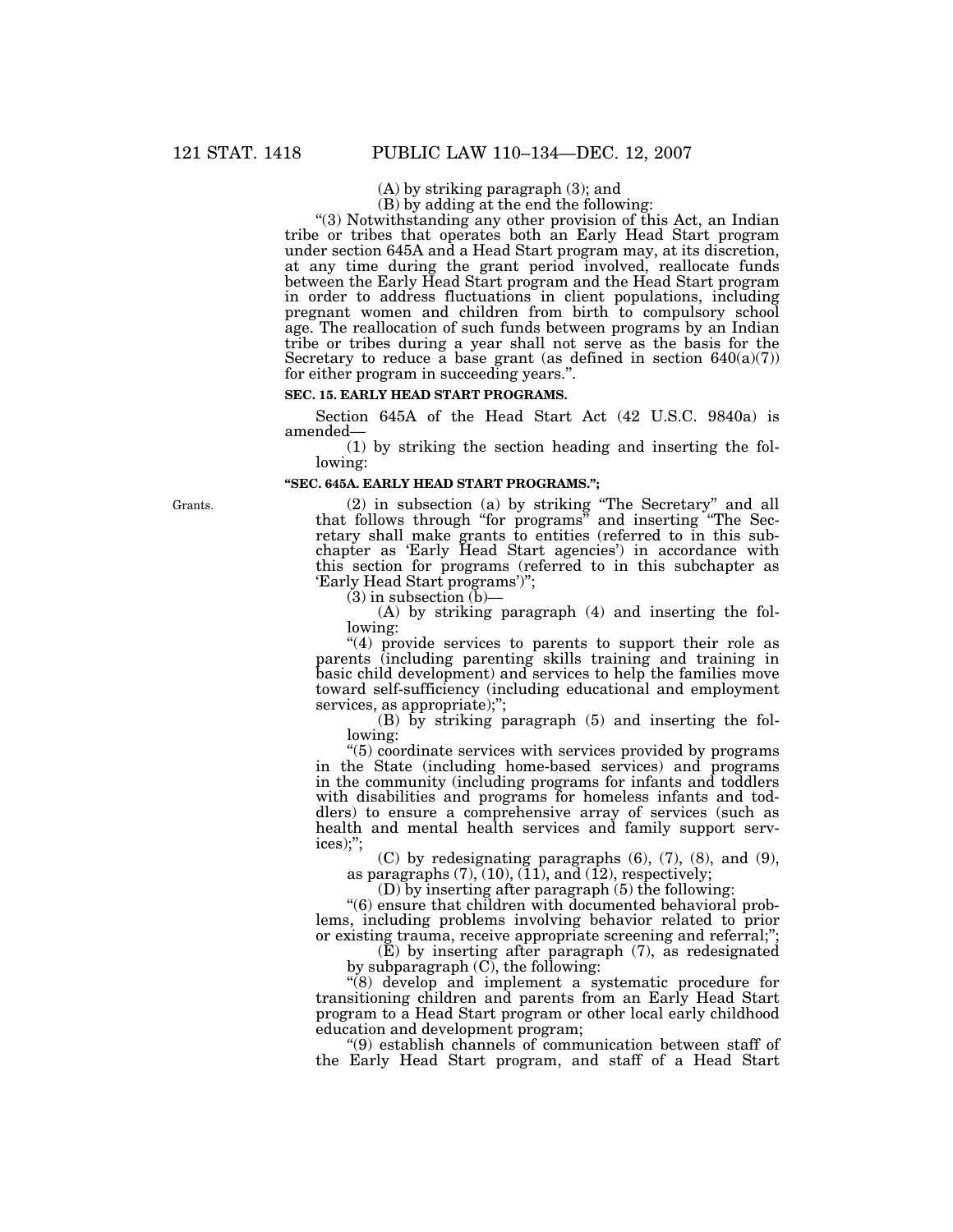program or other local providers of early childhood education and development programs, to facilitate the coordination of programs;''; and

(F) by striking paragraph (11), as redesignated by subparagraph (C), and inserting the following:

" $(11)$  ensure formal linkages with providers of early intervention services for infants and toddlers with disabilities under the Individuals with Disabilities Education Act (20 U.S.C. 1400 et seq.), with the State interagency coordinating council, as established in part C of the Individuals with Disabilities Education Act (20 U.S.C. 1431 et seq.), and with the agency responsible for administering section 106 of the Child Abuse Prevention and Treatment Act (42 U.S.C. 5106a);'';

(4) in subsection (c), by striking ''income criteria specified for families in section  $645(a)(1)$ " and inserting "eligibility criteria specified in section  $645(a)(1)$ , including the criteria specified in section  $645(a)(1)(B)(ii)$ ";

(5) in subsection (d), by striking paragraphs (1) and (2) and inserting the following:

"(1) entities operating Head Start programs under this subchapter;

''(2) entities operating Indian Head Start programs or migrant or seasonal Head Start programs; and

''(3) other public entities, and nonprofit or for-profit private entities, including community-based and faith-based organizations, capable of providing child and family services that meet the standards for participation in programs under this subchapter and meet such other appropriate requirements relating to the activities under this section as the Secretary may estab- $\overline{\text{lish}}$ ."

(6) in subsection (e), by striking ''From'' and all that follows through ''under this subsection'' and inserting ''The Secretary shall award grants under this section'';

(7) by striking subsection (g) and inserting the following: ''(g) MONITORING, TRAINING, TECHNICAL ASSISTANCE, AND EVALUATION.—

''(1) REQUIREMENT.—In order to ensure the successful operation of programs assisted under this section, the Secretary shall use funds made available under section  $640(a)(2)(E)$  to monitor the operation of such programs, and funds made available under section  $640(a)(2)(C)(i)(I)$  to provide training and technical assistance tailored to the particular needs of such programs, consistent with section  $640(\hat{c})$ .

''(2) TRAINING AND TECHNICAL ASSISTANCE.—

''(A) ACTIVITIES.—Of the portion set aside under section  $640(a)(2)(C)(i)(I)$ 

"(i) not less than 50 percent shall be made available to Early Head Start agencies to use directly, which may include, at their discretion, the establishment of local or regional agreements with community experts, institutions of higher education, or private consultants, for training and technical assistance activities in order to make program improvements identified by such agencies;

''(ii) not less than 25 percent shall be available to the Secretary to support a State-based training and technical assistance system, or a national system,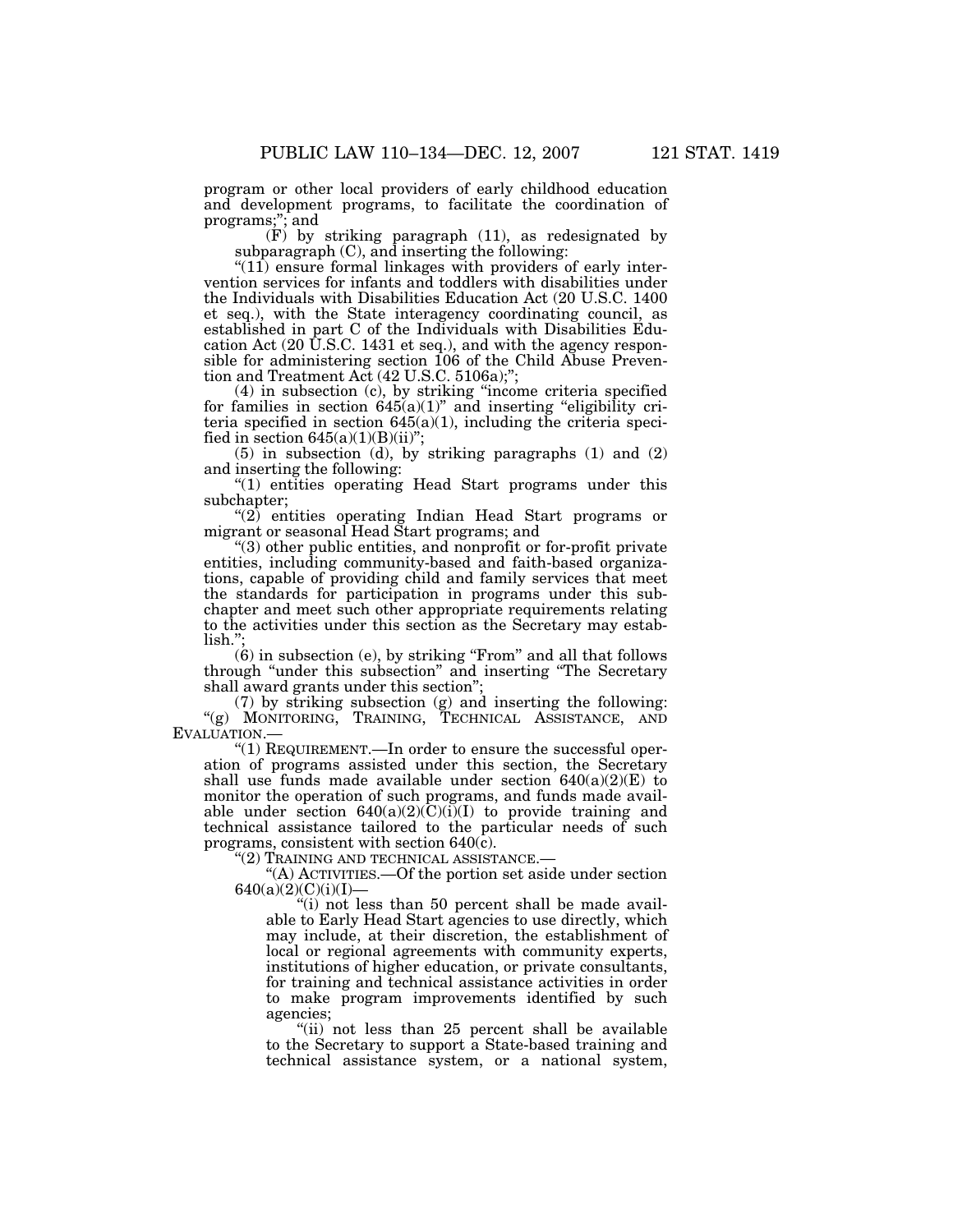described in section 648(e), including infant and toddler specialists, to support Early Head Start agencies, consistent with subparagraph (B); and

''(iii) the remainder of such amount shall be made available to the Secretary to assist Early Head Start agencies in meeting and exceeding the standards described in section 641A(a)(1) (directly, or through grants, contracts, or other agreements or arrangements with an entity with demonstrated expertise relating to infants, toddlers, and families) by—

''(I) providing ongoing training and technical assistance to Early Head Start agencies, including developing training and technical assistance materials and resources to support program development and improvement and best practices in providing services to children and families served by Early Head Start programs;

''(II) supporting a national network of infant and toddler specialists designed to improve the quality of Early Head Start programs;

''(III) providing ongoing training and technical assistance on Early Head Start program development and improvement for regional staff charged with monitoring and overseeing the administration of the program carried out under this section; and

" $(\overline{IV})$  if funds remain after the activities described in subclauses (I), (II), and (III) are carried out, carry out 1 or more of the following activities:

''(aa) Providing support and program planning and implementation assistance for new Early Head Start agencies, including for agencies who want to use funds as described in section  $645(a)(5)$  to serve infants and toddlers.

''(bb) Creating special training and technical assistance initiatives targeted to serving high-risk populations, such as children in the child welfare system and homeless children.

''(cc) Providing professional development designed to increase program participation for underserved populations of eligible children.

''(B) CONTRACTS.—For the purposes of supporting a State-based system, as described in subparagraph  $(A)$ (ii), that will meet the needs of Early Head Start agencies and provide high-quality, sustained, and intensive training and technical assistance on programming for infants and toddlers to Early Head Start agencies, and in order to help such agencies meet or exceed the standards described in section  $641A(a)(1)$ , the Secretary shall-

"(i) use funds reserved under subparagraph  $(A)(ii)$ in combination with funds reserved under section  $640(a)(2)(C)(i)(II)(bb)$  to ensure the contracts described in section  $648(e)(1)$  provide for a minimum of 1 fulltime specialist with demonstrated expertise in the development of infants and toddlers; and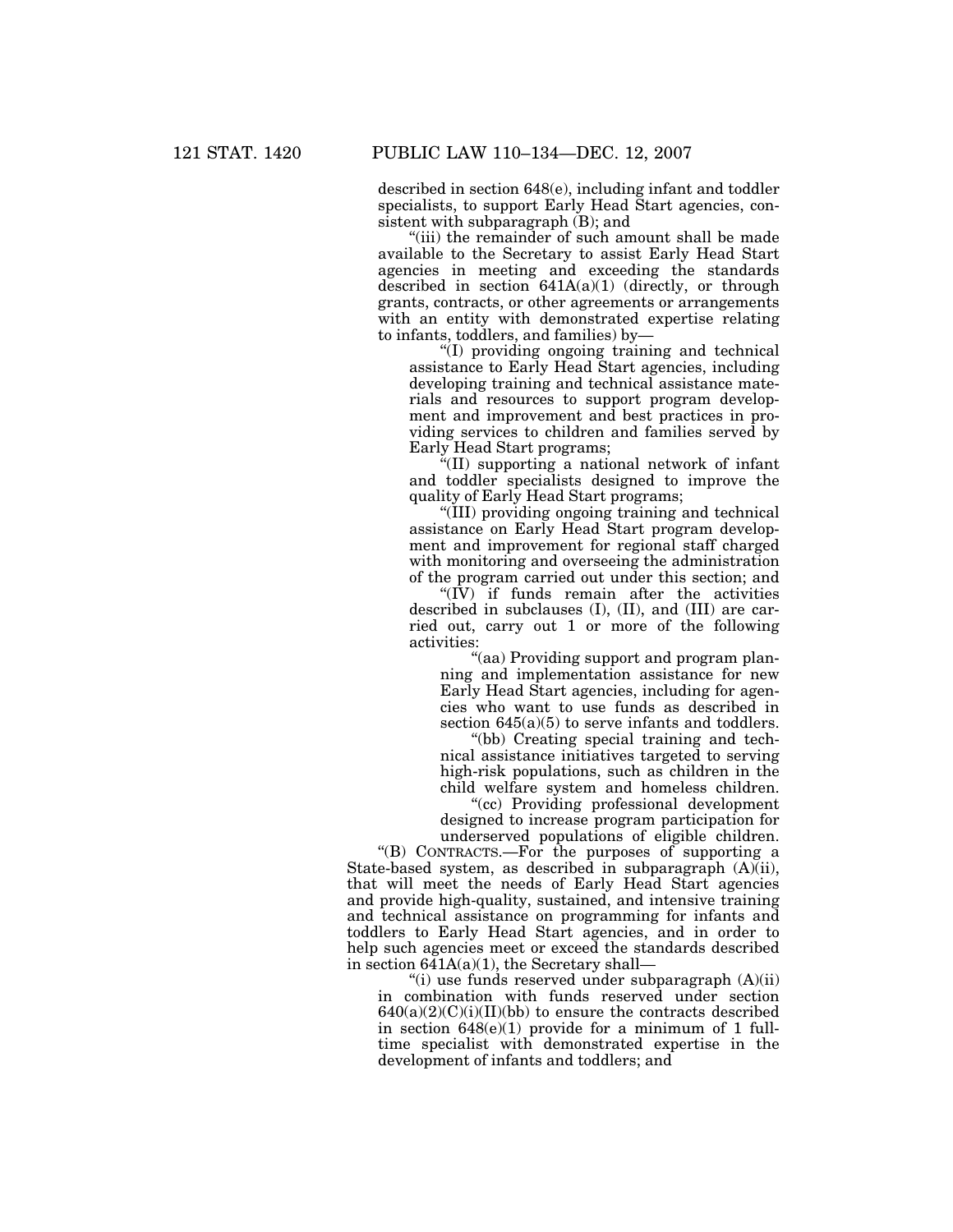''(ii) ensure that such contracts and the services provided in the contracts are integrated with and augment the contracts awarded and services provided under section 648(e);''; and

(8) by adding at the end the following:

''(h) CENTER-BASED STAFF.—The Secretary shall—

" $(1)$  ensure that, not later than September 30, 2010, all teachers providing direct services to children and families participating in Early Head Start programs located in Early Head Start centers, have a minimum of a child development associate credential, and have been trained (or have equivalent coursework) in early childhood development; and

"(2) establish staff qualification goals to ensure that not later than September  $30, 2012,$  all such teachers have been trained (or have equivalent coursework) in early childhood development with a focus on infant and toddler development. ''(i) STAFF QUALIFICATIONS AND DEVELOPMENT.—

"(1) HOME VISITOR STAFF STANDARDS.—In order to further enhance the quality of home visiting services provided to families of children participating in home-based, center-based, or combination program options under this subchapter, the Secretary shall establish standards for training, qualifications, and the conduct of home visits for home visitor staff in Early Head Start programs.

 $\sqrt{\left(2\right)}$  CONTENTS OF STANDARDS.—The standards for training, qualifications, and the conduct of home visits shall include content related to—

''(A) structured child-focused home visiting that promotes parents' ability to support the child's cognitive, social, emotional, and physical development;

''(B) effective strengths-based parent education, including methods to encourage parents as their child's first teachers;

''(C) early childhood development with respect to children from birth through age 3;

''(D) methods to help parents promote emergent literacy in their children from birth through age 3, including use of research-based strategies to support the development of literacy and language skills for children who are limited English proficient;

 $E(\mathbf{E})$  ascertaining what health and developmental services the family receives and working with providers of these services to eliminate gaps in service by offering annual health, vision, hearing, and developmental screening for children from birth to entry into kindergarten, when needed;

 $(F)$  strategies for helping families coping with crisis; and

''(G) the relationship of health and well-being of pregnant women to prenatal and early child development."

# **SEC. 16. APPEALS, NOTICE, AND HEARING.**

Section 646(a) of the Head Start Act  $(42 \text{ U.S.C. } 9841(a))$  is amended—

(1) in the matter preceding paragraph (1), by striking ''procedures to assure that'';

Deadlines.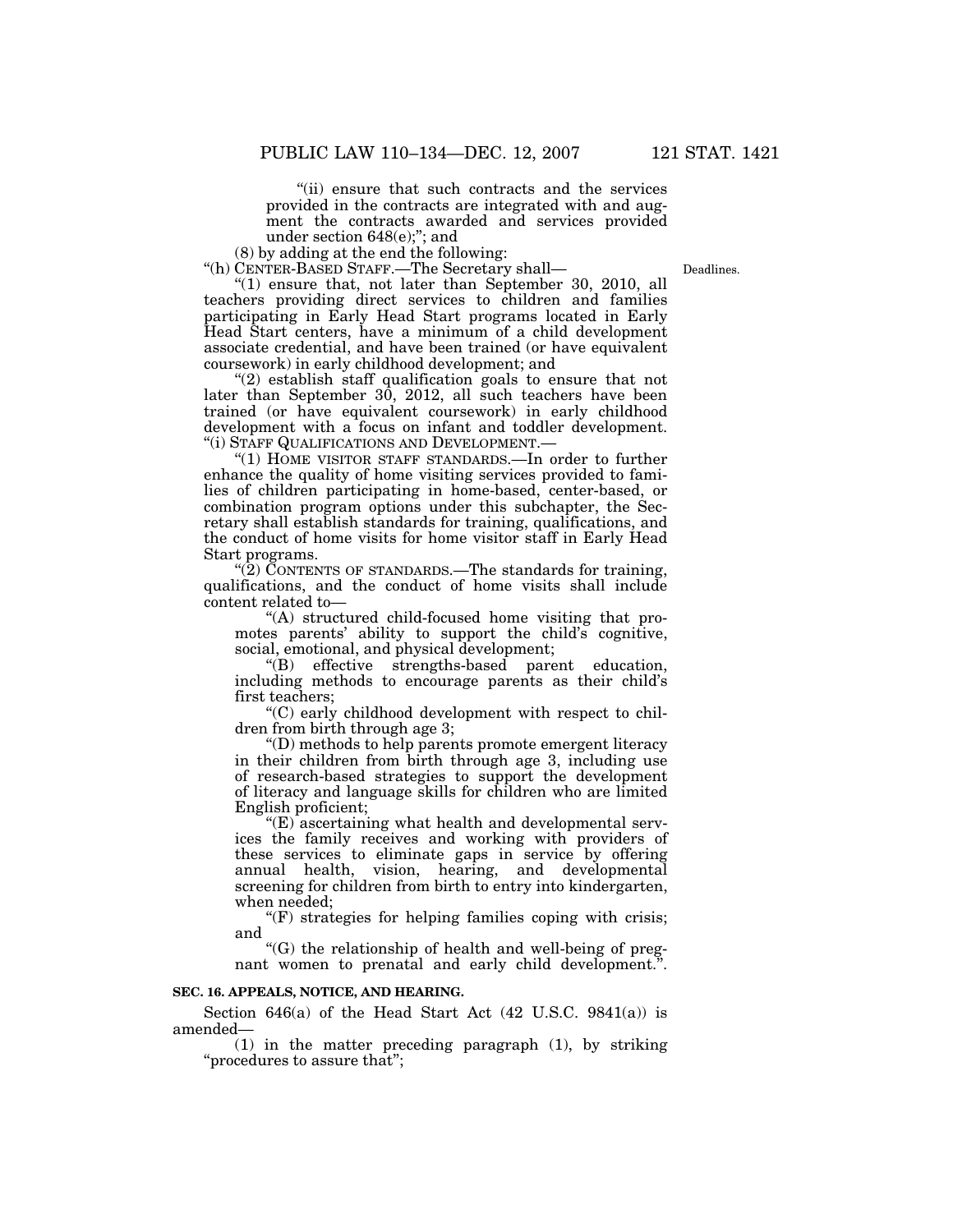(2) in paragraphs (1) and (2), by inserting ''procedures to assure that'' after the paragraph designation;

(3) by striking paragraphs (3) and (4) and inserting the following:

''(3) procedures to assure that financial assistance under this subchapter may be terminated or reduced, and an application for refunding may be denied, after the recipient has been afforded reasonable notice and opportunity for a full and fair hearing, including—

"(A) a right to file a notice of appeal of a decision not later than 30 days after notice of the decision from the Secretary; and

''(B) access to a full and fair hearing of the appeal, not later than 120 days after receipt by the Secretary of the notice of appeal;

"(4) procedures (including mediation procedures) are developed and published, to be used in order to—

 $\sqrt{\hat{A}}$  resolve in a timely manner conflicts potentially leading to an adverse action between—

"(i) recipients of financial assistance under this subchapter; and

"(ii) delegate agencies, or policy councils of Head Start agencies;

"(B) avoid the need for an administrative hearing on an adverse action; and

''(C) prohibit a Head Start agency from expending financial assistance awarded under this subchapter for the purpose of paying legal fees, or other costs incurred, pursuant to an appeal under paragraph (3);

''(5) procedures to assure that the Secretary may suspend financial assistance to a recipient under this subchapter—

"(A) except as provided in subparagraph  $(B)$ , for not more than 30 days; or

''(B) in the case of a recipient under this subchapter that has multiple and recurring deficiencies for 180 days or more and has not made substantial and significant progress toward meeting the goals of the grantee's quality improvement plan or eliminating all deficiencies identified by the Secretary, during the hearing of an appeal described in paragraph (3), for any amount of time; and

''(6) procedures to assure that in cases where a Head Start agency prevails in a decision under paragraph (4), the Secretary may determine and provide a reimbursement to the Head Start agency for fees deemed reasonable and customary.''.

#### **SEC. 17. RECORDS AND AUDITS.**

Section 647 of the Head Start Act (42 U.S.C. 9842) is amended by adding at the end the following:

 $C$ <sup>''</sup>(c) Each recipient of financial assistance under this subchapter shall—

"(1) maintain, and annually submit to the Secretary, a complete accounting of the recipient's administrative expenses (including a detailed statement identifying the amount of financial assistance provided under this subchapter used to pay expenses for salaries and compensation and the amount (if any) of other funds used to pay such expenses);

Deadlines.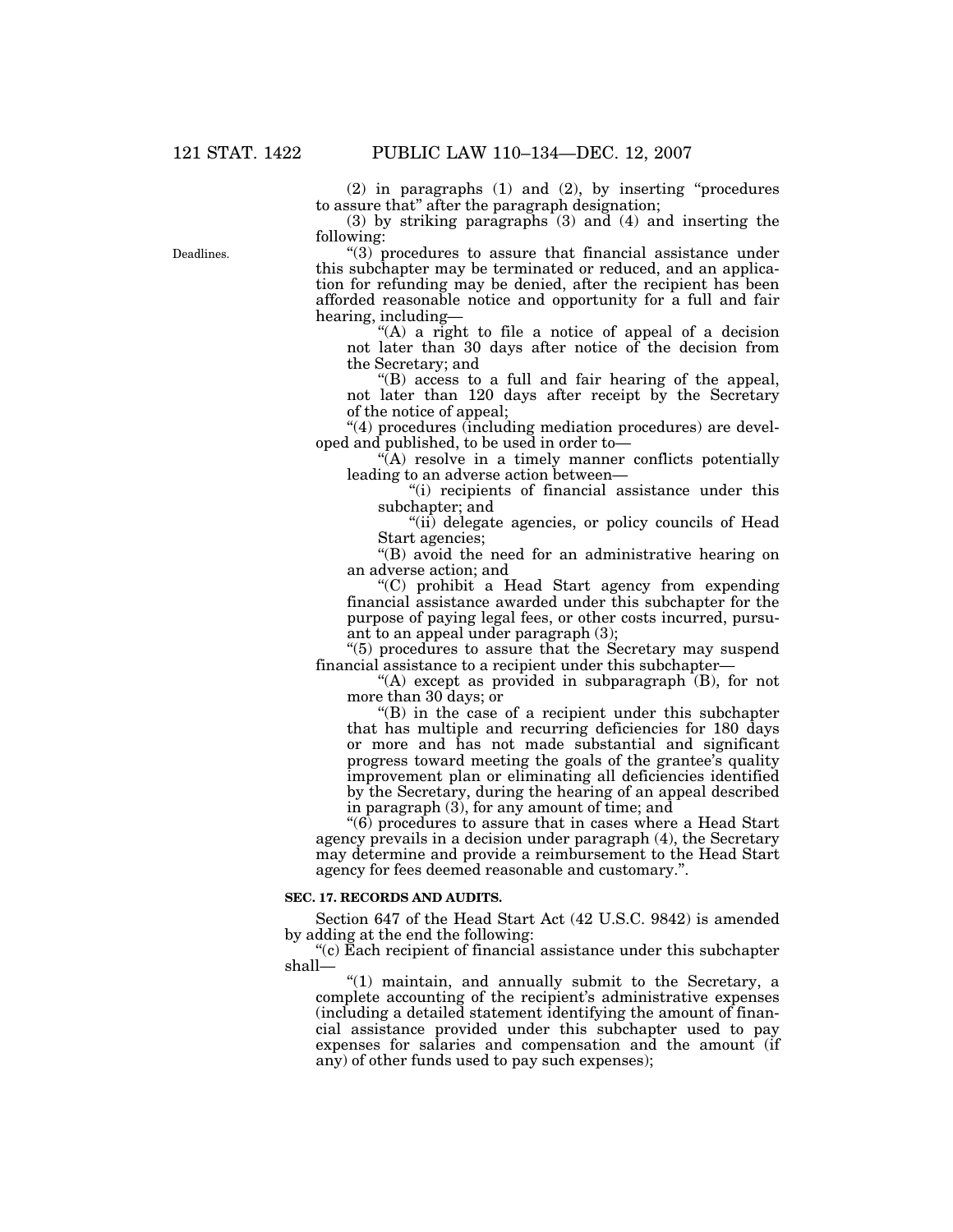"(2) not later than 30 days after the date of completion Deadline. of an audit conducted in the manner and to the extent provided in chapter 75 of title 31, United States Code (commonly known as the 'Single Audit Act of 1984'), submit to the Secretary a copy of the audit management letter and of any audit findings as they relate to the Head Start program; and

''(3) provide such additional documentation as the Secretary may require.".

#### **SEC. 18. TECHNICAL ASSISTANCE AND TRAINING.**

Section 648 of the of the Head Start Act (42 U.S.C. 9843) is amended to read as follows:

# **''SEC. 648. TECHNICAL ASSISTANCE AND TRAINING.**

Grants. Contracts.

''(a) SECRETARIAL TRAINING AND TECHNICAL ASSISTANCE.— ''(1) AUTHORITY.—From the funds provided under section  $640(a)(2)(C)(i)$ , the Secretary shall provide, directly or through grants, contracts, or other agreements or arrangements as the Secretary considers appropriate, technical assistance and training for Head Start programs for the purposes of improving program quality and helping prepare children to succeed in school.

"(2) PROCESS.—The process for determining the technical assistance and training activities to be carried out under this section shall—

''(A) ensure that the needs of local Head Start agencies and programs relating to improving program quality and to program expansion are addressed to the maximum extent practicable; and

 $\mathrm{``(B)}$  incorporate mechanisms to ensure responsiveness to local needs, including an ongoing procedure for obtaining input from the individuals and agencies carrying out Head Start programs.

"(3) ACTIVITIES.—In providing training and technical assistance and for allocating resources for such assistance under this section, the Secretary shall—

''(A) give priority consideration to—

 $\tilde{f}(i)$  activities to correct program and management deficiencies identified through reviews carried out pursuant to section 641A(c) (including the provision of assistance to local programs in the development of quality improvement plans under section  $641A(d)(2)$ ;

''(ii) assisting Head Start agencies in ensuring the school readiness of children; and

''(iii) activities that supplement those funded with amounts provided under section  $640(a)(5)(B)$  to address the training and career development needs of classroom staff (including instruction for providing services to children with disabilities, and for activities described in section 1222(d) of the Elementary and Secondary Education Act of 1965), and non-classroom staff, including home visitors and other staff working directly with families, including training relating to increasing parent involvement and services designed to increase family literacy and improve parenting skills; and

''(B) to the maximum extent practicable—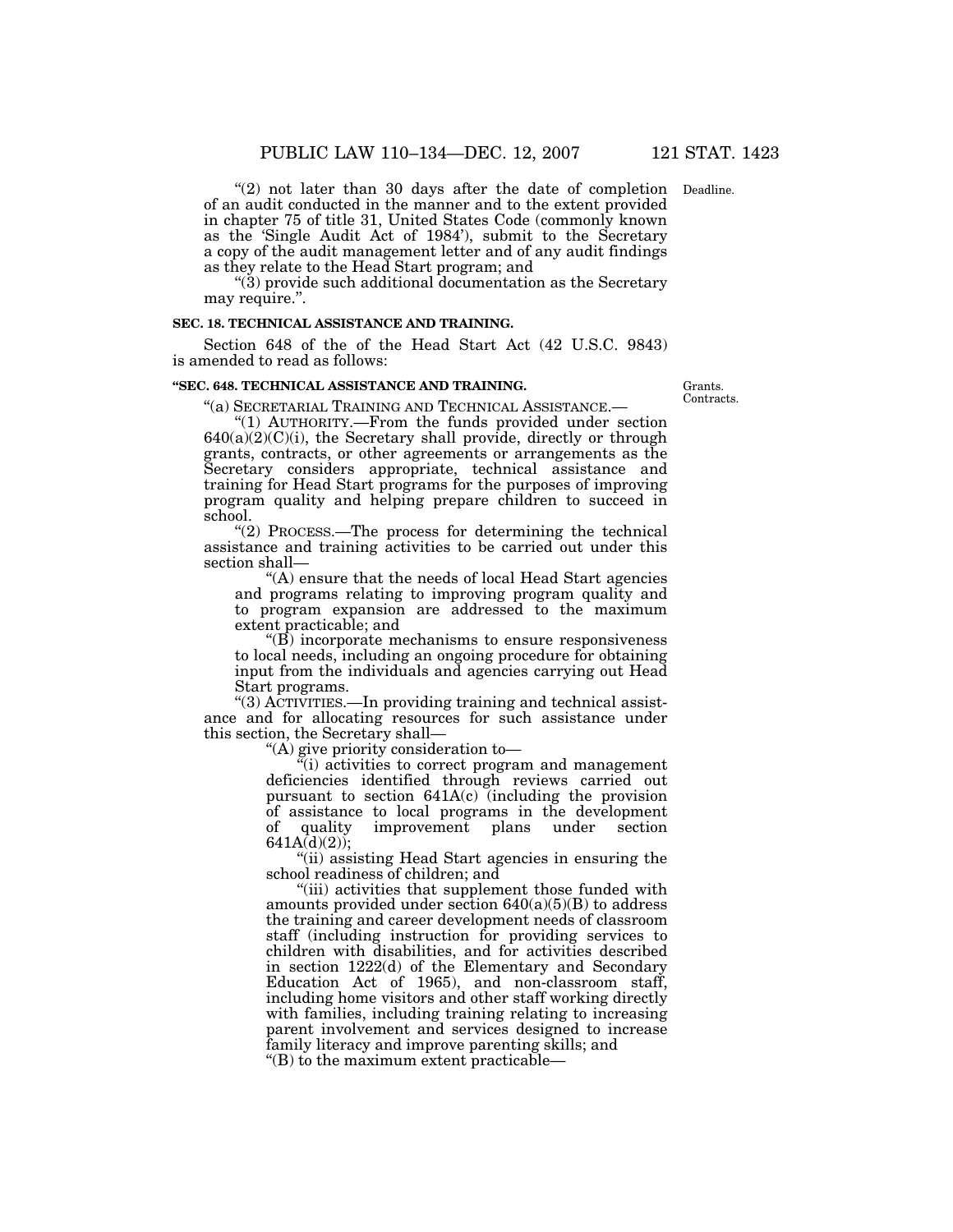''(i) assist Head Start agencies in the development of collaborative initiatives with States and other entities within the States, to foster effective professional development systems for early childhood education and development services;

''(ii) provide technical assistance and training, either directly or through a grant, contract, or cooperative agreement with an entity that has experience in the development and operation of successful family literacy services programs, for the purpose of—

''(I) assisting Head Start agencies providing family literacy services, in order to improve the quality of such family literacy services; and

''(II) enabling those Head Start agencies that demonstrate effective provision of family literacy services, based on improved outcomes for children and their parents, to provide technical assistance and training to other Head Start agencies and to service providers that work in collaboration with such agencies to provide family literacy services;

''(iii) assist Head Start agencies and programs in conducting and participating in communitywide strategic planning and needs assessments, including the needs of homeless children and their families, and in conducting self-assessments;

"(iv) assist Head Start agencies and programs in developing and implementing full-working-day and full calendar year programs where community need is clearly identified and making the transition to such programs, with particular attention to involving parents and programming for children throughout the day, and assist the agencies and programs in expediting the sharing of information about innovative models for providing full-working-day, full calendar year services for children;

''(v) assist Head Start agencies in better serving the needs of families with very young children, including providing support and program planning and implementation assistance for Head Start agencies that apply to serve or are serving additional infants and toddlers, in accordance with section  $645(a)(5)$ ;

"(vi) assist Head Start agencies and programs in the development of sound management practices, including financial management procedures;

"(vii) assist in efforts to secure and maintain adequate facilities for Head Start programs;

''(viii) assist Head Start agencies in developing innovative program models, including mobile and home-based programs;

"(ix) provide support for Head Start agencies" (including policy councils and policy committees) that meet the standards described in section 641A(a) but that have, as documented by the Secretary through reviews conducted pursuant to section 641A(c), programmatic, quality, and fiscal issues to address;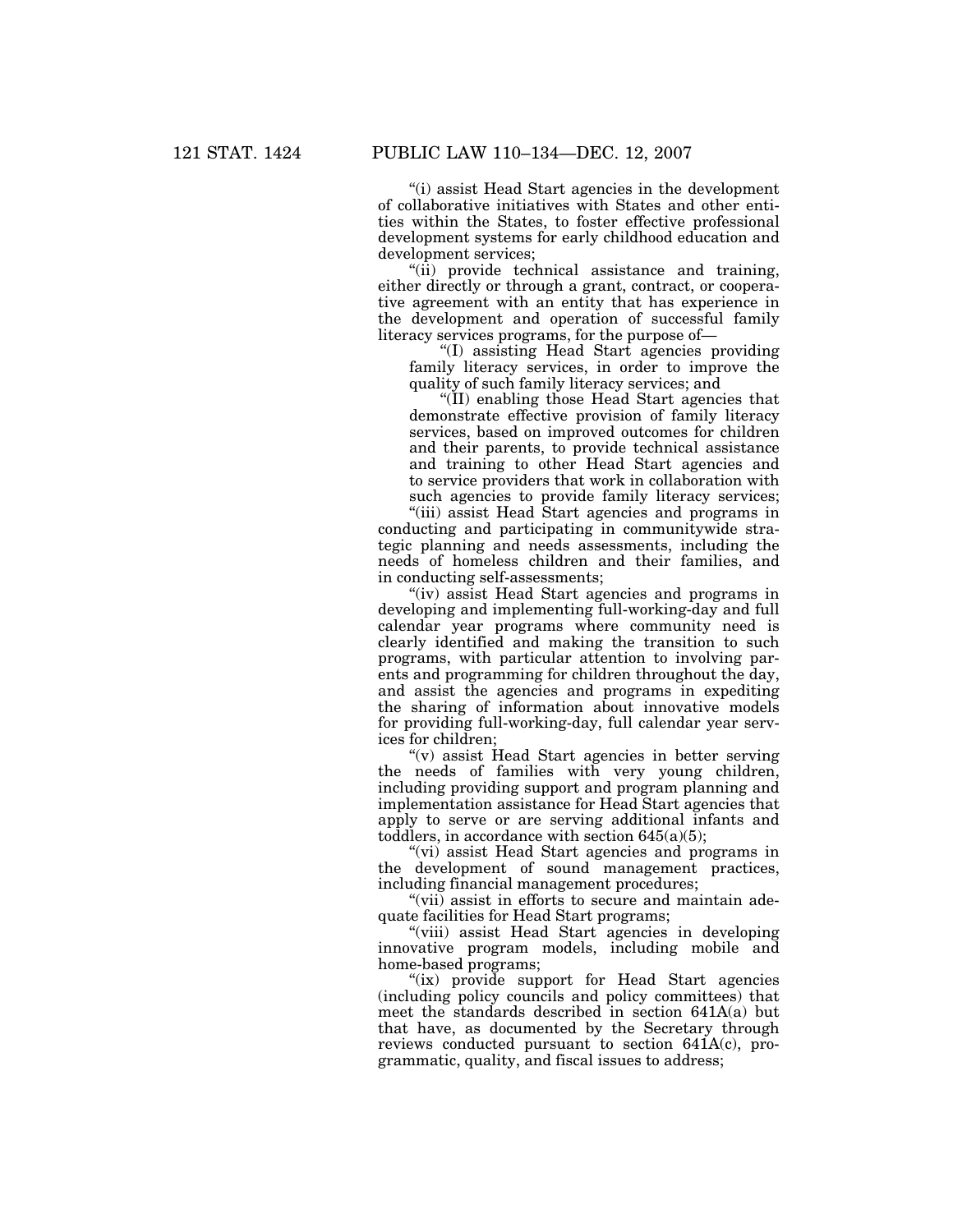" $(x)$  assist Head Start agencies and programs in improving outreach to, increasing program participation of, and improving the quality of services available to meet the unique needs of—

''(I) homeless children;

"(II) limited English proficient children and their families, particularly in communities that have experienced a large percentage increase in the population of limited English proficient individuals, as measured by the Bureau of the Census; and

''(III) children with disabilities, particularly if such program's enrollment opportunities or funded enrollment for children with disabilities is less than 10 percent;

"(xi) assist Head Start agencies and programs to increase the capacity of classroom staff to meet the needs of eligible children in Head Start classrooms that are serving both children with disabilities and children without disabilities;

"(xii) assist Head Start agencies and programs to address the unique needs of programs located in rural communities, including—

''(I) removing barriers related to the recruitment and retention of Head Start teachers in rural communities;

''(II) developing innovative and effective models of professional development for improving staff qualifications and skills for staff living in rural communities;

''(III) removing barriers related to outreach efforts to eligible families in rural communities;

''(IV) removing barriers to parent involvement in Head Start programs in rural communities;

 $\degree$ (V) removing barriers to providing home visiting services in rural communities; and

''(VI) removing barriers to obtaining health screenings for Head Start participants in rural communities;

"(xiii) provide training and technical assistance to members of governing bodies, policy councils, and, as appropriate, policy committees, to ensure that the members can fulfill their functions;

"(xiv) provide activities that help ensure that Head Start programs have qualified staff who can promote prevention of childhood obesity by integrating developmentally appropriate research-based initiatives that stress the importance of physical activity and healthy, nutritional choices in daily classroom and family routines;

"(xv) assist Indian Head Start agencies to provide on-site and off-site training to staff, using approaches that identify and enhance the positive resources and strengths of Indian children and families, to improve parent and family engagement and staff development, particularly with regard to child and family development; and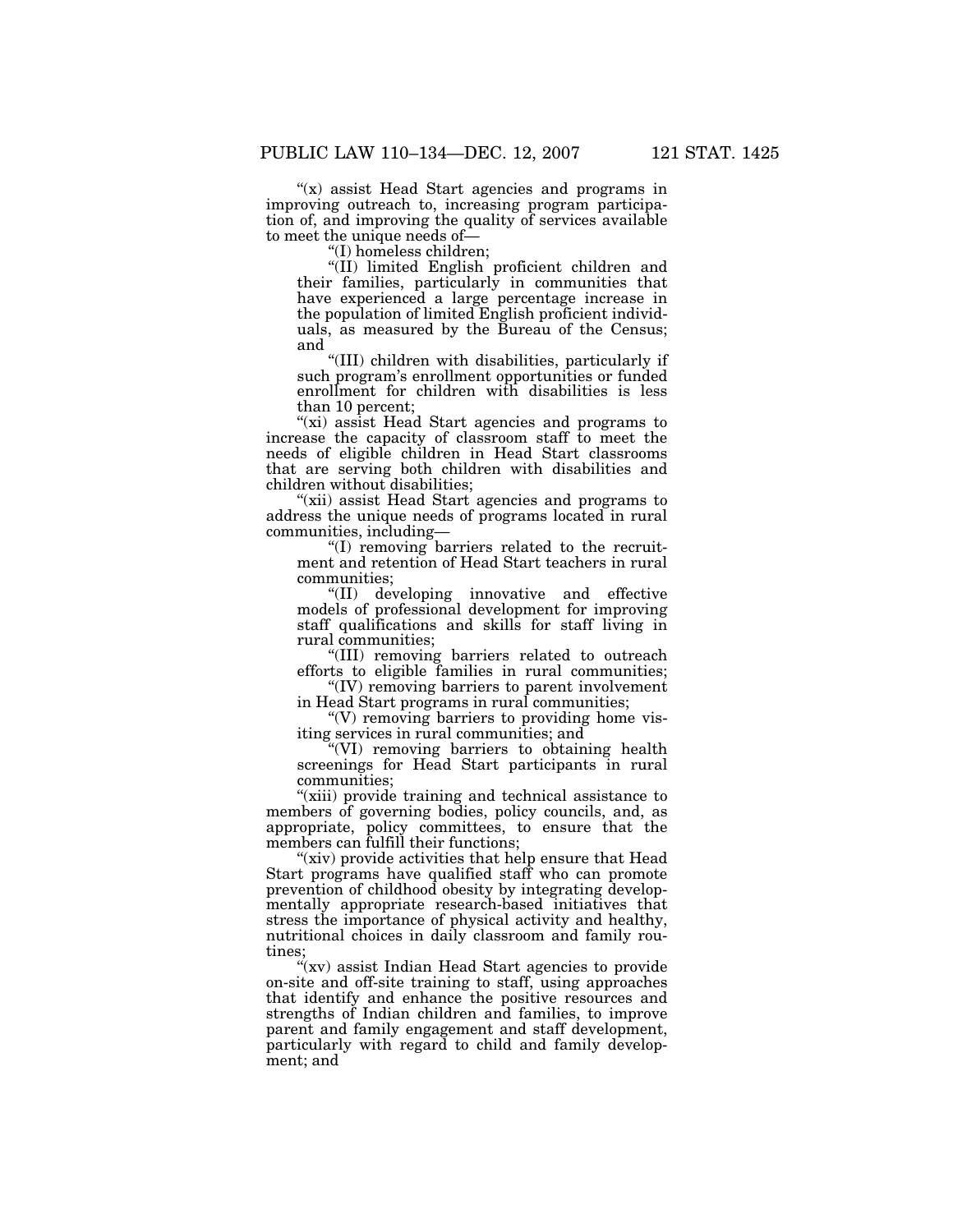"(xvi) assisting Head Start agencies in selecting and using the measures described in section 641A(b).

''(b) ADDITIONAL SUPPORT.—The Secretary shall provide, either directly or through grants, contracts or other arrangements, funds from section  $640(a)(2)(C)(i)(II)(cc)$  to-

 $''(1)$  support an organization to administer a centralized child development and national assessment program leading to recognized credentials for personnel working in early childhood education and development programs; and

''(2) support training for personnel—

''(A) providing services to limited English proficient children and their families (including services to promote the acquisition of the English language);

 $\mathcal{L}(\hat{B})$  providing services to children determined to be abused or neglected or children referred by or receiving child welfare services;

 $C$ ) in helping children cope with community violence; ''(D) to recognize common health, including mental

health, problems in children for appropriate referral;

 $E$  to address the needs of children with disabilities and their families;

 $f(F)$  to address the needs of migrant and seasonal farmworker families; and

''(G) to address the needs of homeless families.

''(c) OUTREACH.—The Secretary shall develop and implement a program of outreach to recruit and train professionals from diverse backgrounds to become Head Start teachers in order to reflect the communities in which Head Start children live and to increase the provision of quality services and instruction to children with diverse backgrounds.

''(d) FUNDS TO AGENCIES.—Funds made available under section  $640(a)(2)(C)(i)(II)(aa)$  shall be used by a Head Start agency to provide high-quality, sustained, and intensive training and technical assistance as follows:

" $(1)$  For 1 or more of the following:

"(A) Activities that ensure that Head Start programs meet or exceed the standards described in section 641A(a)(1).

''(B) Activities that ensure that Head Start programs have adequate numbers of trained, qualified staff who have skills in working with children and families, including children and families who are limited English proficient and children with disabilities and their families.

''(C) Activities to improve the management and implementation of Head Start services and systems, including direct training for expert consultants working with staff.

''(D) Activities that help ensure that Head Start programs have qualified staff who can promote language skills and literacy growth of children and who can provide children with a variety of skills that have been identified as predictive of later reading achievement, school success, and the skills, knowledge, abilities, development, and progress described in section  $641A(a)(1)(B)(ii)$ .

''(E) Activities to improve staff qualifications and to assist with the implementation of career development programs and to encourage the staff to continually improve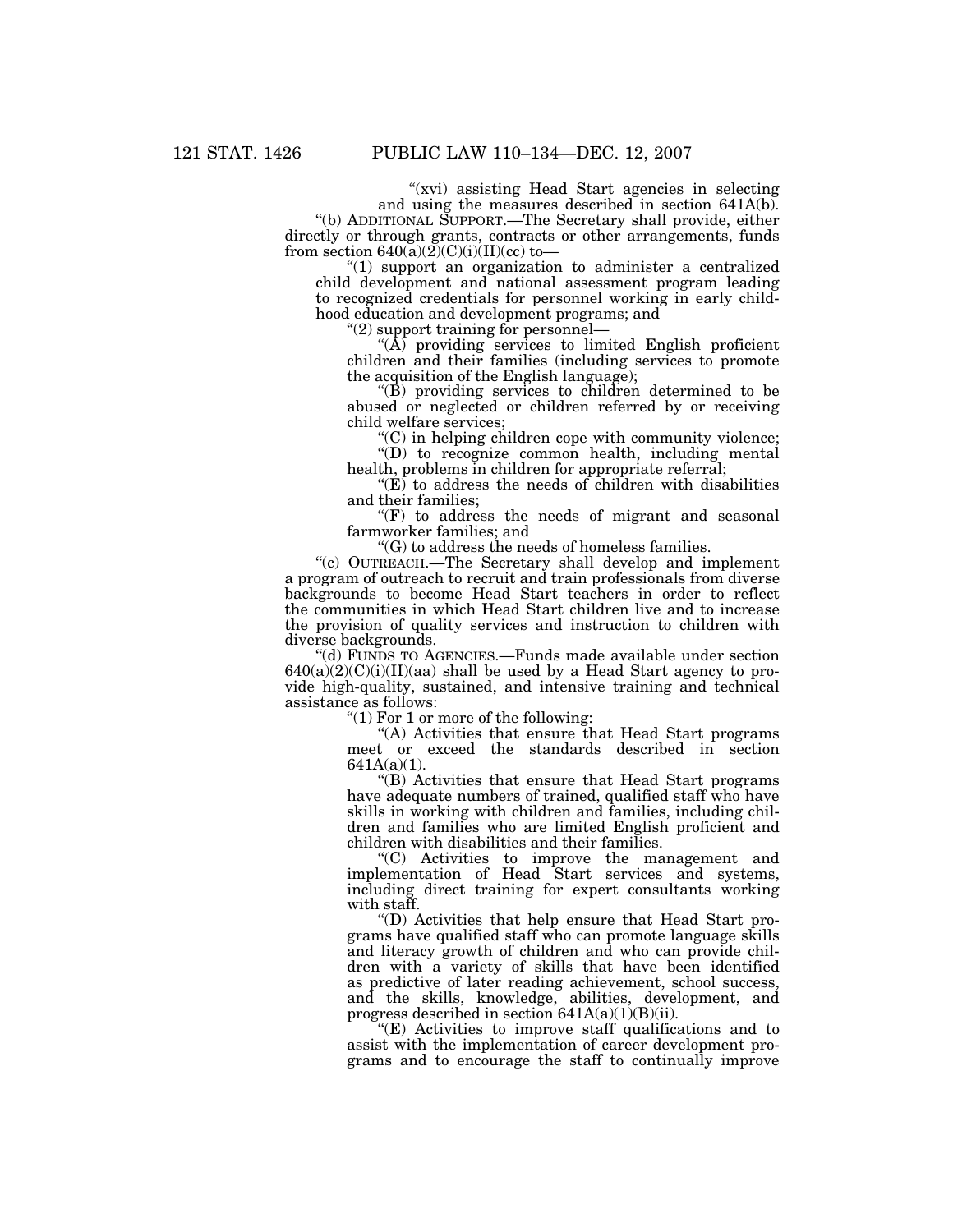their skills and expertise, including developing partnerships with programs that recruit, train, place, and support college students in Head Start centers to deliver an innovative early learning program to preschool children.

''(F) Activities that help local programs ensure that the arrangement, condition, and implementation of the learning environments in Head Start programs are conducive to providing effective program services to children and families.

''(G) Activities to provide training necessary to improve the qualifications of Head Start staff and to support staff training, child counseling, health services, and other services necessary to address the needs of children enrolled in Head Start programs, including children from families in crises, children who experience chronic violence or homelessness, children who experience substance abuse in their families, and children under 3 years of age, where applicable.

''(H) Activities to provide classes or in-service-type programs to improve or enhance parenting skills, job skills, and adult and family literacy, including financial literacy, or training to become a classroom aide or bus driver in a Head Start program.

''(I) Additional activities deemed appropriate to the improvement of Head Start programs, as determined by the technical assistance and training plans of the Head Start agencies.

"(2) To support enhanced early language and literacy development of children in Head Start programs, and to provide the children with high-quality oral language skills and with environments that are rich in literature in which to acquire language and early literacy skills. Each Head Start agency, in consultation with the State-based training and technical assistance system, as appropriate, shall ensure that—

" $(A)$  all of the agency's Head Start teachers receive ongoing training in language and emergent literacy (referred to in this subsection as 'literacy training'), including appropriate curricula and assessment to improve instruction and learning;

''(B) such literacy training shall include training in methods to promote vocabulary development and phonological awareness (including phonemic awareness) in a developmentally, culturally, and linguistically appropriate manner and support children's development in their native language;

''(C) the literacy training shall include training in how to work with parents to enhance positive language and early literacy development at home;

''(D) the literacy training shall include specific methods to best address the needs of children who are limited English proficient;

 $E(E)$  the literacy training shall include training on how to best address the language and literacy needs of children with disabilities, including training on how to work with specialists in language development; and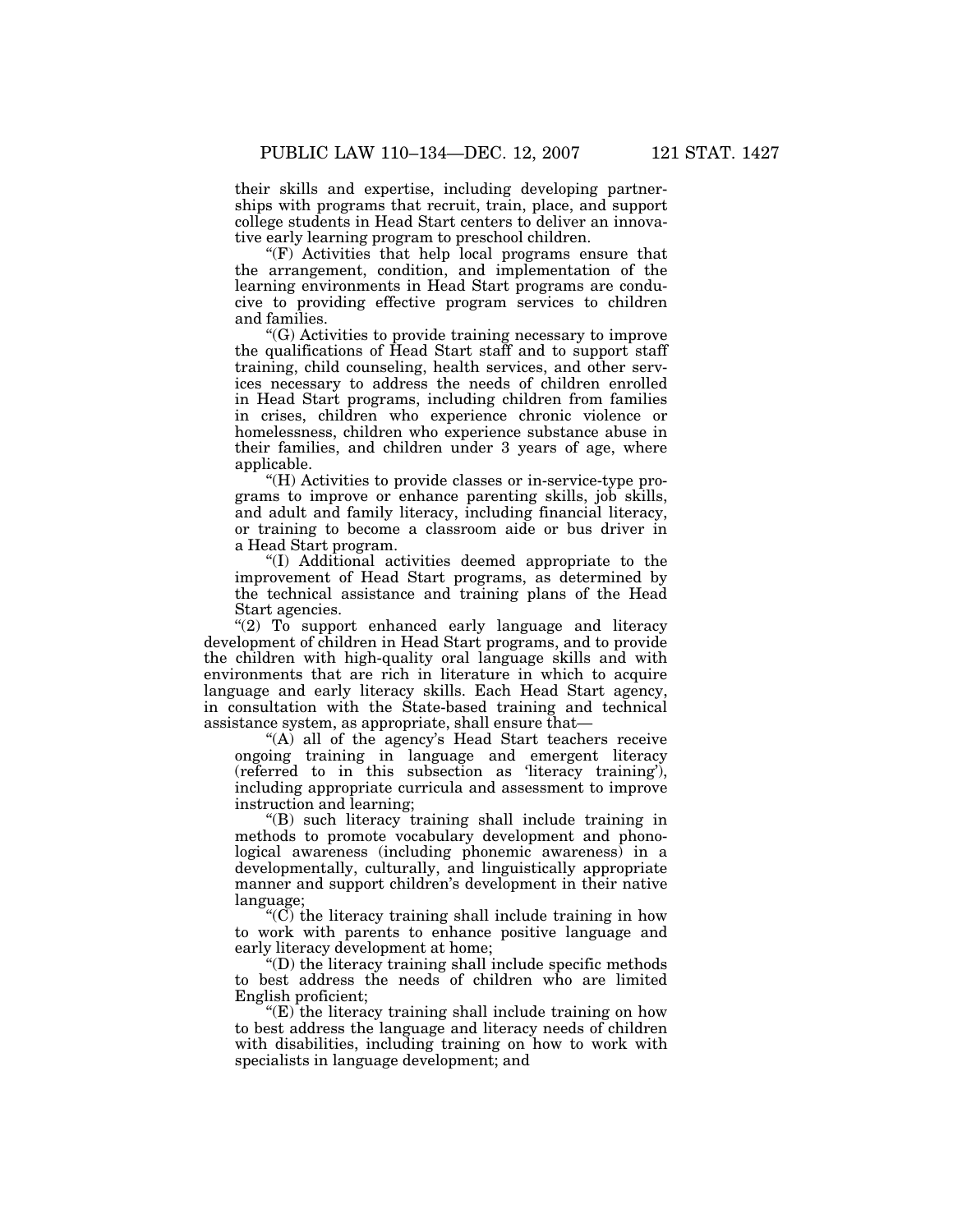$f(F)$  the literacy training shall be tailored to the early childhood literacy background and experience of the teachers involved;

except that funds made available under section  $640(a)(2)(C)(i)$ shall not be used for long-distance travel expenses for training activities available locally or regionally or for training activities substantially similar to locally or regionally available training activities.

''(e) STATE-BASED TRAINING AND TECHNICAL ASSISTANCE SYSTEM.—For the purposes of delivering a State-based training and technical assistance system (which may include a consortium of 2 or more States within a region) or a national system in the case of migrant or seasonal Head Start and Indian Head Start programs, as described in section  $640(a)(2)(C)(i)(II)(bb)$ , that will meet the needs of local grantees, as determined by such grantees, and provide high-quality, sustained, and intensive training and technical assistance to Head Start agencies and programs in order to improve their capacity to deliver services that meet or exceed the standards described in section  $641A(a)(1)$ , the Secretary shall—

" $(1)$  enter into contracts in each State with 1 or more entities that have a demonstrated expertise in supporting the delivery of high-quality early childhood education and development programs, except that contracts for a consortium of 2 or more States within a geographic region may be entered into if such a system is more appropriate to better meet the needs of local grantees within a region, as determined by such grantees;

 $(2)$  ensure that the entities described in subparagraph (1) determine the types of services to be provided through consultation with—

''(A) local Head Start agencies (including Indian Head Start agencies and migrant or seasonal Head Start agencies, as appropriate);

''(B) the State Head Start collaboration office; and

''(C) the State Head Start Association;

''(3) encourage States to supplement the funds authorized in section  $640(a)(2)(C)(i)(II)(bb)$  with Federal, State, or local funds other than funds made available under this subchapter, to expand training and technical assistance activities beyond Head Start agencies to include other providers of other early childhood education and development programs within a State;

"(4) provide a report to the Committee on Education and Labor of the House of Representatives and the Committee on Health, Education, Labor, and Pensions of the Senate, not later than 90 days after the end of the fiscal year, summarizing the funding for such contracts and the activities carried out thereunder;

''(5) periodically evaluate the effectiveness of the delivery of services in each State in promoting program quality; and

''(6) ensure that in entering into such contracts as described in paragraph (1), such entities will address the needs of grantees in both urban and rural communities.

''(f) INDOOR AIR QUALITY.—The Secretary shall consult with appropriate Federal agencies and other experts, as appropriate, on issues of air quality related to children's health and inform Head Start agencies of existing programs or combination of programs that provide methods for improving indoor air quality.

Reports. Deadline.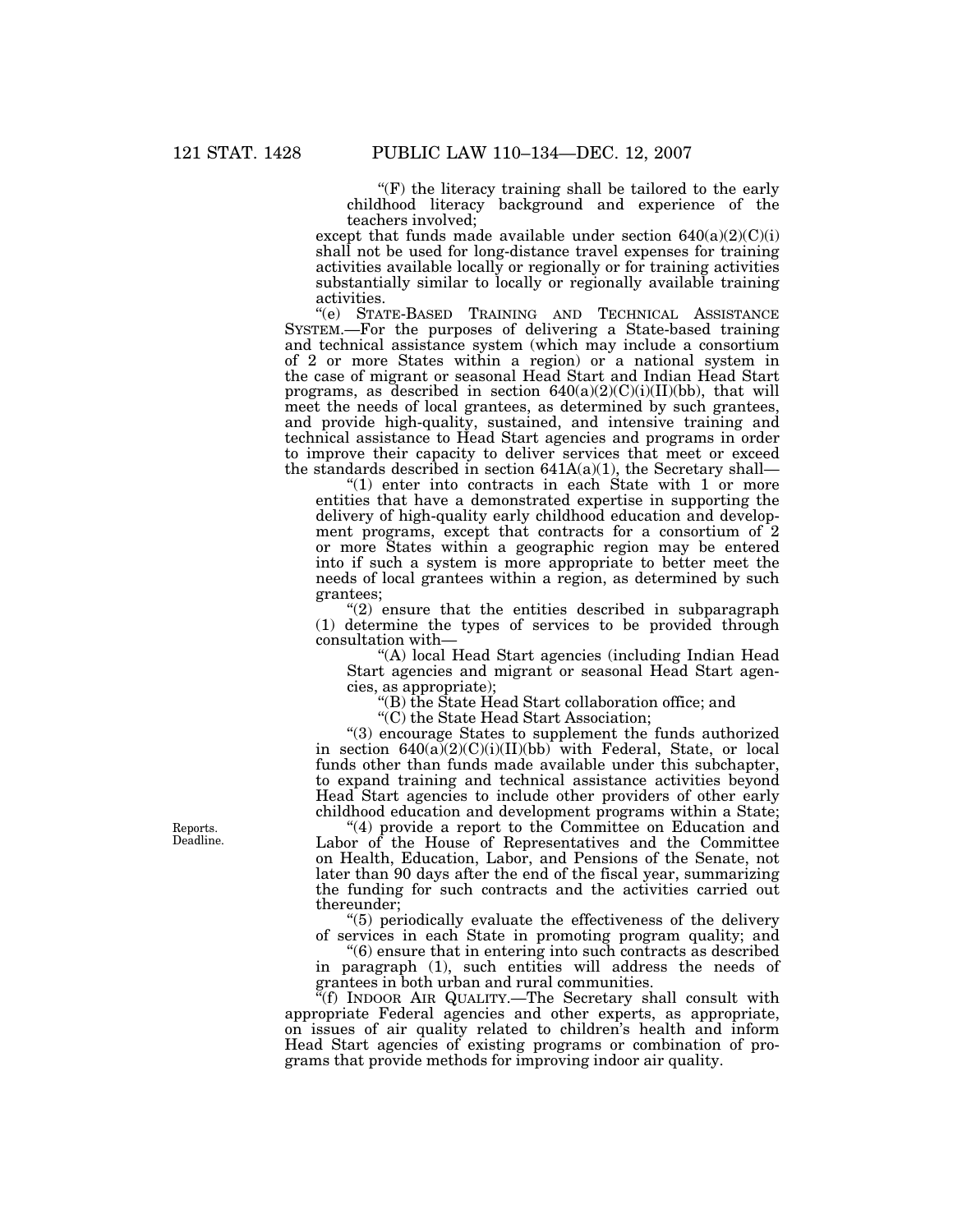''(g) CAREER ADVANCEMENT PARTNERSHIP PROGRAM.—

Minorities.

''(1) AUTHORITY.—From amounts allocated under section  $640(a)(2)(C)$  the Secretary is authorized to award demonstration grants, for a period of not less than 5 years, to historically Black colleges and universities, Hispanic-serving institutions, and Tribal Colleges and Universities—

''(A) to implement education programs that increase the number of associate, baccalaureate, and graduate degrees in early childhood education and related fields that are earned by Head Start agency staff members, parents of children served by such agencies, and members of the communities involved;

''(B) to provide assistance for stipends and costs related to tuition, fees, and books for enrolling Head Start agency staff members, parents of children served by such an agency, and members of the communities involved in courses required to complete the degree and certification requirement to become teachers in early childhood education and related fields;

 $(C)$  to develop program curricula to promote highquality services and instruction to children with diverse backgrounds, including—

"(i) in the case of historically Black colleges and universities, to help Head Start Agency staff members develop skills and expertise needed to teach in programs serving large numbers of African American children;

''(ii) in the case of Hispanic-serving institutions, programs to help Head Start Agency staff members develop skills and expertise needed to teach in programs serving large numbers of Hispanic children, including programs to develop the linguistic skills and expertise needed to teach in programs serving a large number of children with limited English proficiency; and

"(iii) in the case of Tribal Colleges and Universities, to help Head Start Agency staff members develop skills and expertise needed to teach in programs serving large numbers of Indian children, including programs concerning tribal culture and language;

 $\sqrt[\alpha]{(D)}$  to provide other activities to upgrade the skills and qualifications of educational personnel to meet the professional standards in subsection (a) to better promote high-quality services and instruction to children and parents from populations served by historically Black colleges and universities, Hispanic-serving institutions, or Tribal Colleges and Universities;

 $E(E)$  to provide technology literacy programs for Indian Head Start agency staff members and families of children served by such agency; and

 $F(F)$  to develop and implement the programs described under subparagraph (A) in technology-mediated formats, including through such means as distance learning and use of advanced technology, as appropriate.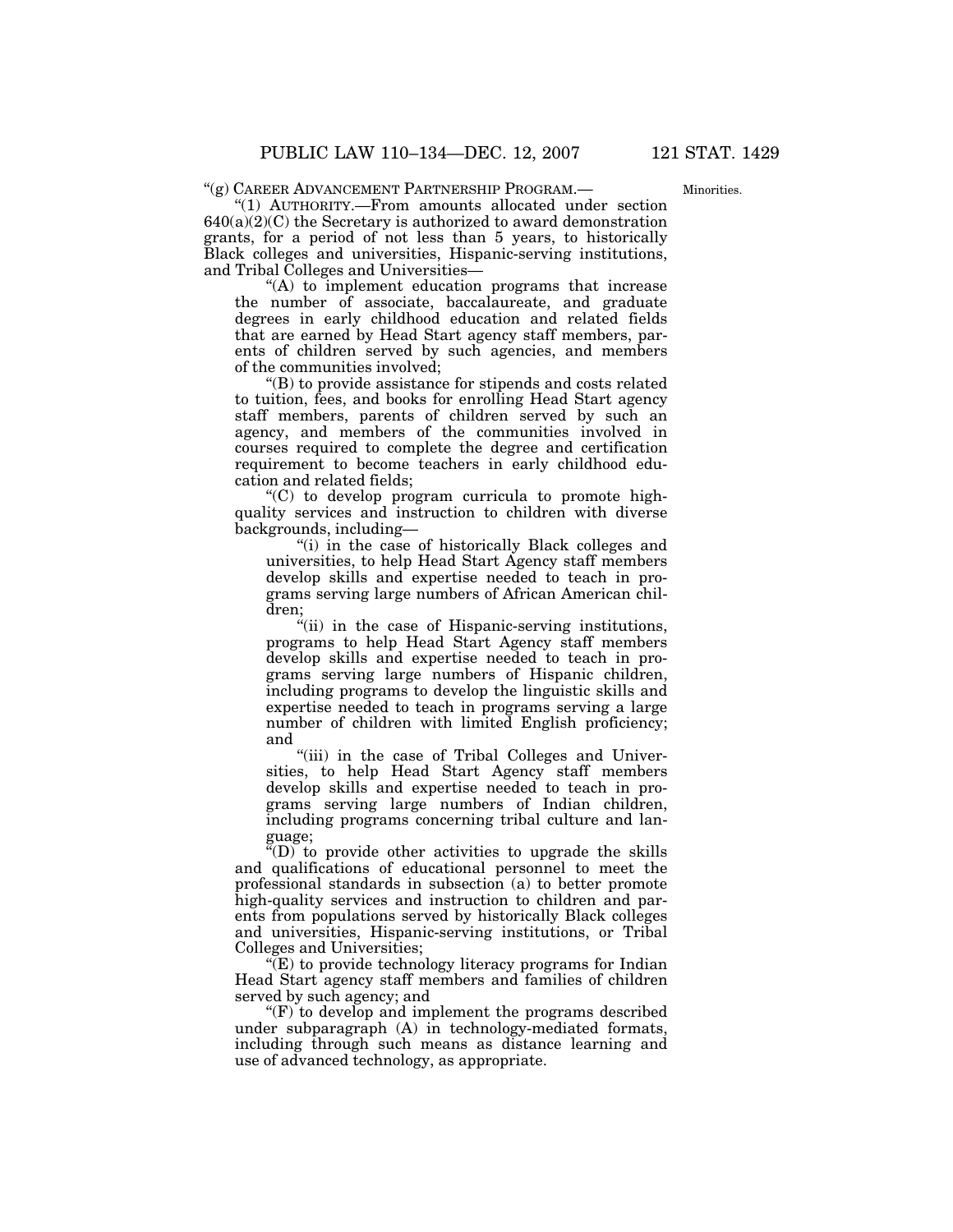''(2) OTHER ASSISTANCE.—The Secretary shall, using resources within the Department of Health and Human Services—

''(A) provide appropriate technical assistance to historically Black colleges and universities, Hispanic-serving institutions, and Tribal Colleges and Universities receiving grants under this section, including coordinating with the White House Initiative on historically Black colleges and universities; and

''(B) ensure that the American Indian Programs Branch of the Office of Head Start of the Administration for Children and Families of the Department of Health and Human Services can effectively administer the programs under this section and provide appropriate technical assistance to Tribal Colleges and Universities under this section.

''(3) APPLICATION.—Each historically Black college or university, Hispanic-serving institution, or Tribal College or University desiring a grant under this section shall submit an application, in partnership with at least 1 Head Start agency enrolling large numbers of students from the populations served by historically Black colleges and universities, Hispanic-serving institutions, or Tribal Colleges and Universities, to the Secretary, at such time, in such manner, and containing such information as the Secretary may require, including a certification that the institution of higher education has established a formal partnership with 1 or more Head Start agencies for the purposes of conducting the activities described in paragraph (1).

''(4) DEFINITIONS.—In this subsection:

"(A) The term 'Hispanic-serving institution' has the meaning given such term in section 502 of the Higher Education Act of 1965 (20 U.S.C. 1101a).

''(B) The term 'historically Black college or university' has the meaning given the term 'part B institution' in section 322(2) of the Higher Education Act of 1965 (20 U.S.C. 1061(2)).

"(C) The term 'Tribal College or University' has the meaning given such term in section 316(b) of the Higher Education Act of 1965 (20 U.S.C. 1059c(b)).

''(5) TEACHING REQUIREMENT.—A student at an institution receiving a grant under this subsection who receives assistance under a program funded under this subsection shall teach in a center-based Head Start program for a period of time equivalent to the period for which they received assistance or shall repay such assistance.''.

# **SEC. 19. STAFF QUALIFICATIONS AND DEVELOPMENT.**

Section 648A of the Head Start Act (42 U.S.C. 9843a) is amended—

(1) by amending subsection (a) to read as follows:

''(a) CLASSROOM TEACHERS.—

"(1) PROFESSIONAL REQUIREMENTS.-The Secretary shall ensure that each Head Start classroom in a center-based program is assigned 1 teacher who has demonstrated competency to perform functions that include—

''(A) planning and implementing learning experiences that advance the intellectual and physical development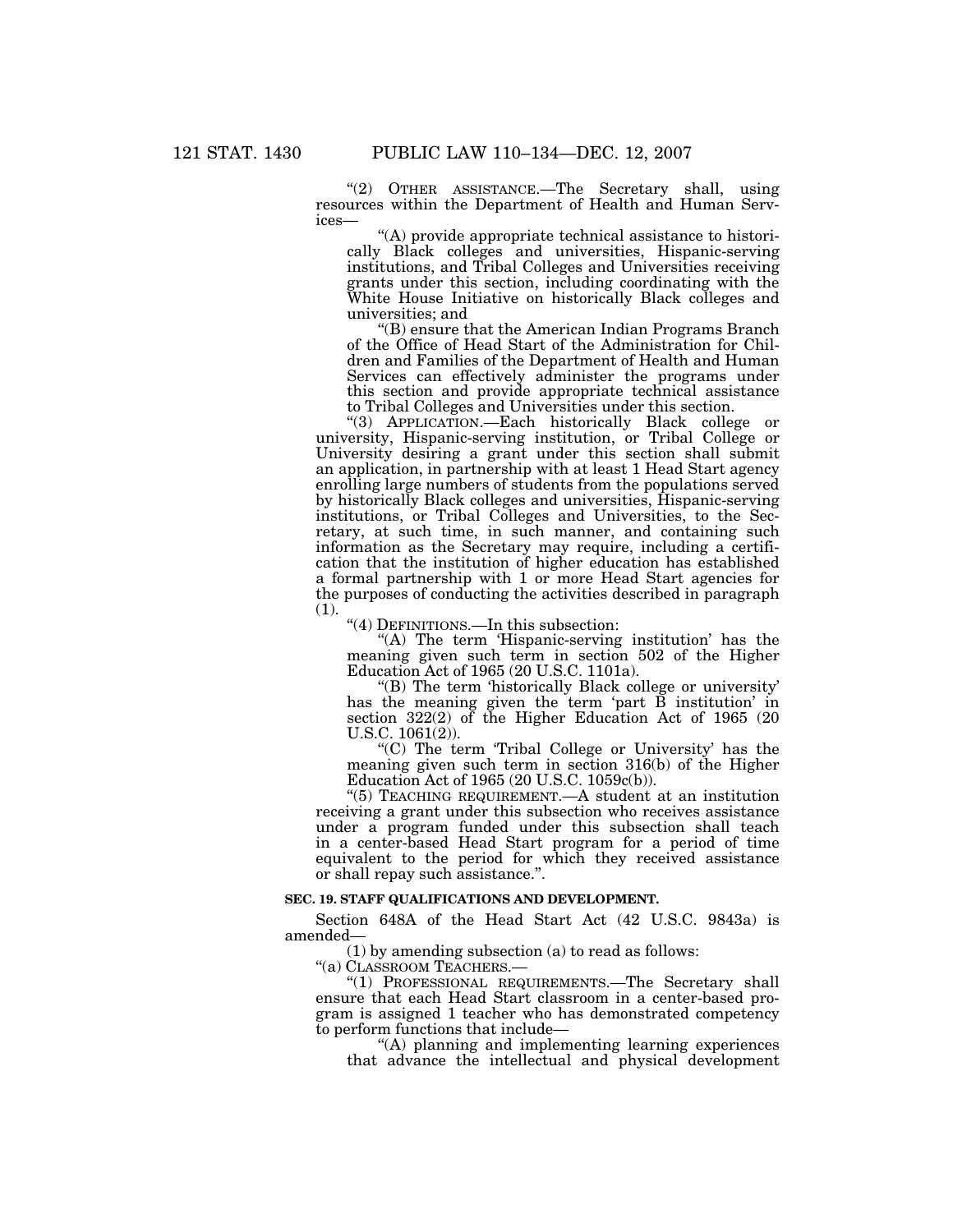of children, including improving the readiness of children for school by developing their literacy, phonemic, and print awareness, their understanding and use of language, their understanding and use of increasingly complex and varied vocabulary, their appreciation of books, their understanding of early math and early science, their problem-solving abilities, and their approaches to learning;

''(B) establishing and maintaining a safe, healthy learning environment;

 $(C)$  supporting the social and emotional development of children; and

''(D) encouraging the involvement of the families of the children in a Head Start program and supporting the development of relationships between children and their families.

"(2) DEGREE REQUIREMENTS.— Deadlines.

"(A) HEAD START TEACHERS.-The Secretary shall ensure that not later than September 30, 2013, at least 50 percent of Head Start teachers nationwide in centerbased programs have—

''(i) a baccalaureate or advanced degree in early childhood education; or

''(ii) a baccalaureate or advanced degree and coursework equivalent to a major relating to early childhood education, with experience teaching preschool-age children.

''(B) ADDITIONAL STAFF.—The Secretary shall ensure that, not later than September 30, 2013, all—

''(i) Head Start education coordinators, including those that serve as curriculum specialists, nationwide in center-based programs—

''(I) have the capacity to offer assistance to other teachers in the implementation and adaptation of curricula to the group and individual needs of children in a Head Start classroom; and

''(II) have—

''(aa) a baccalaureate or advanced degree in early childhood education; or

''(bb) a baccalaureate or advanced degree and coursework equivalent to a major relating to early childhood education, with experience teaching preschool-age children; and

"(ii) Head Start teaching assistants nationwide in center-based programs have—

''(I) at least a child development associate credential;

''(II) enrolled in a program leading to an associate or baccalaureate degree; or

''(III) enrolled in a child development associate credential program to be completed within 2 years. "(C) PROGRESS.— Reports.

''(i) IMPLEMENTATION.—The Secretary shall—

''(I) require Head Start agencies to—

''(aa) describe continuing progress each year toward achieving the goals described in subparagraphs (A) and (B); and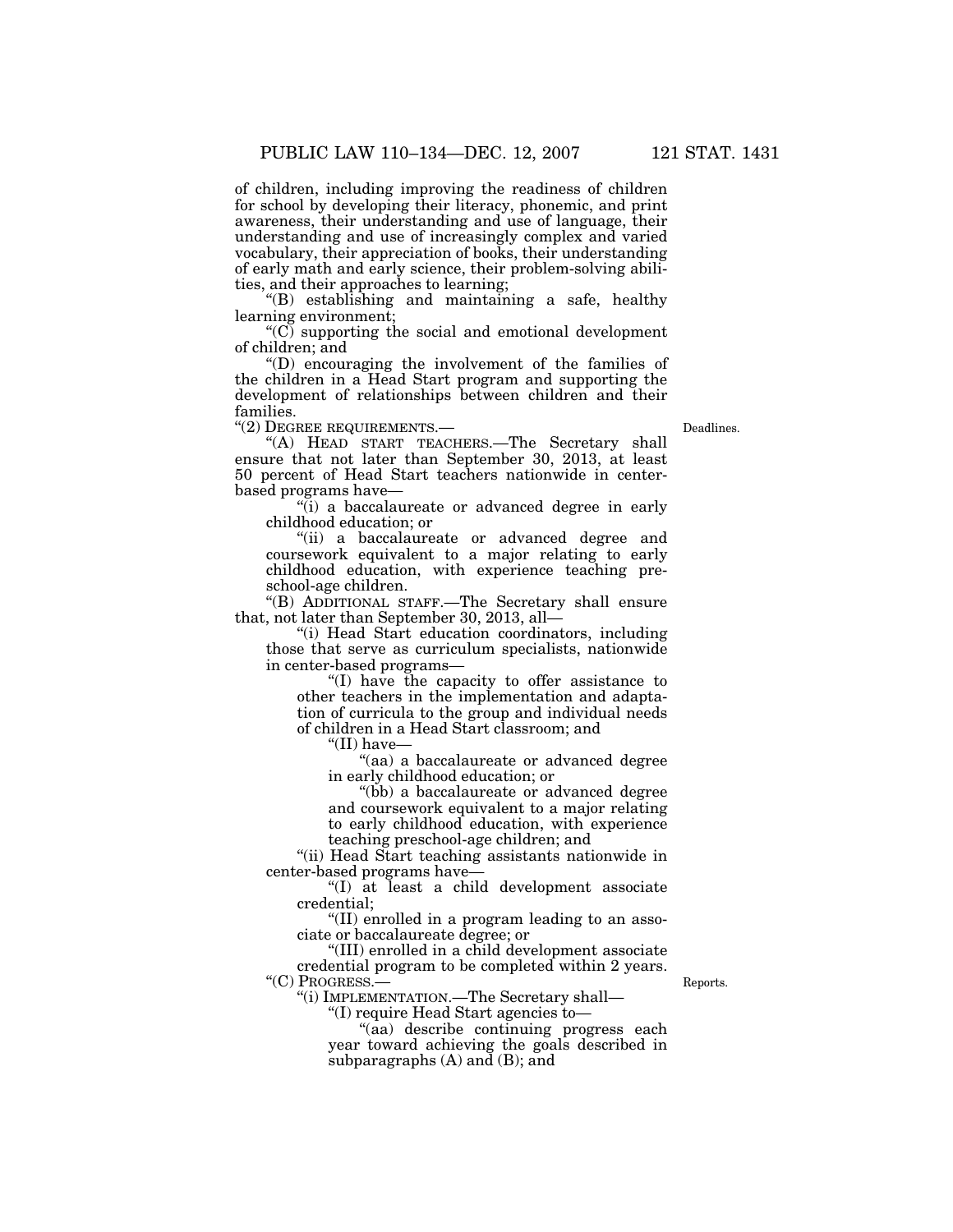''(bb) annually submit to the Secretary a report indicating the number and percentage of classroom personnel described in subparagraphs (A) and (B) in center-based programs with child development associate credentials or associate, baccalaureate, or advanced degrees;

" $(\overrightarrow{II})$  compile and submit a summary of all program reports described in subclause  $(I)(bb)$  to the Committee on Education and Labor of the House of Representatives and the Committee on Health, Education, Labor, and Pensions of the Senate; and

''(III) not impose any penalties or sanctions on any individual Head Start agency, program, or staff in the monitoring of local agencies and programs under this subchapter not meeting the requirements of subparagraph (A) or (B).

''(D) CONSTRUCTION.—In this paragraph a reference to a Head Start agency, or its program, services, facility, or personnel, shall not be considered to be a reference to an Early Head Start agency, or its program, services, facility, or personnel.

''(3) ALTERNATIVE CREDENTIALING AND DEGREE REQUIRE-MENTS.—The Secretary shall ensure that, for center-based programs, each Head Start classroom that does not have a teacher who meets the qualifications described in clause (i) or (ii) of paragraph  $(2)(A)$  is assigned one teacher who has the following during the period specified:

"( $\overline{A}$ ) Through September 30, 2011—

''(i) a child development associate credential that is appropriate to the age of children being served in center-based programs;

''(ii) a State-awarded certificate for preschool teachers that meets or exceeds the requirements for a child development associate credential;

"(iii) an associate degree in early childhood education;

"(iv) an associate degree in a related field and coursework equivalent to a major relating to early childhood education, with experience teaching preschool-age children; or

"(v) a baccalaureate degree and has been admitted into the Teach For America program, passed a rigorous early childhood content exam, such as the Praxis II, participated in a Teach For America summer training institute that includes teaching preschool children, and is receiving ongoing professional development and support from Teach For America's professional staff.

 $E(E)$  As of October 1, 2011—

''(i) an associate degree in early childhood education;

''(ii) an associate degree in a related field and coursework equivalent to a major relating to early childhood education, with experience teaching preschool-age children; or

Deadlines.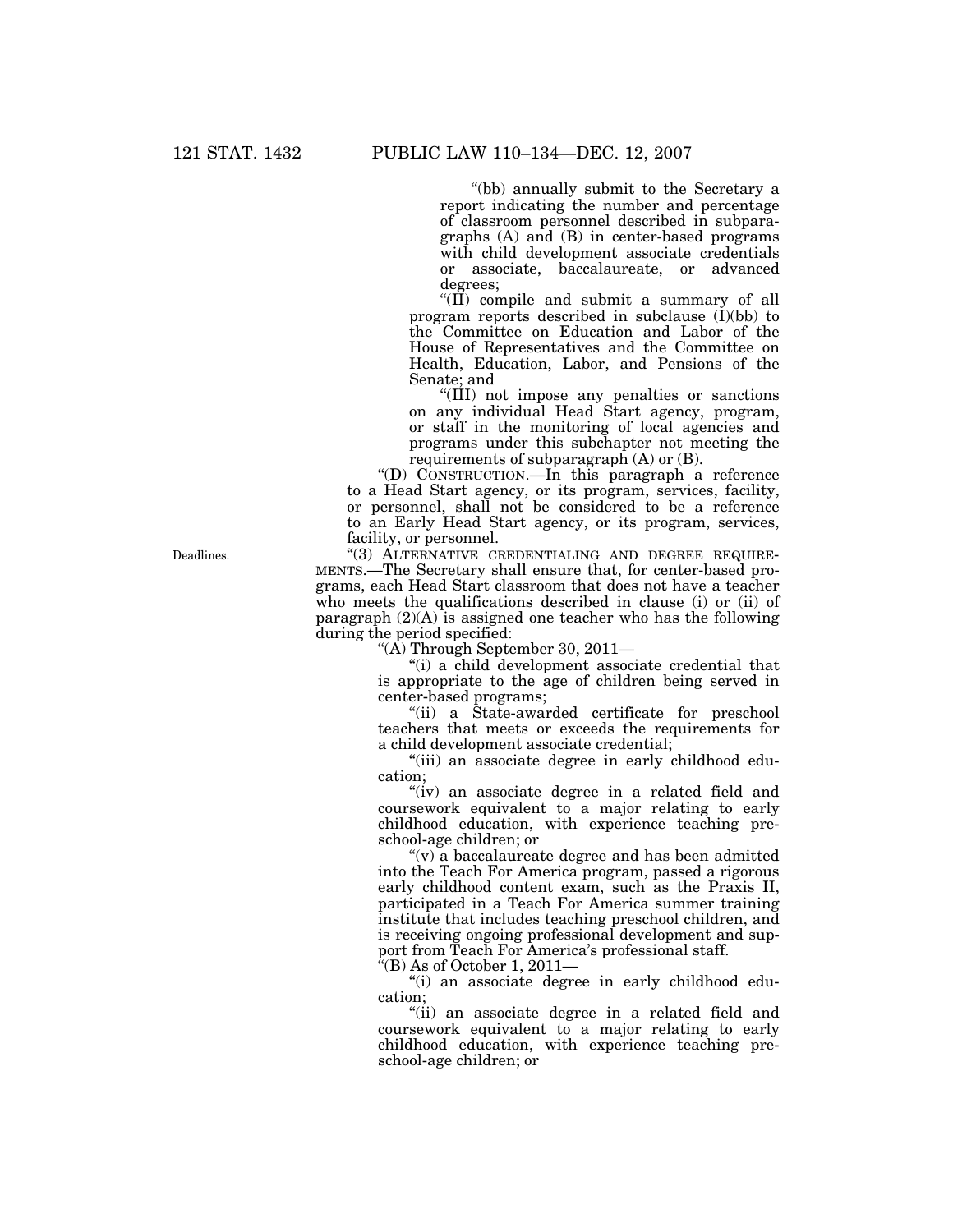''(iii) a baccalaureate degree and has been admitted into the Teach For America program, passed a rigorous early childhood content exam, such as the Praxis II, participated in a Teach For America summer training institute that includes teaching preschool children, and is receiving ongoing professional development and support from Teach For America's professional staff.

''(4) WAIVER.—On request, the Secretary shall grant—

''(A) through September 30, 2011, a 180-day waiver ending on or before September 30, 2011, of the requirements of paragraph (3)(A) for a Head Start agency that can demonstrate that the agency has attempted unsuccessfully to recruit an individual who has the qualifications described in any of clauses (i) through (iv) of paragraph  $(3)(A)$  with respect to an individual who-

"(i) is enrolled in a program that grants a credential, certificate, or degree described in clauses (i) through (iv) of paragraph  $(3)(A)$ ; and

"(ii) will receive such credential, certificate, or degree under the terms of such program not later than 180 days after beginning employment as a teacher with such agency; and

''(B) as of October 1, 2011, a 3-year waiver of the requirements of paragraph  $(3)(B)$  for a Head Start agency that can demonstrate that—

''(i) the agency has attempted unsuccessfully to recruit an individual who has the qualifications described in clause (i) or (ii) of such paragraph, with respect to an individual who is enrolled in a program that grants a degree described in clause (i) or (ii) of such paragraph and will receive such degree in a reasonable time; and

''(ii) each Head Start classroom has a teacher who has, at a minimum—

''(I) a child development associate credential that is appropriate to the age of children being served in center-based programs; or

''(II) a State-awarded certificate for preschool teachers that meets or exceeds the requirements for a child development associate credential.

''(5) TEACHER IN-SERVICE REQUIREMENT.—Each Head Start teacher shall attend not less than 15 clock hours of professional development per year. Such professional development shall be high-quality, sustained, intensive, and classroom-focused in order to have a positive and lasting impact on classroom instruction and the teacher's performance in the classroom, and regularly evaluated by the program for effectiveness.

''(6) SERVICE REQUIREMENTS.—The Secretary shall establish requirements to ensure that, in order to enable Head Start agencies to comply with the requirements of paragraph  $(2)(A)$ , individuals who receive financial assistance under this subchapter to pursue a degree described in paragraph (2)(A) shall—

" $(\overline{A})$  teach or work in a Head Start program for a minimum of 3 years after receiving the degree; or

''(B) repay the total or a prorated amount of the financial assistance received based on the length of service completed after receiving the degree.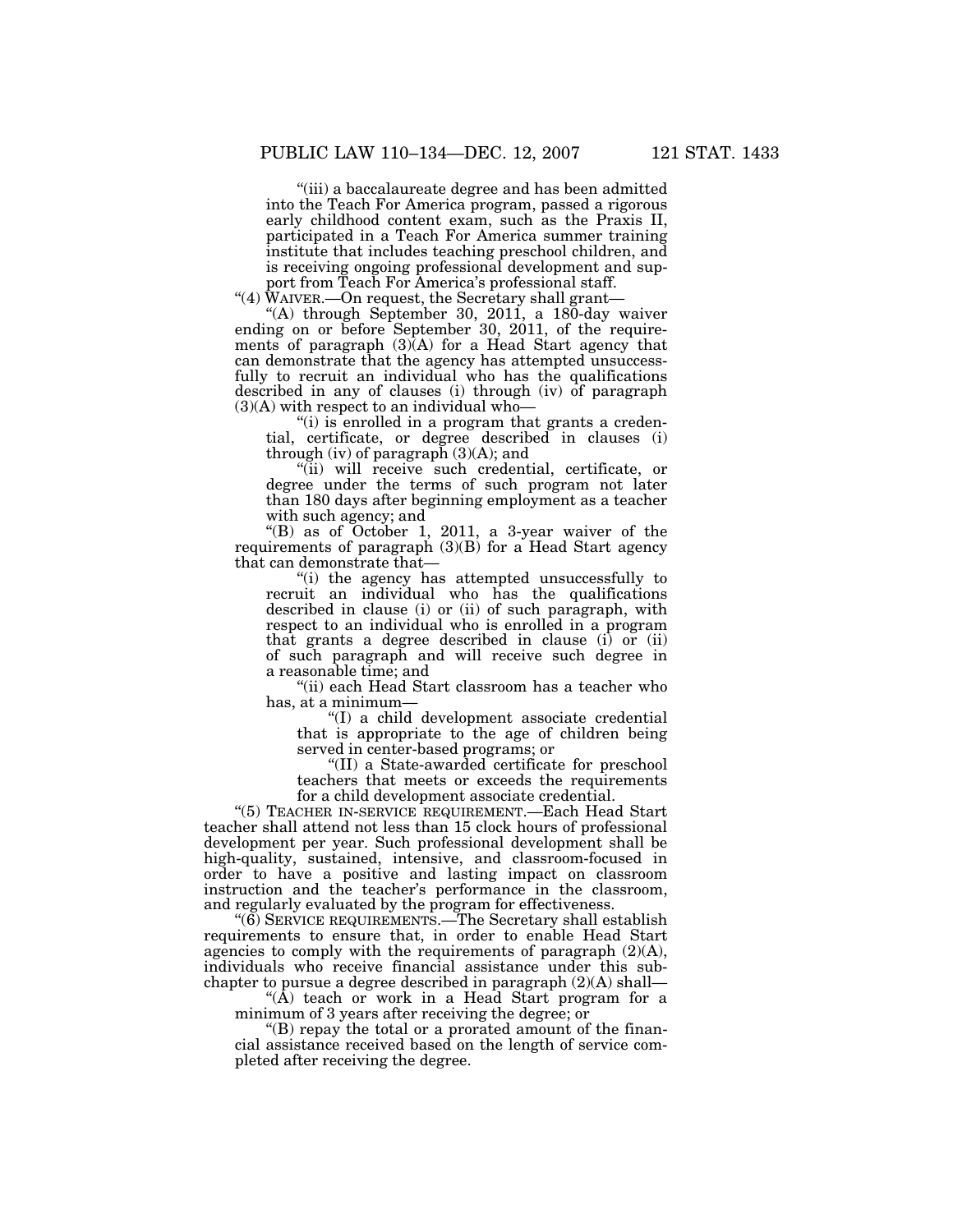"(7) USE OF FUNDS.—The Secretary shall require that any Federal funds provided directly or indirectly to comply with paragraph  $(2)(\overline{A})$  shall be used toward degrees awarded by an institution of higher education, as defined by section 101 or 102 of the Higher Education Act of 1965 (20 U.S.C. 1001, 1002).'';

(2) by amending subsection (c) to read as follows:

"(c) FAMILY SERVICE WORKERS.—To improve the quality and effectiveness of staff providing in-home and other services (including needs assessment, development of service plans, family advocacy, and coordination of service delivery) to families of children participating in Head Start programs, the Secretary, in coordination with concerned public and private agencies and organizations examining the issues of standards and training for family service workers, shall—

"(1) review and, as necessary, revise or develop new qualification standards for Head Start staff providing such services;

"(2) review, and as necessary, revise or develop maximum caseload requirements, as suggested by best practices;

''(3) promote the development of model curricula (on subjects including parenting training and family literacy) designed to ensure the attainment of appropriate competencies by individuals working or planning to work in the field of early childhood and family services;

"(4) promote the establishment of a credential that indicates attainment of the competencies and that is accepted nationwide; and

''(5) promote the use of appropriate strategies to meet the needs of special populations (including populations of limited English proficient children).'';

 $(3)$  in subsection  $(d)$ 

(A) in paragraph  $(3)(C)$ , by inserting "(including a center)" after "agency"; and

(B) in paragraph (6), by striking ''amounts appropriated under this subchapter and allotted under section  $640(a)(2)(D)$ " and inserting "amounts made available under section  $640(a)(2)(E)$ "; and

(4) by adding at the end the following:

''(f) PROFESSIONAL DEVELOPMENT PLANS.—Each Head Start agency and program shall create, in consultation with an employee, a professional development plan for all full-time Head Start employees who provide direct services to children and shall ensure that such plans are regularly evaluated for their impact on teacher and staff effectiveness. The agency and the employee shall implement the plan to the extent feasible and practicable.

''(g) STAFF RECRUITMENT AND SELECTION PROCEDURES.—Before a Head Start agency employs an individual, such agency shall—

''(1) conduct an interview of such individual;

 $''(2)$  verify the personal and employment references provided by such individual; and

''(3) obtain—

"(A) a State, tribal, or Federal criminal record check covering all jurisdictions where the grantee provides Head Start services to children;

"(B) a State, tribal, or Federal criminal record check as required by the law of the jurisdiction where the grantee provides Head Start services; or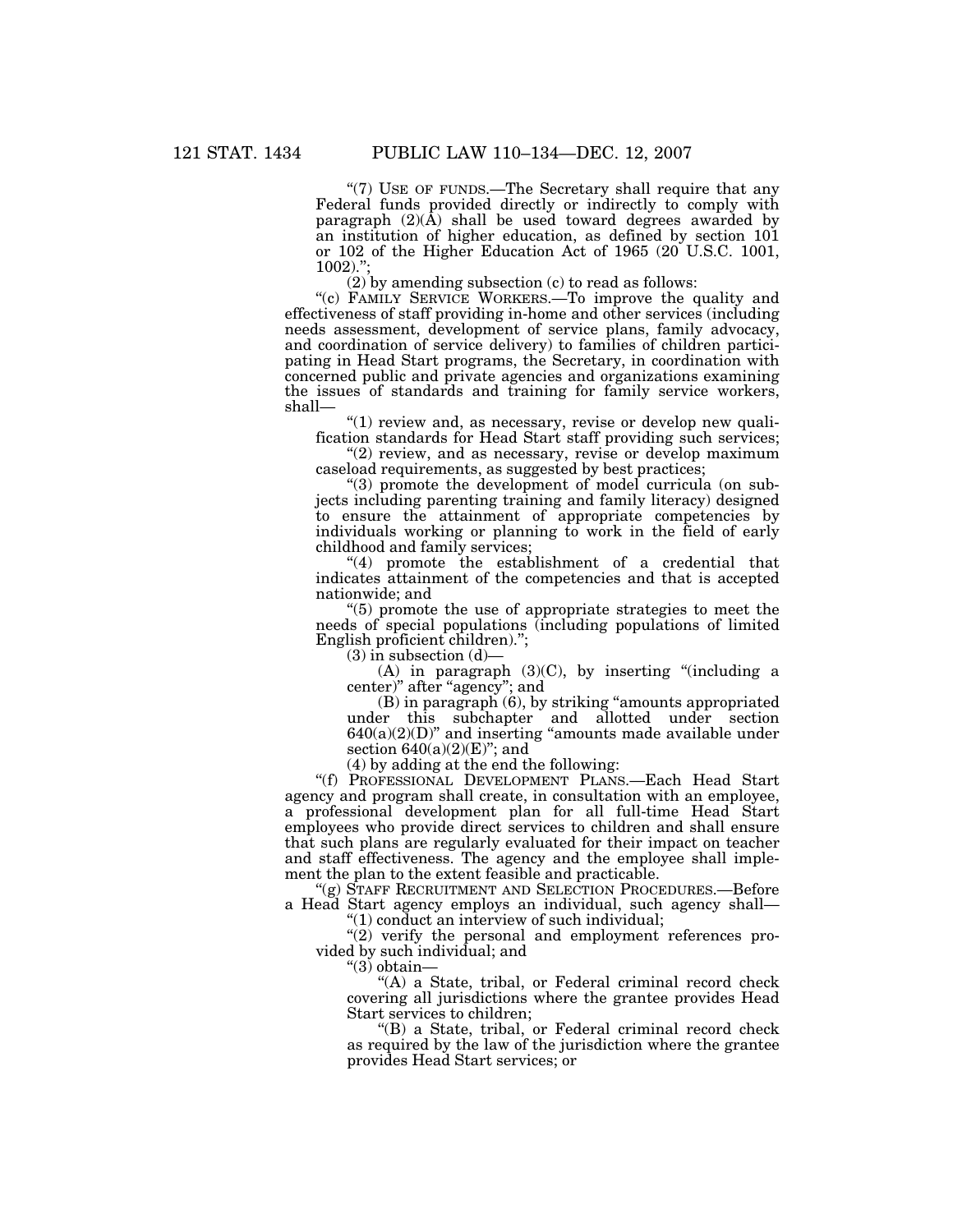''(C) a criminal record check as otherwise required by Federal law.''.

### **SEC. 20. RESEARCH, DEMONSTRATIONS, AND EVALUATION.**

Section 649 of the Head Start Act (42 U.S.C. 9844) is amended—

> (1) by amending subsection  $(a)(1)(B)$  to read as follows: ''(B) use the Head Start programs to develop, test, and disseminate new ideas based on existing scientifically valid research, for addressing the needs of low-income preschool children (including children with disabilities, homeless children, children who have been abused or neglected, and children in foster care) and their families and communities (including demonstrations of innovative non-centerbased program models such as home-based and mobile programs), and otherwise to further the purposes of this subchapter.'';

 $(2)$  in subsection  $(d)$ —

(A) in paragraph (8), by adding "and" at the end; (B) by striking paragraphs (9) and (10), and inserting the following:

 $"(10)(A)$  contribute to understanding the impact of Head Start services delivered in classrooms which include both children with disabilities and children without disabilities, on all of the children; and

''(B) disseminate promising practices for increasing the availability and quality of such services and such classrooms.'';

(C) in paragraph (5), by striking ''early childhood education, or child development services'' and inserting ''early childhood education and development or services programs"

(D) by redesignating paragraphs (5) through (8) as paragraphs (6) through (9), respectively;

 $(E)$  by inserting after paragraph  $(4)$  the following:

"(5)(A) identify successful strategies that promote good oral health and provide effective linkages to quality dental services through pediatric dental referral networks, for infants and toddlers participating in Early Head Start programs and children participating in other Head Start programs; and

''(B) identify successful strategies that promote good vision health through vision screenings for such infants, toddlers, and children, and referrals for appropriate followup care for those identified as having a vision problem;''; and

(F) by striking the last sentence; and

 $(3)$  in subsection  $(e)(3)$ , by striking "child care, early childhood education, or child development services'' and inserting "early childhood education and development services or programs'';

(4) in subsection (g) by amending paragraph  $(7)(C)$  to read as follows:

''(C) TRANSMITTAL OF REPORT TO CONGRESS.—Not later than September 30, 2009, the Secretary shall transmit the final report to the Committee on Education and Labor of the House of Representatives and the Committee on Health, Education, Labor, and Pensions of the Senate.''; and

(5) by striking subsection (h) and inserting the following: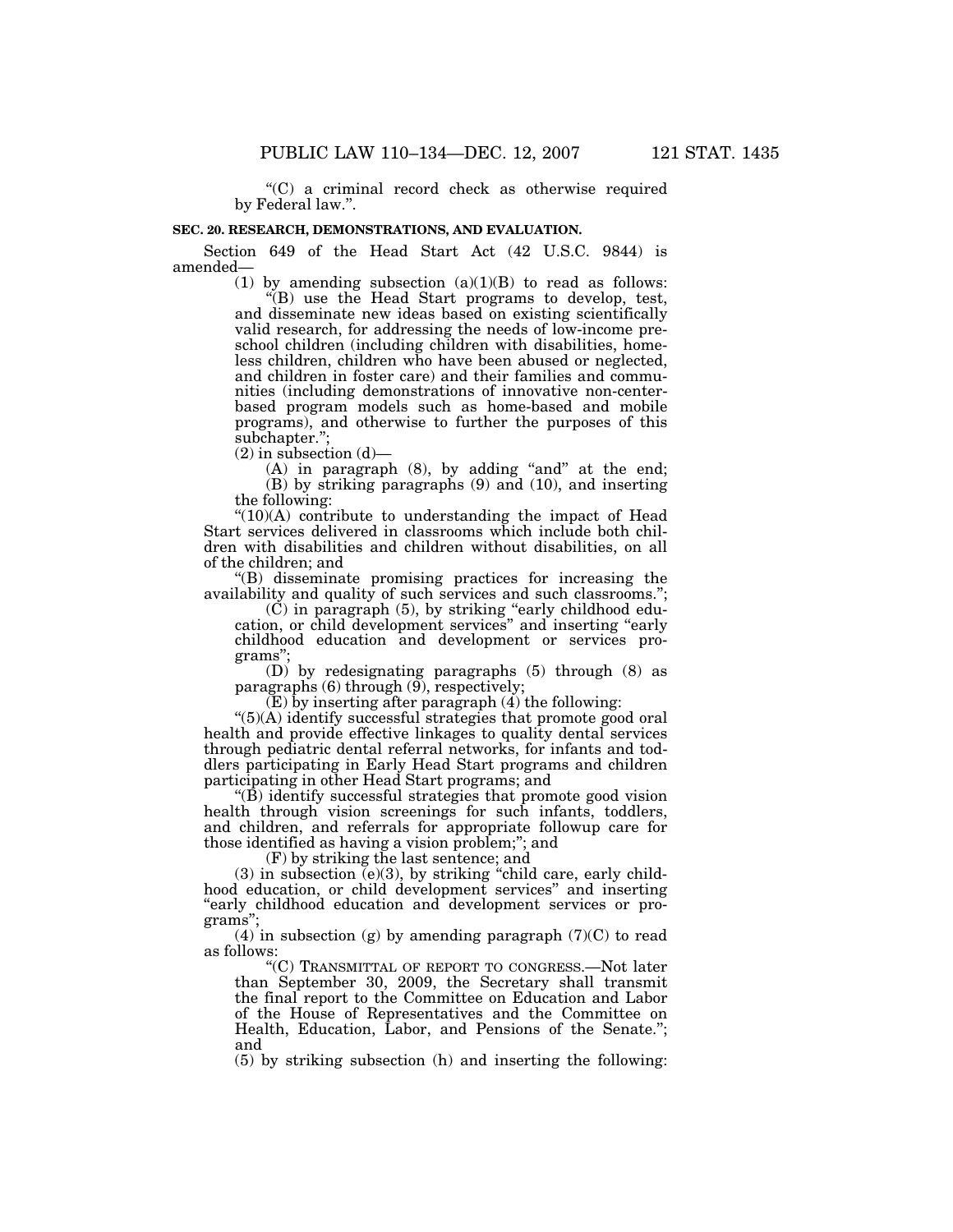''(h) LIMITED ENGLISH PROFICIENT CHILDREN.—

" $(1)$  STUDY.—Not later than 1 year after the date of enactment of the Improving Head Start for School Readiness Act of 2007, the Secretary shall conduct a study on the status of limited English proficient children and their families participating in Head Start programs (including Early Head Start programs).

''(2) REPORT.—The Secretary shall prepare and submit to the Committee on Education and Labor of the House of Representatives and the Committee on Health, Education, Labor, and Pensions of the Senate, not later than September 30, 2010, a report containing the results of the study, including information on—

''(A) the demographics of limited English proficient children from birth through age 5, including the number of such children receiving Head Start services and Early Head Start services, and the geographic distribution of children described in this subparagraph;

"(B) the nature of the Head Start services and of the Early Head Start services provided to limited English proficient children and their families, including the types, content, duration, intensity, and costs of family services, language assistance, and educational services;

 $\rm ^{11}$ (C) procedures in Head Start programs and Early Head Start programs for the assessment of language needs and the transition of limited English proficient children to kindergarten, including the extent to which such programs meet the requirements of section 642A for limited English proficient children;

 $\mathrm{``(D)}$  the qualifications and training provided to Head Start teachers and Early Head Start teachers who serve limited English proficient children and their families;

''(E) the languages in which Head Start teachers and Early Head Start teachers are fluent, in relation to the population, and instructional needs, of the children served;

''(F) the rate of progress made by limited English proficient children and their families in Head Start programs and in Early Head Start programs, including—

''(i) the rate of progress made by limited English proficient children toward meeting the additional educational standards described in section  $641A(a)(1)(B)(ii)$ while enrolled in such programs;

''(ii) a description of the type of assessment or assessments used to determine the rate of progress made by limited English proficient children;

''(iii) the correlation between such progress and the type and quality of instruction and educational programs provided to limited English proficient children; and

"(iv) the correlation between such progress and the health and family services provided by such programs to limited English proficient children and their families; and

''(G) the extent to which Head Start programs and Early Head Start programs make use of funds under section  $640(a)(2)(D)$  to improve the quality of such services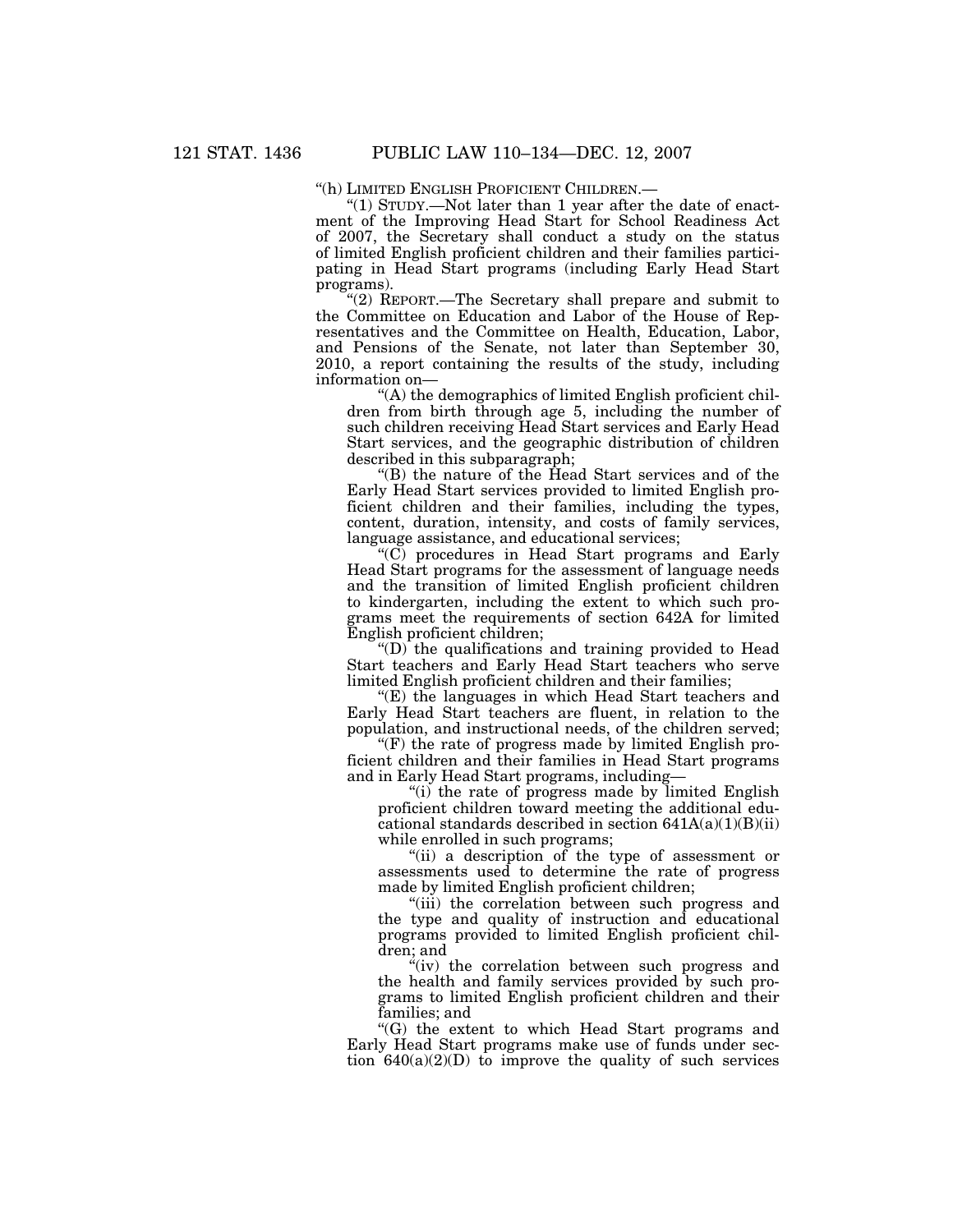provided to limited English proficient children and their families.

"(i) RESEARCH AND EVALUATION ACTIVITIES RELEVANT TO DIVERSE COMMUNITIES.—For purposes of conducting the study described in subsection (h), activities described in section  $640(1)(5)(A)$ , and other research and evaluation activities relevant to limited English proficient children and their families, migrant and seasonal farmworker families, and other families from diverse populations served by Head Start programs, the Secretary shall award, on a competitive basis, funds from amounts made available under section  $640(a)(2)(D)$  to 1 or more organizations with a demonstrated capacity for serving and studying the populations involved.<br>"(j) REVIEW OF ASSESSMENTS.—

"(1) APPLICATION OF STUDY.—When the study on Developmental Outcomes and Assessments for Young Children by the National Academy of Sciences is made available to the Secretary, the Secretary shall—

"(A) integrate the results of the study, as appropriate and in accordance with paragraphs (2) and (3), into each assessment used in Head Start programs; and

''(B) use the results of the study to develop, inform, and revise as appropriate the standards and measures described in section 641A, consistent with section  $641A(a)(2)(C)(ii)$ .

"(2) INFORM AND REVISE.—In informing and revising any assessment used in the Head Start programs, the Secretary shall—

''(A) receive recommendations from the Panel on Developmental Outcomes and Assessments for Young Children of the National Academy of Sciences; and

''(B) with respect to the development or refinement of such assessment, ensure—

''(i) consistency with relevant, nationally recognized professional and technical standards;

"(ii) validity and reliability for all purposes for which assessments under this subchapter are designed and used;

"(iii) developmental and linguistic appropriateness of such assessments for children assessed, including children who are limited English proficient; and

" $(iv)$  that the results can be used to improve the quality of, accountability of, and training and technical assistance in, Head Start programs.

"(3) ADDITIONAL REQUIREMENTS.—The Secretary, in carrying out the process described in paragraph (2), shall ensure that—

''(A) staff administering any assessments under this subchapter have received appropriate training to administer such assessments;

''(B) appropriate accommodations for children with disabilities and children who are limited English proficient are made;

''(C) the English and Spanish (and any other language, as appropriate) forms of such assessments are valid and reliable in the languages in which they are administered; and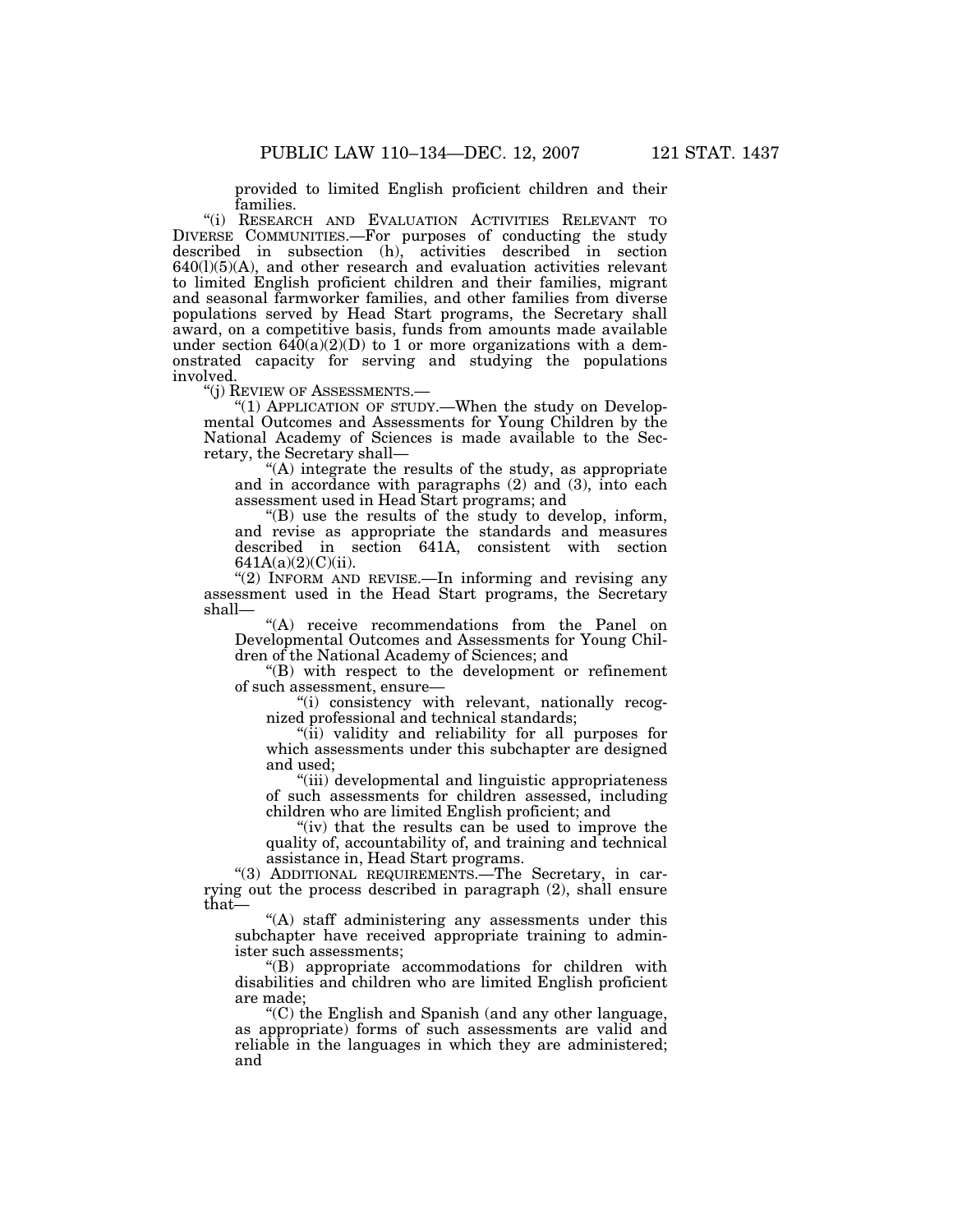''(D) such assessments are not used to exclude children from Head Start programs.

"(4) SUSPENDED IMPLEMENTATION OF NATIONAL REPORTING SYSTEM.—The Secretary shall suspend implementation and terminate further development and use of the National Reporting System.

''(k) INDIAN HEAD START STUDY.—The Secretary shall—

''(1) work in collaboration with the Head Start agencies that carry out Indian Head Start programs, the Indian Head Start collaboration director, and other appropriate entities, including tribal governments and the National Indian Head Start Directors Association—

"(A) to undertake a study or set of studies designed to focus on the American Indian and Alaska Native Head Start-eligible population, with a focus on issues such as curriculum development, availability and need for services, appropriate research methodologies and measures for these populations, and best practices for teaching and educating American Indian and Alaska Native Head Start Children;

''(B) to accurately determine the number of children nationwide who are eligible to participate in Indian Head Start programs each year;

 $(C)$  to document how many of these children are receiving Head Start services each year;

 $\mathrm{``(D)}$  to the extent practicable, to ensure that access to Indian Head Start programs for eligible children is comparable to access to other Head Start programs for other eligible children; and

 $E(E)$  to make the funding decisions required in section  $640(a)(4)(D)(ii)$ , after completion of the studies required in that section, taking into account—

"(i) the Federal government's unique trust responsibility to American Indians and Alaska Natives;

"(ii) limitations faced by tribal communities in accessing non-Federal sources of funding to supplement Federal funding for early childhood programs; and

"(iii) other factors that uniquely and adversely impact children in American Indian and Alaska Native communities such as highly elevated poverty, unemployment and violent crime rates, as well as depressed levels of educational achievement and limited access to non-Federal health, social and educational resources;

" $(2)$  in carrying out paragraph  $(1)$ , consult with the Secretary of Education about the Department of Education's systems for collecting and reporting data about, and maintaining records on, American Indian and Alaska Native students;

''(3) not later than 9 months after the effective date of this subsection, publish in the Federal Register a notice of how the Secretary plans to carry out paragraph (1) and shall provide a period for public comment. To the extent practicable, the Secretary shall consider comments received before submitting a report to the Congress;

" $(4)$  not later than 1 year after the effective date of this subsection, submit a report to the Committee on Education and Labor of the House of Representatives and the Committee on Health, Education, Labor, and Pensions of the Senate,

Deadline. Federal Register, publication.

Deadline. Reports.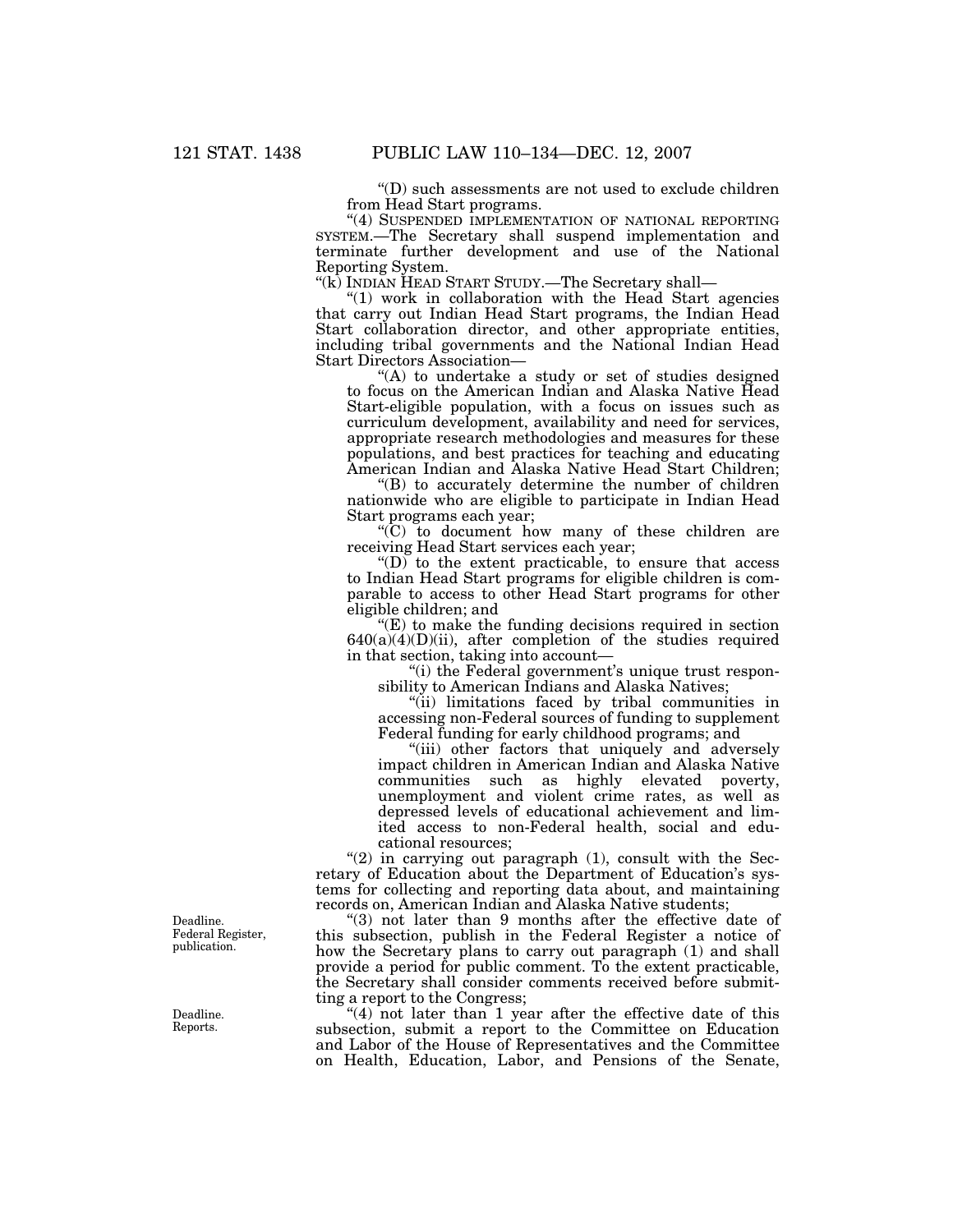detailing how the Department of Health and Human Services plans to carry out paragraph (1);

''(5) through regulation, ensure the confidentiality of any personally identifiable data, information, and records collected or maintained by the Secretary, by Head Start agencies that carry out Indian Head Start programs, and by State Directors of Head Start Collaboration, by the Indian Head Start Collaboration Project Director and by other appropriate entities pursuant to this subsection (such regulations shall provide the policies, protections, and rights equivalent to those provided a parent, student, or educational agency or institution under section 444 of the General Education Provisions Act); and

''(6) ensure that nothing in this subsection shall be construed to authorize the development of a nationwide database of personally identifiable information on individuals involved in studies or other collections of data under this subsection. ''(l) MIGRANT AND SEASONAL HEAD START PROGRAM STUDY.—

''(1) DATA.—In order to increase access to Head Start services for children of migrant and seasonal farmworkers, the Secretary shall work in collaboration with providers of migrant and seasonal Head Start programs, the Secretary of Agriculture, the Secretary of Labor, the Bureau of Migrant Health, and the Secretary of Education to—

"(A) collect, report, and share data, within a coordinated system, on children of migrant and seasonal farmworkers and their families, including health records and educational documents of such children, in order to adequately account for the number of children of migrant and seasonal farmworkers who are eligible for Head Start services and determine how many of such children receive the services; and

''(B) identify barriers that prevent children of migrant and seasonal farmworkers who are eligible for Head Start services from accessing Head Start services, and develop a plan for eliminating such barriers, including certain requirements relating to tracking, health records, and educational documents, and increasing enrollment.

"(2) PUBLICATION OF PLAN.—Not later than 1 year after the date of enactment of the Improving Head Start for School Readiness Act of 2007, the Secretary shall publish in the Federal Register a notice about how the Secretary plans to implement the activities identified in paragraph (1) and shall provide a period for public comment. To the extent practicable, the Secretary shall consider comments received before implementing any of the activities identified in paragraph (1).

''(3) REPORT.—Not later than 18 months after the date of enactment of the Improving Head Start for School Readiness Act of 2007, and annually thereafter, the Secretary shall submit a report to the Committee on Education and Labor of the House of Representatives and the Committee on Health, Education, Labor, and Pensions of the Senate detailing how the Secretary plans to implement the activities identified in paragraph (1), including the progress made in reaching out to and serving eligible children of migrant and seasonal farmworkers, and information on States where such children are still underserved.

Deadline. Federal Register, publication.

Regulations. Confidentiality.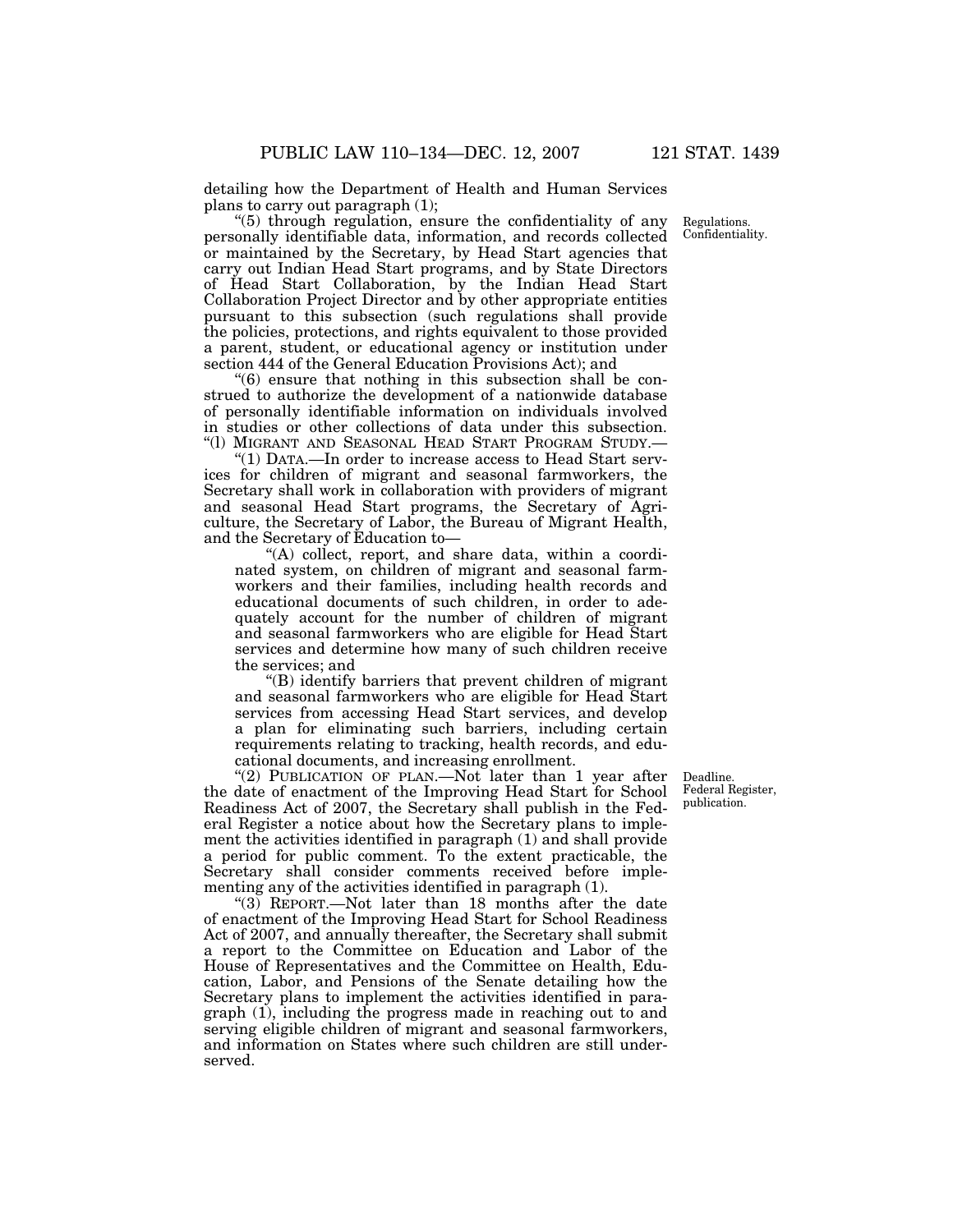Regulations. "(4) PROTECTION OF CONFIDENTIALITY.—The Secretary shall, through regulation, ensure the protection of the confidentiality of any personally identifiable data, information, and records collected or maintained by the Secretary, by Head Start agencies that carry out migrant or seasonal Head Start programs, by the State director of Head Start Collaboration, and by the Migrant and Seasonal Farmworker Collaboration project Director (such regulations shall provide the policies, protections, and rights equivalent to those provided a parent, student, or educational agency or institution under section 444 of the General Education Provisions Act (20 U.S.C. 1232g)).

> ''(5) RULE OF CONSTRUCTION.—Nothing in this subsection shall be construed to authorize the development of a nationwide database of personally identifiable data, information, or records on individuals involved in studies or other collections of data under this subsection.

''(m) PROGRAM EMERGENCY PREPAREDNESS.—

''(1) PURPOSE.—The purpose of this subsection is to evaluate the emergency preparedness of the Head Start programs, including Early Head Start programs, and make recommendations for how Head Start shall enhance its readiness to respond to an emergency.

"(2) STUDY.—The Secretary shall evaluate the Federal, State, and local preparedness of Head Start programs, including Early Head Start programs, to respond appropriately in the event of a large-scale emergency, such as the hurricanes Katrina, Rita, and Wilma, the terrorist attacks of September 11, 2001, or other incidents where assistance may be warranted under the Robert T. Stafford Disaster Relief and Emergency Assistance Act (42 U.S.C. 5121 et seq.).

''(3) REPORT TO CONGRESS.—Not later than 18 months after the date of the enactment of the Improving Head Start for School Readiness Act of 2007, the Secretary shall prepare and submit to Committee on Education and Labor of the House of Representatives and the Committee on Health, Education, Labor, and Pensions of the Senate a report containing the results of the evaluation required under paragraph (2), including—

 $C<sup>2</sup>(A)$  recommendations for improvements to Federal, State, and local preparedness and response capabilities to large-scale emergencies, including those that were developed in response to hurricanes Katrina, Rita, and Wilma, as they relate to Head Start programs, including Early Head Start programs, and the Secretary's plan to implement such recommendations;

''(B) an evaluation of the procedures for informing families of children in Head Start programs about the program protocols for response to a large-scale emergency, including procedures for communicating with such families in the event of a large-scale emergency;

''(C) an evaluation of such procedures for staff training on State and local evacuation and emergency protocols; and

''(D) an evaluation of procedures for Head Start agencies and the Secretary to coordinate with appropriate Federal, State, and local emergency management agencies in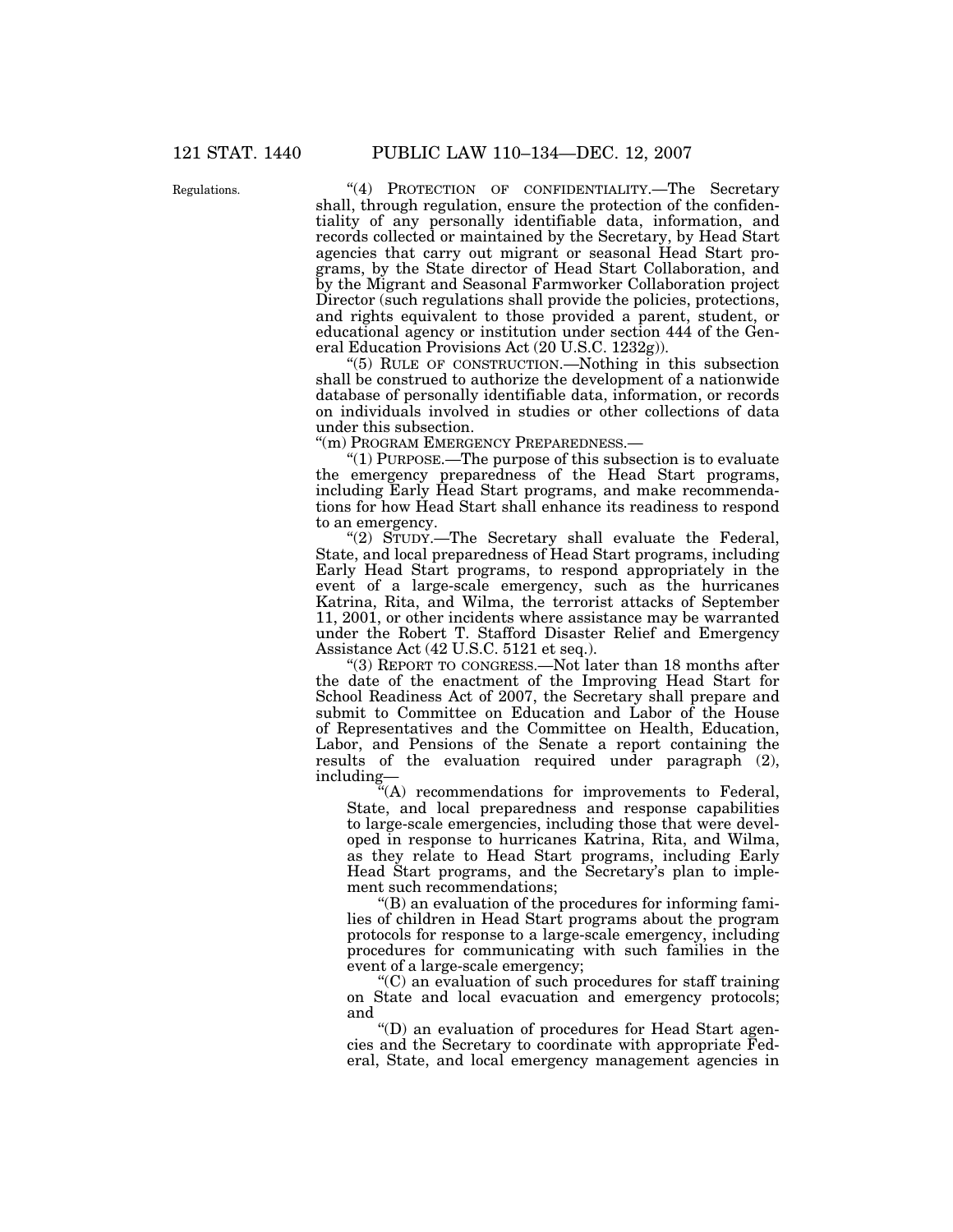the event of a large scale emergency and recommendations to improve such procedures.''.

# **SEC. 21. REPORTS.**

Section 650 of the Head Start Act (42 U.S.C. 9846) is amended—

 $(1)$  in subsection  $(a)$ —

 $(A)$  in the matter preceding paragraph  $(1)$ —

(i) by striking ''Education and the Workforce'' and inserting "Education and Labor";

(ii) by striking ''Labor and Human Resources'' and inserting ''Health, Education, Labor, and Pensions''; and

(iii) by striking "(including disabled and non-English language background children)'' and inserting ''(including children with disabilities, limited English proficient children, homeless children, children in foster care, and children participating in Indian Head Start programs and migrant or seasonal Head Start programs)";

(B) in paragraph (2), by inserting before the semicolon the following: '', and information on the number of children served under this subsection, disaggregated by type of eligibility criterion'';

(C) in paragraph (3), by striking ''funds expended'' and all that follows through " $640(a)(3)$ ," and inserting ''funds made available under section 640(a)'';

(D) in paragraph (8), by inserting ''homelessness, whether the child is in foster care or was referred by a child welfare agency,'' after ''background,'';

 $(E)$  in paragraph  $(12)$ , by inserting "vision care," after "dental care,";

 $(F)$  in paragraph  $(14)$ —

(i) by striking ''Alaskan Natives'' and inserting ''Alaska Natives''; and

(ii) by striking ''seasonal farmworkers'' and inserting "seasonal farmworker families"; and

(G) in the flush matter at the end—

(i) by striking ''Education and the Workforce'' and inserting ''Education and Labor''; and

(ii) by striking ''Labor and Human Resources'' and inserting ''Health, Education, Labor, and Pensions'';  $(2)$  in subsection  $(b)$ –

(A) by striking ''Education and the Workforce'' and inserting "Education and Labor";

(B) by striking ''Labor and Human Resources'' and inserting ''Health, Education, Labor, and Pensions''; and

(C) by striking ''Native Alaskan'' and inserting ''Alaska Native''; and

(3) by adding at the end the following:

''(c) FISCAL PROTOCOL.—

''(1) IN GENERAL.—The Secretary shall conduct an annual review to assess whether the design and implementation of the triennial reviews described in section 641A(c) include compliance procedures that provide reasonable assurances that Head Start agencies are complying with applicable fiscal laws and regulations.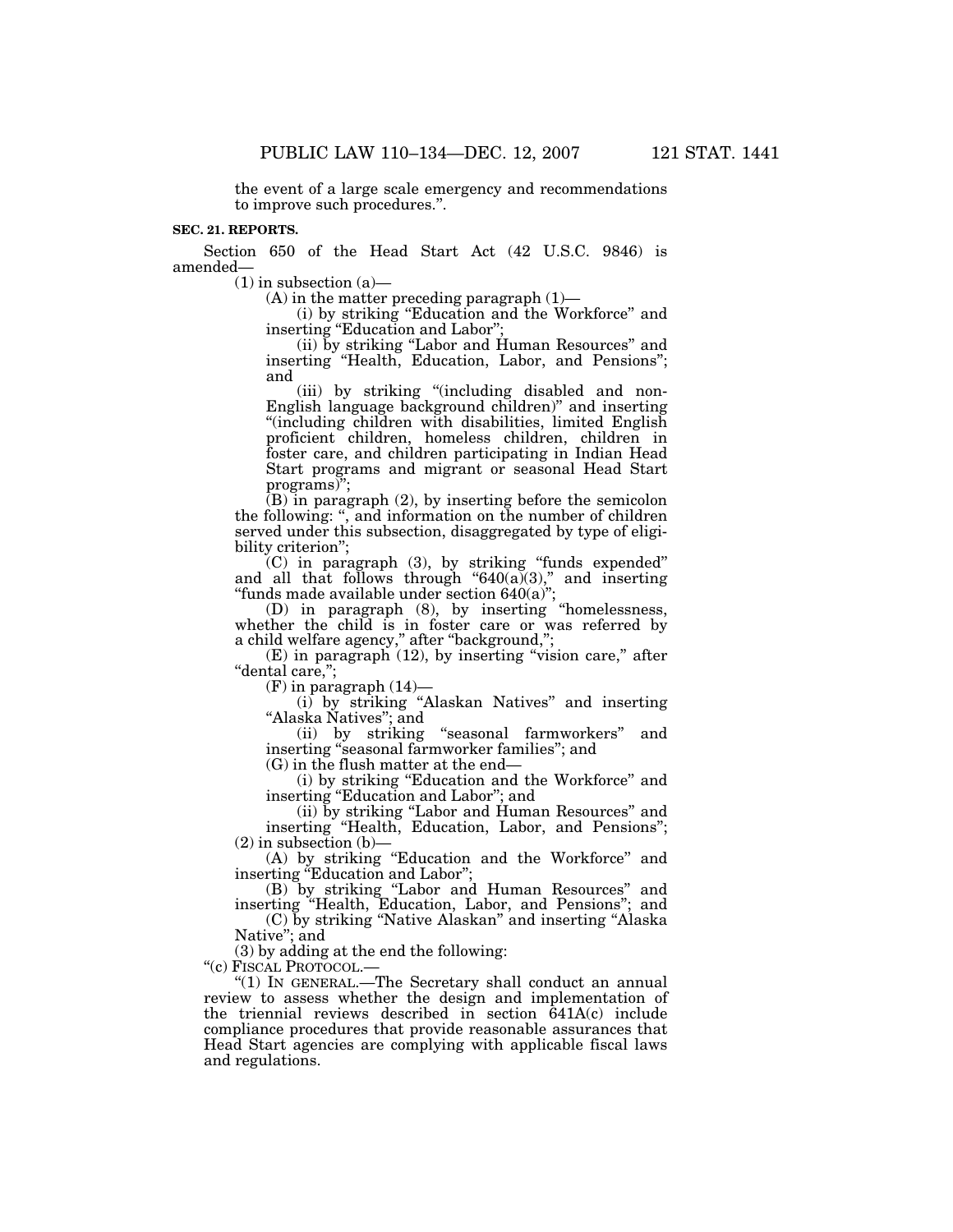"(2) REPORT.—Not later than 30 days after the date the Secretary completes the annual review under paragraph (1), the Secretary shall report the findings and conclusions of the annual review to the Committee on Education and Labor of the House of Representatives and the Committee on Health, Education, Labor, and Pensions of the Senate.<br>"(d) DISABILITY-RELATED SERVICES.—

" $(1)$  In GENERAL.—The Secretary shall track the provision of disability-related services for children, in order to—

''(A) determine whether Head Start agencies are making timely referrals to the State or local agency responsible for providing services under section 619 or part C of the Individuals with Disabilities Education Act (20 U.S.C. 1419, 1431 et seq.);

''(B) identify barriers to timely evaluations and eligibility determinations by the State or local agency responsible for providing services under section 619 or part C of the Individuals with Disabilities Education Act; and

''(C) determine under what circumstances and for what length of time Head Start agencies are providing disabilityrelated services for children who have not been determined under the Individuals with Disabilities Education Act (20 U.S.C. 1400 et seq.) to be children with disabilities.

"(2) REPORT.—Not later than 1 year after the date of enactment of the Improving Head Start for School Readiness Act of 2007, the Secretary shall provide a report to the Committee on Education and Labor of the House of Representatives and the Committee on Health, Education, Labor, and Pensions of the Senate on the activities described in paragraph (1).

''(e) EVALUATION AND RECOMMENDATIONS REGARDING OBESITY PREVENTION.—Not later than 1 year after the date of enactment of the Improving Head Start for School Readiness Act of 2007 the Secretary shall submit to the Committee on Education and Labor of the House of Representatives and the Committee on Health, Education, Labor, and Pensions of the Senate a report on the Secretary's progress in assisting program efforts to prevent and reduce obesity in children who participate in Head Start programs, including progress on implementing initiatives within the Head Start program to prevent and reduce obesity in such children.''.

### **SEC. 22. COMPARABILITY OF WAGES.**

Section 653 of the Head Start Act (42 U.S.C. 9848) is amended—

(1) by striking ''The Secretary shall take'' and inserting "(a) COMPARABILITY OF WAGES.—The Secretary shall take"; and

(2) by adding at the end the following:

"(b) LIMITATION.-

 ''(1) IN GENERAL.—Notwithstanding any other provision of law, no Federal funds may be used to pay any part of the compensation of an individual employed by a Head Start agency, if such compensation, including non-Federal funds, exceeds an amount equal to the rate payable for level II of the Executive Schedule under section 5313 of title 5, United States Code.

''(2) COMPENSATION.—In this subsection, the term 'compensation'—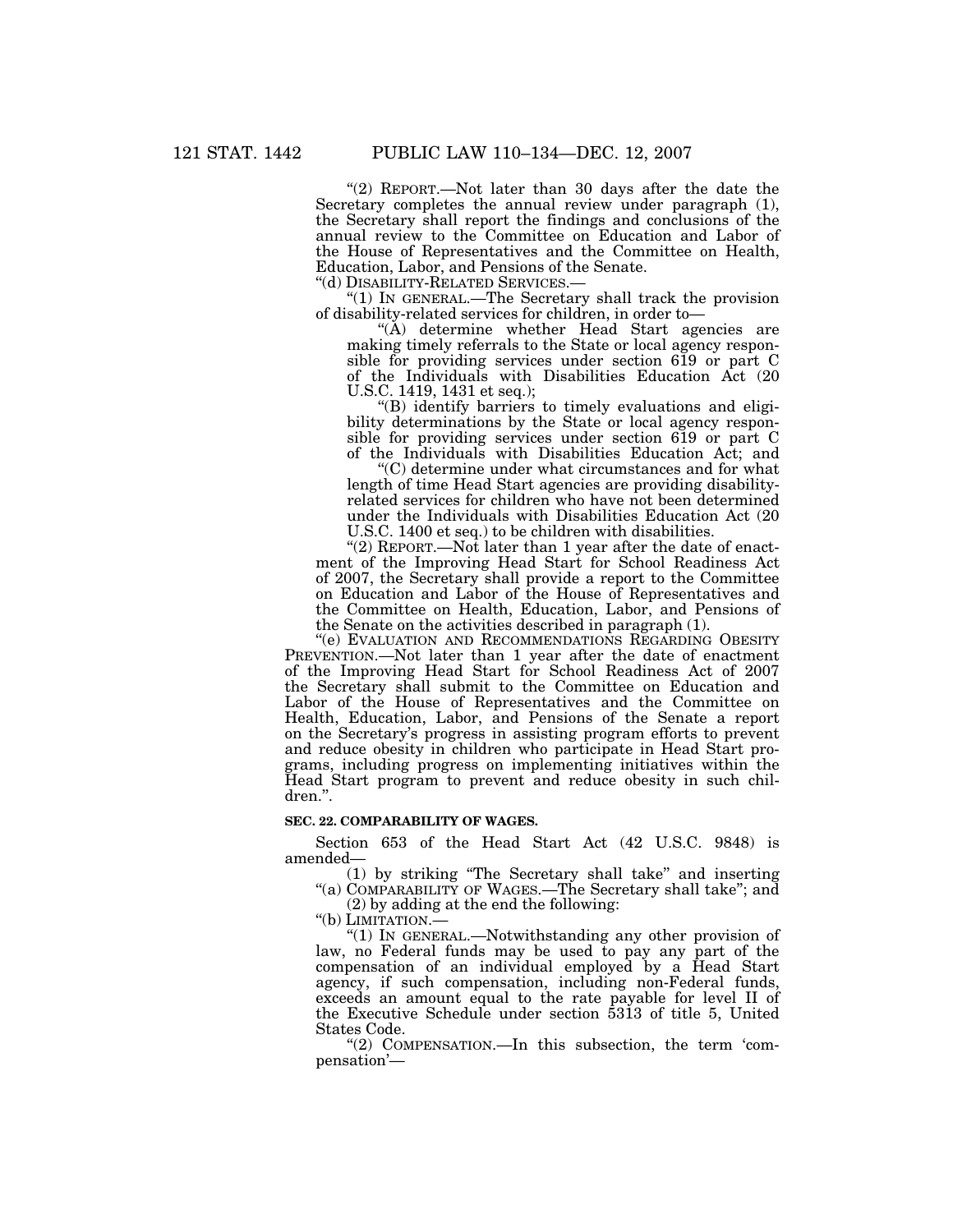''(A) includes salary, bonuses, periodic payments, severance pay, the value of any vacation time, the value of a compensatory or paid leave benefit not excluded by subparagraph (B), and the fair market value of any employee perquisite or benefit not excluded by subparagraph (B); and

''(B) excludes any Head Start agency expenditure for a health, medical, life insurance, disability, retirement, or any other employee welfare or pension benefit.''.

## **SEC. 23. LIMITATION WITH RESPECT TO CERTAIN UNLAWFUL ACTIVI-TIES.**

Section 655 of the Head Start Act (42 U.S.C. 9850) is amended by inserting "or in" after "assigned by".

### **SEC. 24. POLITICAL ACTIVITIES.**

Section 656 of the Head Start Act (42 U.S.C. 9851) is amended—

(1) by striking all that precedes ''chapter 15'' and inserting the following:

#### **''SEC. 656. POLITICAL ACTIVITIES.**

"(a) STATE OR LOCAL AGENCY.—For purposes of"; and

(2) by striking subsection (b) and inserting the following: ''(b) RESTRICTIONS.—

" $(1)$  In GENERAL.—A program assisted under this subchapter, and any individual employed by, or assigned to or in, a program assisted under this subchapter (during the hours in which such individual is working on behalf of such program), shall not engage in—

"(A) any partisan or nonpartisan political activity or any other political activity associated with a candidate, or contending faction or group, in an election for public or party office; or

''(B) any activity to provide voters or prospective voters with transportation to the polls or similar assistance in connection with any such election.

''(2) REGISTRATION.—No funds appropriated under this subchapter may be used to conduct voter registration activities. Nothing in this subchapter prohibits the availability of Head Start facilities during hours of operation for the use of any nonpartisan organization to increase the number of eligible citizens who register to vote in elections for Federal office.

''(3) RULES AND REGULATIONS.—The Secretary, after consultation with the Director of the Office of Personnel Management, may issue rules and regulations to provide for the enforcement of this section, which may include provisions for summary suspension of assistance or other action necessary to permit enforcement on an emergency basis.''.

## **SEC. 25. PARENTAL CONSENT REQUIREMENT FOR HEALTH SERVICES.**

The Head Start Act (42 U.S.C. 9831 et seq.) is amended by adding at the end the following: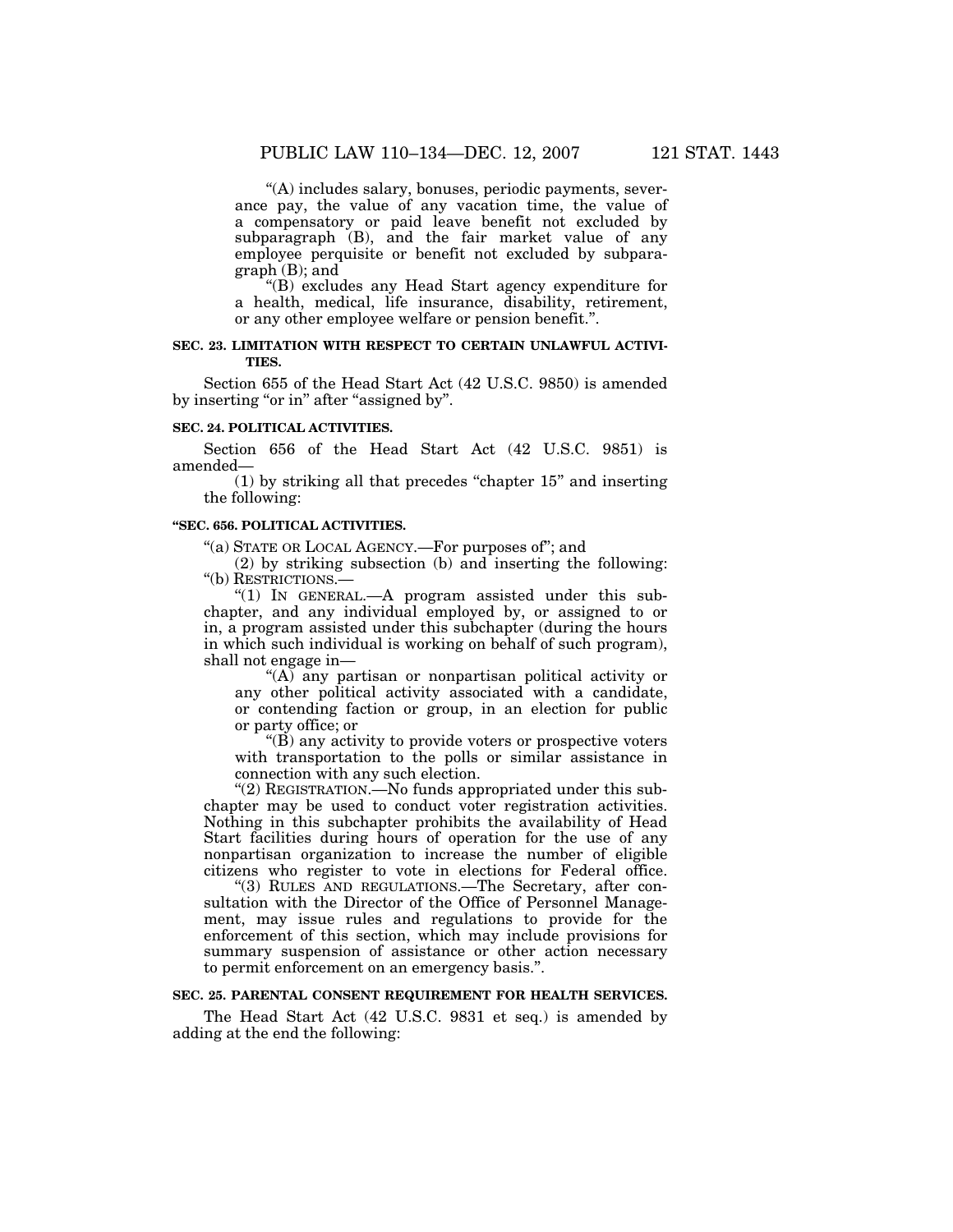42 USC 9852a.

#### **''SEC. 657A. PARENTAL CONSENT REQUIREMENT FOR NONEMERGENCY INTRUSIVE PHYSICAL EXAMINATIONS.**

"(a) DEFINITION.—The term 'nonemergency intrusive physical examination' means, with respect to a child, a physical examination that—

''(1) is not immediately necessary to protect the health or safety of the child involved or the health or safety of another individual; and

"(2) requires incision or is otherwise invasive, or involves exposure of private body parts.

''(b) REQUIREMENT.—A Head Start agency shall obtain written parental consent before administration of any nonemergency intrusive physical examination of a child in connection with participation in a program under this subchapter.

"(c) RULE OF CONSTRUCTION.—Nothing in this section shall be construed to prohibit agencies from using established methods, for handling cases of suspected or known child abuse and neglect, that are in compliance with applicable Federal, State, or tribal law.''.

### **SEC. 26. CENTERS OF EXCELLENCE IN EARLY CHILDHOOD.**

The Head Start Act (42 U.S.C. 9831 et seq.), as amended by section 25, is further amended by adding at the end the following:

42 USC 9852b.

### **''SEC. 657B. CENTERS OF EXCELLENCE IN EARLY CHILDHOOD.**

''(a) DEFINITION.—In this section, the term 'center of excellence' means a Center of Excellence in Early Childhood designated under subsection (b).

''(b) DESIGNATION AND BONUS GRANTS.—The Secretary shall, subject to the availability of funds under this section, establish a program under which the Secretary shall—

''(1) designate not more than 200 exemplary Head Start agencies (including Early Head Start agencies, Indian Head Start agencies, and migrant and seasonal Head Start agencies) as Centers of Excellence in Early Childhood; and

" $(2)$  make bonus grants to the centers of excellence to carry out the activities described in subsection (d). ''(c) APPLICATION AND DESIGNATION.—

''(1) APPLICATION.—

''(A) NOMINATION AND SUBMISSION.—

"(i) IN GENERAL.—To be eligible to receive a designation as a center of excellence under subsection (b), except as provided in clause (ii), a Head Start agency in a State shall be nominated by the Governor of the State, after selection for nomination by such Governor through a competitive process, and shall submit an application to the Secretary at such time, in such manner, and containing such information as the Secretary may require.

"(ii) INDIAN AND MIGRANT AND SEASONAL HEAD START PROGRAMS.—In the case of an Indian Head Start agency or a migrant or seasonal Head Start agency, to be eligible to receive a designation as a center of excellence under subsection (b), such an agency shall be nominated by the head of the appropriate regional office of the Department of Health and Human Services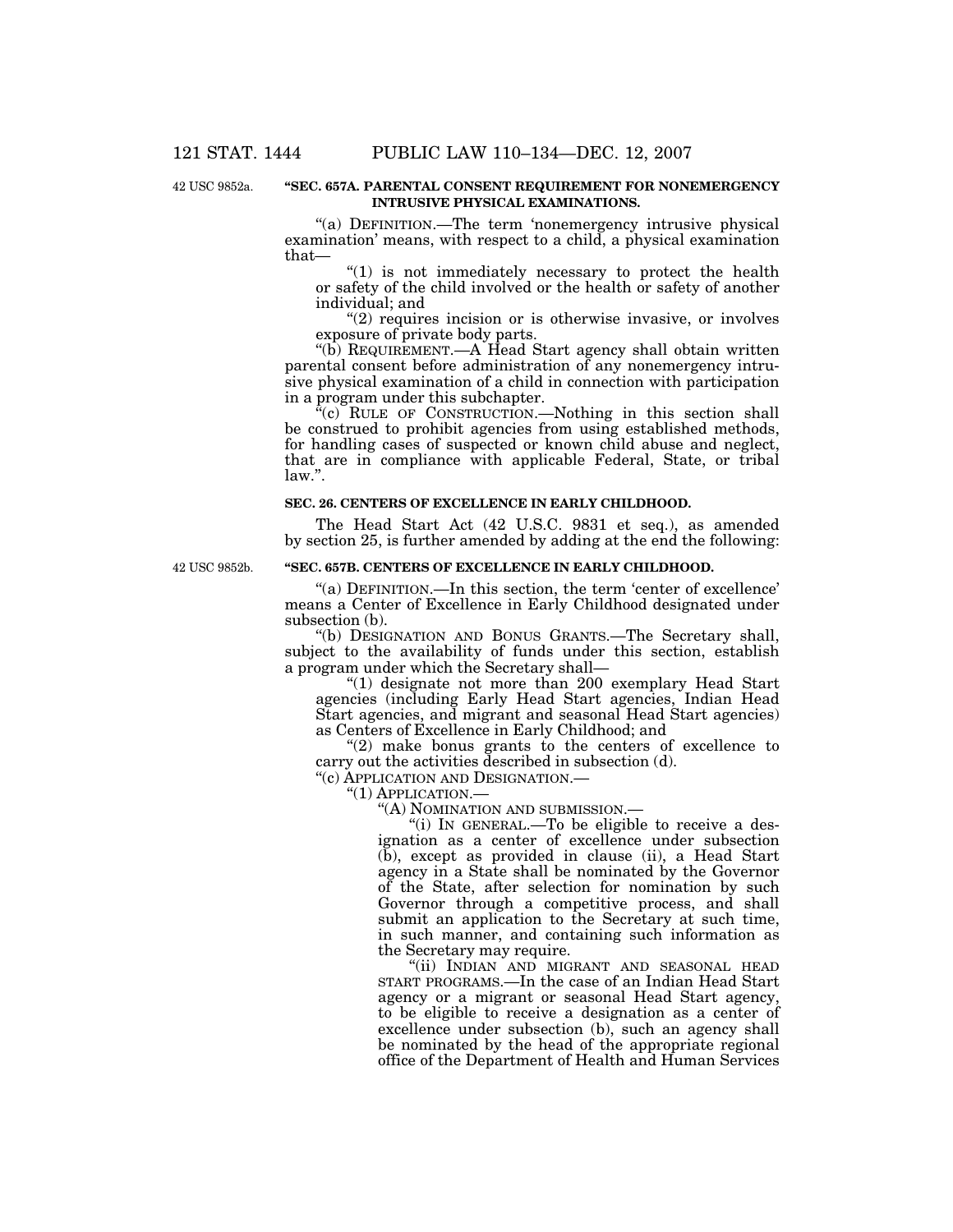and shall submit an application to the Secretary in accordance with clause (i).

''(B) CONTENTS.—At a minimum, the application shall include—

''(i) evidence that the Head Start program carried out by the agency involved has significantly improved the school readiness of children who have participated in the program;

"(ii) evidence that the program meets or exceeds standards described in section  $641A(a)(1)$ , as evidenced by the results of monitoring reviews described in section 641A(c), and has no findings of deficiencies in the preceding 3 years;

''(iii) evidence that the program is making progress toward meeting the requirements described in section 648A;

"(iv) an assurance that the Head Start agency will develop a collaborative partnership with the State (or a State agency) and other providers of early childhood education and development programs and services in the local community involved to conduct activities under subsection (d);

 $''(v)$  a nomination letter from the Governor, or appropriate regional office, demonstrating the agency's ability to provide the coordination, transition, and training services of the program to be carried out under the bonus grant involved, including coordination of activities with State and local agencies that provide early childhood education and development to children and families in the community served by the agency, and carry out the activities described under subsection  $(d)(1)$ ; and

 $\mathcal{L}(vi)$  a description of how the center involved, in order to expand accessibility and continuity of quality early childhood education and development services and programs, will coordinate activities, as appropriate, assisted under this section with—

''(I) programs carried out under the Child Care and Development Block Grant Act of 1990 (42 U.S.C. 9858 et seq.);

''(II) the Early Head Start programs carried out under section 645A;

''(III) Early Reading First and Even Start programs carried out under subparts 2 and 3 of part B of title I of the Elementary and Secondary Education Act of 1965 (20 U.S.C. 6371 et seq., 6381 et seq.)

''(IV) other preschool programs carried out under title I of that Act (20 U.S.C. 6301 et seq.);

''(V) programs carried out under section 619 and part C of the Individuals with Disabilities Education Act (20 U.S.C. 1419, 1431 et seq.);

''(VI) State prekindergarten programs; and

''(VII) other programs of early childhood education and development.

''(2) SELECTION.—In selecting agencies to designate as centers of excellence under subsection (b), the Secretary shall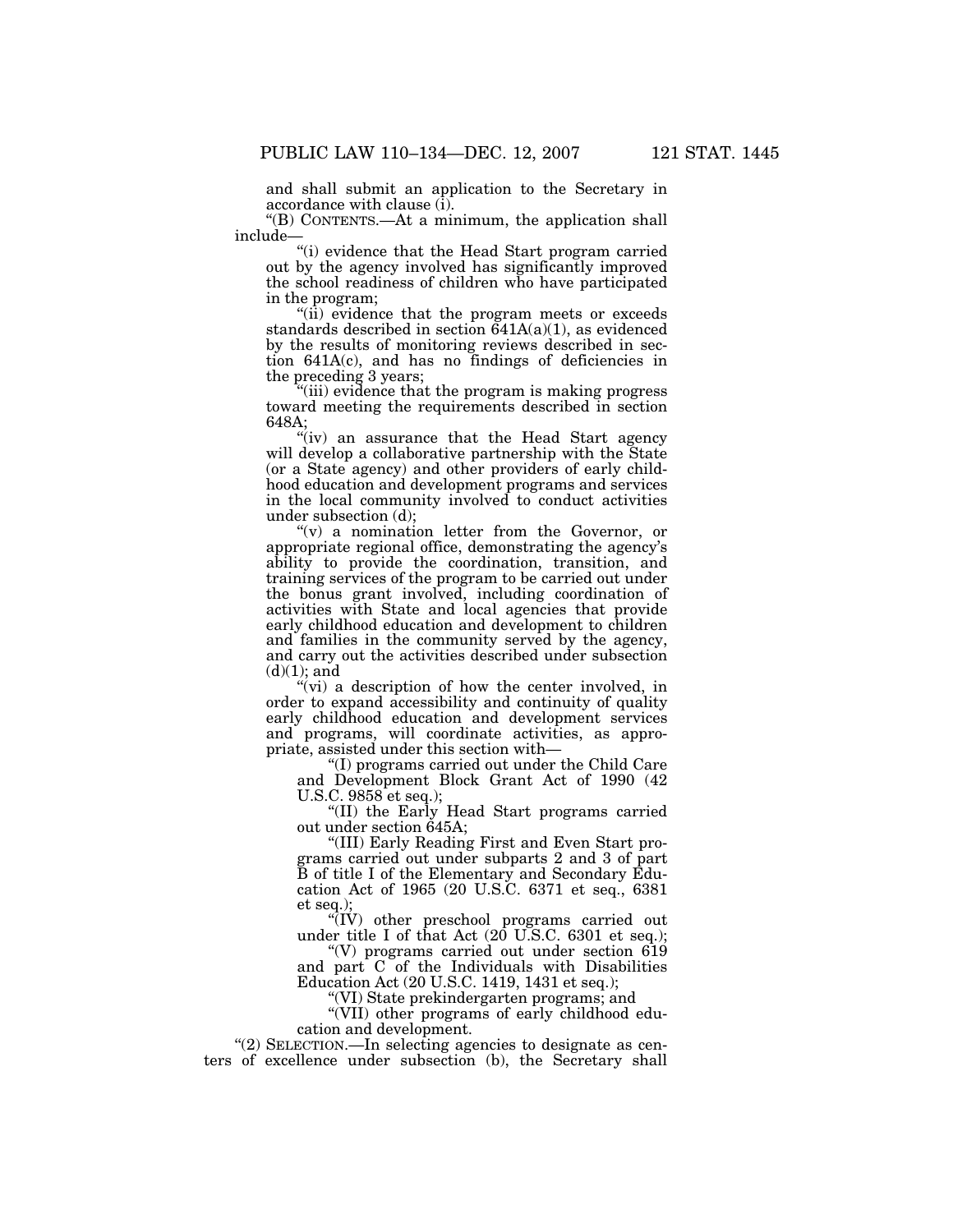designate not less than 1 from each of the 50 States, the District of Columbia, an Indian Head Start program, a migrant or seasonal Head Start program, and the Commonwealth of Puerto Rico.

''(3) PRIORITY.—In making bonus grant determinations under this section, the Secretary shall give priority to agencies that, through their applications, demonstrate that their programs are of exceptional quality and would serve as exemplary models for programs in the same geographic region. The Secretary may also consider the populations served by the applicants, such as agencies that serve large proportions of families of limited English proficient children or other underserved populations, and may make bonus grants to agencies that do an exceptional job meeting the needs of children in such populations.

 $\sqrt[4]{4}$  Term of designation.—

''(A) IN GENERAL.—Subject to subparagraph (B), the Secretary shall designate a Head Start agency as a center of excellence for a 5-year term. During the period of that designation, subject to the availability of appropriations, the agency shall be eligible to receive a bonus grant under subsection (b).

''(B) REVOCATION.—The Secretary may revoke an agency's designation under subsection (b) if the Secretary determines that the agency is not demonstrating adequate performance or has had findings of deficiencies described in paragraph  $(1)(B)(ii)$ .

"(5) AMOUNT OF BONUS GRANT.—The Secretary shall base the amount of funding provided through a bonus grant made under subsection (b) to a center of excellence on the number of children eligible for Head Start services in the community involved. The Secretary shall, subject to the availability of funding, make such a bonus grant in an amount of not less than \$200,000 per year.

''(d) USE OF FUNDS.—A center of excellence that receives a bonus grant under subsection (b)—

" $(1)$  shall use not less than 15 percent of the funds made available through the bonus grant to disseminate to other Head Start agencies in the State involved, best practices for achieving early academic success, including—

''(A) best practices for achieving school readiness, including developing early literacy and mathematics skills, for children at risk for school difficulties;

''(B) best practices for achieving the acquisition of the English language for limited English proficient children, if appropriate to the population served; and

''(C) best practices for providing high-quality comprehensive services for eligible children and their families; "(2) may use the funds made available through the bonus

grant—

''(A) to provide Head Start services to additional eligible children;

''(B) to better meet the needs of working families in the community served by the center by serving more children in existing Early Head Start programs (existing as of the date the center is designated under this section)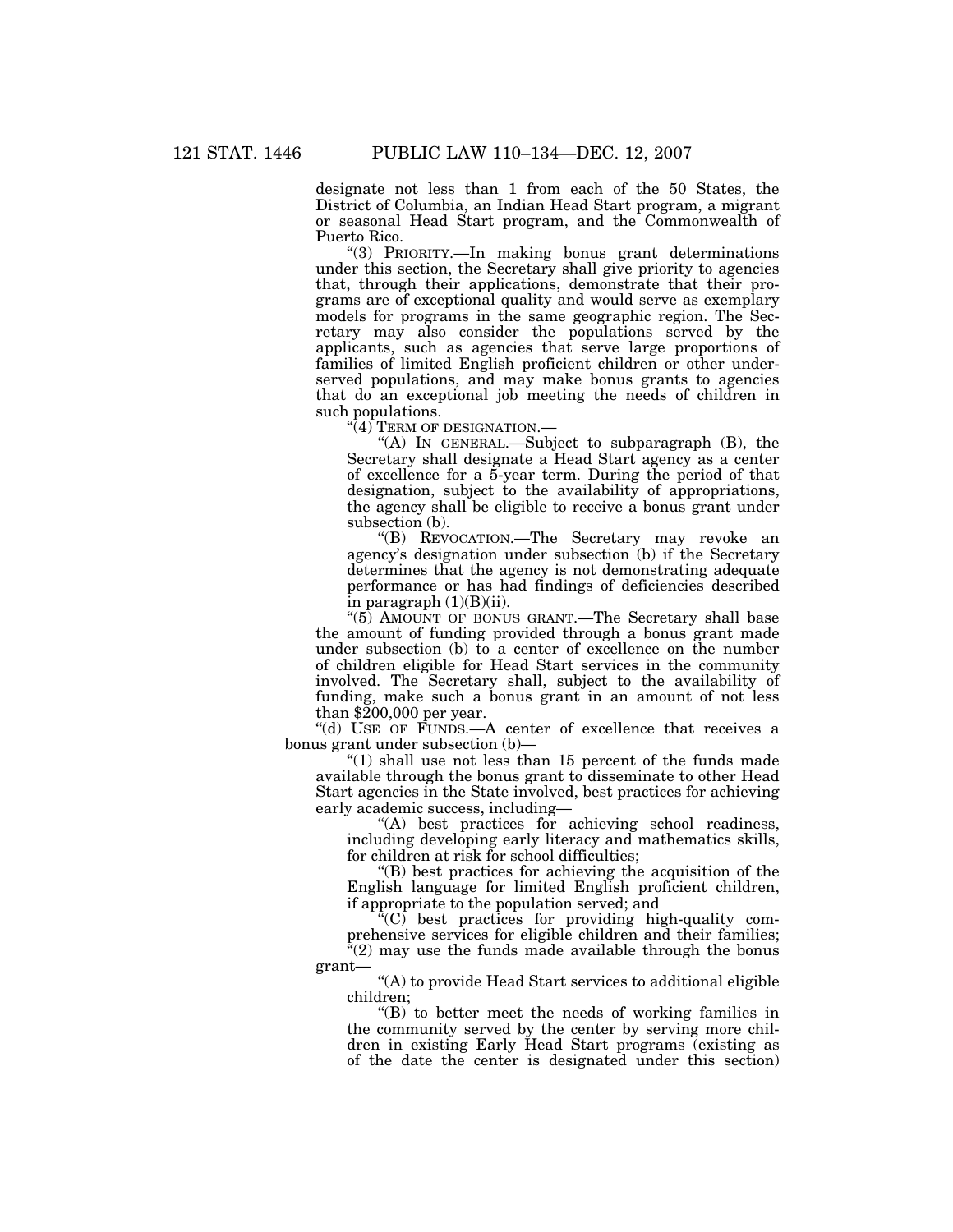or in full-working-day, full calendar year Head Start programs;

''(C) to further coordinate early childhood education and development programs and services and social services available in the community served by the center for atrisk children (birth through age 8), their families, and pregnant women;

''(D) to provide professional development for Head Start teachers and staff, including joint training for Head Start teachers and staff, child care providers, public and private preschool and elementary school teachers, and other providers of early childhood education and development programs;

''(E) to provide effective transitions between Head Start programs and elementary schools and to facilitate ongoing communication between Head Start and elementary school teachers concerning children receiving Head Start services to improve the teachers' ability to work effectively with low-income, at-risk children and their families;

 $F(F)$  to develop or maintain partnerships with institutions of higher education and nonprofit organizations, including community-based organizations, that recruit, train, place, and support college students to serve as mentors and reading partners to preschool children in Head Start programs; and

 $\mathrm{``G}$  to carry out other activities determined by the center to improve the overall quality of the Head Start program carried out by the agency and the program carried out under the bonus grant involved.

''(e) RESEARCH AND REPORTS.—

''(1) RESEARCH.—The Secretary shall, subject to the availability of funds to carry out this subsection, award a grant or contract to an independent organization to conduct research on the ability of the centers of excellence to use the funds received under this section to improve the school readiness of children receiving Head Start services, and to positively impact school results in the earliest grades. The organization shall also conduct research to measure the success of the centers of excellence at encouraging the center's delegate agencies, additional Head Start agencies, and other providers of early childhood education and development programs in the communities involved to meet measurable improvement goals, particularly in the area of school readiness.

"(2) RESEARCH REPORT.—Not later than 48 months after the date of enactment of the Improving Head Start for School Readiness Act of 2007, the organization shall prepare and submit to the Secretary and Congress a report containing the results of the research described in paragraph (1).

''(3) REPORTS TO THE SECRETARY.—Each center of excellence shall submit an annual report to the Secretary, at such time and in such manner as the Secretary may require, that contains a description of the activities the center carried out with funds received under this section, including a description of how such funds improved services for children and families.

''(f) AUTHORIZATION OF APPROPRIATIONS.—There are authorized to be appropriated such sums as may be necessary for each of fiscal years 2008 through 2012 to make bonus grants to centers

Grants. Contracts.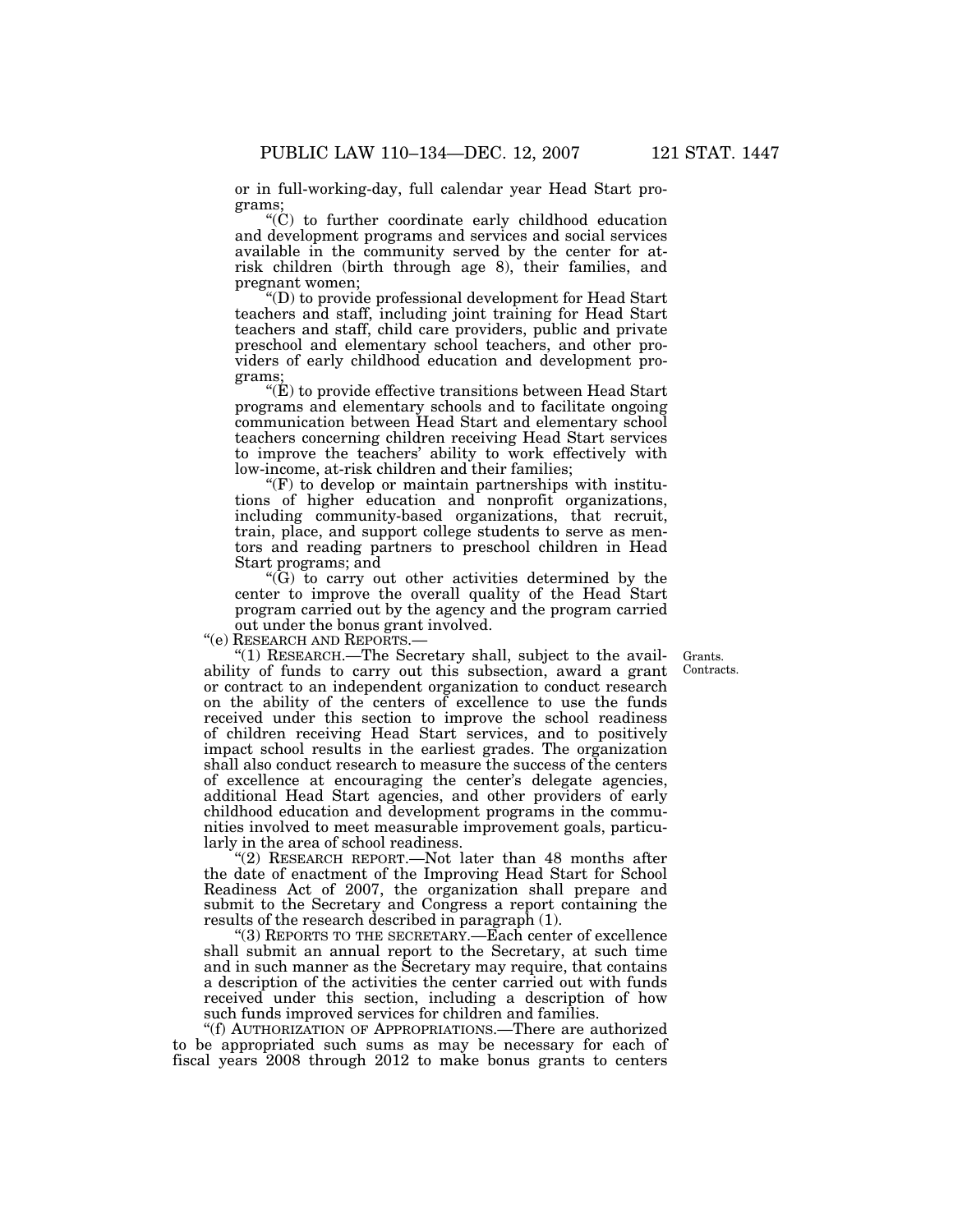of excellence under subsection (b) to carry out activities described in subsection (d) and research and report activities described in subsection (e).".

### **SEC. 27. GENERAL PROVISIONS.**

The Head Start Act (42 U.S.C. 9831 et seq.), as amended by section 26, is further amended by adding at the end the following:

42 USC 9852c.

### **''SEC. 657C. GENERAL PROVISIONS.**

''(a) LIMITATION.—Nothing in this subchapter shall be construed to authorize or permit the Secretary or any employee or contractor of the Department of Health and Human Services to mandate, direct, or control, the selection of a curriculum, a program of instruction, or instructional materials, for a Head Start program.

''(b) SPECIAL RULE.—Nothing in this subchapter shall be construed to authorize a Head Start program or a local educational agency to require the other to select or implement a specific curriculum or program of instruction.

"(c) DEFINITION.—In this subchapter, the term 'health', when used to refer to services or care provided to enrolled children, their parents, or their siblings, shall be interpreted to refer to both physical and mental health.''.

#### **SEC. 28. COMPLIANCE WITH IMPROPER PAYMENTS INFORMATION ACT OF 2002.**

(a) DEFINITIONS.—In this section, the term—

 $(1)$  "appropriate committees" means—

(A) the Committee on Health, Education, Labor, and Pensions of the Senate; and

(B) the Committee on Education and Labor of the House of Representatives; and

(2) ''improper payment'' has the meaning given that term under section  $2(d)(2)$  of the Improper Payments Information Act of 2002 (31 U.S.C. 3321 note).

(b) REQUIREMENT FOR COMPLIANCE CERTIFICATION AND REPORT.—The Secretary of Health and Human Services shall submit a report to the appropriate committees that—

(1) contains a certification that the Department of Health and Human Services has, for each program and activity of the Administration for Children and Families, performed and completed a risk assessment to determine programs and activities that are at significant risk of making improper payments; and

(2) describes the actions to be taken to reduce improper payments for the programs and activities determined to be at significant risk of making improper payments.

### **SEC. 29. REFERENCES IN OTHER ACTS.**

(a) ELEMENTARY AND SECONDARY EDUCATION ACT OF 1965.— Section 1112(c) of the Elementary and Secondary Education Act of 1965 (20 U.S.C. 6312(c)) is amended—

 $(1)$  in paragraph  $(1)(G)$ , by striking "performance standards" established under section 641A(a) of the Head Start Act'' and inserting "education performance standards in effect under section  $641A(a)(1)(B)$  of the Head Start Act"; and

(2) in paragraph (2)(B), by striking ''Head Start performance standards as in effect under section 641A(a) of the Head